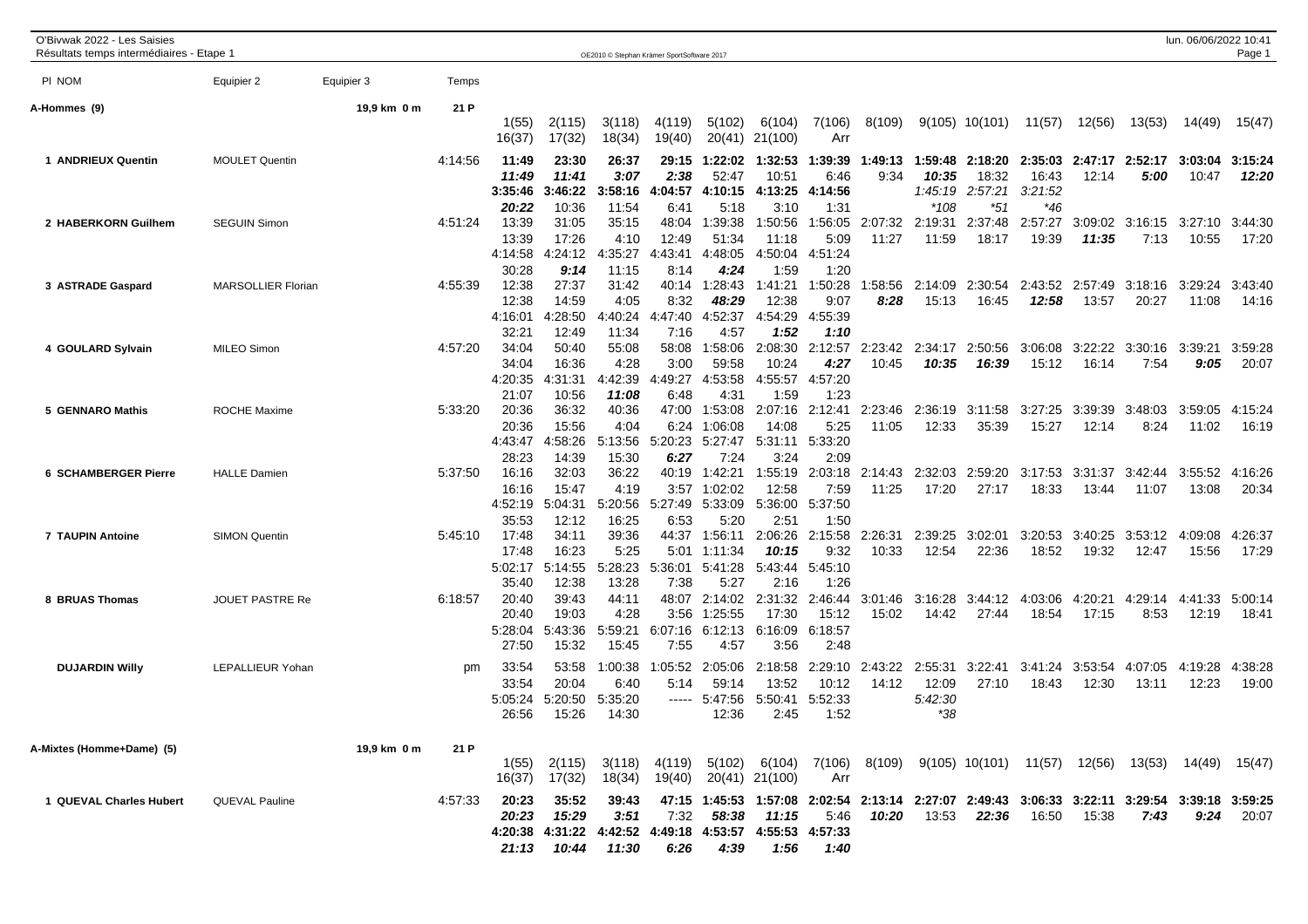| O'Bivwak 2022 - Les Saisies<br>Résultats temps intermédiaires - Etape 1 |                         |             |         |                                      |                                           | OE2010 © Stephan Krämer SportSoftware 2017 |                                     |                                        |                                      |                                     |                  |                      |                  |                        |                  |                  | lun. 06/06/2022 10:41 | Page 2           |
|-------------------------------------------------------------------------|-------------------------|-------------|---------|--------------------------------------|-------------------------------------------|--------------------------------------------|-------------------------------------|----------------------------------------|--------------------------------------|-------------------------------------|------------------|----------------------|------------------|------------------------|------------------|------------------|-----------------------|------------------|
| PI NOM                                                                  | Equipier 2              | Equipier 3  | Temps   |                                      |                                           |                                            |                                     |                                        |                                      |                                     |                  |                      |                  |                        |                  |                  |                       |                  |
| A-Mixtes (Homme+Dame) (5)                                               |                         | 19,9 km 0 m | 21 P    |                                      | (suite)                                   |                                            |                                     |                                        |                                      |                                     |                  |                      |                  |                        |                  |                  |                       |                  |
|                                                                         |                         |             |         | 1(55)<br>16(37)                      | 2(115)<br>17(32)                          | 3(118)<br>18(34)                           | 4(119)<br>19(40)                    | 5(102)<br>20(41)                       | 6(104)<br>21(100)                    | 7(106)<br>Arr                       | 8(109)           |                      | $9(105)$ 10(101) | 11(57)                 | 12(56)           | 13(53)           | 14(49)                | 15(47)           |
| 2 BLANPAIN Marine                                                       | <b>MAILLARD Ludovic</b> |             | 6:42:35 | 41:50<br>41:50<br>5:43:03<br>31:27   | 1:02:11<br>20:21<br>5:54:23<br>11:20      | 1:08:49<br>6:38<br>6:06:20<br>11:57        | 1:14:13<br>5:24<br>6:27:44<br>21:24 | 2:34:34<br>1:20:21<br>6:38:07<br>10:23 | 2:50:57<br>16:23<br>6:40:50<br>2:43  | 3:04:06<br>13:09<br>6:42:35<br>1:45 | 3:24:41<br>20:35 | 3:37:28<br>12:47     | 4:02:14<br>24:46 | 4:18:23<br>16:09       | 4:32:50<br>14:27 | 4:41:51<br>9:01  | 4:54:23<br>12:32      | 5:11:36<br>17:13 |
| <b>VAN WETTER Renaud</b>                                                | <b>RASQUINET Vaness</b> |             | bandon  | 39:51<br>39:51<br>$- - - - -$        | 1:02:52<br>23:01<br>$\frac{1}{2}$         | 1:09:07<br>6:15<br>$\frac{1}{2}$           | 1:19:55<br>10:48<br>$---$           | 2:41:24<br>1:21:29<br>-----            | 2:58:07<br>16:43<br>5:54:18<br>49:24 | 3:05:40<br>7:33<br>5:57:44<br>3:26  | 3:19:29<br>13:49 | 3:33:05<br>13:36     | 3:57:42<br>24:37 | 4:18:08<br>20:26       | 4:39:21<br>21:13 | 5:04:54<br>25:33 | ----                  |                  |
| <b>RAYMOND Raphael</b>                                                  | <b>COUSSEINS Magaly</b> |             | bandon  | 33:36<br>33:36<br>$- - - - -$        | 56:44<br>23:08<br>$\frac{1}{2}$           | 1:02:34<br>5:50<br>$\frac{1}{2}$           | 1:19:28<br>16:54                    | 2:52:54<br>1:33:26                     | 3:27:15<br>34:21<br>$\frac{1}{2}$    | 3:30:44<br>3:29<br>6:14:19<br>55:32 | 3:55:21<br>24:37 | 4:07:55<br>12:34     |                  | ----- 5:01:01<br>53:06 | -----            | ------           | 5:18:47<br>17:46      |                  |
| <b>DEDIEU Cedric</b>                                                    | <b>MENARD Camille</b>   |             | bandon  | 36:08<br>36:08<br>$---$              | 56:20<br>20:12<br>$--- -$                 | 1:02:06<br>5:46<br>$- - - - -$             | 1:06:26<br>4:20<br>$-----$          | 2:36:02<br>1:29:36<br>6:27:59<br>32:15 | 2:53:44<br>17:42<br>6:31:00<br>3:01  | 3:01:49<br>8:05<br>6:32:50<br>1:50  | 3:16:33<br>14:44 | 3:32:48<br>16:15     | 4:06:26<br>33:38 | 4:23:24<br>16:58       | 4:39:25<br>16:01 | 5:22:51<br>43:26 | 5:38:06<br>15:15      | 5:55:44<br>17:38 |
| B-Dames (3)                                                             |                         | 16,8 km 0 m | 16 P    | 1(54)<br>16(100)                     | 2(115)<br>Arr                             | 3(118)                                     | 4(102)                              | 5(104)                                 | 6(103)                               | 7(101)                              | 8(53)            | 9(49)                | 10(48)           | 11(37)                 | 12(32)           | 13(34)           | 14(38)                | 15(41)           |
| 1 CRETE Juliette                                                        | RABILLOUD Chloe         |             | 6:01:52 | 30:34<br>30:34<br>3:08               | 59:01<br>28:27<br>6:00:04 6:01:52<br>1:48 | 1:06:31                                    | 2:20:29<br>$7:30$ $1:13:58$         | 2:42:53<br>22:24                       | 2:54:23<br>11:30                     | 3:10:54<br>16:31                    | 3:52:28<br>41:34 | :08:09<br>4<br>15:41 | 4:24:13<br>16:04 | 5:03:50<br>39:37       | 5:24:37<br>20:47 | 5:40:56<br>16:19 | 5:50:06<br>9:10       | 5:56:56<br>6:50  |
| <b>FAUCON Celine</b>                                                    | <b>BREUGNOT Julia</b>   |             | bandon  | 36:44<br>36:44<br>6:08:40<br>1:32:26 | 1:10:10<br>33:26<br>6:11:31<br>2:51       | :24:45<br>-1<br>14:35                      | 3:14:40<br>1:49:55                  | 3:45:28<br>30:48                       | 4:10:18<br>24:50                     | 4:36:14<br>25:56                    |                  |                      |                  |                        |                  |                  |                       |                  |
| <b>WHITTAKER Manon</b>                                                  | PRUVOT Cathie           |             | bandon  | $---$<br>-----                       | $---$                                     |                                            |                                     |                                        |                                      |                                     |                  |                      |                  |                        |                  |                  |                       |                  |
| B-Hommes (31)                                                           |                         | 16,8 km 0 m | 16 P    | 1(54)<br>16(100)                     | 2(115)<br>Arr                             | 3(118)                                     | 4(102)                              | 5(104)                                 | 6(103)                               | 7(101)                              | 8(53)            | 9(49)                | 10(48)           | 11(37)                 | 12(32)           | 13(34)           | 14(38)                | 15(41)           |
| 1 JOURDANA Sylvain                                                      | <b>JEANNOT Quentin</b>  |             | 3:59:22 | 12:38<br>12:38<br>3:58:05<br>2:07    | 27:13<br>14:35<br>3:59:22<br>1:17         |                                            | 31:02 1:31:31<br>3:49 1:00:29       | 1:49:08<br>17:37                       | 1:57:27<br>8:19                      | 2:05:04<br>7:37                     | 2:26:51<br>21:47 | 2:40:40<br>13:49     | 2:54:29<br>13:49 | 3:19:17<br>24:48       | 3:31:31<br>12:14 | 3:43:51<br>12:20 | 3:50:26<br>6:35       | 3:55:58<br>5:32  |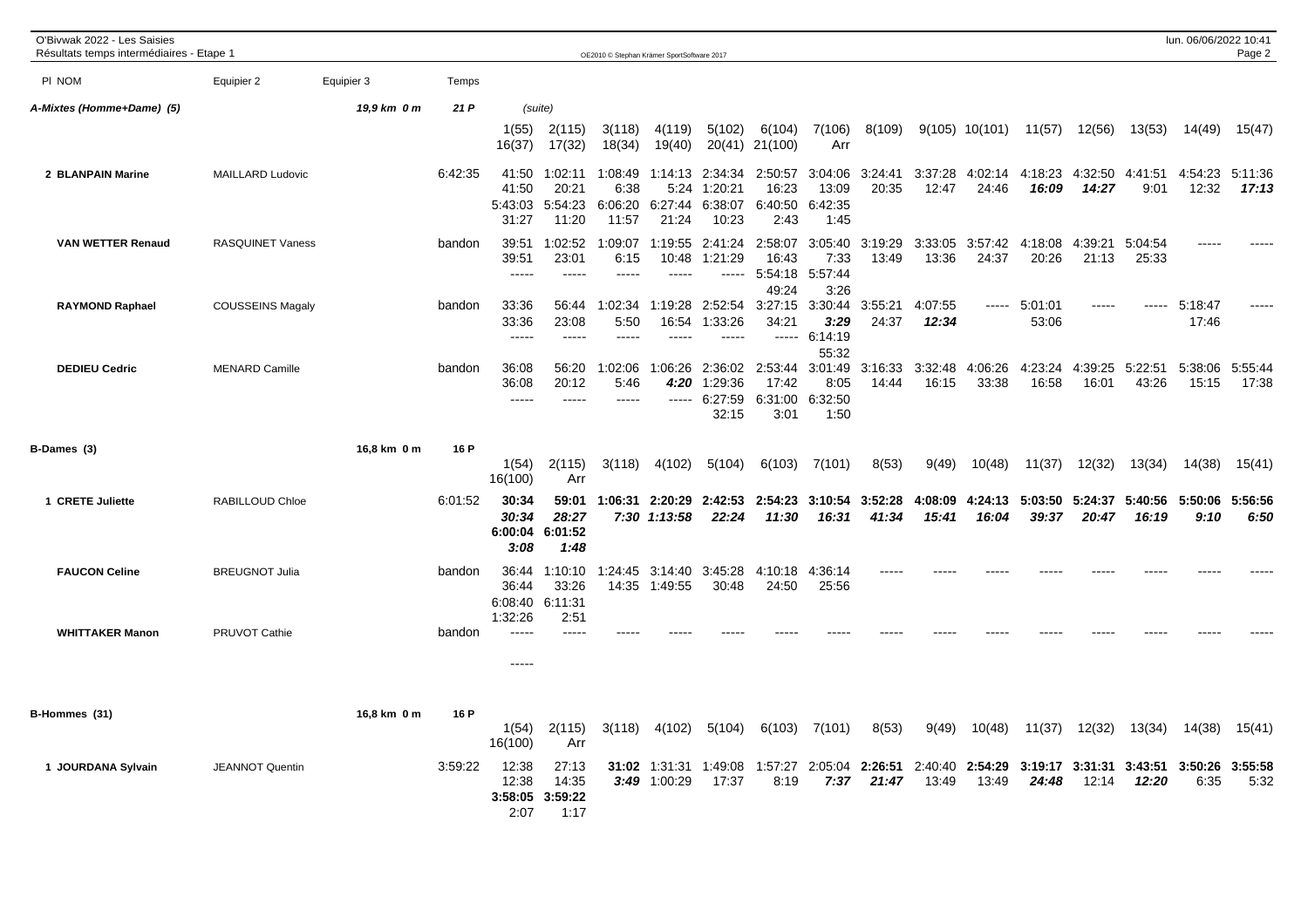| O'Bivwak 2022 - Les Saisies<br>Résultats temps intermédiaires - Etape 1 |                          |             |         |                                   |                                         |               | OE2010 © Stephan Krämer SportSoftware 2017 |                                                                                                                                                   |                  |                  |                                         |                                  |                  |                          |                     |                          | lun. 06/06/2022 10:41 | Page 3          |
|-------------------------------------------------------------------------|--------------------------|-------------|---------|-----------------------------------|-----------------------------------------|---------------|--------------------------------------------|---------------------------------------------------------------------------------------------------------------------------------------------------|------------------|------------------|-----------------------------------------|----------------------------------|------------------|--------------------------|---------------------|--------------------------|-----------------------|-----------------|
| PI NOM                                                                  | Equipier 2               | Equipier 3  | Temps   |                                   |                                         |               |                                            |                                                                                                                                                   |                  |                  |                                         |                                  |                  |                          |                     |                          |                       |                 |
| B-Hommes (31)                                                           |                          | 16,8 km 0 m | 16 P    |                                   | (suite)                                 |               |                                            |                                                                                                                                                   |                  |                  |                                         |                                  |                  |                          |                     |                          |                       |                 |
|                                                                         |                          |             |         | 1(54)<br>16(100)                  | 2(115)<br>Arr                           | 3(118)        | 4(102)                                     | 5(104)                                                                                                                                            | 6(103)           | 7(101)           | 8(53)                                   | 9(49)                            | 10(48)           | 11(37)                   | 12(32)              | 13(34)                   | 14(38)                | 15(41)          |
| 2 ANDRE Costin                                                          | <b>CHABOT Thomas</b>     |             | 4:05:57 | 10:58<br>10:58<br>4:04:28<br>2:16 | 27:02<br>16:04<br>4:05:57<br>1:29       | 31:48<br>4:46 | 1:28:06<br>56:18                           | 1:41:09<br>13:03                                                                                                                                  | 9:25             | 9:48             | <b>1:50:34 2:00:22</b> 2:27:36<br>27:14 | 2:38:25<br>10:49                 | 2:55:11<br>16:46 | 3:22:05<br>26:54         | 3:34:01<br>11:56    | 3:49:35 3:56:44<br>15:34 | 7:09                  | 4:02:12<br>5:28 |
| 3 LAFARGE Alexandre                                                     | <b>PAILLE Amaury</b>     |             | 4:23:59 | 19:46<br>19:46<br>4:22:32<br>2:19 | 35:14<br>15:28<br>4:23:59<br>1:27       | 39:57         | 1:41:09<br>4:43 1:01:12                    | 1:54:18<br>13:09                                                                                                                                  | 2:05:03<br>10:45 | 2:14:43<br>9:40  | 2:45:19<br>30:36                        | 3:03:23<br>18:04                 | 3:15:00<br>11:37 | 3:40:36<br>25:36         | 3:52:46<br>12:10    | 4:06:23<br>13:37         | 4:14:07<br>7:44       | 4:20:13<br>6:06 |
| 4 RICHARD Mael                                                          | <b>RICHARD Axel</b>      |             | 4:34:23 | 25:08<br>25:08<br>4:32:44<br>2:38 | 41:41<br>16:33<br>4:34:23<br>1:39       | 46:04<br>4:23 | 1:40:07<br>54:03                           | 1:57:13<br>17:06                                                                                                                                  | 2:09:43<br>12:30 | 2:18:54<br>9:11  | 2:44:36<br>25:42                        | 2:55:56<br>11:20                 | 3:10:57<br>15:01 | 3:41:11<br>30:14         | 3:54:57<br>13:46    | 4:12:43<br>17:46         | 4:23:51<br>11:08      | 4:30:06<br>6:15 |
| 5 VERCAUTEREN Antoine                                                   | VANDERSTAPPEN N          |             | 4:37:15 | 31:56<br>31:56<br>4:36:00<br>2:09 | 49:32<br>17:36<br>4:37:15<br>1:15       | 55:32         | 1:58:04<br>6:00 1:02:32                    | 2:12:34<br>14:30                                                                                                                                  | 2:21:57<br>9:23  | 2:31:44<br>9:47  | 2:57:21<br>25:37                        | 3:09:52<br>12:31                 | 3:21:44<br>11:52 | 3:47:20<br>25:36         | 19:22               | 4:06:42 4:22:22<br>15:40 | 4:27:57<br>5:35       | 4:33:51<br>5:54 |
| 6 VIS Iwan                                                              | <b>VIS Arthur</b>        |             | 4:39:42 | 13:44<br>13:44<br>4:37:42<br>2:16 | 31:17<br>17:33<br>4:39:42<br>2:00       | 36:50<br>5:33 | 1:36:26<br>59:36                           | 1:52:28<br>16:02                                                                                                                                  | 2:02:48<br>10:20 | 2:12:06<br>9:18  | 2:41:16<br>29:10                        | 2:56:34<br>15:18                 | 3:11:42<br>15:08 | 3:42:34<br>30:52         | 4:00:49<br>18:15    | 4:19:37<br>18:48         | 4:28:47<br>9:10       | 4:35:26<br>6:39 |
| 7 COURSON Hubert                                                        | <b>COURSON Robin</b>     |             | 4:39:58 | 24:04<br>24:04<br>4:38:21<br>2:41 | 38:32<br>14:28<br>4:39:58<br>1:37       | 44:05<br>5:33 | 1:39:58<br>55:53                           | 1:55:31<br>15:33                                                                                                                                  | 2:06:16<br>10:45 | 2:19:17<br>13:01 | 2:44:49<br>25:32                        | 3:04:46<br>19:57                 | 17:26            | 3:22:12 3:50:33<br>28:21 | 4:06:57<br>16:24    | 4:22:26<br>15:29         | 4:29:15<br>6:49       | 4:35:40<br>6:25 |
| 8 BOUILLOZ Benjamin                                                     | <b>DELINSELLE Julien</b> |             | 5:02:03 | 22:04<br>22:04<br>5:00:33<br>2:26 | 40:28<br>18:24<br>5:02:03<br>1:30       | 46:13         | 1:59:26<br>5:45 1:13:13                    | 2:19:02<br>19:36                                                                                                                                  | 2:26:38<br>7:36  | 3:02:57<br>36:19 | 3:26:49<br>23:52                        | 3:39:17<br>12:28                 | 3:50:17<br>11:00 | 4:16:05<br>25:48         | 4:31:39<br>15:34    | 4:44:38<br>12:59         | 4:52:06<br>7:28       | 4:58:07<br>6:01 |
| 9 GARIBAL Florian                                                       | <b>ROCHAS Pablo</b>      |             | 5:04:27 | 14:47<br>14:47<br>5:02:56<br>2:52 | 32:46<br>17:59<br>5:04:27<br>1:31       |               | 37:54 1:41:34<br>5:08 1:03:40              | 1:57:39<br>16:05                                                                                                                                  | 2:07:03<br>9:24  | 2:32:31<br>25:28 | 3:01:25<br>28:54                        | 3:17:03<br>15:38                 | 3:33:15<br>16:12 | 4:09:33<br>36:18         | 4:28:59<br>19:26    | 4:45:51<br>16:52         | 4:53:53<br>8:02       | 5:00:04<br>6:11 |
| 10 MENA Louison                                                         | <b>ARNAULT Gaby</b>      |             | 5:10:23 | 18:31<br>18:31<br>5:09:01<br>1:52 | 35:24<br>16:53<br>5:10:23<br>1:22       | 40:02         | 1:48:19<br>4:38 1:08:17                    | 2:05:28<br>17:09                                                                                                                                  | 2:17:01<br>11:33 | 14:59            | 2:32:00 2:59:36<br>27:36                | 3:13:41<br>14:05                 | 3:33:09<br>19:28 | 4:03:16<br>30:07         | 4:41:06<br>37:50    | 4:56:02 5:01:54<br>14:56 | 5:52                  | 5:07:09<br>5:15 |
| 11 ROUSSEAU Malo                                                        | <b>CRUMIERE Gabriel</b>  |             |         | 5:13:06 20:54 40:54<br>2:21       | 20:54 20:00<br>5:11:00 5:13:06<br>2:06  |               |                                            | 47:44 1:59:17 2:19:49 2:29:48 2:48:55 3:21:42 3:36:58 3:50:36 4:22:08 4:40:28 4:56:09 5:02:37 5:08:39<br>6:50 1:11:33 20:32                       |                  |                  |                                         | 9:59  19:07  32:47  15:16  13:38 |                  |                          | 31:32  18:20  15:41 |                          | 6:28                  | 6:02            |
| 12 CHASLOT-DENIZE Cedric CHASLOT-DENIZE E                               |                          |             |         | 5:13:18  15:51  34:54<br>2:47     | 15:51  19:03<br>5:11:32 5:13:18<br>1:46 |               |                                            | 40:59 1:52:05 2:09:34 2:24:31 2:36:05 3:12:00 3:35:59 3:49:18 4:21:21 4:39:57 4:55:28 5:02:05 5:08:45<br>6:05 1:11:06  17:29  14:57  11:34  35:55 |                  |                  |                                         |                                  | 23:59 13:19      |                          |                     |                          | 6:37                  | 6:40            |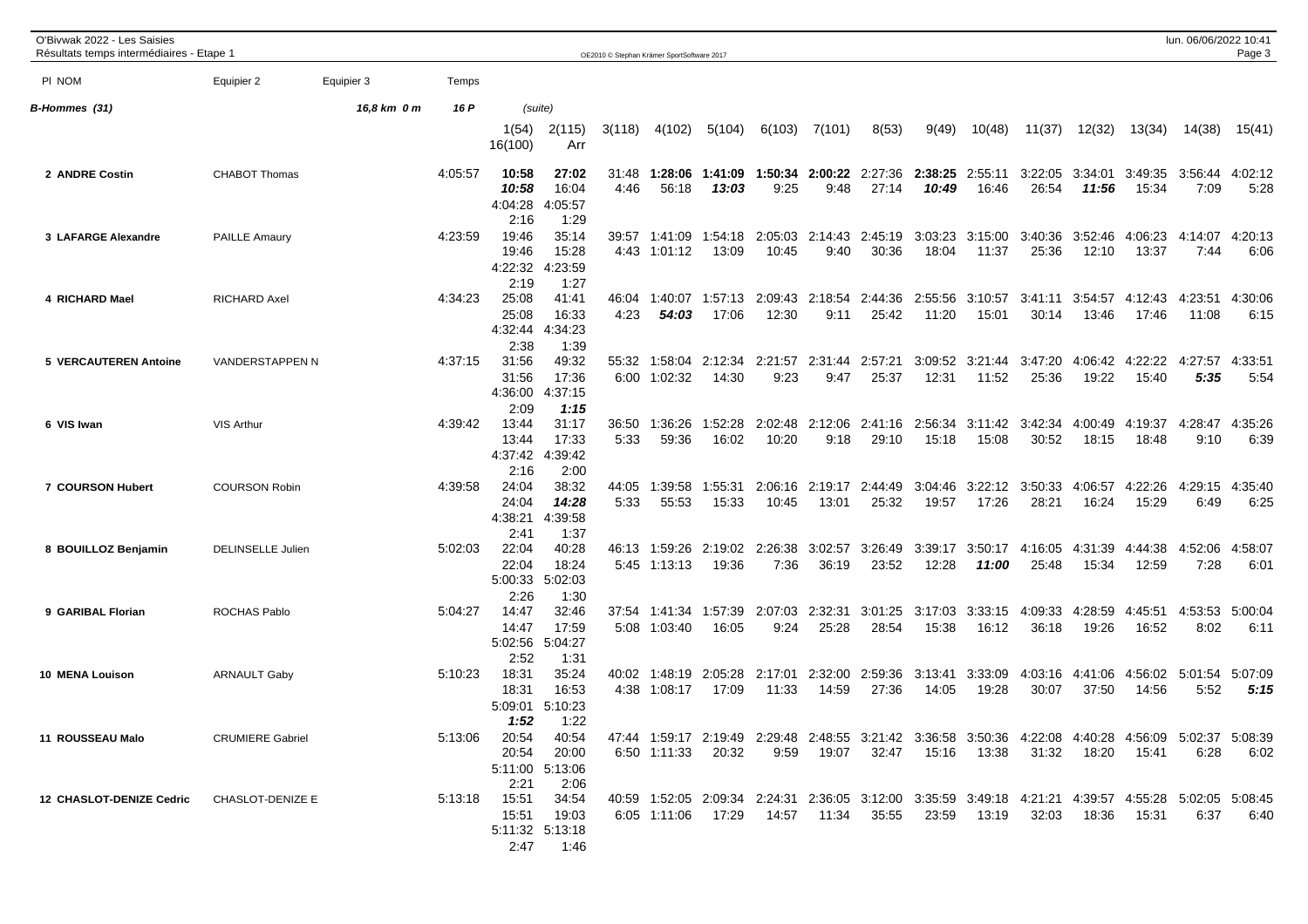| O'Bivwak 2022 - Les Saisies<br>Résultats temps intermédiaires - Etape 1 |                         |             |         |                  |                          | OE2010 © Stephan Krämer SportSoftware 2017 |                               |                                                                                                                |                  |                  |                          |                  |                  |                  |                  |                  | lun. 06/06/2022 10:41 | Page 4          |
|-------------------------------------------------------------------------|-------------------------|-------------|---------|------------------|--------------------------|--------------------------------------------|-------------------------------|----------------------------------------------------------------------------------------------------------------|------------------|------------------|--------------------------|------------------|------------------|------------------|------------------|------------------|-----------------------|-----------------|
| PI NOM                                                                  | Equipier 2              | Equipier 3  | Temps   |                  |                          |                                            |                               |                                                                                                                |                  |                  |                          |                  |                  |                  |                  |                  |                       |                 |
|                                                                         |                         |             |         |                  |                          |                                            |                               |                                                                                                                |                  |                  |                          |                  |                  |                  |                  |                  |                       |                 |
| B-Hommes (31)                                                           |                         | 16,8 km 0 m | 16 P    | 1(54)            | (suite)<br>2(115)        | 3(118)                                     | 4(102)                        | 5(104)                                                                                                         | 6(103)           | 7(101)           | 8(53)                    | 9(49)            | 10(48)           | 11(37)           | 12(32)           | 13(34)           | 14(38)                | 15(41)          |
|                                                                         |                         |             |         | 16(100)          | Arr                      |                                            |                               |                                                                                                                |                  |                  |                          |                  |                  |                  |                  |                  |                       |                 |
| 13 FABER Joris                                                          | <b>LARATO Paul</b>      |             | 5:15:34 | 16:45            | 35:07                    |                                            | 41:04 1:59:54                 | 2:16:01                                                                                                        | 2:33:37          |                  | 2:45:26 3:20:15          | 3:32:10          | 3:44:26          | 4:23:51          | 4:40:19          | 4:55:08          | 5:05:35 5:11:25       |                 |
|                                                                         |                         |             |         | 16:45<br>5:13:55 | 18:22<br>5:15:34         |                                            | 5:57 1:18:50                  | 16:07                                                                                                          | 17:36            | 11:49            | 34:49                    | 11:55            | 12:16            | 39:25            | 16:28            | 14:49            | 10:27                 | 5:50            |
|                                                                         |                         |             |         | 2:30             | 1:39                     |                                            |                               |                                                                                                                |                  |                  |                          |                  |                  |                  |                  |                  |                       |                 |
| <b>14 FIORINA Laurent</b>                                               | <b>GHIBAUDO William</b> |             | 5:16:01 | 23:26<br>23:26   | 40:20<br>16:54           | 46:15                                      | 2:03:07<br>5:55 1:16:52       | 2:28:37<br>25:30                                                                                               | 2:38:04<br>9:27  | 2:51:44<br>13:40 | 3:27:30<br>35:46         | 3:40:22<br>12:52 | 3:52:00<br>11:38 | 4:21:46<br>29:46 | 4:40:13<br>18:27 | 4:56:07<br>15:54 | 5:05:25<br>9:18       | 5:11:21<br>5:56 |
|                                                                         |                         |             |         | 2:51             | 5:14:12 5:16:01<br>1:49  |                                            |                               |                                                                                                                |                  |                  |                          |                  |                  |                  |                  |                  |                       |                 |
| 15 DUPUIS Romain                                                        | <b>DUPUIS Bertrand</b>  |             | 5:42:50 | 31:20            | 59:35                    | 1:05:41                                    |                               | 2:12:42 2:31:22                                                                                                | 2:43:01          | 2:57:38          | 3:31:20                  | 3:48:59          | 4:04:37          | 4:44:47          | 5:01:50          | 5:21:07          | 5:28:41               | 5:36:11         |
|                                                                         |                         |             |         | 31:20            | 28:15<br>5:40:00 5:42:50 |                                            | 6:06 1:07:01                  | 18:40                                                                                                          | 11:39            | 14:37            | 33:42                    | 17:39            | 15:38            | 40:10            | 17:03            | 19:17            | 7:34                  | 7:30            |
|                                                                         |                         |             |         | 3:49             | 2:50                     |                                            |                               |                                                                                                                |                  |                  |                          |                  |                  |                  |                  |                  |                       |                 |
| <b>16 FERROT Loic</b>                                                   | <b>COCHETEUX Marvin</b> |             | 5:43:23 | 14:34<br>14:34   | 32:25<br>17:51           |                                            | 37:50 1:51:57<br>5:25 1:14:07 | 2:12:06<br>20:09                                                                                               | 2:26:17<br>14:11 | 24:46            | 2:51:03 3:23:51<br>32:48 | 3:47:16<br>23:25 | 4:05:32<br>18:16 | 4:43:16<br>37:44 | 5:03:07<br>19:51 | 5:19:47<br>16:40 | 5:28:44<br>8:57       | 5:36:24<br>7:40 |
|                                                                         |                         |             |         | 5:40:25<br>4:01  | 5:43:23<br>2:58          |                                            |                               |                                                                                                                |                  |                  |                          |                  |                  |                  |                  |                  |                       |                 |
| <b>17 CHEREL Ludovic</b>                                                | <b>CHEREL Titouan</b>   |             | 5:46:16 | 23:38            | 44:10                    | 55:10                                      | 2:03:58                       | 2:28:52                                                                                                        | 2:44:35          | 2:57:41          | 3:31:07                  | 3:49:29          | 4:12:29          | 4:52:34          | 5:10:41          | 5:25:39          | 5:35:42               | 5:41:45         |
|                                                                         |                         |             |         | 23:38            | 20:32<br>5:44:16 5:46:16 |                                            | 11:00 1:08:48                 | 24:54                                                                                                          | 15:43            | 13:06            | 33:26                    | 18:22            | 23:00            | 40:05            | 18:07            | 14:58            | 10:03                 | 6:03            |
|                                                                         |                         |             |         | 2:31             | 2:00                     |                                            |                               |                                                                                                                |                  |                  |                          |                  |                  |                  |                  |                  |                       |                 |
| <b>18 ADRION Denis</b>                                                  | <b>ADRION Hugo</b>      |             | 5:57:08 | 36:19<br>36:19   | 1:05:37<br>29:18         | 1:12:19                                    | 2:26:32<br>6:42 1:14:13       | 2:45:54<br>19:22                                                                                               | 2:57:15<br>11:21 | 3:16:36<br>19:21 | 3:48:44<br>32:08         | 4:08:12<br>19:28 | 4:24:52<br>16:40 | 5:02:31<br>37:39 | 5:20:45<br>18:14 | 5:36:54<br>16:09 | 5:45:56<br>9:02       | 5:52:34<br>6:38 |
|                                                                         |                         |             |         | 5:55:26          | 5:57:08                  |                                            |                               |                                                                                                                |                  |                  |                          |                  |                  |                  |                  |                  |                       |                 |
| 19 HAIMAD Mbark                                                         | <b>LACAND Anthony</b>   |             | 6:01:39 | 2:52<br>28:07    | 1:42<br>53:29            | 1:02:04                                    | 2:34:49                       | 2:51:26                                                                                                        | 2:57:26          | 3:09:56          | 3:46:46                  | 4:06:11          | 4:24:30          | 5:04:54          | 5:22:25          | 5:40:37          | 5:50:20               | 5:56:30         |
|                                                                         |                         |             |         | 28:07<br>5:59:46 | 25:22<br>6:01:39         |                                            | 8:35 1:32:45                  | 16:37                                                                                                          | 6:00             | 12:30            | 36:50                    | 19:25            | 18:19            | 40:24            | 17:31            | 18:12            | 9:43                  | 6:10            |
|                                                                         |                         |             |         | 3:16             | 1:53                     |                                            |                               |                                                                                                                |                  |                  |                          |                  |                  |                  |                  |                  |                       |                 |
| 20 FERLIN Guillaume                                                     | <b>MINGAS Adrien</b>    |             | 6:04:13 | 28:40<br>28:40   | 45:43<br>17:03           | 52:26                                      | 2:01:51<br>6:43 1:09:25       | 2:36:43<br>34:52                                                                                               | 2:49:22<br>12:39 | 3:07:05<br>17:43 | 3:47:02<br>39:57         | 4:04:41<br>17:39 | 4:24:57<br>20:16 | 5:01:23<br>36:26 | 5:26:29<br>25:06 | 5:44:38<br>18:09 | 5:51:20<br>6:42       | 5:58:30<br>7:10 |
|                                                                         |                         |             |         | 6:02:11          | 6:04:13                  |                                            |                               |                                                                                                                |                  |                  |                          |                  |                  |                  |                  |                  |                       |                 |
| 21 BAUD Loic                                                            | <b>BAUD Quentin</b>     |             | 6:18:04 | 3:41<br>25:02    | 2:02<br>41:09            | 46:38                                      | 2:23:35                       | 2:52:06                                                                                                        | 3:05:02          | 3:19:30          | 4:10:12                  | 4:29:51          | 4:45:34          | 5:21:35          | 5:37:21          | 5:56:44          | 6:05:35               | 6:12:04         |
|                                                                         |                         |             |         | 25:02<br>6:15:54 | 16:07<br>6:18:04         |                                            | 5:29 1:36:57                  | 28:31                                                                                                          | 12:56            | 14:28            | 50:42                    | 19:39            | 15:43            | 36:01            | 15:46            | 19:23            | 8:51                  | 6:29            |
|                                                                         |                         |             |         | 3:50             | 2:10                     |                                            |                               |                                                                                                                |                  |                  |                          |                  |                  |                  |                  |                  |                       |                 |
| 22 BLOT Corentin                                                        | PILLOUD Pierre Edou     |             | 6:29:10 | 16:39<br>16:39   | 41:54<br>25:15           |                                            | 10:26 1:41:34                 | 52:20 2:33:54 2:55:44 3:07:19 3:32:20 4:13:56 4:27:27 4:42:47 5:27:50 5:48:30 6:06:00 6:14:52 6:22:02<br>21:50 | 11:35            | 25:01            | 41:36                    | 13:31            | 15:20            | 45:03            | 20:40            | 17:30            | 8:52                  | 7:10            |
|                                                                         |                         |             |         |                  | 6:27:25 6:29:10          |                                            |                               |                                                                                                                |                  |                  |                          |                  |                  |                  |                  |                  |                       |                 |
| 23 CATHO Ulysse                                                         | <b>BOUSSEAU Stephan</b> |             | 6:29:34 | 5:23<br>18:14    | 1:45<br>44:13            |                                            |                               | 53:01 2:37:00 2:58:36 3:07:05 3:56:53 4:34:53 4:48:02 5:03:28 5:36:50 5:55:16 6:09:25 6:16:16 6:22:44          |                  |                  |                          |                  |                  |                  |                  |                  |                       |                 |
|                                                                         |                         |             |         | 18:14            | 25:59                    |                                            | 8:48 1:43:59                  | 21:36                                                                                                          | 8:29             | 49:48            | 38:00                    | 13:09            | 15:26            | 33:22            | 18:26            | 14:09            | 6:51                  | 6:28            |
|                                                                         |                         |             |         | 4:25             | 6:27:09 6:29:34<br>2:25  |                                            |                               |                                                                                                                |                  |                  |                          |                  |                  |                  |                  |                  |                       |                 |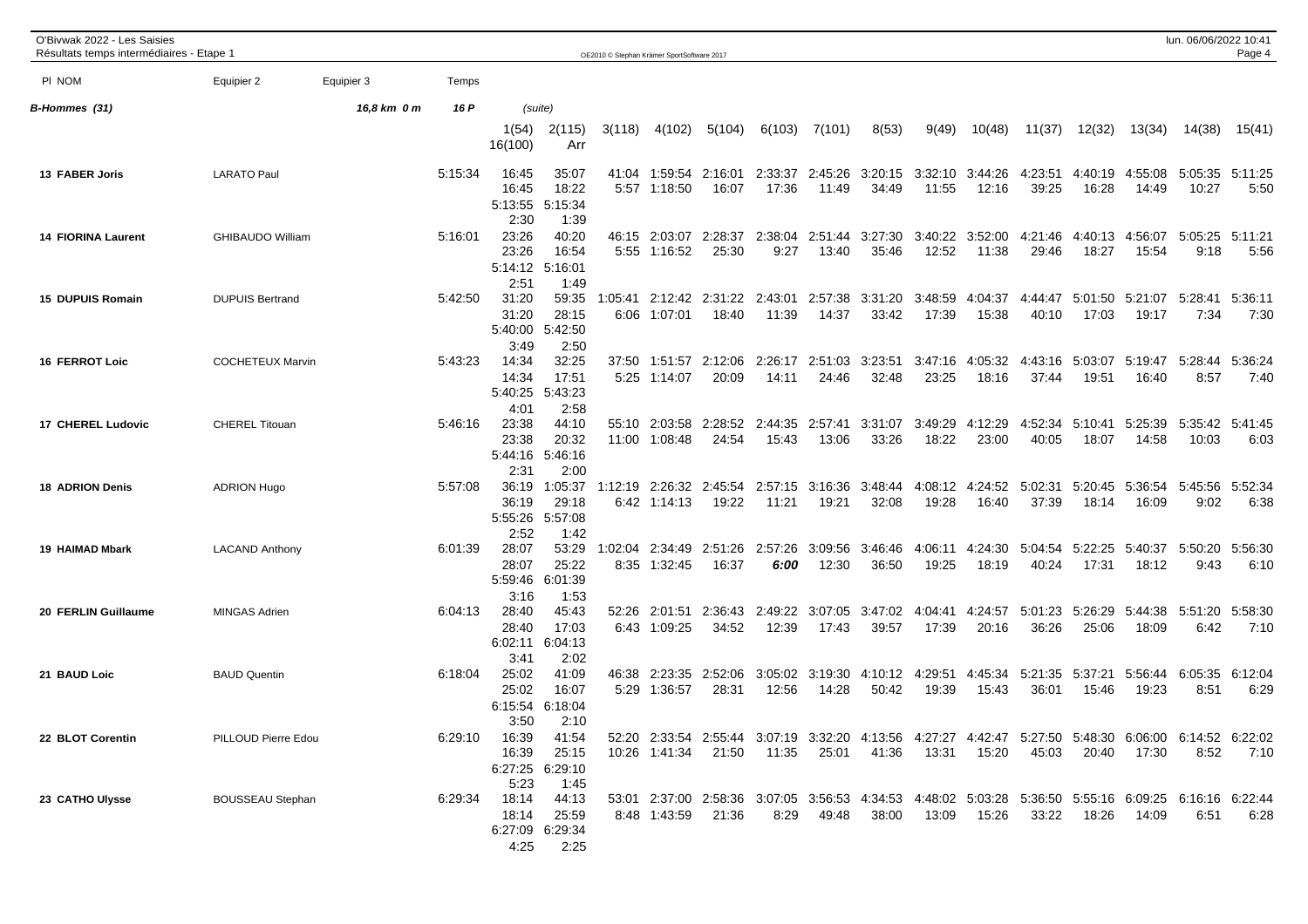| O'Bivwak 2022 - Les Saisies<br>Résultats temps intermédiaires - Etape 1 |                         |             |         |                                   |                                                    |                  | OE2010 © Stephan Krämer SportSoftware 2017       |                                       |                            |                               |                        |                  |                          |                  |                          |                  | lun. 06/06/2022 10:41 | Page 5             |
|-------------------------------------------------------------------------|-------------------------|-------------|---------|-----------------------------------|----------------------------------------------------|------------------|--------------------------------------------------|---------------------------------------|----------------------------|-------------------------------|------------------------|------------------|--------------------------|------------------|--------------------------|------------------|-----------------------|--------------------|
| PI NOM                                                                  | Equipier 2              | Equipier 3  | Temps   |                                   |                                                    |                  |                                                  |                                       |                            |                               |                        |                  |                          |                  |                          |                  |                       |                    |
| B-Hommes (31)                                                           |                         | 16,8 km 0 m | 16 P    |                                   | (suite)                                            |                  |                                                  |                                       |                            |                               |                        |                  |                          |                  |                          |                  |                       |                    |
|                                                                         |                         |             |         | 1(54)<br>16(100)                  | 2(115)<br>Arr                                      | 3(118)           | 4(102)                                           | 5(104)                                | 6(103)                     | 7(101)                        | 8(53)                  | 9(49)            | 10(48)                   | 11(37)           | 12(32)                   | 13(34)           | 14(38)                | 15(41)             |
| 24 WARCHOL Alexandre                                                    | FIETTE Christophe       |             | 6:46:22 | 28:55<br>28:55<br>6:43:41<br>3:24 | 54:42<br>25:47<br>6:46:22<br>2:41                  | 1:02:50          | 2:39:44<br>8:08 1:36:54                          | 3:04:21<br>24:37                      | 3:17:45<br>13:24           | 3:34:45<br>17:00              | 4:13:36<br>38:51       | 4:30:02<br>16:26 | 4:44:35<br>14:33         | 5:43:43<br>59:08 | 6:03:01<br>19:18         | 6:20:27<br>17:26 | 6:30:12<br>9:45       | 6:40:17<br>10:05   |
| <b>FOURNIER Alexis</b>                                                  | <b>CHASSAGNE Benja</b>  |             | bandon  | 29:32<br>29:32<br>1:54:18         | 1:04:15<br>34:43<br>5:41:00 5:44:35<br>3:35        | 1:14:00<br>9:45  | -----                                            | 3:46:42<br>2:32:42                    |                            |                               |                        |                  |                          |                  |                          |                  |                       |                    |
| <b>DEUEZ Florian</b>                                                    | <b>JOSSON Thomas</b>    |             | bandon  | 31:52                             | 31:52 1:16:06<br>44:14<br>$--- 5:57:00$<br>4:29:38 | 1:27:22<br>11:16 |                                                  |                                       |                            |                               |                        |                  |                          |                  |                          |                  |                       |                    |
| <b>VAUTIER Dominique</b>                                                | <b>LESAGE Arnaud</b>    |             | bandon  | -----                             | 1:08:25<br>1:08:25<br>$--- 6:00:37$<br>2:38:15     | 1:16:09          | 2:59:01<br>7:44 1:42:52<br>45:54<br>$*55$        | 3:22:22<br>23:21<br>1:28:40<br>$*119$ | 3:30:58<br>*106            | 3:47:08<br>$*109$             | :09:01<br>4:<br>$*105$ | 4:50:22<br>$*57$ |                          |                  |                          |                  |                       |                    |
| <b>DECLERCQ Florent</b>                                                 | <b>VERRAEST Thibaut</b> |             | bandon  | 32:04<br>32:04<br>4:08            | 1:16:08<br>44:04<br>5:50:11 6:00:57<br>10:46       | 1:27:10<br>11:02 | $---$                                            | -----                                 |                            | $\frac{1}{2}$                 |                        |                  |                          |                  |                          |                  |                       | 5:46:03<br>4:18:53 |
| <b>CHERMETTE Nathan</b>                                                 | <b>LACROIX Martin</b>   |             | bandon  | 34:53<br>34:53                    | 59:51<br>24:58<br>$--- 6:11:02$<br>1:33:07         | 1:08:09          | 3:02:09<br>8:18 1:54:00                          | 3:26:36<br>24:27                      | 3:39:36<br>13:00           | 3:59:18<br>19:42              | 4:37:55<br>38:37       |                  |                          |                  |                          |                  |                       |                    |
| <b>THOMAS Augustin</b>                                                  | <b>GIRARD Alexandre</b> |             | bandon  | -----                             | 1:01:43<br>1:01:43<br>6:25:55 6:28:56              |                  | 1:08:23 2:26:15 2:41:45<br>6:40 1:17:52<br>38:08 | 15:30<br>1:13:21                      | $\cdots \cdots$<br>2:49:32 | 3:53:17<br>1:11:32<br>3:07:49 | 3:21:34                | 4:16:33          | 4:40:28                  |                  |                          |                  |                       |                    |
| <b>FERRE N Gore-Joakim</b>                                              | <b>THIEMANN Romain</b>  |             | bandon  | 2:32:38<br>-----<br>$\frac{1}{2}$ | 3:01<br>$- - - - -$                                | -----            | $*55$                                            | $*119$<br>-----                       | *106<br>-----              | $*109$<br>$--- -$             | $*105$<br>-----        | *57              | $*56$<br>-----           |                  |                          |                  |                       |                    |
| B-Mixtes (Homme+Dame) (23)                                              |                         | 16,8 km 0 m | 16 P    | 1(54)<br>16(100)                  | 2(115)<br>Arr                                      | 3(118)           | 4(102)                                           | 5(104)                                | 6(103)                     | 7(101)                        | 8(53)                  | 9(49)            | 10(48)                   | 11(37)           | 12(32)                   | 13(34)           | 14(38)                | 15(41)             |
| 1 SOGNO Martin                                                          | <b>GOURRAT Agathe</b>   |             | 4:50:05 | 20:46<br>20:46<br>3:11            | 39:52<br>19:06<br>4:48:42 4:50:05<br>1:23          | 44:20            | 1:47:46<br>4:28 1:03:26                          | 2:01:23<br>13:37                      | 2:12:28<br>11:05           | 2:24:53<br>12:25              | 2:55:11<br>30:18       | 3:08:05<br>12:54 | 3:24:47 3:53:29<br>16:42 | 28:42            | 4:13:10 4:27:11<br>19:41 | 14:01            | 4:34:33<br>7:22       | 4:45:31<br>10:58   |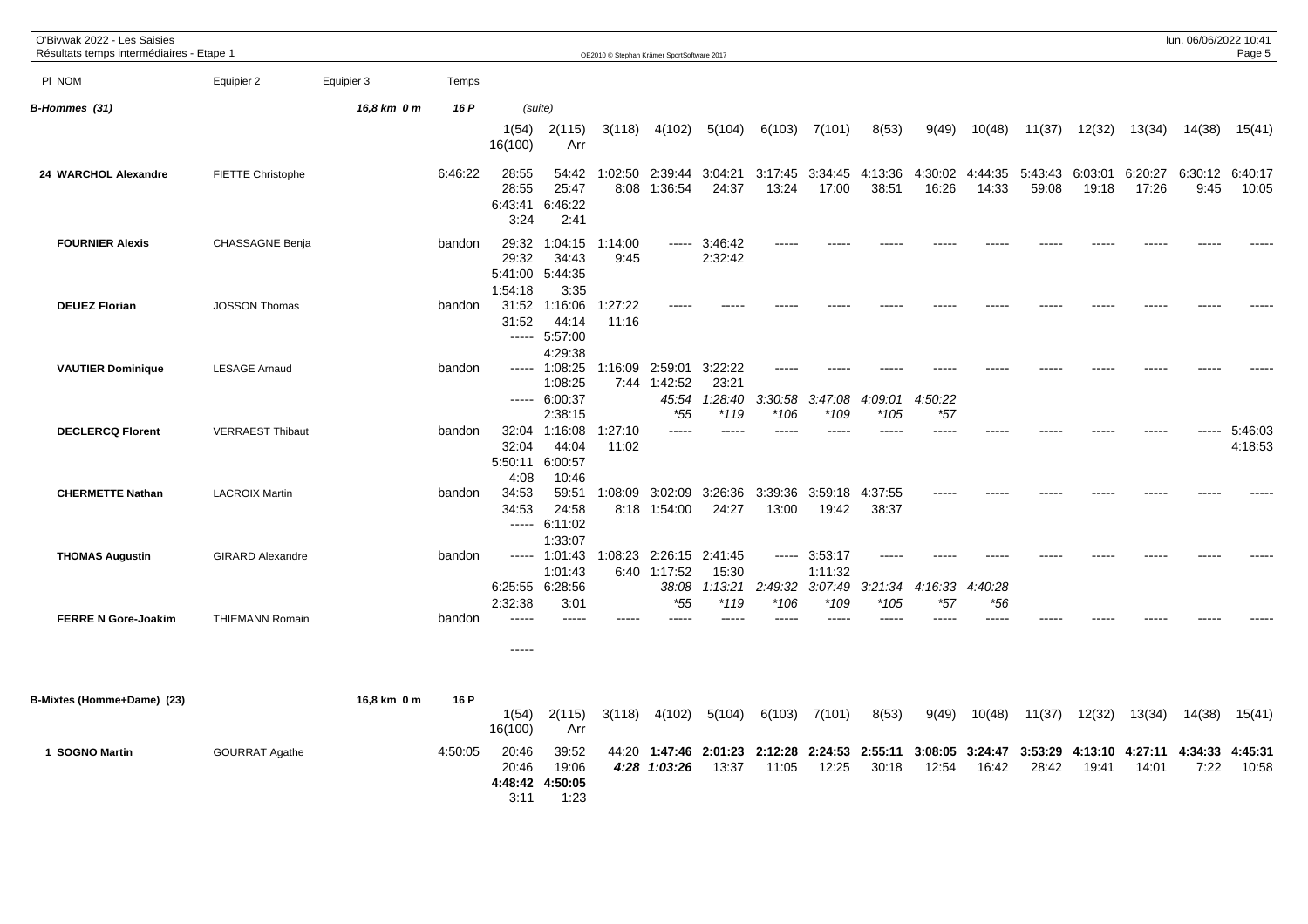| O'Bivwak 2022 - Les Saisies<br>Résultats temps intermédiaires - Etape 1 |                         |             |         |                                           |                                           | OE2010 © Stephan Krämer SportSoftware 2017 |                                      |                                                                                                                              |                  |                  |                                  |                  |                  |                                                          |                          |                          | lun. 06/06/2022 10:41 | Page 6          |
|-------------------------------------------------------------------------|-------------------------|-------------|---------|-------------------------------------------|-------------------------------------------|--------------------------------------------|--------------------------------------|------------------------------------------------------------------------------------------------------------------------------|------------------|------------------|----------------------------------|------------------|------------------|----------------------------------------------------------|--------------------------|--------------------------|-----------------------|-----------------|
| PI NOM                                                                  | Equipier 2              | Equipier 3  | Temps   |                                           |                                           |                                            |                                      |                                                                                                                              |                  |                  |                                  |                  |                  |                                                          |                          |                          |                       |                 |
| B-Mixtes (Homme+Dame) (23)                                              |                         | 16,8 km 0 m | 16 P    |                                           | (suite)                                   |                                            |                                      |                                                                                                                              |                  |                  |                                  |                  |                  |                                                          |                          |                          |                       |                 |
|                                                                         |                         |             |         | 1(54)<br>16(100)                          | 2(115)<br>Arr                             | 3(118)                                     | 4(102)                               | 5(104)                                                                                                                       | 6(103)           | 7(101)           | 8(53)                            | 9(49)            | 10(48)           | 11(37)                                                   | 12(32)                   | 13(34)                   | 14(38)                | 15(41)          |
| 2 GASTINEAU Guillaume                                                   | <b>DURAND Marion</b>    |             | 4:54:18 | 21:44<br>21:44<br>4:52:50<br>2:19         | 38:11<br>16:27<br>4:54:18<br>1:28         | 44:18                                      | 1:52:23<br>6:07 1:08:05              | 2:12:08<br>19:45                                                                                                             | 12:07            | 13:42            | 2:24:15 2:37:57 3:03:25<br>25:28 | 3:15:13<br>11:48 | 3:34:22<br>19:09 | 4:03:26<br>29:04                                         | 15:52                    | 4:19:18 4:33:56<br>14:38 | 4:44:30<br>10:34      | 4:50:31<br>6:01 |
| <b>3 FROMENTON Cedric</b>                                               | <b>FROMENTON Helene</b> |             | 4:54:19 | 15:45<br>15:45<br>4:52:58<br>2:33         | 33:52<br>18:07<br>4:54:19<br>1:21         | 39:35                                      | 1:51:29                              | 2:04:20 2:12:36<br>12:51                                                                                                     | 8:16             | 2:26:09<br>13:33 | 2:55:56<br>29:47                 | 3:10:26<br>14:30 | 3:32:57<br>22:31 | 4:05:14<br>32:17                                         | 4:23:55<br>18:41         | 4:38:27<br>14:32         | 4:44:41<br>6:14       | 4:50:25<br>5:44 |
| 4 DELENNE Camilla                                                       | <b>DELENNE Tommy</b>    |             | 5:10:11 | 30:51<br>30:51<br>5:08:17<br>3:29         | 47:47<br>16:56<br>5:10:11<br>1:54         |                                            | 53:11 2:05:30<br>5:24 1:12:19        | 2:23:42<br>18:12                                                                                                             | 2:33:48<br>10:06 | 2:49:58<br>16:10 | 3:22:10<br>32:12                 | 3:36:10<br>14:00 | 3:49:34<br>13:24 | 4:20:43<br>31:09                                         | 4:34:46 4:52:18<br>14:03 | 17:32                    | 4:58:42<br>6:24       | 5:04:48<br>6:06 |
| 5 GINTZBURGER Colas                                                     | <b>LAMM Hannah</b>      |             | 5:10:54 | 14:10<br>14:10<br>5:09:20<br>2:28         | 32:22<br>18:12<br>5:10:54<br>1:34         |                                            | <b>37:58</b> 1:50:45<br>5:36 1:12:47 | 2:09:39<br>18:54                                                                                                             | 2:23:40<br>14:01 | 2:36:11<br>12:31 | 3:06:39<br>30:28                 | 3:24:30<br>17:51 | 3:45:27<br>20:57 | 4:21:39<br>36:12                                         | 4:40:07<br>18:28         | 4:55:03<br>14:56         | 5:01:24<br>6:21       | 5:06:52<br>5:28 |
| 6 LELOUP Marine                                                         | <b>SERSIRON Pierre</b>  |             | 5:32:51 | 22:12<br>22:12<br>5:31:22<br>3:01         | 43:12<br>21:00<br>5:32:51<br>1:29         | 49:05                                      | 2:12:34<br>5:53 1:23:29              | 2:30:59<br>18:25                                                                                                             | 2:42:56<br>11:57 | 2:57:49<br>14:53 | 3:31:02<br>33:13                 | 3:50:44<br>19:42 | 4:04:33<br>13:49 | 4:38:50<br>34:17                                         | 4:54:37<br>15:47         | 5:11:57<br>17:20         | 5:21:24<br>9:27       | 5:28:21<br>6:57 |
| 7 SOLTYSIAK Charlotte                                                   | <b>SOLTYSIAK Alexis</b> |             | 5:41:03 | 31:05<br>31:05<br>5:39:02<br>3:34         | 50:53<br>19:48<br>5:41:03<br>2:01         | 57:11                                      | 2:05:35<br>6:18 1:08:24              | 2:32:17<br>26:42                                                                                                             | 2:42:38<br>10:21 | 15:35            | 2:58:13 3:35:24<br>37:11         | 3:52:19<br>16:55 | 18:56            | 4:11:15 4:43:23<br>32:08                                 | 5:00:59<br>17:36         | 5:22:46<br>21:47         | 5:29:13<br>6:27       | 5:35:28<br>6:15 |
| 8 PRUD HOMME Mael                                                       | <b>RENOUF Sophie</b>    |             | 5:43:41 | 26:24<br>26:24<br>5:41:57 5:43:41<br>2:59 | 43:22<br>16:58<br>1:44                    | 49:57                                      | 2:02:44<br>6:35 1:12:47              | 2:17:47<br>15:03                                                                                                             | 2:29:13<br>11:26 | 2:40:54<br>11:41 | 3:08:18<br>27:24                 | 3:22:10<br>13:52 | 3:34:18<br>12:08 | 4:01:15<br>26:57                                         | 4:19:15 5:18:44<br>18:00 | 59:29                    | 5:32:43<br>13:59      | 5:38:58<br>6:15 |
| 9 ROCHET Antonine                                                       | <b>GLORIEUX Quentin</b> |             | 5:44:23 | 13:58<br>13:58<br>5:42:38<br>2:34         | 40:38<br>26:40<br>5:44:23<br>1:45         | 48:24                                      | 2:08:39<br>7:46 1:20:15              | 2:29:37<br>20:58                                                                                                             | 2:41:36<br>11:59 | 2:57:35<br>15:59 | 3:37:46<br>40:11                 | 3:52:21<br>14:35 | 4:24:00<br>31:39 | 5:01:51<br>37:51                                         | 5:14:04 5:28:01<br>12:13 | 13:57                    | 5:34:38<br>6:37       | 5:40:04<br>5:26 |
| <b>10 NEUILLY Bertrand</b>                                              | <b>NEUILLY Lea</b>      |             | 5:46:07 | 22:10<br>22:10<br>5:44:29<br>2:50         | 40:46<br>18:36<br>5:46:07<br>1:38         | 46:53                                      | 6:07 1:14:49                         | 2:01:42 2:25:07<br>23:25                                                                                                     | 13:42            | 18:29            | 2:38:49 2:57:18 3:29:10<br>31:52 | 3:49:14<br>20:04 | 14:58            | 4:04:12 4:45:44 5:07:58 5:25:35 5:35:33 5:41:39<br>41:32 | 22:14                    | 17:37                    | 9:58                  | 6:06            |
| 11 CAYEUX Amelie                                                        | <b>TACK Franck</b>      |             | 5:46:15 | 2:48                                      | 31:40 22:13<br>5:44:35 5:46:15<br>1:40    |                                            | 8:25 1:15:26                         | 31:40 53:53 1:02:18 2:17:44 2:39:33 2:55:27 3:10:38 3:41:12 3:56:40 4:11:02 4:43:02 5:03:59 5:28:38 5:35:36 5:41:47<br>21:49 |                  | 15:54  15:11     | 30:34                            | 15:28            | 14:22            | 32:00                                                    | 20:57                    | 24:39                    | 6:58                  | 6:11            |
| 12 VIGNY Johanne                                                        | <b>BOUCLIER Fabien</b>  |             | 6:01:01 | 17:51<br>17:51<br>3:01                    | 40:02<br>22:11<br>5:59:26 6:01:01<br>1:35 |                                            | 5:13 1:33:05                         | 45:15 2:18:20 2:41:23 2:52:57 3:08:30 3:43:00 3:59:55 4:27:54 5:07:04 5:26:52 5:43:54 5:50:12 5:56:25<br>23:03               | 11:34            | 15:33            | 34:30                            | 16:55            | 27:59            | 39:10                                                    | 19:48                    | 17:02                    | 6:18                  | 6:13            |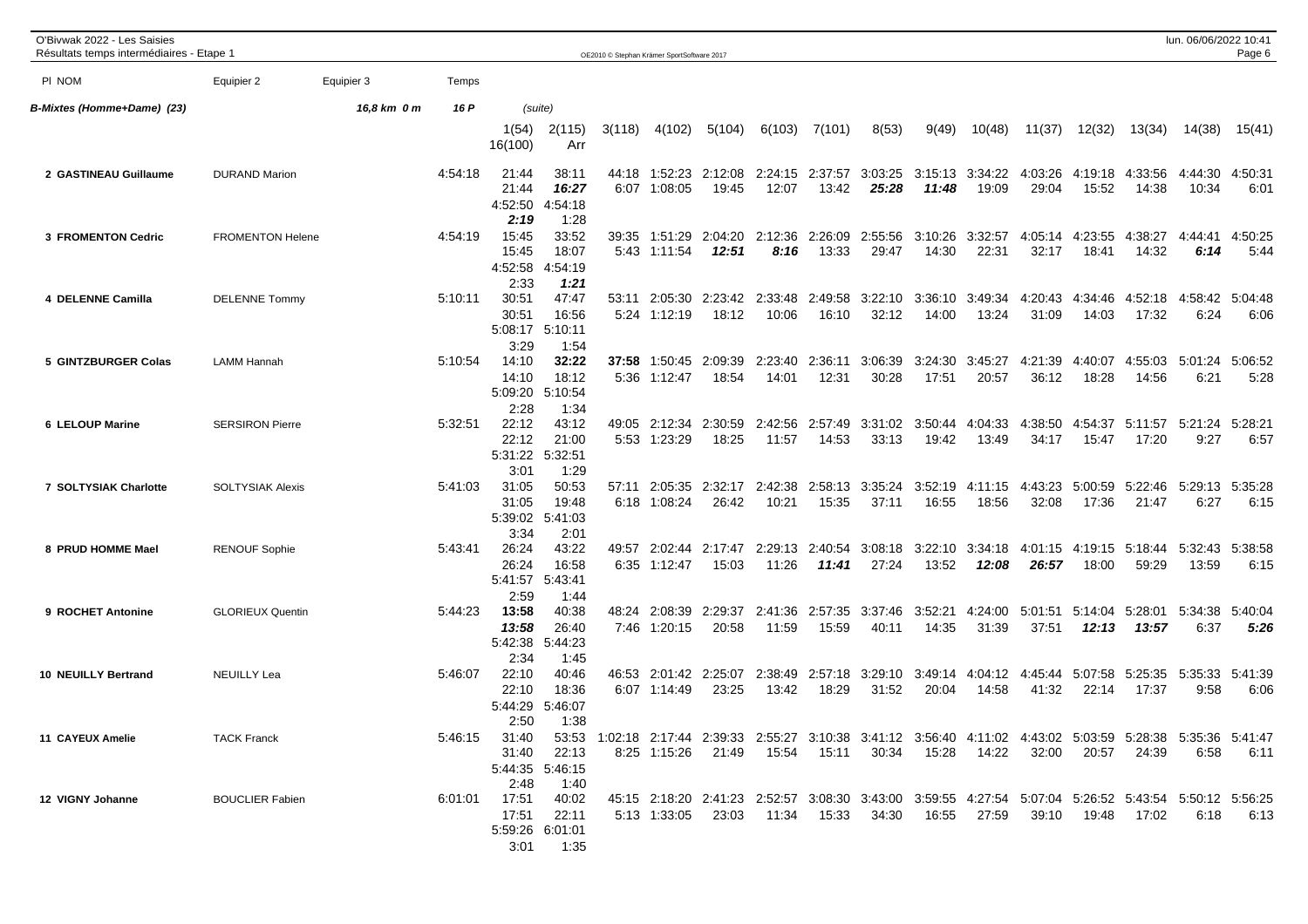| O'Bivwak 2022 - Les Saisies<br>Résultats temps intermédiaires - Etape 1 |                           |             |         |                                   |                                             |         | OE2010 © Stephan Krämer SportSoftware 2017 |                                     |                  |                                                       |                          |                        |                  |                                                  |                  |                  | lun. 06/06/2022 10:41 | Page 7           |
|-------------------------------------------------------------------------|---------------------------|-------------|---------|-----------------------------------|---------------------------------------------|---------|--------------------------------------------|-------------------------------------|------------------|-------------------------------------------------------|--------------------------|------------------------|------------------|--------------------------------------------------|------------------|------------------|-----------------------|------------------|
| PI NOM                                                                  | Equipier 2                | Equipier 3  | Temps   |                                   |                                             |         |                                            |                                     |                  |                                                       |                          |                        |                  |                                                  |                  |                  |                       |                  |
| B-Mixtes (Homme+Dame) (23)                                              |                           | 16,8 km 0 m | 16 P    |                                   | (suite)                                     |         |                                            |                                     |                  |                                                       |                          |                        |                  |                                                  |                  |                  |                       |                  |
|                                                                         |                           |             |         | 1(54)<br>16(100)                  | 2(115)<br>Arr                               | 3(118)  | 4(102)                                     | 5(104)                              | 6(103)           | 7(101)                                                | 8(53)                    | 9(49)                  | 10(48)           | 11(37)                                           | 12(32)           | 13(34)           | 14(38)                | 15(41)           |
| 13 DELENNE Joanna                                                       | VIGOUROUX Hugo            |             | 6:23:16 | 34:01<br>34:01<br>3:46            | 1:04:05<br>30:04<br>6:20:24 6:23:16<br>2:52 | 1:12:01 | 7:56 1:17:11                               | 2:29:12 2:52:00<br>22:48            | 3:07:03<br>15:03 | 3:27:43<br>20:40                                      | 4:23:32<br>55:49         | 4:37:32<br>14:00       | 4:54:19<br>16:47 | 5:27:24<br>33:05                                 | 5:43:25<br>16:01 | 5:59:26<br>16:01 | 6:10:18<br>10:52      | 6:16:38<br>6:20  |
| <b>14 BERLAND Marine</b>                                                | <b>JOVET Tanguy</b>       |             | 6:29:49 | 28:10<br>28:10<br>6:27:07<br>3:04 | 54:15<br>26:05<br>6:29:49<br>2:42           |         | 1:02:15 2:28:07<br>8:00 1:25:52            | 2:48:20<br>20:13                    | 2:59:40<br>11:20 | 3:45:04<br>45:24                                      | 4:24:19<br>39:15         | 20:23                  | 16:33            | 4:44:42 5:01:15 5:36:19 5:54:46 6:10:47<br>35:04 | 18:27            | 16:01            | 6:17:23<br>6:36       | 6:24:03<br>6:40  |
| <b>15 MANIERE Louis</b>                                                 | <b>GARDON Benedicte</b>   |             | 6:32:29 | 38:43<br>38:43<br>4:38            | 1:08:46<br>30:03<br>6:28:49 6:32:29<br>3:40 | 1:17:15 | 2:39:49<br>8:29 1:22:34                    | 2:59:37<br>19:48                    | 3:10:55<br>11:18 | 3:26:55<br>16:00                                      | 4:00:22<br>33:27         | 4:21:01<br>20:39       | 4:44:31<br>23:30 | 5:26:29<br>41:58                                 | 5:47:56<br>21:27 | 6:08:00<br>20:04 | 6:16:27<br>8:27       | 6:24:11<br>7:44  |
| <b>16 BETRISEY Matmat</b>                                               | <b>DEBERDT Kathelijne</b> |             | 6:32:53 | 24:34<br>24:34<br>6:30:08<br>4:53 | 49:34<br>25:00<br>6:32:53<br>2:45           |         | 56:43 2:31:13<br>7:09 1:34:30              | 2:46:53<br>15:40                    | 2:55:53<br>9:00  | 3:10:28<br>14:35                                      | 4:17:14<br>1:06:46       | 4:30:50<br>13:36       | 4:51:51<br>21:01 | 5:39:23<br>47:32                                 | 5:55:26<br>16:03 | 6:11:32<br>16:06 | 6:18:32<br>7:00       | 6:25:15<br>6:43  |
| <b>CATHO Heloise</b>                                                    | RASTELLO Sebastien        |             | bandon  | 28:09<br>28:09<br>-----           | 54:38<br>26:29<br>5:39:52<br>42:26          |         | $:03:15$ 2:39:28<br>8:37 1:36:13           | 3:07:49<br>28:21                    | 3:22:29<br>14:40 | 3:57:26<br>34:57                                      | 4:34:55<br>37:29         | 4:57:26<br>22:31       |                  |                                                  |                  |                  |                       |                  |
| <b>PRUNIER Geoffrey</b>                                                 | <b>AIGON Pauline</b>      |             | bandon  | 36:40<br>36:40<br>39:33           | 1:03:43<br>27:03<br>5:40:40 5:43:44<br>3:04 | 1:12:29 | 2:48:14<br>8:46 1:35:45                    | 3:07:07<br>18:53                    | 3:21:39<br>14:32 | 3:44:38<br>22:59                                      | 4:24:21<br>39:43         | 4:45:52<br>21:31       | 5:01:07<br>15:15 |                                                  |                  |                  |                       |                  |
| <b>CRETE Angelique</b>                                                  | <b>SONNECK William</b>    |             | bandon  | 31:27<br>31:27<br>5:50:04<br>4:20 | 1:00:05<br>28:38<br>5:53:19<br>3:15         | 1:07:58 | 2:52:50<br>7:53 1:44:52                    | 3:33:33<br>40:43                    | 3:47:37<br>14:04 |                                                       | $--- 4:37:41$<br>50:04   | 4:58:01<br>20:20       |                  |                                                  |                  |                  |                       | 5:45:44<br>47:43 |
| <b>WANIN Arnaud</b>                                                     | <b>HURTREZ Heloise</b>    |             | bandon  | 31:43<br>31:43<br>5:49:59<br>4:08 | 59:53<br>28:10<br>5:53:19<br>3:20           | 1:07:53 | 2:52:26<br>8:00 1:44:33                    | 3:32:58<br>40:32                    | 3:47:03<br>14:05 | 4:02:21<br>15:18                                      | 4:37:37<br>35:16         | 4:57:47<br>20:10       |                  |                                                  |                  |                  |                       | 5:45:51<br>48:04 |
| <b>TEYSSEDRE Marie</b>                                                  | <b>DESBREST Romain</b>    |             | bandon  | ------<br>6:37:20<br>46:00        | 1:01:45<br>1:01:45<br>6:40:21<br>3:01       | 1:07:36 | 2:52:29<br>5:51 1:44:53<br>40:32<br>$*55$  | 3:12:42<br>20:13<br>1:12:45<br>*119 | 3:24:18<br>*106  | $--- 4:55:43 5:51:20$<br>1:43:01<br>3:39:54<br>$*109$ | 55:37<br>3:52:47<br>*105 | ----<br>5:15:42<br>*57 | 5:36:48<br>*56   |                                                  |                  |                  |                       |                  |
| <b>GIRAUD Marion</b>                                                    | <b>PELTIE Bertrand</b>    |             | bandon  | -----                             | $\frac{1}{2}$                               |         | -----                                      | -----                               | -----            | -----                                                 | -----                    | -----                  | $\frac{1}{2}$    |                                                  |                  |                  |                       |                  |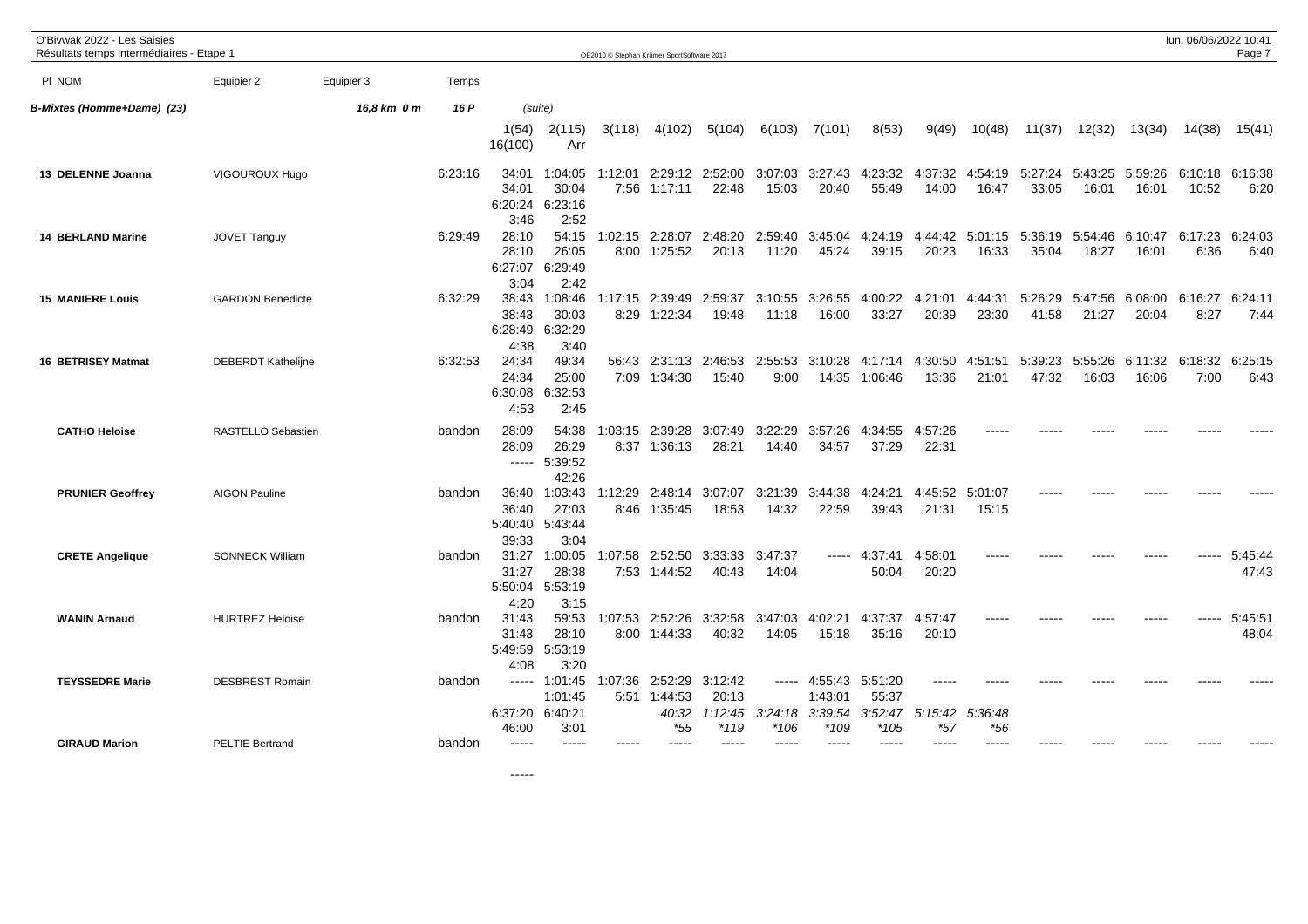| O'Bivwak 2022 - Les Saisies<br>Résultats temps intermédiaires - Etape 1 |                          |             |         |                  |               | OE2010 © Stephan Krämer SportSoftware 2017 |                  |                  |                  |                  |                  |                  |                  |                  |                  |                 | lun. 06/06/2022 10:41 | Page 8          |
|-------------------------------------------------------------------------|--------------------------|-------------|---------|------------------|---------------|--------------------------------------------|------------------|------------------|------------------|------------------|------------------|------------------|------------------|------------------|------------------|-----------------|-----------------------|-----------------|
| PI NOM                                                                  | Equipier 2               | Equipier 3  | Temps   |                  |               |                                            |                  |                  |                  |                  |                  |                  |                  |                  |                  |                 |                       |                 |
| B-Mixtes (Homme+Dame) (23)                                              |                          | 16,8 km 0 m | 16 P    |                  | (suite)       |                                            |                  |                  |                  |                  |                  |                  |                  |                  |                  |                 |                       |                 |
|                                                                         |                          |             |         | 1(54)<br>16(100) | 2(115)<br>Arr | 3(118)                                     | 4(102)           | 5(104)           | 6(103)           | 7(101)           | 8(53)            | 9(49)            | 10(48)           | 11(37)           | 12(32)           | 13(34)          | 14(38)                | 15(41)          |
| <b>GIBELIN Nicolas</b>                                                  | <b>TOQUE Aurelie</b>     |             | bandon  |                  |               |                                            |                  |                  |                  |                  |                  |                  |                  |                  |                  |                 |                       |                 |
|                                                                         |                          |             |         | -----            |               |                                            |                  |                  |                  |                  |                  |                  |                  |                  |                  |                 |                       |                 |
| C-Jeune+ Vétéran (11)                                                   |                          | 14,8 km 0 m | 14 P    | 1(115)           | 2(117)        | 3(102)                                     | 4(104)           | 5(103)           | 6(57)            | 7(53)            | 8(49)            | 9(44)            | 10(33)           | 11(34)           | 12(42)           |                 | 13(41) 14(100)        | Arr             |
| 1 PERRIN Nans                                                           | <b>PERRIN Liv</b>        |             | 3:46:19 | 20:42<br>20:42   | 24:24<br>3:42 | 1:21:11<br>56:47                           | 1:35:33<br>14:22 | 1:44:36<br>9:03  | 2:06:34<br>21:58 | 2:16:34<br>10:00 | :28:52<br>12:18  | 2:52:30<br>23:38 | 3:15:34<br>23:04 | 3:26:49<br>11:15 | 3:36:21<br>9:32  | 3:41:53<br>5:32 | 3:44:42<br>2:49       | 3:46:19<br>1:37 |
| 2 PARZYCH Jean Michel                                                   | PARZYCH Tom              |             | 3:56:16 | 23:32<br>23:32   | 27:25<br>3:53 | 1:23:23<br>55:58                           | 1:38:53<br>15:30 | 1:50:14<br>11:21 | 2:13:47<br>23:33 | 2:23:10<br>9:23  | 2:37:42<br>14:32 | 3:00:59<br>23:17 | 3:23:09<br>22:10 | 3:35:53<br>12:44 | 3:46:11<br>10:18 | 3:51:40<br>5:29 | 3:54:38<br>2:58       | 3:56:16<br>1:38 |
| 3 PARZYCH Mickael                                                       | LE BORGNE-CASTIL         |             | 4:04:13 | 22:06            | 27:09         | 1:25:05                                    | 1:39:41          | 1:50:27          | 2:12:02          | 2:24:08          | 2:36:41          | 3:00:31          | 3:27:43          | 3:42:54          | 3:54:03          | 4:00:07         | 4:02:40               | 4:04:13         |
| 4 BOILEAU Cyril                                                         | <b>BOILEAU Allan</b>     |             | 4:12:10 | 22:06<br>21:02   | 5:03<br>27:06 | 57:56<br>1:24:47                           | 14:36<br>1:40:05 | 10:46<br>1:50:42 | 21:35<br>2:13:35 | 12:06<br>2:24:10 | 12:33<br>2:36:48 | 23:50<br>3:01:07 | 27:12<br>3:35:28 | 15:11<br>3:51:41 | 11:09<br>4:03:38 | 6:04<br>4:08:27 | 2:33<br>4:10:23       | 1:33<br>4:12:10 |
| 5 LAROSE Eric                                                           | <b>LAROSE Antoine</b>    |             | 4:12:58 | 21:02<br>23:23   | 6:04<br>27:42 | 57:41<br>1:26:15                           | 15:18<br>1:43:23 | 10:37<br>1:53:15 | 22:53<br>2:15:38 | 10:35<br>2:25:59 | 12:38<br>2:42:28 | 24:19<br>3:14:59 | 34:21<br>3:37:05 | 16:13<br>3:51:00 | 11:57<br>4:02:23 | 4:49<br>4:08:11 | 1:56<br>4:11:15       | 1:47<br>4:12:58 |
| <b>6 JANOD Francois</b>                                                 | JANOD Jeromine           |             | 4:18:40 | 23:23<br>24:40   | 4:19<br>29:11 | 58:33<br>1:27:44                           | 17:08<br>1:43:51 | 9:52<br>1:54:00  | 22:23<br>2:20:23 | 10:21<br>2:32:02 | 16:29<br>2:47:41 | 32:31<br>3:17:04 | 22:06<br>3:39:20 | 13:55<br>3:55:25 | 11:23<br>4:09:36 | 5:48<br>4:14:32 | 3:04<br>4:17:07       | 1:43<br>4:18:40 |
|                                                                         |                          |             | 4:32:11 | 24:40<br>21:56   | 4:31<br>26:45 | 58:33<br>1:25:39                           | 16:07<br>1:43:49 | 10:09<br>1:54:17 | 26:23<br>2:18:17 | 11:39<br>2:28:12 | 15:39<br>2:42:25 | 29:23<br>3:15:43 | 22:16<br>3:49:19 | 16:05<br>4:06:40 | 14:11<br>4:20:45 | 4:56<br>4:26:41 | 2:35<br>4:30:09       | 1:33<br>4:32:11 |
| 7 TROCHUT Severin                                                       | <b>TROCHUT Nathael</b>   |             |         | 21:56            | 4:49          | 58:54                                      | 18:10            | 10:28            | 24:00            | 9:55             | 14:13            | 33:18            | 33:36            | 17:21            | 14:05            | 5:56            | 3:28                  | 2:02            |
| 8 MARTIN Pascal                                                         | <b>MARTIN Laura</b>      |             | 4:41:48 | 27:41            | 32:41         | 1:27:51                                    | 1:47:27          | 2:04:36          | 2:30:32          | 2:41:38          | 2:56:32          | 3:33:00          | 4:03:40          | 4:19:11          | 4:31:50          | 4:36:56         | 4:40:07               | 4:41:48         |
|                                                                         |                          |             |         | 27:41            | 5:00          | 55:10                                      | 19:36            | 17:09            | 25:56            | 11:06            | 14:54            | 36:28            | 30:40            | 15:31            | 12:39            | 5:06            | 3:11                  | 1:41            |
| 9 MORER Richard                                                         | <b>MORER Yann</b>        |             | 5:34:25 | 28:00<br>28:00   | 35:28<br>7:28 | 1:45:21<br>1:09:53                         | 2:11:58<br>26:37 | 2:27:21<br>15:23 | 2:57:36<br>30:15 | 3:13:14<br>15:38 | 3:32:08<br>18:54 | 4:26:46<br>54:38 | 4:55:06<br>28:20 | 5:09:27<br>14:21 | 5:23:02<br>13:35 | 5:29:16<br>6:14 | 5:32:32<br>3:16       | 5:34:25<br>1:53 |
| <b>10 TRAMOLAY Sebastien</b>                                            | <b>TRAMOLAY Soko</b>     |             | 5:43:28 | 30:30            | 37:08         | 1:58:41                                    | 2:21:24          | 2:38:10          | 3:22:30          | 3:37:29          | 3:57:28          | 4:38:25          | 5:02:48          | 5:16:20          | 5:27:56          | 5:36:25         | 5:40:42               | 5:43:28         |
|                                                                         |                          |             |         | 30:30            | 6:38          | 1:21:33                                    | 22:43            | 16:46            | 44:20            | 14:59            | 19:59            | 40:57            | 24:23            | 13:32            | 11:36            | 8:29            | 4:17                  | 2:46            |
| <b>11 CHEVALIER Cedric</b>                                              | <b>CHEVALIER Satine</b>  |             | 5:50:31 | 42:37<br>42:37   | 48:28<br>5:51 | 2:01:44<br>1:13:16                         | 2:26:28<br>24:44 | 2:41:55<br>15:27 | 3:18:44<br>36:49 | 3:32:53<br>14:09 | 3:54:45<br>21:52 | 4:34:52<br>40:07 | 5:06:36<br>31:44 | 5:23:42<br>17:06 | 5:37:21<br>13:39 | 5:43:37<br>6:16 | 5:47:45<br>4:08       | 5:50:31<br>2:46 |
| C-Junior (3)                                                            |                          | 14,8 km 0 m | 14 P    |                  |               |                                            |                  |                  |                  |                  |                  |                  |                  |                  |                  |                 |                       |                 |
|                                                                         |                          |             |         | 1(115)           | 2(117)        | 3(102)                                     | 4(104)           | 5(103)           | 6(57)            | 7(53)            | 8(49)            | 9(44)            | 10(33)           | 11(34)           | 12(42)           |                 | 13(41) 14(100)        | Arr             |
| 1 BRUNEL Nathan                                                         | <b>CARLE Odin</b>        |             | 3:55:01 | 22:20            | 26:41         | 1:25:26                                    | 1:38:06          | 1:49:24          | 2:10:36          | 2:21:58          | :33:43<br>2      | 2:59:08          | 3:23:55          | 3:37:07          | 3:46:20          | 3:50:28         | 3:53:16               | 3:55:01         |
|                                                                         | <b>HENNEQUIN Titouan</b> |             | 4:53:54 | 22:20<br>25:31   | 4:21<br>36:43 | 58:45<br>1:31:27                           | 12:40<br>1:57:25 | 11:18<br>2:07:23 | 21:12<br>2:32:01 | 11:22<br>2:58:24 | 11:45<br>3:17:40 | 25:25<br>3:47:28 | 24:47<br>4:13:50 | 13:12<br>4:29:51 | 9:13<br>4:44:53  | 4:08<br>4:49:53 | 2:48<br>4:52:16       | 1:45<br>4:53:54 |
| 2 TRAMOLAY Leonard                                                      |                          |             |         | 25:31            | 11:12         | 54:44                                      | 25:58            | 9:58             | 24:38            | 26:23            | 19:16            | 29:48            | 26:22            | 16:01            | 15:02            | 5:00            | 2:23                  | 1:38            |
| 3 LEROY Manon                                                           | <b>LOCATELLI Louane</b>  |             | 5:10:59 | 34:20            | 39:39         | 1:49:45                                    | 2:10:15          | 2:21:50          | 2:50:19          | 3:03:00          | 3:22:31          | 4:01:35          | 4:31:12          | 4:47:18          | 5:00:25          | 5:06:01         | 5:09:27               | 5:10:59         |
|                                                                         |                          |             |         | 34:20            | 5:19          | 1:10:06                                    | 20:30            | 11:35            | 28:29            | 12:41            | 19:31            | 39:04            | 29:37            | 16:06            | 13:07            | 5:36            | 3:26                  | 1:32            |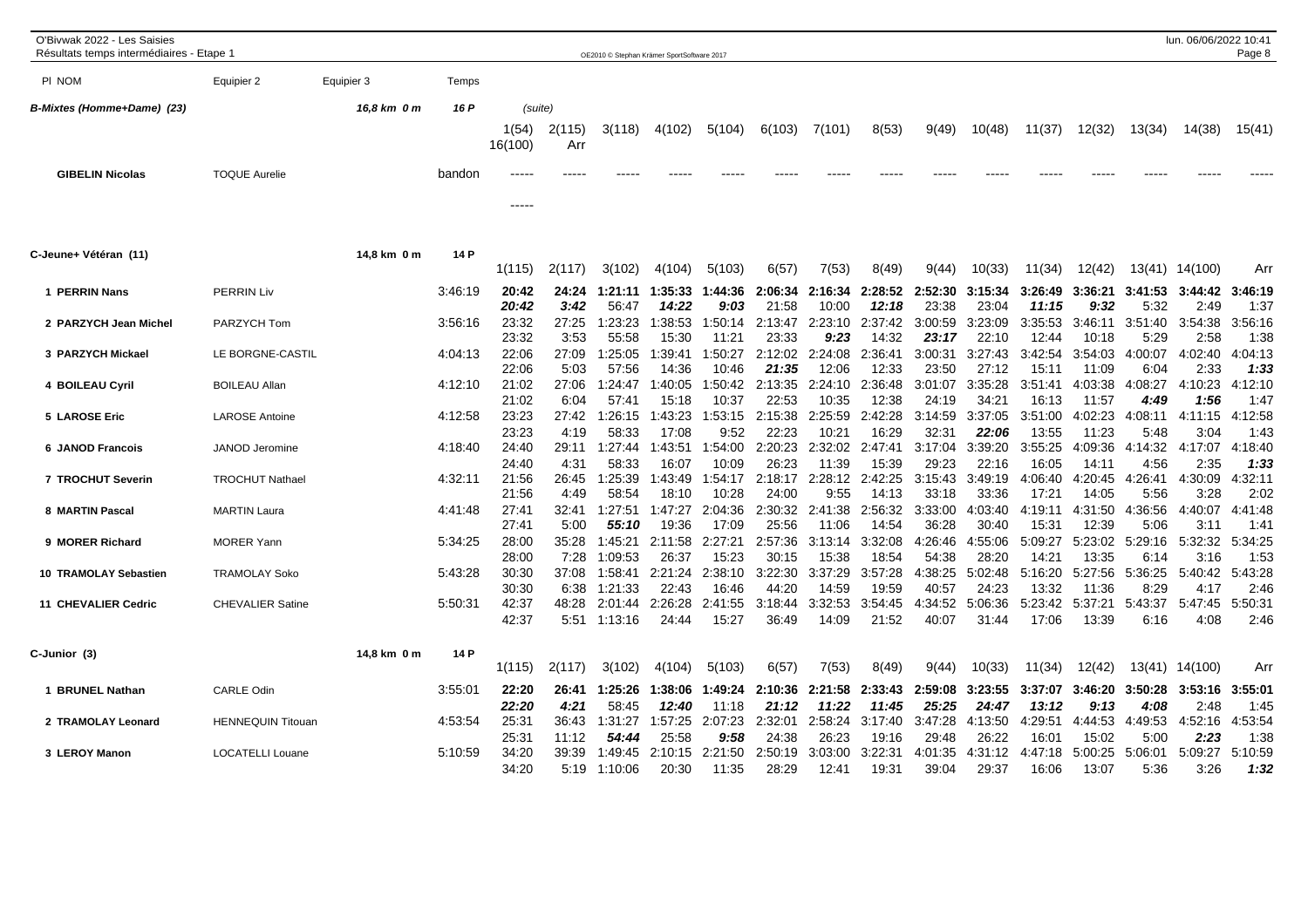| O'Bivwak 2022 - Les Saisies<br>Résultats temps intermédiaires - Etape 1 |                          |             |         |                |                      |                    | OE2010 © Stephan Krämer SportSoftware 2017 |                  |                  |                  |                  |                      |                  |                  |                  |                 | lun. 06/06/2022 10:41 | Page 9             |
|-------------------------------------------------------------------------|--------------------------|-------------|---------|----------------|----------------------|--------------------|--------------------------------------------|------------------|------------------|------------------|------------------|----------------------|------------------|------------------|------------------|-----------------|-----------------------|--------------------|
| PI NOM                                                                  | Equipier 2               | Equipier 3  | Temps   |                |                      |                    |                                            |                  |                  |                  |                  |                      |                  |                  |                  |                 |                       |                    |
|                                                                         |                          |             |         |                |                      |                    |                                            |                  |                  |                  |                  |                      |                  |                  |                  |                 |                       |                    |
| C-Dames (22)                                                            |                          | 14,8 km 0 m | 14 P    | 1(115)         | 2(117)               | 3(102)             | 4(104)                                     | 5(103)           | 6(57)            | 7(53)            | 8(49)            | 9(44)                | 10(33)           | 11(34)           | 12(42)           |                 | 13(41) 14(100)        | Arr                |
| 1 VULLIET Coline                                                        | <b>CHEDIN Sylvie</b>     |             | 4:15:21 | 28:20          | 32:57                | 1:28:39            | 1:45:48                                    | 1:55:51          | 2:18:48          | 2:28:30          | 2:44:52          | 3:19:12              | 3:39:56          | 3:54:43          | 4:06:16          | 4:11:22         | 4:13:45               | 4:15:21            |
|                                                                         |                          |             |         | 28:20          | 4:37                 | 55:42              | 17:09                                      | 10:03            | 22:57            | 9:42             | 16:22            | 34:20                | 20:44            | 14:47            | 11:33            | 5:06            | 2:23                  | 1:36               |
| 2 KONIECZNY Vanessa                                                     | <b>TROCHUT Melissa</b>   |             | 4:15:31 | 21:40          | 26:37                | 1:25:35            | 1:44:02                                    | 1:53:22          | 2:18:03          | 2:28:07          | 2:42:12          | 3:15:26              | 3:39:43          | 3:54:08          | 4:06:48          | 4:11:26         | 4:14:03               | 4:15:31            |
|                                                                         |                          |             |         | 21:40          | 4:57                 | 58:58              | 18:27                                      | 9:20             | 24:41            | 10:04            | 14:05            | 33:14                | 24:17            | 14:25            | 12:40            | 4:38            | 2:37                  | 1:28               |
| 3 CLERC Caroline                                                        | <b>GONET Janick</b>      |             | 4:36:27 | 35:29<br>35:29 | 39:48<br>4:19        | 1:35:52<br>56:04   | 1:56:51<br>20:59                           | 2:09:32<br>12:41 | 2:32:57<br>23:25 | 2:47:54<br>14:57 | 3:03:54<br>16:00 | 3:32:40<br>28:46     | 4:03:59<br>31:19 | 4:16:00<br>12:01 | 4:26:17<br>10:17 | 4:31:42<br>5:25 | 4:34:39<br>2:57       | 4:36:27<br>1:48    |
| 4 DURIX--MURIS Liv                                                      | DENIAU Thaina            |             | 4:48:04 | 29:23          | 34:56                | 1:45:08            | 2:05:10                                    | 2:18:12          | 2:46:58          | 3:04:29          | 3:19:19          | 3:48:52              | 4:13:37          | 4:26:21          | 4:38:35          | 4:43:40         | 4:46:40               | 4:48:04            |
|                                                                         |                          |             |         | 29:23          | 5:33                 | 1:10:12            | 20:02                                      | 13:02            | 28:46            | 17:31            | 14:50            | 29:33                | 24:45            | 12:44            | 12:14            | 5:05            | 3:00                  | 1:24               |
| 5 GAUDILLAT Maelle                                                      | <b>MERCIER Leslie</b>    |             | 4:50:15 | 34:55          | 40:05                | 1:47:33            | 2:10:45                                    | 2:23:26          | 2:48:50          | 3:01:30          | 3:16:56          | 3:51:15              | 4:13:55          | 4:28:56          | 4:40:21          | 4:45:35         | 4:48:34               | 4:50:15            |
|                                                                         |                          |             |         | 34:55          | 5:10                 | 1:07:28            | 23:12                                      | 12:41            | 25:24            | 12:40            | 15:26            | 34:19                | 22:40            | 15:01            | 11:25            | 5:14            | 2:59                  | 1:41               |
| 6 ARNOULD Marie                                                         | <b>BOYER Romane</b>      |             | 4:55:29 | 28:46<br>28:46 | 33:33<br>4:47        | 1:42:01<br>1:08:28 | 2:03:58<br>21:57                           | 2:17:05<br>13:07 | 2:48:23<br>31:18 | 2:59:55<br>11:32 | 3:13:36<br>13:41 | 3:43:55<br>30:19     | 4:20:18<br>36:23 | 4:33:53<br>13:35 | 4:46:01<br>12:08 | 4:51:34<br>5:33 | 4:53:53<br>2:19       | 4:55:29<br>1:36    |
| 7 ELIAS Pauline                                                         | <b>BLANC-TRANCHANT</b>   |             | 5:07:22 | 39:50          | 44:55                | 1:50:09            | 2:09:12                                    | 2:23:31          | 2:50:45          | 3:03:18          | 3:21:45          | 4:00:12              | 4:28:26          | 4:43:48          | 4:56:13          | 5:02:00         | 5:05:28               | 5:07:22            |
|                                                                         |                          |             |         | 39:50          | 5:05                 | 1:05:14            | 19:03                                      | 14:19            | 27:14            | 12:33            | 18:27            | 38:27                | 28:14            | 15:22            | 12:25            | 5:47            | 3:28                  | 1:54               |
| 8 PAUL Melody                                                           | <b>LESUEUR Charlotte</b> |             | 5:19:41 | 28:13          | 34:53                | 1:44:36            | 2:02:43                                    | 2:14:18          | 2:43:24          | 2:55:51          | 3:16:24          | 3:59:55              | 4:33:07          | 4:53:18          | 5:06:37          | 5:13:05         | 5:16:55               | 5:19:41            |
|                                                                         |                          |             |         | 28:13          | 6:40                 | 1:09:43            | 18:07                                      | 11:35            | 29:06            | 12:27            | 20:33            | 43:31                | 33:12            | 20:11            | 13:19            | 6:28            | 3:50                  | 2:46               |
| 9 ANDRIOT Severine                                                      | <b>PONT Emma</b>         |             | 5:31:09 | 31:13          | 36:51                | 1:52:51            | 2:12:20                                    | 2:27:04          | 2:55:28          | 3:14:15          | 3:31:31          | 4:09:13              | 4:41:04          | 5:07:29          | 5:20:49          | 5:25:54         | 5:29:29               | 5:31:09            |
|                                                                         |                          |             | 5:41:05 | 31:13<br>51:02 | 5:38<br>58:11        | 1:16:00<br>2:08:37 | 19:29<br>2:37:14                           | 14:44<br>2:50:41 | 28:24<br>3:20:38 | 18:47<br>3:33:17 | 17:16<br>3:54:03 | 37:42<br>4:27:16     | 31:51<br>5:00:18 | 26:25<br>5:17:09 | 13:20<br>5:29:13 | 5:05<br>5:35:36 | 3:35<br>5:39:10       | 1:40<br>5:41:05    |
| 10 PENY Penelope                                                        | <b>TIZZONI Clarisse</b>  |             |         | 51:02          | 7:09                 | 1:10:26            | 28:37                                      | 13:27            | 29:57            | 12:39            | 20:46            | 33:13                | 33:02            | 16:51            | 12:04            | 6:23            | 3:34                  | 1:55               |
| 11 MARTIN Maelys                                                        | <b>CROUTE Solene</b>     |             | 5:49:11 | 46:05          | 52:19                | 2:07:00            | 2:41:37                                    | 2:53:52          | 3:21:27          | 3:34:23          | 3:53:31          | 4:28:46              | 5:01:00          | 5:17:27          | 5:38:47          | 5:43:44         | 5:46:42               | 5:49:11            |
|                                                                         |                          |             |         | 46:05          | 6:14                 | 1:14:41            | 34:37                                      | 12:15            | 27:35            | 12:56            | 19:08            | 35:15                | 32:14            | 16:27            | 21:20            | 4:57            | 2:58                  | 2:29               |
| 12 ORY Aline                                                            | <b>DELORME Marine</b>    |             | 5:49:18 | 58:38          | :05:53               | 2:12:15            | 2:43:19                                    | 2:54:31          | 3:21:15          | 3:33:30          | 3:49:05          | 4:28:10              | 5:06:29          | 5:21:18          | 5:38:51          | 5:43:55         | 5:46:39               | 5:49:18            |
|                                                                         |                          |             |         | 58:38          | 7:15                 | 1:06:22            | 31:04                                      | 11:12            | 26:44            | 12:15            | 15:35            | 39:05                | 38:19            | 14:49            | 17:33            | 5:04            | 2:44                  | 2:39               |
| 13 DEPOORTERE Camille                                                   | <b>NIQUET Marion</b>     |             | 6:01:47 | 42:47<br>42:47 | 49:13<br>6:26        | 2:14:23<br>1:25:10 | 2:46:51<br>32:28                           | 2:57:38<br>10:47 | 3:24:31<br>26:53 | 3:55:25<br>30:54 | 4:14:57<br>19:32 | :52:19<br>Δ<br>37:22 | 5:20:19<br>28:00 | 5:33:40<br>13:21 | 5:45:24<br>11:44 | 5:54:30<br>9:06 | 5:59:39<br>5:09       | 6:01:47<br>2:08    |
| <b>14 LE GUYADEC Gabrielle</b>                                          | PALAPRAT Oriane          |             | 6:12:22 | 46:00          | 53:00                | 2:08:36            | 2:40:14                                    | 2:53:25          | 3:22:53          | 3:38:21          | 4:05:52          | 4:49:40              | 5:24:22          | 5:41:48          | 5:56:29          | 6:05:12         | 6:09:41               | 6:12:22            |
|                                                                         |                          |             |         | 46:00          | 7:00                 | 1:15:36            | 31:38                                      | 13:11            | 29:28            | 15:28            | 27:31            | 43:48                | 34:42            | 17:26            | 14:41            | 8:43            | 4:29                  | 2:41               |
| <b>15 VIARD Laurane</b>                                                 | <b>GATTAZ Lucie</b>      |             | 6:14:53 | 56:05          | :05:17               | 2:20:31            | 2:43:03                                    | 2:55:43          | 3:25:05          | 3:43:54          | 4:07:14          | 4:48:57              | 5:24:03          | 5:41:10          | 5:55:57          | 6:07:42         | 6:11:54               | 6:14:53            |
|                                                                         |                          |             |         | 56:05          | 9:12                 | 1:15:14            | 22:32                                      | 12:40            | 29:22            | 18:49            | 23:20            | 41:43                | 35:06            | 17:07            | 14:47            | 11:45           | 4:12                  | 2:59               |
| <b>16 CATHERINE Nina</b>                                                | <b>HUMBERT Emma</b>      |             | 6:34:59 | 51:50          | 59:50                | 2:30:57            | 2:54:56                                    | 3:11:20          | 3:55:21          | 4:12:38          | 4:29:44          | 5:00:13              | 5:31:55          | 5:47:03          | 6:16:32          | 6:24:14         | 6:30:02               | 6:34:59            |
| <b>17 CURT Nathalie</b>                                                 | <b>FALCONNET Lysian</b>  |             | 7:04:15 | 51:50<br>57:05 | 8:00<br>:06:05       | 1:31:07<br>2:30:41 | 23:59<br>3:00:48                           | 16:24<br>3:18:19 | 44:01<br>3:49:17 | 17:17<br>4:03:14 | 17:06<br>4:31:03 | 30:29<br>5:38:50     | 31:42<br>6:06:03 | 15:08<br>6:32:38 | 29:29<br>6:51:14 | 7:42<br>6:58:06 | 5:48<br>7:01:18       | 4:57<br>7:04:15    |
|                                                                         |                          |             |         | 57:05          | 9:00                 | 1:24:36            | 30:07                                      | 17:31            | 30:58            | 13:57            | 27:49            | 1:07:47              | 27:13            | 26:35            | 18:36            | 6:52            | 3:12                  | 2:57               |
| <b>FRANCE Laurine</b>                                                   | <b>SERVAS Nolwenn</b>    |             | bandon  | 43:55          | 53:20                | 2:22:23            | 2:58:04                                    | 3:17:52          | 3:52:27          | 4:11:58          | 4:33:46          | 5:33:44              | $\frac{1}{2}$    | -----            | -----            | -----           | $\frac{1}{2}$         | 6:09:43            |
|                                                                         |                          |             |         | 43:55          | 9:25                 | 1:29:03            | 35:41                                      | 19:48            | 34:35            | 19:31            | 21:48            | 59:58                |                  |                  |                  |                 |                       | 35:59              |
| <b>RUMIN Sophie</b>                                                     | <b>RUMIN Charlotte</b>   |             | bandon  | 1:16:23        | $\cdots$             | 3:20:39            | 3:55:38                                    | 4:17:57          | $- - - - -$      | 5:10:12          | $---$            | $\frac{1}{2}$        |                  | -----            | $\frac{1}{2}$    | 6:27:48         | 6:32:00               | 6:35:08            |
|                                                                         |                          |             |         | 1:16:23        |                      | 2:04:16            | 34:59                                      | 22:19            |                  | 52:15            |                  |                      |                  |                  |                  | 1:17:36         | 4:12                  | 3:08               |
|                                                                         |                          |             |         |                | 36:36                | 1:29:06            |                                            |                  |                  |                  |                  |                      |                  |                  |                  |                 |                       |                    |
|                                                                         |                          |             |         |                | *54<br>$\frac{1}{2}$ | *118               |                                            |                  |                  |                  |                  |                      |                  |                  |                  |                 |                       |                    |
| <b>BOSSON Marine</b>                                                    | <b>BERNARD Caroline</b>  |             | bandon  | $---$          |                      | 3:51:36<br>3:51:36 | 4:42:56<br>51:20                           |                  |                  |                  |                  |                      |                  |                  |                  |                 |                       | 7:01:10<br>2:18:14 |
|                                                                         |                          |             |         |                | 46:33                |                    |                                            |                  |                  |                  |                  |                      |                  |                  |                  |                 |                       |                    |
|                                                                         |                          |             |         |                |                      |                    |                                            |                  |                  |                  |                  |                      |                  |                  |                  |                 |                       |                    |

*\*54*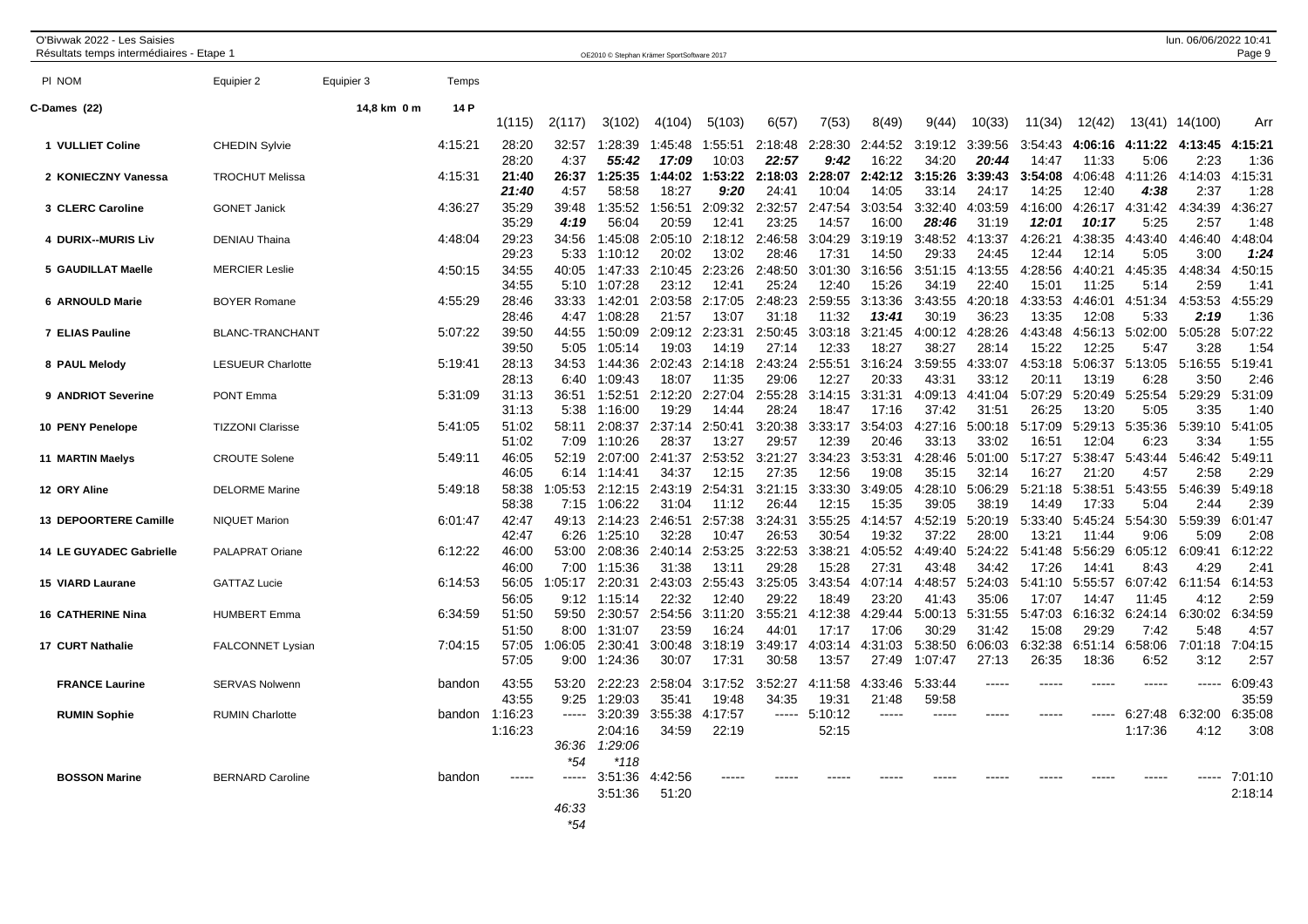| O'Bivwak 2022 - Les Saisies<br>Résultats temps intermédiaires - Etape 1 |                          |             |         |                         |                       | OE2010 © Stephan Krämer SportSoftware 2017 |                           |                          |                           |                           |                           |                           |                           |                           |                           |                         | lun. 06/06/2022 10:41   | Page 10                 |
|-------------------------------------------------------------------------|--------------------------|-------------|---------|-------------------------|-----------------------|--------------------------------------------|---------------------------|--------------------------|---------------------------|---------------------------|---------------------------|---------------------------|---------------------------|---------------------------|---------------------------|-------------------------|-------------------------|-------------------------|
| PI NOM                                                                  | Equipier 2               | Equipier 3  | Temps   |                         |                       |                                            |                           |                          |                           |                           |                           |                           |                           |                           |                           |                         |                         |                         |
| C-Dames (22)                                                            |                          | 14,8 km 0 m | 14 P    | (suite)                 |                       |                                            |                           |                          |                           |                           |                           |                           |                           |                           |                           |                         |                         |                         |
|                                                                         |                          |             |         | 1(115)                  | 2(117)                | 3(102)                                     | 4(104)                    | 5(103)                   | 6(57)                     | 7(53)                     | 8(49)                     | 9(44)                     | 10(33)                    | 11(34)                    | 12(42)                    |                         | 13(41) 14(100)          | Arr                     |
| <b>MAGAT-SAUNIER Armelle</b>                                            | <b>GJURASEVIC Claire</b> |             | bandon  |                         |                       |                                            |                           |                          |                           |                           |                           |                           |                           |                           |                           |                         |                         |                         |
| nc ROCHETTE Claire                                                      | <b>PRADIGNAC Cecile</b>  |             | 5:37:26 | 31:29<br>31:29          | 35:59<br>4:30         | 1:43:35<br>1:07:36                         | 2:05:53<br>22:18          | 2:19:05<br>13:12         | 2:48:05<br>29:00          | 3:00:37<br>12:32          | :25:56<br>3<br>25:19      | 3:59:12<br>33:16          | :38:37<br>4<br>39:25      | 5:04:29<br>25:52          | 5:19:46<br>15:17          | 5:29:33<br>9:47         | 5:34:10<br>4:37         | 5:37:26<br>3:16         |
| C-Hommes (47)                                                           |                          | 14,8 km 0 m | 14 P    | 1(115)                  | 2(117)                | 3(102)                                     | 4(104)                    | 5(103)                   | 6(57)                     | 7(53)                     | 8(49)                     | 9(44)                     | 10(33)                    | 11(34)                    | 12(42)                    | 13(41)                  | 14(100)                 | Arr                     |
| 1 ODILE Nicolas                                                         | <b>ODILE Jules</b>       |             | 3:30:47 | 17:49<br>17:49          | 22:27<br>4:38         | 1:21:20<br>58:53                           | 1:34:32<br>13:12          | 1:42:03<br>7:31          | :59:54<br>17:51           | 2:08:09<br>8:15           | 2:20:08<br>11:59          | 2:42:17<br>22:09          | 3:02:12<br>19:55          | 3:13:28<br>11:16          | 3:22:14<br>8:46           | 3:26:53<br>4:39         | 3:29:14<br>2:2'         | 3:30:47<br>1:33         |
| 2 SEIMBILLE Denis                                                       | <b>SCHUMACHER Tho</b>    |             | 3:52:30 | 33:25                   | 36:54                 | 1:23:12                                    | 1:35:47                   | 1:44:51                  | 2:06:36                   | 2:22:04                   | 2:36:20                   | 3:00:24                   | 3:21:09                   | 3:33:06                   | 3:43:50                   | 3:48:32                 | 3:50:59                 | 3:52:30                 |
| 3 GREFF Nicolas                                                         | <b>BEGUINOT Alain</b>    |             | 3:53:57 | 33:25<br>34:25<br>34:25 | 3:29<br>39:12<br>4:47 | 46:18<br>1:24:27<br>45:15                  | 12:35<br>1:41:11<br>16:44 | 9:04<br>1:52:35<br>11:24 | 21:45<br>2:13:36<br>21:01 | 15:28<br>2:24:09<br>10:33 | 14:16<br>2:35:51<br>11:42 | 24:04<br>3:00:36<br>24:45 | 20:45<br>3:22:57<br>22:21 | 11:57<br>3:35:03<br>12:06 | 10:44<br>3:45:08<br>10:05 | 4:42<br>3:49:19<br>4:11 | 2:27<br>3:52:26<br>3:07 | 1:31<br>3:53:57<br>1:31 |
| 4 LONGA Laurent                                                         | <b>VERT Christian</b>    |             | 4:08:47 | 29:46<br>29:46          | 36:11<br>6:25         | 1:28:40<br>52:29                           | 1:43:54<br>15:14          | 1:53:51<br>9:57          | 2:17:25<br>23:34          | 2:27:08<br>9:43           | 2:42:38<br>15:30          | 3:16:55<br>34:17          | 3:35:38<br>18:43          | 3:47:55<br>12:17          | 3:59:13<br>11:18          | 4:04:28<br>5:15         | 4:07:13<br>2:45         | 4:08:47<br>1:34         |
| 5 BLONDEAU-TOINY Celian                                                 | <b>BLONDEAU Lenaic</b>   |             | 4:12:35 | 18:52<br>18:52          | 22:41<br>3:49         | 1:23:13<br>1:00:32                         | 1:42:53<br>19:40          | 1:53:43<br>10:50         | 2:21:41<br>27:58          | 2:32:54<br>11:13          | 2:47:49<br>14:55          | 3:15:12<br>27:23          | 3:37:54<br>22:42          | 3:50:32<br>12:38          | 4:01:57<br>11:25          | 4:07:48<br>5:51         | 4:10:47<br>2:59         | 4:12:35<br>1:48         |
| <b>6 BANULS Thomas</b>                                                  | <b>BANULS Romain</b>     |             | 4:20:19 | 31:23<br>31:23          | 37:12<br>5:49         | 1:35:49<br>58:37                           | 1:53:16<br>17:27          | 2:04:09<br>10:53         | 2:31:08<br>26:59          | 2:41:13<br>10:05          | 2:53:57<br>12:44          | 3:24:06<br>30:09          | 3:45:23<br>21:17          | 3:58:59<br>13:36          | 4:10:53<br>11:54          | 4:15:50<br>4:57         | 4:18:50<br>3:00         | 4:20:19<br>1:29         |
| 7 GAUFILLET Pierre                                                      | <b>MASSON Philippe</b>   |             | 4:20:21 | 24:23<br>24:23          | 29:27<br>5:04         | 1:28:54<br>59:27                           | 1:45:37<br>16:43          | 1:59:06<br>13:29         | 2:21:45<br>22:39          | 2:31:49<br>10:04          | 2:44:09<br>12:20          | 3:14:35<br>30:26          | 3:40:23<br>25:48          | 3:58:47<br>18:24          | 4:11:13<br>12:26          | 4:15:59<br>4:46         | 4:18:32<br>2:33         | 4:20:21<br>1:49         |
| 8 CHOTARD Philippe                                                      | AIT ARAB Ali             |             | 4:22:42 | 27:23<br>27:23          | 32:04<br>4:41         | 1:25:22<br>53:18                           | 1:45:01<br>19:39          | 1:56:17<br>11:16         | 2:21:54<br>25:37          | 2:33:08<br>11:14          | 2:46:46<br>13:38          | 3:15:06<br>28:20          | 3:43:14<br>28:08          | 3:59:28<br>16:14          | 4:12:13<br>12:45          | 4:17:48<br>5:35         | 4:20:51<br>3:03         | 4:22:42<br>1:51         |
| 9 BUSSY Clement                                                         | <b>GANDON Thomas</b>     |             | 4:41:51 | 25:04<br>25:04          | 34:24<br>9:20         | 1:40:19<br>1:05:55                         | 1:59:20<br>19:01          | 2:09:52<br>10:32         | 2:35:46<br>25:54          | 2:55:21<br>19:35          | 3:08:33<br>13:12          | 3:33:50<br>25:17          | 4:03:14<br>29:24          | 4:16:51<br>13:37          | 4:30:45<br>13:54          | 4:37:01<br>6:16         | 4:39:54<br>2:53         | 4:41:51<br>1:57         |
| 10 MEJEAN Paul                                                          | <b>ALAIZE Julian</b>     |             | 4:42:51 | 29:34<br>29:34          | 35:48<br>6:14         | 1:36:24<br>1:00:36                         | 1:57:33<br>21:09          | 2:07:34<br>10:01         | 2:31:44<br>24:10          | 2:41:42<br>9:58           | 2:56:44<br>15:02          | 3:28:01<br>31:17          | 3:59:37<br>31:36          | 4:20:55<br>21:18          | 4:32:26<br>11:31          | 4:37:11<br>4:45         | 4:40:38<br>3:27         | 4:42:51<br>2:13         |
| 11 ROUSSEL Damien                                                       | ROUSSEL Pierre Loui      |             | 4:45:04 | 29:25<br>29:25          | 35:31<br>6:06         | 1:30:40<br>55:09                           | 1:48:01<br>17:21          | 1:58:26<br>10:25         | 2:20:58<br>22:32          | 2:41:25<br>20:27          | 3:04:58<br>23:33          | 3:32:50<br>27:52          | 3:58:21<br>25:31          | 4:12:30<br>14:09          | 4:23:27<br>10:57          | 4:37:44<br>14:17        | 4:43:15<br>5:31         | 4:45:04<br>1:49         |
| <b>12 VERVIER Frederic</b>                                              | <b>HERVE Corentin</b>    |             | 4:47:30 | 27:28<br>27:28          | 33:28<br>6:00         | 1:32:03<br>58:35                           | 1:54:40<br>22:37          | 2:17:12<br>22:32         | 2:42:19<br>25:07          | 2:53:27<br>11:08          | 3:08:47<br>15:20          | 3:38:41<br>29:54          | 4:07:34<br>28:53          | 4:22:18<br>14:44          | 4:35:30<br>13:12          | 4:41:17<br>5:47         | 4:45:21<br>4:04         | 4:47:30<br>2:09         |
| 13 HENRIO Ludovic                                                       | PREVOSTO Virgile         |             | 4:48:02 | 31:57<br>31:57          | 37:23<br>5:26         | 1:32:23<br>55:00                           | 1:47:47<br>15:24          | 1:57:37<br>9:50          | 2:28:38<br>31:01          | 2:39:09<br>10:31          | 3:16:03<br>36:54          | 3:45:36<br>29:33          | 4:14:08<br>28:32          | 4:26:07<br>11:59          | 4:39:26<br>13:19          | 4:43:59<br>4:33         | 4:46:32<br>2:33         | 4:48:02<br>1:30         |
| <b>14 TOURTELIER Louan</b>                                              | <b>LEGAIT Antoine</b>    |             | 4:48:34 | 28:25<br>28:25          | 35:45<br>7:20         | 1:42:32<br>1:06:47                         | 1:58:37<br>16:05          | 2:11:43<br>13:06         | 2:41:51<br>30:08          | 2:52:57<br>11:06          | 3:09:20<br>16:23          | 3:42:36<br>33:16          | 4:09:30<br>26:54          | 4:24:34<br>15:04          | 4:37:37<br>13:03          | 4:43:06<br>5:29         | 4:46:53<br>3:47         | 4:48:34<br>1:41         |
| 15 MAURAS Benjamin                                                      | <b>HARTER Maxime</b>     |             | 4:48:55 | 36:35<br>36:35          | 47:08<br>10:33        | 1:43:46<br>56:38                           | 2:05:41<br>21:55          | 2:27:30<br>21:49         | 2:49:42<br>22:12          | 3:02:48<br>13:06          | 3:17:26<br>14:38          | 3:43:43<br>26:17          | 4:10:11<br>26:28          | 4:24:53<br>14:42          | 4:37:50<br>12:57          | 4:44:54<br>7:04         | 4:47:21<br>2:27         | 4:48:55<br>1:34         |
| <b>16 DEUTSCH Matthias</b>                                              | <b>ROMANET Leo</b>       |             | 4:49:35 | 35:44<br>35:44          | 44:14<br>8:30         | 1:48:48<br>1:04:34                         | 2:09:05<br>20:17          | 2:22:54<br>13:49         | 2:51:11<br>28:17          | 3:04:35<br>13:24          | 3:19:57<br>15:22          | 3:53:17<br>33:20          | 4:18:11<br>24:54          | 4:29:28<br>11:17          | 4:39:09<br>9:41           | 4:45:50<br>6:41         | 4:48:11<br>2:21         | 4:49:35<br>1:24         |
| <b>17 LAVENANT Victor</b>                                               | <b>LAVENANT Hugues</b>   |             | 4:54:02 | 30:53<br>30:53          | 36:39<br>5:46         | 1:42:49<br>1:06:10                         | 1:58:34<br>15:45          | 2:12:32<br>13:58         | 2:41:32<br>29:00          | 2:52:55<br>11:23          | 3:08:32<br>15:37          | 3:44:05<br>35:33          | 4:13:45<br>29:40          | 4:29:42<br>15:57          | 4:42:16<br>12:34          | 4:48:58<br>6:42         | 4:52:04<br>3:06         | 4:54:02<br>1:58         |
| <b>18 FALLONE Nicolas</b>                                               | SAINT-CAST Thibaut       |             | 4:57:36 | 28:43<br>28:43          | 35:07<br>6:24         | 1:45:17<br>1:10:10                         | 2:10:17<br>25:00          | 2:21:11<br>10:54         | 2:54:20<br>33:09          | 3:04:27<br>10:07          | 3:18:40<br>14:13          | 3:53:10<br>34:30          | 4:20:50<br>27:40          | 4:33:59<br>13:09          | 4:45:00<br>11:01          | 4:52:06<br>7:06         | 4:55:11<br>3:05         | 4:57:36<br>2:25         |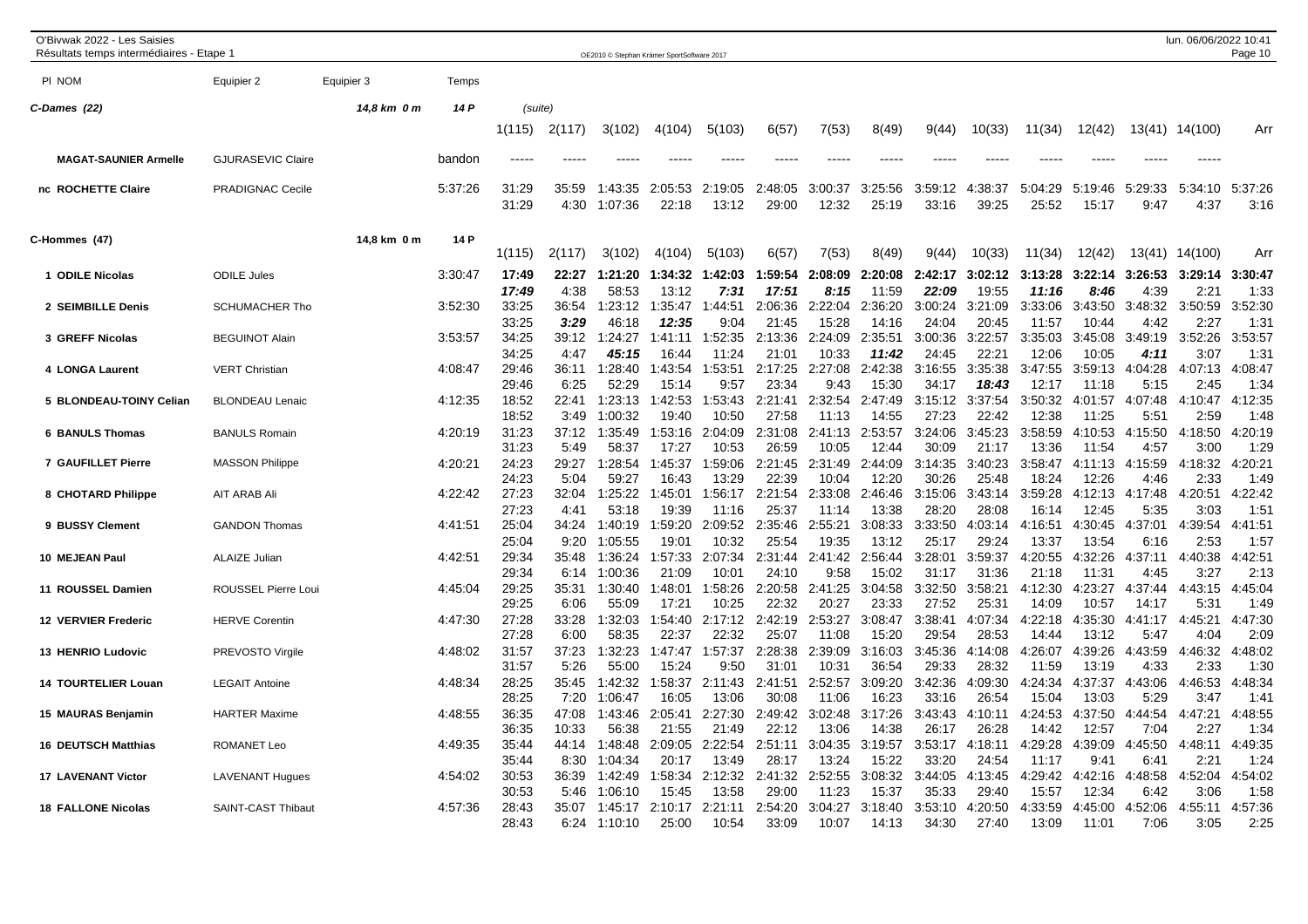| O'Bivwak 2022 - Les Saisies<br>Résultats temps intermédiaires - Etape 1 |                           |             |         |                         |                        |                               | OE2010 © Stephan Krämer SportSoftware 2017 |                           |                           |                           |                           |                           |                           |                           |                           |                          | lun. 06/06/2022 10:41   | Page 11                 |
|-------------------------------------------------------------------------|---------------------------|-------------|---------|-------------------------|------------------------|-------------------------------|--------------------------------------------|---------------------------|---------------------------|---------------------------|---------------------------|---------------------------|---------------------------|---------------------------|---------------------------|--------------------------|-------------------------|-------------------------|
| PI NOM                                                                  | Equipier 2                | Equipier 3  | Temps   |                         |                        |                               |                                            |                           |                           |                           |                           |                           |                           |                           |                           |                          |                         |                         |
| C-Hommes (47)                                                           |                           | 14,8 km 0 m | 14 P    | (suite)                 |                        |                               |                                            |                           |                           |                           |                           |                           |                           |                           |                           |                          |                         |                         |
|                                                                         |                           |             |         | 1(115)                  | 2(117)                 | 3(102)                        | 4(104)                                     | 5(103)                    | 6(57)                     | 7(53)                     | 8(49)                     | 9(44)                     | 10(33)                    | 11(34)                    | 12(42)                    | 13(41)                   | 14(100)                 | Arr                     |
| <b>19 PAUL Antoine</b>                                                  | <b>AMICE William</b>      |             | 4:57:40 | 33:40<br>33:40          | 39:31<br>5:51          | 1:36:01<br>56:30              | 1:56:22<br>20:21                           | 2:10:51<br>14:29          | 2:40:33<br>29:42          | 2:53:23<br>12:50          | 3:09:28<br>16:05          | 3:53:00<br>43:32          | 4:19:21<br>26:21          | 4:34:02<br>14:41          | 4:45:08<br>11:06          | 4:51:16<br>6:08          | 4:54:54<br>3:38         | 4:57:40<br>2:46         |
| 20 MALET Christophe                                                     | <b>MASSERON Sebastie</b>  |             | 4:57:46 | 32:06<br>32:06          | 36:35<br>4:29          | 1:32:10<br>55:35              | 2:02:27<br>30:17                           | 2:15:36<br>13:09          | 2:43:15<br>27:39          | 2:56:01<br>12:46          | 3:11:02<br>15:01          | 3:42:33<br>31:31          | 4:16:41<br>34:08          | 4:31:20<br>14:39          | 4:46:04<br>14:44          | :52:00<br>-4:<br>5:56    | 4:55:41<br>3:41         | 4:57:46<br>2:05         |
| 21 PARDO Pierre-Emmauel                                                 | <b>DIANOUX Vincent</b>    |             | 4:57:51 | 22:50<br>22:50          | 32:01<br>9:11          | 1:26:35<br>54:34              | 1:47:37<br>21:02                           | 1:58:03<br>10:26          | 2:27:57<br>29:54          | 2:47:45<br>19:48          | 3:08:18<br>20:33          | 3:47:59<br>39:41          | 4:20:42<br>32:43          | 4:34:51<br>14:09          | 4:45:18<br>10:27          | 4:52:14<br>6:56          | 4:56:01<br>3:47         | 4:57:51<br>1:50         |
| 22 LIOCHON Vivien                                                       | <b>GAUDIN Nicolas</b>     |             | 4:58:31 | 33:45<br>33:45          | 39:13<br>5:28          | 1:45:45<br>1:06:32            | 2:09:47<br>24:02                           | 2:22:45<br>12:58          | 2:46:31<br>23:46          | 3:03:03                   | 3:16:12                   | 3:53:40<br>37:28          | 4:22:44<br>29:04          | 4:35:40<br>12:56          | 4:47:25<br>11:45          | 4:53:16<br>5:51          | 4:56:28<br>3:12         | 4:58:31                 |
| 23 LEFEVRE Alexandre                                                    | LE MEZO Mathieu           |             | 4:59:13 | 32:56<br>32:56          | 38:56<br>6:00          | 1:40:48<br>1:01:52            | 2:05:21<br>24:33                           | 2:22:49<br>17:28          | 2:49:44<br>26:55          | 16:32<br>3:02:13<br>12:29 | 13:09<br>3:18:34<br>16:21 | 3:50:47<br>32:13          | 4:19:50<br>29:03          | 4:34:56<br>15:06          | 4:49:42<br>14:46          | 4:54:40<br>4:58          | 4:58:04<br>3:24         | 2:03<br>4:59:13<br>1:09 |
| 24 GENISSEL Olivier                                                     | <b>GENISSEL Thibault</b>  |             | 4:59:32 | 40:53<br>40:53          | 45:21<br>4:28          | 1:41:52<br>56:31              | 2:05:01<br>23:09                           | 2:22:43<br>17:42          | 2:55:42<br>32:59          | 3:09:18<br>13:36          | 3:30:51<br>21:33          | 3:58:51<br>28:00          | 4:22:14<br>23:23          | 4:37:25<br>15:11          | 4:50:03<br>12:38          | 4:54:53<br>4:50          | 4:57:44<br>2:51         | 4:59:32<br>1:48         |
| 25 CAUMARTIN Gauthier                                                   | <b>LAPERSONNE Jere</b>    |             | 5:05:04 | 24:08<br>24:08          | 30:06<br>5:58          | 1:33:13<br>1:03:07            | 1:52:54<br>19:41                           | 2:05:36<br>12:42          | 2:35:44<br>30:08          | 2:56:08<br>20:24          | 3:13:25<br>17:17          | 3:52:15<br>38:50          | 4:21:39<br>29:24          | 4:37:29<br>15:50          | 4:50:20<br>12:51          | 4:59:12<br>8:52          | 5:02:49<br>3:37         | 5:05:04<br>2:15         |
| 26 WINTENBERGER Olivier                                                 | <b>CHEVALIER Thibault</b> |             | 5:06:58 | 38:15<br>38:15          | 46:00<br>7:45          | 2:01:30<br>1:15:30            | 2:18:55<br>17:25                           | 2:30:21<br>11:26          | 2:58:30<br>28:09          | 3:09:34<br>11:04          | 3:27:06<br>17:32          | 3:58:13<br>31:07          | 4:24:21<br>26:08          | 4:38:31<br>14:10          | 4:55:38<br>17:07          | 5:01:41<br>6:03          | 5:05:06<br>3:25         | 5:06:58<br>1:52         |
| 27 MARECHAL Camille                                                     | <b>MARECHAL Justin</b>    |             | 5:11:08 | 50:55<br>50:55          | 57:51<br>6:56          | 1:58:31<br>1:00:40            | 2:22:28<br>23:57                           | 2:33:44<br>11:16          | 2:58:02<br>24:18          | 3:11:29<br>13:27          | 3:28:16<br>16:47          | 4:03:13<br>34:57          | 4:30:13<br>27:00          | 4:46:52<br>16:39          | 4:59:10<br>12:18          | 5:04:23<br>5:13          | 5:08:20<br>3:57         | 5:11:08<br>2:48         |
| 28 PEILLON Eric                                                         | <b>FRELOT Nathan</b>      |             | 5:14:17 | 37:57                   | 42:35                  | 1:41:45                       | 2:07:38                                    | 2:22:16                   | 2:54:54                   | 3:08:42                   | 3:28:05                   | 4:05:15                   | 4:32:42                   | 4:48:08                   | 5:04:30                   | 5:10:36                  | 5:12:44                 | 5:14:17                 |
| 29 DUFRENOY Olivier                                                     | THEVENART Johann          |             | 5:15:21 | 37:57<br>33:23          | 4:38<br>39:09          | 59:10<br>1:48:49              | 25:53<br>2:11:48                           | 14:38<br>2:23:33          | 32:38<br>2:55:23          | 13:48<br>3:11:13          | 19:23<br>3:27:31          | 37:10<br>4:02:40          | 27:27<br>4:32:51          | 15:26<br>4:48:01          | 16:22<br>5:02:04          | 6:06<br>5:09:56          | 2:08<br>5:13:35         | 1:33<br>5:15:21         |
| <b>30 GAUDIN Mathias</b>                                                | <b>MERLE Kevin</b>        |             | 5:20:49 | 33:23<br>38:35          | 5:46<br>44:45          | 1:09:40<br>1:49:53            | 22:59<br>2:10:59                           | 11:45<br>2:24:22          | 31:50<br>2:57:56          | 15:50<br>3:13:34          | 16:18<br>3:32:33          | 35:09<br>4:13:58          | 30:11<br>4:44:54          | 15:10<br>4:57:10          | 14:03<br>5:07:01          | 7:52<br>5:14:31          | 3:39<br>5:18:17         | 1:46<br>5:20:49         |
| 31 ZIFFEL Francois                                                      | JACOB Alexandre           |             | 5:25:16 | 38:35<br>25:02<br>25:02 | 6:10<br>37:05<br>12:03 | 1:05:08<br>1:45:31<br>1:08:26 | 21:06<br>2:03:03<br>17:32                  | 13:23<br>2:13:53<br>10:50 | 33:34<br>2:48:07<br>34:14 | 15:38<br>3:01:35<br>13:28 | 18:59<br>3:23:52<br>22:17 | 41:25<br>4:10:23<br>46:31 | 30:56<br>4:44:26<br>34:03 | 12:16<br>4:58:41<br>14:15 | 9:51<br>5:11:58<br>13:17  | 7:30<br>5:17:02<br>5:04  | 3:46<br>5:21:29<br>4:27 | 2:32<br>5:25:16<br>3:47 |
| 32 HUREAU Fabrice                                                       | <b>PELLETIER Gregory</b>  |             | 5:32:12 | 38:49<br>38:49          | 43:56<br>5:07          | 2:03:00<br>1:19:04            | 2:47:20<br>44:20                           | 2:57:12<br>9:52           | 3:22:33<br>25:21          | 3:32:37<br>10:04          | 3:49:44<br>17:07          | 4:26:01<br>36:17          | 4:53:21<br>27:20          | 5:08:35<br>15:14          | 5:21:49<br>13:14          | 5:26:46<br>4:57          | 5:29:40<br>2:54         | 5:32:12<br>2:32         |
| 33 CORBI Francois                                                       | <b>ANDRE Stephane</b>     |             | 5:42:41 | 46:42<br>46:42          | 53:09<br>6:27          | 2:09:29<br>1:16:20            | 2:40:12<br>30:43                           | 2:54:35<br>14:23          | 3:22:06<br>27:31          | 3:35:21<br>13:15          | 3:52:51<br>17:30          | 4:33:06<br>40:15          | 5:03:42<br>30:36          | 5:18:33<br>14:51          | 5:30:10<br>11:37          | 5:35:59<br>5:49          | 5:39:51<br>3:52         | 5:42:41<br>2:50         |
| 34 GRANGEOT Romain                                                      | ROCHAS Jonathan           |             | 5:42:53 | 25:19                   | 32:13                  | 1:48:59                       | 2:12:33<br>23:34                           | 2:23:46                   | 2:47:07                   | 3:00:47                   | 3:15:24                   | 3:41:53                   | 4:07:00<br>25:07          | 4:26:53                   | 4:37:55                   | 5:38:29                  | 5:41:02                 | 5:42:53                 |
| 35 PETITEAU Johan                                                       | <b>DANET Gautier</b>      |             | 5:47:03 | 25:19<br>55:57          | 6:54<br>:02:18         | 1:16:46<br>2:04:30            | 2:36:28                                    | 11:13<br>2:49:29          | 23:21<br>3:17:16          | 13:40<br>3:31:04          | 14:37<br>3:49:30          | 26:29<br>4:22:53          | 5:04:10                   | 19:53<br>5:18:40          | 11:02<br>5:35:23          | 1:00:34<br>5:41:00       | 2:33<br>5:44:56         | 1:51<br>5:47:03         |
| 36 DIDELOT Ludovic                                                      | <b>DIDELOT Nathan</b>     |             | 5:49:59 | 55:57<br>47:52          | 6:21<br>54:21          | 1:02:12<br>2:04:24            | 31:58<br>2:40:01                           | 13:01<br>2:53:28          | 27:47<br>3:23:58          | 13:48<br>3:39:12          | 18:26<br>3:58:57          | 33:23<br>4:39:29          | 41:17<br>5:09:13          | 14:30<br>5:24:09          | 16:43<br>5:37:33          | 5:37<br>5:42:57          | 3:56<br>5:46:54         | 2:07<br>5:49:59         |
| 37 BONIVIN Jordan                                                       | <b>CAZALY Colin</b>       |             | 6:03:54 | 47:52<br>1:03:12        | 6:29<br>:08:40         | 1:10:03<br>2:26:28            | 35:37<br>2:47:42                           | 13:27<br>3:00:14          | 30:30<br>3:32:07          | 15:14<br>3:45:23          | 19:45<br>4:15:14          | 40:32<br>4:53:03          | 29:44<br>5:21:28          | 14:56<br>5:36:28          | 13:24<br>5:48:58          | 5:24<br>5:56:43          | 3:57<br>6:00:43         | 3:05<br>6:03:54         |
| <b>38 BRULE Guillaume</b>                                               | <b>LECOMTE Thomas</b>     |             | 6:04:50 | 1:03:12<br>50:26        | 5:28<br>58:48          | 1:17:48<br>2:08:52            | 21:14<br>2:42:43                           | 12:32<br>2:55:19          | 31:53<br>3:25:35          | 13:16<br>3:44:38          | 29:51<br>4:07:32          | 37:49<br>4:40:05          | 28:25<br>5:14:42          | 15:00<br>5:31:05          | 12:30<br>5:48:07          | 7:45<br>5:58:13          | 4:00<br>6:02:29         | 3:11<br>6:04:50         |
| 39 LOGE Paul                                                            | LE BIGOT Ludovic          |             | 6:05:04 | 50:26<br>36:11          | 8:22<br>41:36          | 1:10:04<br>2:17:21            | 33:51<br>2:43:22                           | 12:36<br>2:59:15          | 30:16<br>3:26:39          | 19:03<br>3:43:08          | 22:54<br>4:05:01          | 32:33<br>4:52:12          | 34:37<br>5:27:03          | 16:23<br>5:42:25          | 17:02<br>5:53:57          | 10:06<br>5:59:18         | 4:16<br>6:02:53         | 2:21<br>6:05:04         |
| <b>40 DOUBLE Vincent</b>                                                | <b>GREA Matteo</b>        |             | 6:20:06 | 36:11<br>27:59<br>27:59 | 5:25<br>33:57<br>5:58  | 1:35:45<br>1:52:24<br>1:18:27 | 26:01<br>2:26:09<br>33:45                  | 15:53<br>2:47:43<br>21:34 | 27:24<br>3:29:03<br>41:20 | 16:29<br>3:44:53<br>15:50 | 21:53<br>4:14:32<br>29:39 | 47:11<br>4:53:36<br>39:04 | 34:51<br>5:25:40<br>32:04 | 15:22<br>5:41:58<br>16:18 | 11:32<br>5:56:00<br>14:02 | 5:21<br>6:09:20<br>13:20 | 3:35<br>6:16:10<br>6:50 | 2:11<br>6:20:06<br>3:56 |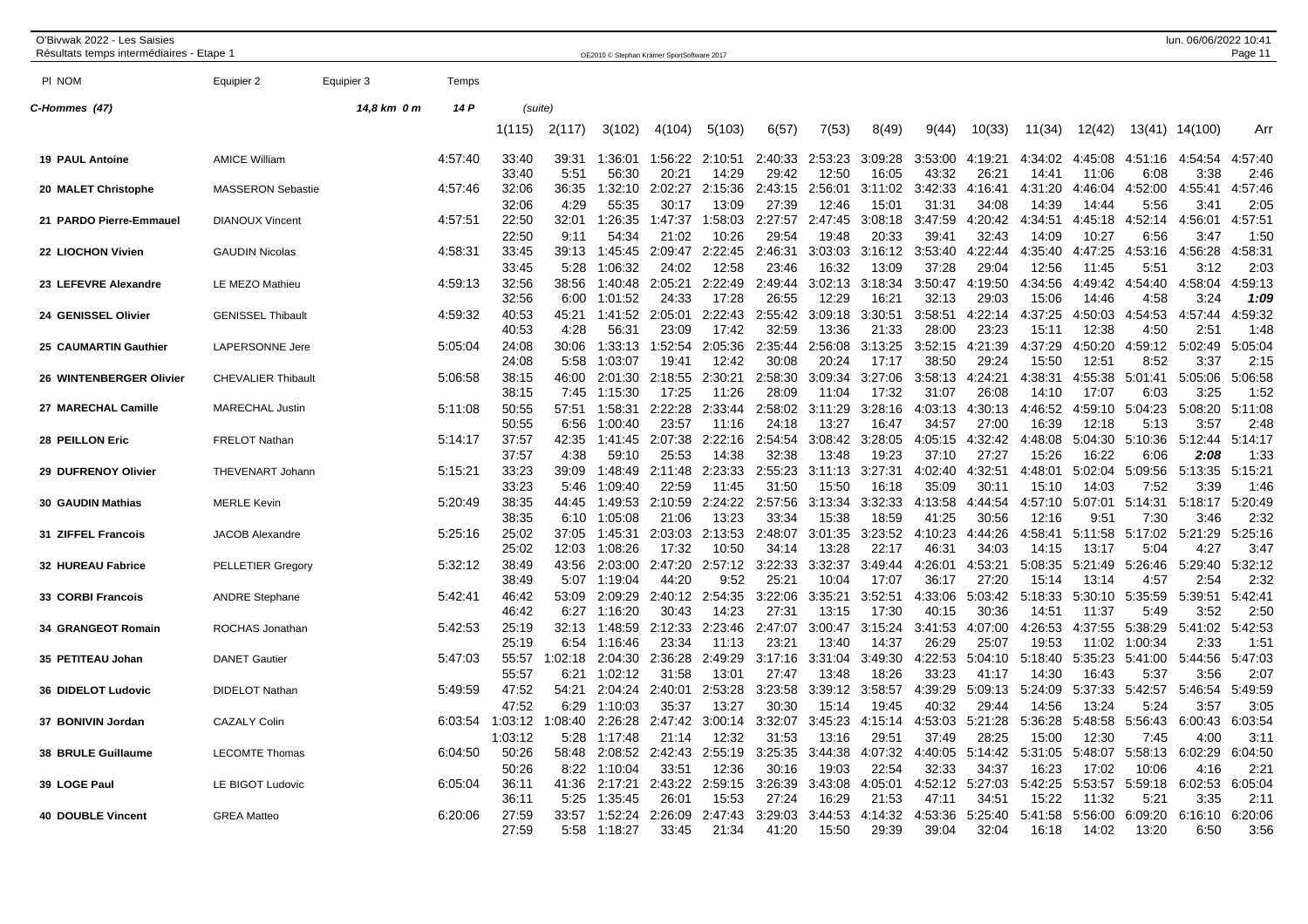| O'Bivwak 2022 - Les Saisies<br>Résultats temps intermédiaires - Etape ' |                                |             |                    |                         |                         | OE2010 © Stephan Krämer SportSoftware 2017 |                                     |                           |                             |                            |                             |                             |                             |                             |                             |                            | lun. 06/06/2022 10:41      | Page 12                    |
|-------------------------------------------------------------------------|--------------------------------|-------------|--------------------|-------------------------|-------------------------|--------------------------------------------|-------------------------------------|---------------------------|-----------------------------|----------------------------|-----------------------------|-----------------------------|-----------------------------|-----------------------------|-----------------------------|----------------------------|----------------------------|----------------------------|
| PI NOM                                                                  | Equipier 2                     | Equipier 3  | Temps              |                         |                         |                                            |                                     |                           |                             |                            |                             |                             |                             |                             |                             |                            |                            |                            |
| C-Hommes (47)                                                           |                                | 14,8 km 0 m | 14 P               | (suite)                 |                         |                                            |                                     |                           |                             |                            |                             |                             |                             |                             |                             |                            |                            |                            |
|                                                                         |                                |             |                    | 1(115)                  | 2(117)                  | 3(102)                                     | 4(104)                              | 5(103)                    | 6(57)                       | 7(53)                      | 8(49)                       | 9(44)                       | 10(33)                      | 11(34)                      | 12(42)                      | 13(41)                     | 14(100)                    | Arr                        |
| <b>RADAL Thomas</b>                                                     | DE CERTAINES Her               |             | pm                 | 38:21<br>38:21          | 42:39<br>4:18           | 1:43:43<br>1:01:04                         | 2:01:10<br>17:27                    | 2:10:25<br>9:15           | :30:58<br>20:33             | ------                     | 2:48:21<br>17:23            | 3:12:58<br>24:37            | 3:39:35<br>26:37            | 3:54:11<br>14:36            | 04:46<br>10:35              | 4:11:31<br>6:45            | 4:13:41<br>2:10            | 4:15:30<br>1:49            |
| <b>BURNICHON Baptiste</b>                                               | FERRARI-BOYER AI               |             | bandon             | 59:37<br>59:37          | $---$<br>31:00          | 1:14:51                                    |                                     |                           |                             |                            |                             | -----                       | ----                        | $---$                       | -----                       | -----                      | 5:40:08<br>4:40:31         | 5:43:21<br>3:13            |
| <b>GRUSELLE Wilfried</b>                                                | <b>CLEMENT Thierry</b>         |             | bandon             | 1:09:01<br>1:09:01      | *54<br>1:15:52<br>6:51  | *118<br>2:36:15<br>1:20:23                 | 3:07:46<br>31:31                    | 3:20:49<br>13:03          | 4:00:29<br>39:40            | 4:23:48<br>23:19           |                             |                             |                             |                             |                             |                            |                            | 5:44:23<br>1:20:35         |
| <b>NARKISSIAN Maxime</b>                                                | <b>DIBLING Olivier</b>         |             | bandon             | 43:14<br>43:14          | 53:14<br>10:00          | 2:20:43<br>1:27:29                         | 2:58:27<br>37:44                    | 3:17:14<br>18:47          | 3:52:45<br>35:31            | 4:08:45<br>16:00           | 4:33:42<br>24:57            | 5:33:48<br>1:00:06          |                             |                             |                             |                            |                            | 6:09:29<br>35:41           |
| <b>THIVIYANATHAN Annoyan</b>                                            | KABA Teo                       |             | bandon             | 43:34<br>43:34          | 53:35<br>10:01          | 2:30:12<br>1:36:37                         | 2:58:44<br>28:32                    | 3:18:35<br>19:51          | 3:52:17<br>33:42            | 4:09:05<br>16:48           | 4:33:44<br>24:39            | 5:33:46<br>1:00:02          | ----                        |                             |                             | -----                      | -----                      | 6:09:37<br>35:51           |
| <b>REZE Baptiste</b>                                                    | <b>HUYGHE Guillaume</b>        |             | bandon             | 59:54<br>59:54          | -----<br>37:23<br>$*55$ | 2:29:02<br>1:29:08<br>1:05:31<br>*118      | 3:18:47<br>49:45<br>1:11:13<br>*119 | -----<br>3:31:31<br>*106  | $---$<br>3:47:28<br>*109    | 4:08:55<br>*105            |                             |                             |                             |                             |                             |                            | 6:08:08<br>2:49:21         | 6:11:29<br>3:21            |
| <b>BOLEAT Baptiste</b>                                                  | <b>BOLEAT Paul</b>             |             | bandon             |                         | -----                   | -----                                      | $\frac{1}{2}$                       | -----                     | -----                       | -----                      |                             |                             |                             |                             |                             |                            |                            |                            |
| C-Mixtes (Homme+Dame) (52)                                              |                                | 14,8 km 0 m | 14 P               | 1(115)                  | 2(117)                  | 3(102)                                     | 4(104)                              | 5(103)                    | 6(57)                       | 7(53)                      | 8(49)                       | 9(44)                       | 10(33)                      | 11(34)                      | 12(42)                      | 13(41)                     | 14(100)                    | Arr                        |
| 1 ANDRIEUX Xavier                                                       | <b>ROUSSEL Anne</b>            |             | 3:31:16            | 19:03<br>19:03          | 22:26<br>3:23           | 1:22:19<br>59:53                           | 1:35:29<br>13:10                    | :43:27<br>-1<br>7:58      | :00:13<br>16:46             | 2:08:11<br>7:58            | 2:21:31<br>13:20            | 2:42:46<br>21:15            | 3:02:34<br>19:48            | 3:13:17<br>10:43            | 3:22:17<br>9:00             | 3:27:05<br>4:48            | 3:29:24<br>2:19            | 3:31:16<br>1:52            |
| 2 JOURJON Julien                                                        | <b>PADEL Karine</b>            |             | 3:37:08            | 18:49<br>18:49          | 22:44<br>3:55           | 1:23:01<br>1:00:17                         | 1:35:32<br>12:31                    | :43:45<br>8:13            | 2:03:50<br>20:05            | 2:14:41<br>10:5'           | 2:28:03<br>13:22            | 2:51:04<br>23:01            | 3:11:07<br>20:03            | 3:20:57<br>9:50             | 3:29:26<br>8:29             | 3:33:15<br>3:49            | 3:35:39<br>2:24            | 3:37:08<br>1:29            |
| 3 BORDET Pierre                                                         | <b>DUBOIS Anne-Lise</b>        |             | 3:52:32            | 22:26<br>22:26          | 26:57<br>4:31           | 1:25:07<br>58:10                           | 1:39:21<br>14:14                    | 1:49:49<br>10:28          | 2:12:11<br>22:22            | 2:23:06<br>10:55           | 2:36:45<br>13:39            | 3:00:55<br>24:10            | 3:21:49<br>20:54            | 3:32:46<br>10:57            | 3:43:28<br>10:42            | 3:47:45<br>4:17            | 3:50:46<br>3:01            | 3:52:32<br>1:46            |
| 4 VANNIER Emie                                                          | AINSEBA Zakary                 |             | 4:07:36            | 23:15<br>23:15          | 27:36<br>4:21           | 1:22:36<br>55:00                           | 1:41:03<br>18:27                    | 1:50:59<br>9:56           | 2:16:19<br>25:20            | 2:32:30<br>16:11           | 2:44:33<br>12:03            | 3:12:21<br>27:48            | 3:35:13<br>22:52            | 3:47:28<br>12:15            | 3:58:53<br>11:25            | 4:03:22<br>4:29            | 4:05:53<br>2:31            | 4:07:36<br>1:43            |
| 5 DROIN Solene<br><b>6 PETINON Christine</b>                            | PASCAL Benjamin<br>PETINON Guy |             | 4:07:53<br>4:09:22 | 20:29<br>20:29<br>31:26 | 24:42<br>4:13<br>36:03  | 1:29:11<br>1:04:29<br>1:32:43              | 1:47:54<br>18:43<br>1:48:00         | 1:55:50<br>7:56<br>:56:16 | 2:15:52<br>20:02<br>2:22:05 | 2:24:13<br>8:21<br>2:32:37 | 2:42:45<br>18:32<br>2:46:27 | 3:14:18<br>31:33<br>3:13:05 | 3:35:19<br>21:01<br>3:35:24 | 3:46:52<br>11:33<br>3:47:35 | 3:59:01<br>12:09<br>3:59:06 | 4:03:22<br>4:21<br>4:04:22 | 4:06:24<br>3:02<br>4:07:30 | 4:07:53<br>1:29<br>4:09:22 |
| <b>7 BALLAS Valentin</b>                                                | <b>BALLAS Fanny</b>            |             | 4:11:16            | 31:26<br>23:16          | 4:37<br>27:38           | 56:40<br>1:22:51                           | 15:17<br>1:41:14                    | 8:16<br>1:51:42           | 25:49<br>2:21:37            | 10:32<br>2:32:03           | 13:50<br>2:44:43            | 26:38<br>3:14:40            | 22:19<br>3:36:05            | 12:11<br>3:50:00            | 11:31<br>4:01:47            | 5:16<br>4:06:39            | 3:08<br>4:09:43            | 1:52<br>4:11:16            |
| 8 VUILLEMARD Jeremy                                                     | <b>VUILLEMARD Marie</b>        |             | 4:16:40            | 23:16<br>29:56<br>29:56 | 4:22<br>34:42           | 55:13<br>1:26:28<br>51:46                  | 18:23<br>1:45:22                    | 10:28<br>:56:23           | 29:55<br>2:22:12<br>25:49   | 10:26<br>2:32:40<br>10:28  | 12:40<br>2:46:23            | 29:57<br>3:13:46            | 21:25<br>3:39:40            | 13:55<br>3:54:13            | 11:47<br>4:06:01            | 4:52<br>4:11:20            | 3:04<br>4:14:38            | 1:33<br>4:16:40            |
| 9 BOISSONNET Nicolas                                                    | <b>BOISSONNET Lilou</b>        |             | 4:18:42            | 31:18<br>31:18          | 4:46<br>36:06<br>4:48   | 1:41:07<br>1:05:01                         | 18:54<br>1:55:54<br>14:47           | 11:01<br>2:12:01<br>16:07 | 2:35:13<br>23:12            | 2:48:42<br>13:29           | 13:43<br>3:05:19<br>16:37   | 27:23<br>3:26:37<br>21:18   | 25:54<br>3:48:08<br>21:31   | 14:33<br>4:00:06<br>11:58   | 11:48<br>4:10:05<br>9:59    | 5:19<br>4:14:21<br>4:16    | 3:18<br>4:17:04<br>2:43    | 2:02<br>4:18:42<br>1:38    |
| 10 MORLON Marie                                                         | MORLON Jean-Franc              |             | 4:22:28            | 20:39<br>20:39          | 24:50<br>4:11           | 1:23:21<br>58:3'                           | 1:39:20<br>15:59                    | 1:58:00<br>18:40          | 2:19:12<br>21:12            | 2:29:10<br>9:58            | 2:41:14<br>12:04            | 3:16:12<br>34:58            | 3:42:33<br>26:21            | 3:59:24<br>16:51            | 4:12:20<br>12:56            | 4:17:38<br>5:18            | 4:20:50<br>3:12            | 4:22:28<br>1:38            |
| <b>11 LOUISON Bruno</b>                                                 | <b>BERNAUD Claire</b>          |             | 4:33:30            | 25:54<br>25:54          | 34:16<br>8:22           | 1:29:31<br>55:15                           | 1:48:38<br>19:07                    | 2:00:47<br>12:09          | 2:26:55<br>26:08            | 2:39:56<br>13:01           | 2:57:10<br>17:14            | 3:28:28<br>31:18            | 3:56:38<br>28:10            | 4:10:03<br>13:25            | 4:21:42<br>11:39            | 4:27:31<br>5:49            | 4:30:56<br>3:25            | 4:33:30<br>2:34            |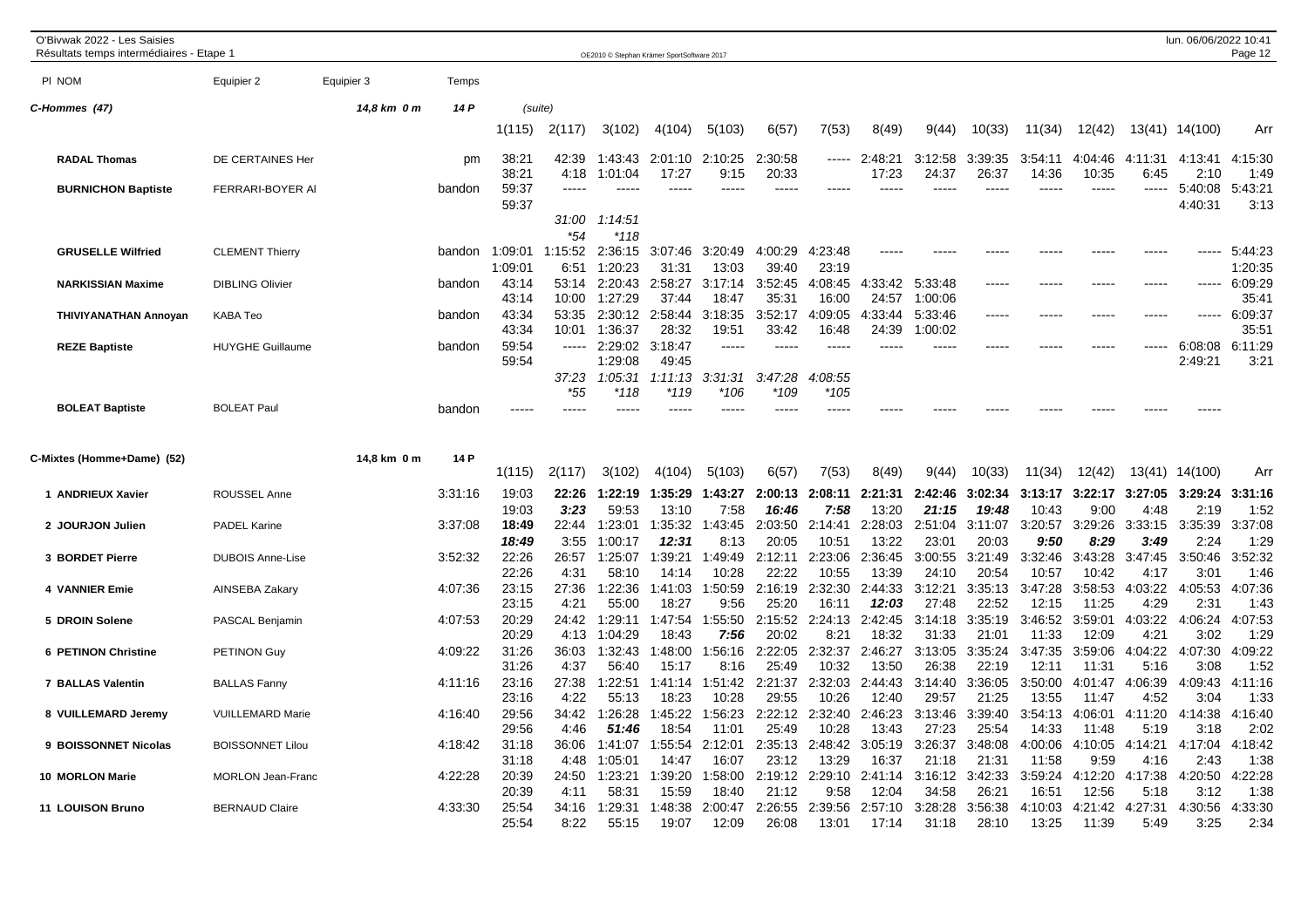| O'Bivwak 2022 - Les Saisies<br>Résultats temps intermédiaires - Etape 1 |                          |             |         |                         |                        |                               | OE2010 @ Stephan Krämer SportSoftware 2017 |                           |                           |                           |                           |                           |                           |                           |                           |                         | lun. 06/06/2022 10:41   | Page 13                 |
|-------------------------------------------------------------------------|--------------------------|-------------|---------|-------------------------|------------------------|-------------------------------|--------------------------------------------|---------------------------|---------------------------|---------------------------|---------------------------|---------------------------|---------------------------|---------------------------|---------------------------|-------------------------|-------------------------|-------------------------|
| PI NOM                                                                  | Equipier 2               | Equipier 3  | Temps   |                         |                        |                               |                                            |                           |                           |                           |                           |                           |                           |                           |                           |                         |                         |                         |
| C-Mixtes (Homme+Dame) (52)                                              |                          | 14,8 km 0 m | 14 P    | (suite)                 |                        |                               |                                            |                           |                           |                           |                           |                           |                           |                           |                           |                         |                         |                         |
|                                                                         |                          |             |         | 1(115)                  | 2(117)                 | 3(102)                        | 4(104)                                     | 5(103)                    | 6(57)                     | 7(53)                     | 8(49)                     | 9(44)                     | 10(33)                    | 11(34)                    | 12(42)                    |                         | 13(41) 14(100)          | Arr                     |
| <b>12 DUCHENE Elodie</b>                                                | <b>RAISON Romain</b>     |             | 4:35:32 | 24:32<br>24:32          | 29:45<br>5:13          | 1:32:31<br>1:02:46            | 1:54:43<br>22:12                           | 2:07:09<br>12:26          | 2:33:39<br>26:30          | 2:45:28<br>11:49          | 2:59:40<br>14:12          | 3:29:41<br>30:01          | 3:59:12<br>29:31          | 4:13:08<br>13:56          | 4:24:55<br>11:47          | 4:30:17<br>5:22         | 4:33:51<br>3:34         | 4:35:32<br>1:41         |
| <b>13 PERRIER Emilie</b>                                                | <b>FRAGNOL Leo</b>       |             | 4:35:40 | 40:07<br>40:07          | 45:23<br>5:16          | 1:42:45<br>57:22              | 1:59:44<br>16:59                           | 2:11:36<br>11:52          | 2:40:15<br>28:39          | 2:51:08<br>10:53          | 3:11:14<br>20:06          | 3:38:28<br>27:14          | 4:03:53<br>25:25          | 4:15:24<br>11:31          | 4:26:03<br>10:39          | 4:31:31<br>5:28         | 4:34:13<br>2:42         | 4:35:40<br>1:27         |
| <b>14 DELINSELLE Charlotte</b>                                          | <b>DIRAISON Gael</b>     |             | 4:36:20 | 27:15<br>27:15          | 32:24<br>5:09          | 1:29:43<br>57:19              | 1:47:40<br>17:57                           | 1:59:01<br>11:21          | 2:25:38<br>26:37          | 2:39:51<br>14:13          | 2:55:48<br>15:57          | 3:32:25<br>36:37          | 3:59:58<br>27:33          | 4:14:31<br>14:33          | 4:25:52<br>11:21          | 4:31:40<br>5:48         | 4:34:48<br>3:08         | 4:36:20<br>1:32         |
| 15 GIRE Florie                                                          | <b>GIRE Sylvain</b>      |             | 4:38:06 | 31:11<br>31:11          | 35:54<br>4:43          | 1:32:56<br>57:02              | 1:53:42<br>20:46                           | 2:04:31<br>10:49          | 2:33:30<br>28:59          | 2:44:24<br>10:54          | 3:03:10<br>18:46          | 3:34:48<br>31:38          | 3:59:19<br>24:31          | 4:15:52<br>16:33          | 4:26:29<br>10:37          | 4:31:33<br>5:04         | 4:35:55<br>4:22         | 4:38:06<br>2:11         |
| <b>16 GRANJON Cecile</b>                                                | <b>GRANJON Dominiqu</b>  |             | 4:41:43 | 36:37<br>36:37          | 42:13<br>5:36          | 1:42:15<br>1:00:02            | 2:01:51<br>19:36                           | 2:14:10<br>12:19          | 2:37:58<br>23:48          | 2:56:04<br>18:06          | 3:10:59<br>14:55          | 3:39:05<br>28:06          | 4:03:43<br>24:38          | 4:16:04<br>12:21          | 4:27:09<br>11:05          | 4:36:01<br>8:52         | 4:39:44<br>3:43         | 4:41:43<br>1:59         |
| <b>17 ZENEVRE Manuel</b>                                                | <b>JOUCLA Patricia</b>   |             | 4:42:20 | 29:55<br>29:55          | 34:23<br>4:28          | 1:27:04<br>52:41              | 1:47:20<br>20:16                           | 1:57:00<br>9:40           | 2:24:01<br>27:01          | 2:35:16<br>11:15          | 2:50:03<br>14:47          | 3:34:41<br>44:38          | 4:03:49<br>29:08          | 4:19:07<br>15:18          | 4:31:03<br>11:56          | 4:36:49<br>5:46         | 4:40:20<br>3:31         | 4:42:20<br>2:00         |
| <b>18 SEVEQUE Matthieu</b>                                              | <b>KOLMERSCHLAG Lis</b>  |             | 4:43:05 | 32:38<br>32:38          | 38:04<br>5:26          | 1:45:03<br>1:06:59            | 2:02:40<br>17:37                           | 2:13:56<br>11:16          | 2:41:21<br>27:25          | 2:52:51<br>11:30          | 3:09:33<br>16:42          | 3:38:56<br>29:23          | 4:04:25<br>25:29          | 4:17:44<br>13:19          | 4:28:47<br>11:03          | 4:37:20<br>8:33         | 4:41:14<br>3:54         | 4:43:05<br>1:51         |
| 19 DUVAL Angelique                                                      | <b>LIMON Benoit</b>      |             | 4:46:23 | 41:48<br>41:48          | 48:33<br>6:45          | 1:51:46<br>1:03:13            | 2:11:09<br>19:23                           | 2:23:22<br>12:13          | 2:47:33<br>24:11          | 2:57:40<br>10:07          | 3:12:50<br>15:10          | 3:48:06<br>35:16          | 4:11:00<br>22:54          | 4:23:22<br>12:22          | 4:35:28<br>12:06          | 4:41:49<br>6:21         | 4:44:28<br>2:39         | 4:46:23<br>1:55         |
| 20 DUFRENE Maud                                                         | <b>TROCQ Tanguy</b>      |             | 4:49:17 | 33:48<br>33:48          | 39:55<br>6:07          | 1:38:07<br>58:12              | 1:58:47<br>20:40                           | 2:10:13<br>11:26          | 2:35:57<br>25:44          | 2:49:50<br>13:53          | 3:14:35<br>24:45          | 3:45:13<br>30:38          | 4:12:18<br>27:05          | 4:26:58<br>14:40          | 4:39:14<br>12:16          | 4:44:55<br>5:41         | 4:47:35<br>2:40         | 4:49:17<br>1:42         |
| 21 PELLETIER Genevieve                                                  | PELLETIER Luc            |             | 4:55:02 | 29:37<br>29:37          | 37:46<br>8:09          | 1:48:21<br>1:10:35            | 2:10:21<br>22:00                           | 2:23:38<br>13:17          | 2:50:10<br>26:32          | 3:00:29<br>10:19          | 3:17:23<br>16:54          | 3:48:13<br>30:50          | 4:11:47<br>23:34          | 4:29:55<br>18:08          | 4:44:22<br>14:27          | 4:50:02<br>5:40         | 4:52:54<br>2:52         | 4:55:02<br>2:08         |
| 22 HENNO Aurelien                                                       | <b>AUSSOURD Marie</b>    |             | 4:55:43 | 29:29<br>29:29          | 52:01<br>22:32         | 1:48:35                       | 2:05:24                                    | 2:22:51                   | 2:49:25                   | 3:00:51                   | 3:14:37                   | 3:48:18<br>33:41          | 4:22:48<br>34:30          | 4:34:07                   | 4:45:11                   | 4:50:44                 | 4:53:47                 | 4:55:43<br>1:56         |
| 23 PFLIEGER Oceane                                                      | <b>ARNOULD Louis</b>     |             | 5:03:22 | 30:02                   | 35:21                  | 56:34<br>1:44:42              | 16:49<br>2:07:32                           | 17:27<br>2:21:03          | 26:34<br>3:02:13          | 11:26<br>3:14:39          | 13:46<br>3:32:16          | 4:01:26                   | 4:27:49                   | 11:19<br>4:40:33          | 11:04<br>4:52:38          | 5:33<br>4:57:53         | 3:03<br>5:01:16         | 5:03:22                 |
| 24 SALETTE Arnaud                                                       | <b>SALAGER Estelle</b>   |             | 5:04:18 | 30:02<br>40:15<br>40:15 | 5:19<br>50:26<br>10:11 | 1:09:21<br>1:50:05<br>59:39   | 22:50<br>2:09:23<br>19:18                  | 13:31<br>2:24:01<br>14:38 | 41:10<br>2:50:26<br>26:25 | 12:26<br>3:01:51<br>11:25 | 17:37<br>3:17:09<br>15:18 | 29:10<br>3:55:02<br>37:53 | 26:23<br>4:26:19<br>31:17 | 12:44<br>4:41:45<br>15:26 | 12:05<br>4:53:55<br>12:10 | 5:15<br>4:59:23<br>5:28 | 3:23<br>5:02:26<br>3:03 | 2:06<br>5:04:18<br>1:52 |
| 25 BREGNAC Olivier                                                      | <b>BREGNAC Aurore</b>    |             | 5:04:30 | 30:36<br>30:36          | 36:02<br>5:26          | 1:40:50<br>1:04:48            | 2:08:06<br>27:16                           | 2:21:05<br>12:59          | 2:55:13<br>34:08          | 3:11:53<br>16:40          | 3:26:47<br>14:54          | 4:02:31<br>35:44          | 4:28:30<br>25:59          | 4:42:25<br>13:55          | 4:54:00<br>11:35          | 4:59:51<br>5:51         | 5:02:51<br>3:00         | 5:04:30<br>1:39         |
| 26 TAURISSON Claire                                                     | <b>FOURNIER Sebastie</b> |             | 5:06:43 | 33:06<br>33:06          | 38:23<br>5:17          | 1:47:56<br>1:09:33            | 2:08:33<br>20:37                           | 2:21:55<br>13:22          | 2:49:16<br>27:21          | 3:04:45<br>15:29          | 3:19:50<br>15:05          | 3:59:30<br>39:40          | 4:27:53<br>28:23          | 4:43:27<br>15:34          | 4:57:10<br>13:43          | 5:02:10<br>5:00         | 5:04:59<br>2:49         | 5:06:43<br>1:44         |
| 27 PARISOT Claire                                                       | <b>DU TERTRE Wallera</b> |             | 5:10:50 | 34:35<br>34:35          | 46:53<br>12:18         | 1:49:49<br>1:02:56            | 2:09:07<br>19:18                           | 2:22:47<br>13:40          | 2:51:13<br>28:26          | 3:10:02<br>18:49          | 3:24:57<br>14:55          | 3:59:10<br>34:13          | 4:35:12<br>36:02          | 4:48:12<br>13:00          | 5:01:45<br>13:33          | 5:07:05<br>5:20         | 5:09:23<br>2:18         | 5:10:50<br>1:27         |
| 28 PAGET Emma                                                           | <b>BRAHIER Jonathan</b>  |             | 5:26:51 | 32:33<br>32:33          | 41:52<br>9:19          | 1:52:15<br>1:10:23            | 2:20:53<br>28:38                           | 2:34:01<br>13:08          | 3:01:52<br>27:51          | 3:23:32<br>21:40          | 3:39:00<br>15:28          | 4:13:10<br>34:10          | 4:44:31<br>31:21          | 4:57:57<br>13:26          | 5:09:21<br>11:24          | 5:20:01<br>10:40        | 5:23:54<br>3:53         | 5:26:51<br>2:57         |
| 29 BIGOT Pierre                                                         | <b>BIGOT Jeanne</b>      |             | 5:33:04 | 34:33                   | 42:59                  | 1:48:06                       | 2:13:44                                    | 2:26:44                   | 2:58:06                   | 3:12:13                   | 3:31:52                   | 4:10:00                   | 4:44:48                   | 5:05:40                   | 5:17:58                   | 5:24:22                 | 5:30:04                 | 5:33:04                 |
| 30 BOUCE Angelique                                                      | <b>BOULARAN Pau</b>      |             | 5:33:52 | 34:33<br>46:10          | 8:26<br>53:04          | 1:05:07<br>2:05:24            | 25:38<br>2:36:17                           | 13:00<br>2:49:04          | 31:22<br>3:20:10          | 14:07<br>3:31:50          | 19:39<br>3:49:56          | 38:08<br>4:26:37          | 34:48<br>4:54:04          | 20:52<br>5:12:06          | 12:18<br>5:24:15          | 6:24<br>5:29:19         | 5:42<br>5:32:12         | 3:00<br>5:33:52         |
| 31 MONOT Apolline                                                       | MASMIQUEL Theo           |             | 5:35:20 | 46:10<br>44:18          | 6:54<br>49:18          | 1:12:20<br>2:04:41            | 30:53<br>2:33:20                           | 12:47<br>2:45:32          | 31:06<br>3:15:23          | 11:40<br>3:31:38          | 18:06<br>3:46:59          | 36:41<br>4:26:50          | 27:27<br>4:57:42          | 18:02<br>5:11:47          | 12:09<br>5:24:49          | 5:04<br>5:30:45         | 2:53<br>5:33:25         | 1:40<br>5:35:20         |
| 32 BEDAGUE Charlotte                                                    | <b>GIGNOUX Alizee</b>    |             | 5:36:16 | 44:18<br>34:02          | 5:00<br>39:46          | 1:15:23<br>1:48:40            | 28:39<br>2:09:25                           | 12:12<br>2:22:58          | 29:51<br>2:55:08          | 16:15<br>3:10:52          | 15:21<br>3:35:48          | 39:51<br>4:23:58          | 30:52<br>4:53:17          | 14:05<br>5:07:24          | 13:02<br>5:23:07          | 5:56<br>5:29:51         | 2:40<br>5:33:18         | 1:55<br>5:36:16         |
| 33 FOL Thierry                                                          | <b>FOL-RIBET Helene</b>  |             | 5:36:48 | 34:02<br>37:06<br>37:06 | 5:44<br>43:59<br>6:53  | 1:08:54<br>2:05:51<br>1:21:52 | 20:45<br>2:28:54<br>23:03                  | 13:33<br>2:43:29<br>14:35 | 32:10<br>3:17:45<br>34:16 | 15:44<br>3:30:30<br>12:45 | 24:56<br>3:50:10<br>19:40 | 48:10<br>4:26:36<br>36:26 | 29:19<br>4:57:29<br>30:53 | 14:07<br>5:12:03<br>14:34 | 15:43<br>5:24:33<br>12:30 | 6:44<br>5:30:55<br>6:22 | 3:27<br>5:34:36<br>3:41 | 2:58<br>5:36:48<br>2:12 |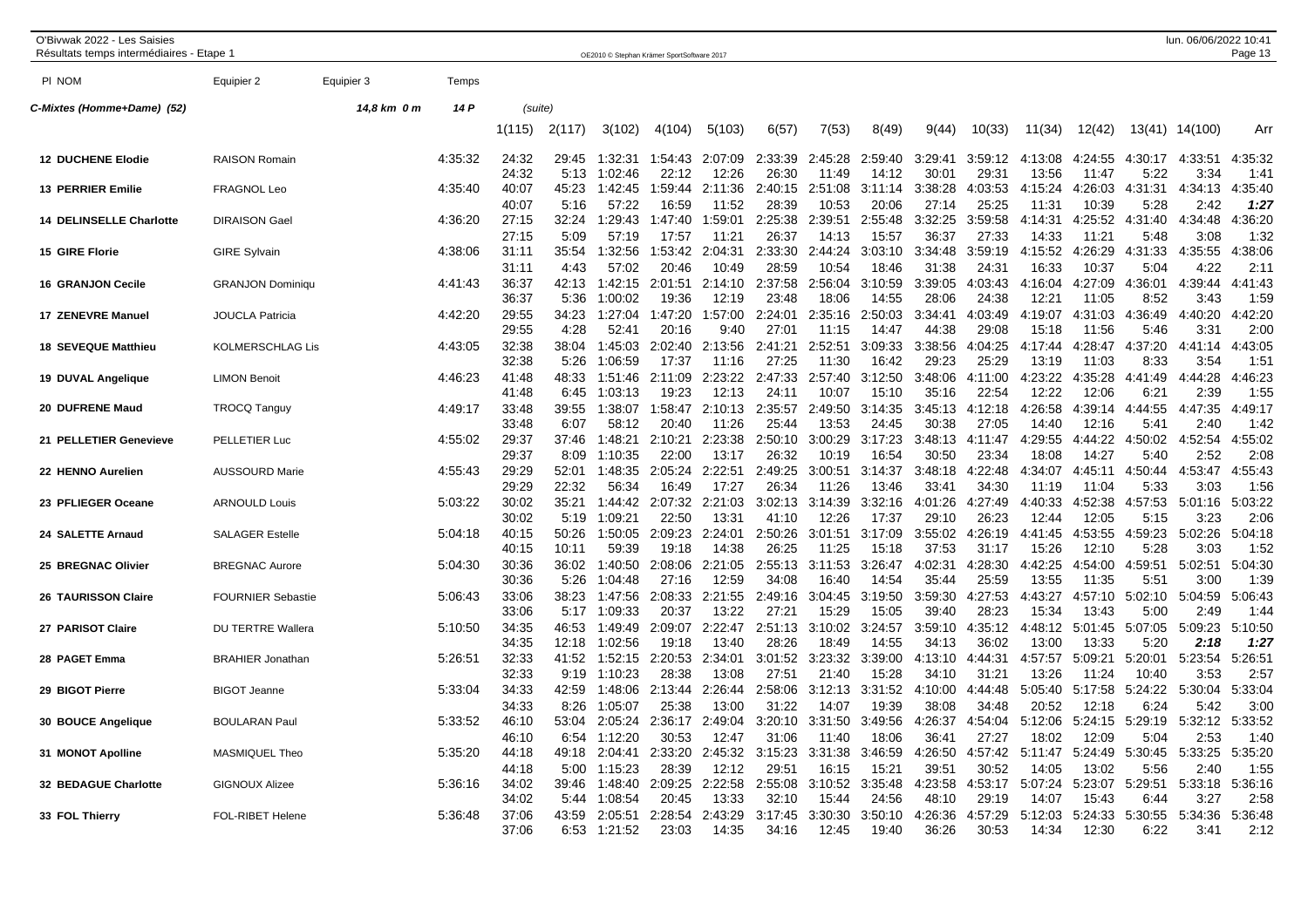| O'Bivwak 2022 - Les Saisies<br>Résultats temps intermédiaires - Etape 1 |                           |             |         |                        |                  |                    | OE2010 © Stephan Krämer SportSoftware 2017 |                  |                    |                      |                  |                      |                  |                  |                  |                     | lun. 06/06/2022 10:41 | Page 14                     |
|-------------------------------------------------------------------------|---------------------------|-------------|---------|------------------------|------------------|--------------------|--------------------------------------------|------------------|--------------------|----------------------|------------------|----------------------|------------------|------------------|------------------|---------------------|-----------------------|-----------------------------|
| PI NOM                                                                  | Equipier 2                | Equipier 3  | Temps   |                        |                  |                    |                                            |                  |                    |                      |                  |                      |                  |                  |                  |                     |                       |                             |
| C-Mixtes (Homme+Dame) (52)                                              |                           | 14,8 km 0 m | 14 P    | (suite)                |                  |                    |                                            |                  |                    |                      |                  |                      |                  |                  |                  |                     |                       |                             |
|                                                                         |                           |             |         | 1(115)                 | 2(117)           | 3(102)             | 4(104)                                     | 5(103)           | 6(57)              | 7(53)                | 8(49)            | 9(44)                | 10(33)           | 11(34)           | 12(42)           |                     | 13(41) 14(100)        | Arr                         |
| <b>34 GRALL Louise</b>                                                  | <b>GRALL Pierre</b>       |             | 5:51:16 | 41:15<br>41:15         | 50:58<br>9:43    | 1:58:58<br>1:08:00 | 2:32:14<br>33:16                           | 2:48:21<br>16:07 | 3:23:51<br>35:30   | 3:39:35<br>15:44     | 3:57:32<br>17:57 | :35:05<br>37:33      | 5:03:07<br>28:02 | 5:17:52<br>14:45 | 5:38:10<br>20:18 | 5:44:32<br>6:22     | 5:48:22<br>3:50       | 5:51:16<br>2:54             |
| 35 BAILLET Laetitia                                                     | <b>BAILLET Arnaud</b>     |             | 5:53:21 | 38:08<br>38:08         | 43:13<br>5:05    | 2:01:32<br>1:18:19 | 2:28:35<br>27:03                           | 2:41:46<br>13:11 | 3:12:31<br>30:45   | 3:27:08<br>14:37     | 3:46:35<br>19:27 | 4:29:36<br>43:01     | 5:06:14<br>36:38 | 5:27:00<br>20:46 | 5:43:48<br>16:48 | 5:47:58<br>4:10     | 5:50:52<br>2:54       | 5:53:21<br>2:29             |
| 36 GEORGES Jean-Yves                                                    | <b>GRAS Fanny</b>         |             | 6:09:52 | 48:48<br>48:48         | 57:47<br>8:59    | 2:19:31<br>1:21:44 | 2:46:17<br>26:46                           | 2:59:48<br>13:31 | 3:28:21<br>28:33   | 3:41:43<br>13:22     | 4:06:32<br>24:49 | 4:51:41<br>45:09     | 5:23:09<br>31:28 | 5:43:34<br>20:25 | 5:58:24<br>14:50 | 6:03:11<br>4:47     | 6:06:51<br>3:40       | 6:09:52<br>3:0 <sup>1</sup> |
| 37 GEORGET Clement                                                      | <b>LEPINE Hanae</b>       |             | 6:10:58 | 48:46<br>48:46         | 1:01:09<br>12:23 | 2:18:34<br>1:17:25 | 2:49:14<br>30:40                           | 3:03:21<br>14:07 | 3:33:41<br>30:20   | 3:52:38<br>18:57     | 4:14:59<br>22:21 | 4:50:46<br>35:47     | 5:21:45<br>30:59 | 5:40:22<br>18:37 | 5:54:10<br>13:48 | 6:02:13<br>8:03     | 6:07:42<br>5:29       | 6:10:58<br>3:16             |
| 38 LOSCUL Benoist                                                       | <b>MEIGNIEN Marie</b>     |             | 6:10:59 | 48:54<br>48:54         | 1:01:13<br>12:19 | 2:18:04<br>1:16:51 | 2:49:39<br>31:35                           | 3:03:23<br>13:44 | 3:33:27<br>30:04   | 3:52:44<br>19:17     | 4:14:24<br>21:40 | 4:52:00<br>37:36     | 5:21:53<br>29:53 | 5:40:24<br>18:31 | 5:54:13<br>13:49 | 6:02:22<br>8:09     | 6:07:05<br>4:43       | 6:10:59<br>3:54             |
| <b>39 DUCAS Louis</b>                                                   | <b>DUCAS Melie</b>        |             | 6:12:17 | 44:28<br>44:28         | 50:11<br>5:43    | 2:16:59<br>1:26:48 | 2:47:40<br>30:41                           | 3:00:31<br>12:51 | 3:28:56<br>28:25   | 3:44:22<br>15:26     | 4:06:05<br>21:43 | :52:36<br>Δ<br>46:31 | 5:24:24<br>31:48 | 5:43:44<br>19:20 | 5:58:42<br>14:58 | 6:06:15<br>7:33     | 6:10:02<br>3:47       | 6:12:17<br>2:15             |
| 40 CHOLET Benjamin                                                      | <b>GOURDON Aurelie</b>    |             | 6:12:30 | 33:22<br>33:22         | 39:15<br>5:53    | 2:02:24<br>1:23:09 | 2:30:43<br>28:19                           | 2:47:00<br>16:17 | 3:28:25<br>41:25   | 3:44:00<br>15:35     | 4:06:27<br>22:27 | :50:34<br>44:07      | 5:22:35<br>32:01 | 5:40:42<br>18:07 | 5:55:52<br>15:10 | 6:06:04<br>10:12    | 6:10:37<br>4:33       | 6:12:30<br>1:53             |
| 41 ARMAND Manon                                                         | <b>LENAERTS Olivier</b>   |             | 6:12:35 | 32:43<br>32:43         | 38:17<br>5:34    | 1:50:42<br>1:12:25 | 2:17:35<br>26:53                           | 2:32:19<br>14:44 | 3:02:35<br>30:16   | 3:23:24<br>20:49     | 3:48:23<br>24:59 | 4:41:47<br>53:24     | 5:14:11<br>32:24 | 5:30:24<br>16:13 | 5:44:09<br>13:45 | 6:06:48<br>22:39    | 6:10:32<br>3:44       | 6:12:35<br>2:03             |
| 42 LAPERGUE Fabrice                                                     | <b>LAPERGUE Florence</b>  |             | 6:13:41 | 32:29<br>32:29         | 39:02<br>6:33    | 1:56:20<br>1:17:18 | 2:31:31<br>35:1'                           | 2:43:08<br>11:37 | 3:22:22<br>39:14   | 3:49:34<br>27:12     | 4:10:05<br>20:31 | 4:54:13<br>44:08     | 5:25:16<br>31:03 | 5:42:27<br>17:11 | 6:01:03<br>18:36 | 6:07:03<br>6:00     | 6:10:52<br>3:49       | 6:13:41<br>2:49             |
| <b>43 FRAIN COMBANAIRE Clara</b>                                        | <b>JAYLES Romain</b>      |             | 6:14:56 | 39:13<br>39:13         | 45:47<br>6:34    | 2:13:22<br>1:27:35 | 2:34:53<br>21:31                           | 2:49:57<br>15:04 | 3:27:39<br>37:42   | 3:45:59<br>18:20     | 4:14:53<br>28:54 | 4:47:58<br>33:05     | 5:29:28<br>41:30 | 5:44:41<br>15:13 | 6:01:21<br>16:40 | 6:08:00<br>6:39     | 6:11:57<br>3:57       | 6:14:56<br>2:59             |
| 44 VAUPRE Solenn                                                        | <b>SALOMON Claire</b>     |             | 6:26:04 | 37:30<br>37:30         | 43:48<br>6:18    | 2:02:04<br>1:18:16 | 2:31:53<br>29:49                           | 2:53:02<br>21:09 | 3:24:58<br>31:56   | 3:52:01<br>27:03     | 4:13:37<br>21:36 | 5:04:07<br>50:30     | 5:37:44<br>33:37 | 5:54:28<br>16:44 | 6:09:55<br>15:27 | 6:16:23<br>6:28     | 6:22:35<br>6:12       | 6:26:04<br>3:29             |
| <b>45 BOUCLIER Valerie</b>                                              | <b>VIGNY Serge</b>        |             | 6:26:18 | 35:12<br>35:12         | 42:25<br>7:13    | 2:14:00<br>1:31:35 | 2:49:11<br>35:11                           | 3:07:14<br>18:03 | 3:36:37<br>29:23   | 3:53:27<br>16:50     | 4:17:02<br>23:35 | 4:57:21<br>40:19     | 5:26:20<br>28:59 | 5:48:36<br>22:16 | 6:04:02<br>15:26 | 6:15:30<br>11:28    | 6:22:54<br>7:24       | 6:26:18<br>3:24             |
| <b>46 LACHAT Nathalie</b>                                               | <b>GERARD Christian</b>   |             | 6:39:55 | 48:28<br>48:28         | 54:28<br>6:00    | 2:12:55<br>1:18:27 | 2:50:56<br>38:01                           | 3:16:07<br>25:11 | 3:51:44<br>35:37   | 4:06:40<br>14:56     | 4:29:16<br>22:36 | 5:10:50<br>41:34     | 5:45:50<br>35:00 | 6:06:14<br>20:24 | 6:23:04<br>16:50 | 6:29:33<br>6:29     | 6:35:51<br>6:18       | 6:39:55<br>4:04             |
| <b>47 FRANCOISE Lucas</b>                                               | <b>BERLAND Noeline</b>    |             | 6:41:18 | 45:57<br>45:57         | 51:26<br>5:29    | 2:52:47<br>2:01:21 | 3:16:22<br>23:35                           | 3:35:19<br>18:57 | 4:08:01<br>32:42   | 4:24:01<br>16:00     | 4:45:05<br>21:04 | 5:22:44<br>37:39     | 5:55:16<br>32:32 | 6:11:47<br>16:31 | 6:24:10<br>12:23 | 6:35:03<br>10:53    | 6:38:00<br>2:57       | 6:41:18<br>3:18             |
| <b>48 BERLAND Alizee</b>                                                | <b>PALLY Adrien</b>       |             | 6:42:04 | 1:05:17<br>1:05:17     | 1:12:56<br>7:39  | 2:36:57<br>1:24:01 | 3:09:26<br>32:29                           | 3:23:20<br>13:54 | 3:57:48<br>34:28   | 4:16:06<br>18:18     | 4:37:06<br>21:00 | 5:31:28<br>54:22     | 5:59:39<br>28:11 | 6:16:17<br>16:38 | 6:30:17<br>14:00 | 6:34:52<br>4:35     | 6:38:57<br>4:05       | 6:42:04<br>3:07             |
| 49 DEGORS Marine                                                        | <b>DUCOMBS Guillaume</b>  |             | 6:42:05 | 59:04<br>59:04         | 1:06:21<br>7:17  | 2:35:52<br>1:29:31 | 3:04:32<br>28:40                           | 3:23:31<br>18:59 | 3:57:50<br>34:19   | 4:15:05<br>17:15     | 4:36:56<br>21:51 | 5:32:05<br>55:09     | 5:59:37<br>27:32 | 6:16:14<br>16:37 | 6:30:15<br>14:01 | 6:35:13<br>4:58     | 6:38:53<br>3:40       | 6:42:05<br>3:12             |
| <b>NABONNE Philippe</b>                                                 | <b>NABONNE Sylvie</b>     |             | pm      | 58:57                  | 1:09:25          | $---$              | -----                                      | $\cdots$         | 2:34:04            | 2:49:00              | 3:13:32          | 4:09:39              | 4:44:39          | 5:04:36          | 5:25:28          | 5:32:46             | 5:37:34               | 5:41:41                     |
| <b>SCATOLI Paolo</b>                                                    | <b>LISON Marie Pierre</b> |             | pm      | 58:57<br>58:50         | 10:28<br>1:09:04 | -----              | 2:36:34                                    | 2:54:13          | 1:24:39<br>3:34:21 | 14:56<br>4:07:20     | 24:32<br>4:34:37 | 56:07<br>5:36:33     | 35:00<br>6:21:56 | 19:57            | 20:52<br>-----   | 7:18<br>$- - - - -$ | 4:48<br>6:39:30       | 4:07<br>6:42:34             |
| <b>LAURENT Guillaume</b>                                                | <b>LAURENT Flavie</b>     |             | bandon  | 58:50<br>$\frac{1}{2}$ | 10:14<br>$---$   | $---$              | 1:27:30<br>----                            | 17:39            | 40:08<br>$---$     | 32:59<br>$- - - - -$ | 27:17            | 1:01:56              | 45:23<br>$---$   |                  | $---$            | $---$               | 17:34<br>$---$        | 3:04                        |
| D-Dames (54)                                                            |                           | 12,4 km 0 m | 15 P    | 1(114)<br>Arr          | 2(116)           | 3(117)             | 4(112)                                     | 5(110)           | 6(57)              | 7(52)                | 8(50)            | 9(45)                | 10(35)           | 11(31)           | 12(36)           | 13(42)              |                       | 14(41) 15(100)              |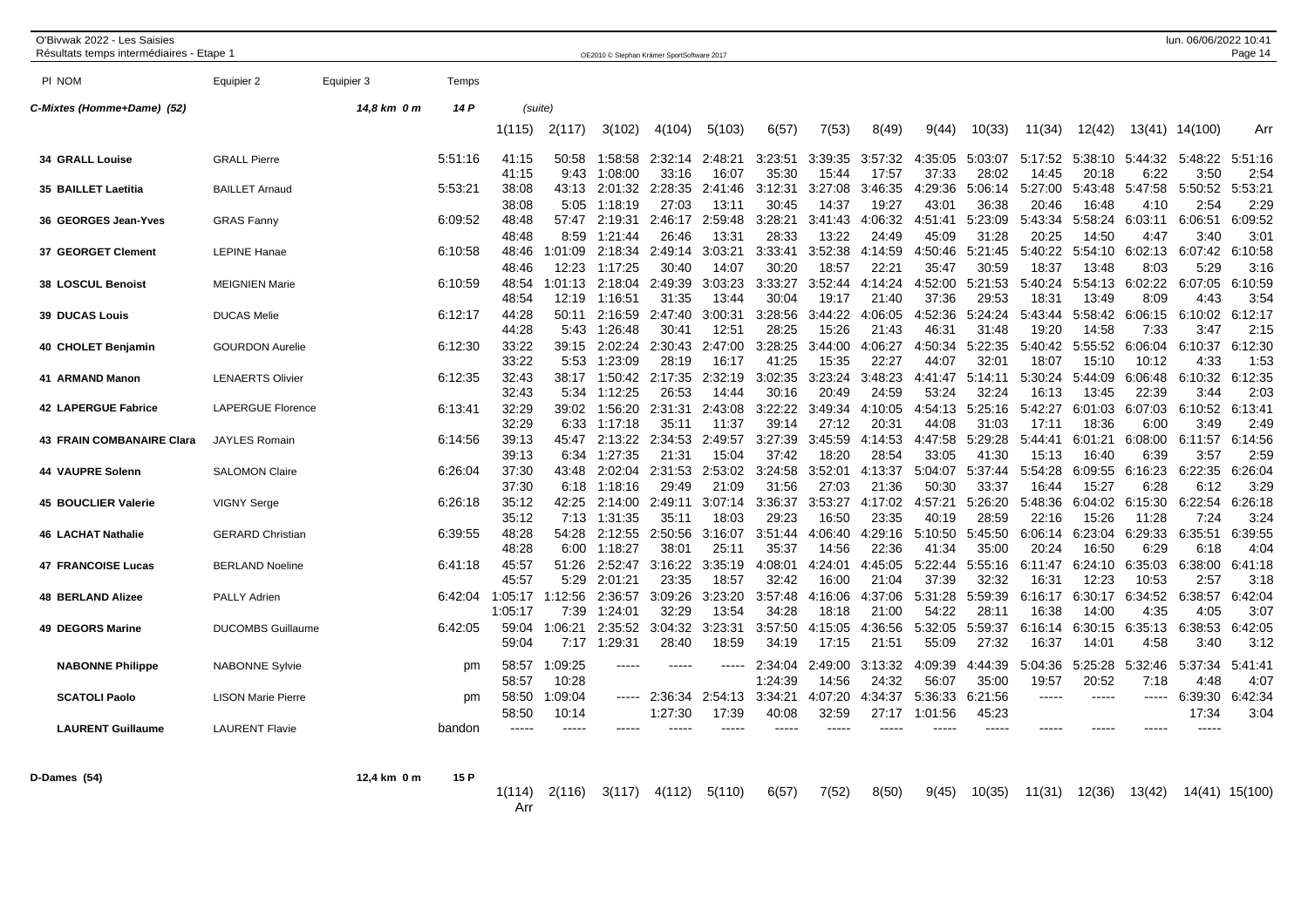| O'Bivwak 2022 - Les Saisies<br>Résultats temps intermédiaires - Etape 1 |                          |             |         |                                   |                |                | OE2010 C Stephan Krämer SportSoftware 2017 |                  |                  |                                 |                         |                                          |                  |                                                                                                                |                         |                  | lun. 06/06/2022 10:41 | Page 15                 |
|-------------------------------------------------------------------------|--------------------------|-------------|---------|-----------------------------------|----------------|----------------|--------------------------------------------|------------------|------------------|---------------------------------|-------------------------|------------------------------------------|------------------|----------------------------------------------------------------------------------------------------------------|-------------------------|------------------|-----------------------|-------------------------|
| PI NOM                                                                  | Equipier 2               | Equipier 3  | Temps   |                                   |                |                |                                            |                  |                  |                                 |                         |                                          |                  |                                                                                                                |                         |                  |                       |                         |
| D-Dames (54)                                                            |                          | 12,4 km 0 m | 15 P    | (suite)                           |                |                |                                            |                  |                  |                                 |                         |                                          |                  |                                                                                                                |                         |                  |                       |                         |
|                                                                         |                          |             |         | 1(114)<br>Arr                     | 2(116)         | 3(117)         | 4(112)                                     | 5(110)           | 6(57)            | 7(52)                           | 8(50)                   | 9(45)                                    | 10(35)           | 11(31)                                                                                                         | 12(36)                  | 13(42)           |                       | 14(41) 15(100)          |
| 1 LOCATELLI Murielle                                                    | POCHET Albane            |             | 3:04:46 | 26:09<br>26:09<br>3:04:46<br>1:40 | 39:13<br>13:04 | 46:07<br>6:54  | 1:01:03<br>14:56                           | 1:22:39<br>21:36 | 12:35            | 8:38                            | 6:23                    | 1:35:14 1:43:52 1:50:15 2:11:18<br>21:03 | 18:37            | 2:29:55 2:38:48<br>8:53                                                                                        | 2:46:41 2:54:21<br>7:53 | 7:40             | 6:01                  | 3:00:22 3:03:06<br>2:44 |
| 2 LARUE Alice                                                           | <b>RAUTURIER Camille</b> |             | 3:19:23 | 37:13<br>37:13<br>3:19:23<br>1:40 | 44:58<br>7:45  | 52:48<br>7:50  | 1:10:05<br>17:17                           | 1:32:26<br>22:21 | 1:44:44<br>12:18 | 1:53:12<br>8:28                 | 1:59:19<br>6:07         | 2:22:15<br>22:56                         | 2:42:37<br>20:22 | 2:51:30<br>8:53                                                                                                | 2:59:49<br>8:19         | 3:08:16<br>8:27  | 3:14:49<br>6:33       | 3:17:43<br>2:54         |
| 3 VAULEON Mathilde                                                      | <b>JAN Marion</b>        |             | 3:25:28 | 29:40<br>29:40<br>3:25:28<br>2:32 | 38:46<br>9:06  | 45:35<br>6:49  | 1:01:21<br>15:46                           | 1:26:19<br>24:58 | 1:41:02<br>14:43 | 1:49:59<br>8:57                 | 1:57:02<br>7:03         | 2:22:16<br>25:14                         | 2:44:44<br>22:28 | 2:55:40<br>10:56                                                                                               | 3:04:09<br>8:29         | 3:12:35<br>8:26  | 3:19:46<br>7:11       | 3:22:56<br>3:10         |
| 4 BASSET Fiona                                                          | <b>BASSET Tess</b>       |             | 3:29:00 | 26:27<br>26:27<br>3:29:00<br>2:11 | 36:04<br>9:37  | 43:35<br>7:31  | 1:01:11<br>17:36                           | 1:25:29<br>24:18 | 1:40:36<br>15:07 | 1:49:51<br>9:15                 | 1:57:56<br>8:05         | 2:25:16<br>27:20                         | 2:48:56<br>23:40 | 3:00:49<br>11:53                                                                                               | 3:10:08<br>9:19         | 3:17:32<br>7:24  | 3:23:33<br>6:01       | 3:26:49<br>3:16         |
| 5 LETERME Elise                                                         | <b>LETERME Augustine</b> |             | 3:30:21 | 31:45<br>31:45<br>3:30:21<br>2:05 | 43:55<br>12:10 | 51:11<br>7:16  | 1:08:34<br>17:23                           | 1:32:10<br>23:36 | 1:45:01<br>12:51 | 8:10                            | 1:53:11 1:59:14<br>6:03 | 2:22:25<br>23:11                         | 2:44:13<br>21:48 | 2:54:33<br>10:20                                                                                               | 3:02:19<br>7:46         | 3:12:08<br>9:49  | 3:24:45<br>12:37      | 3:28:16<br>3:31         |
| 6 COLOMBIER Alexia                                                      | <b>CROUTZ Alex</b>       |             | 3:36:20 | 30:34<br>30:34<br>3:36:20<br>2:00 | 41:51<br>11:17 | 51:29<br>9:38  | 1:10:40<br>19:11                           | 1:35:47<br>25:07 | 1:48:09<br>12:22 | 8:04                            | 1:56:13 2:04:08<br>7:55 | 2:26:46<br>22:38                         | 2:49:57<br>23:11 | 3:00:46<br>10:49                                                                                               | 3:09:27<br>8:41         | 3:20:26<br>10:59 | 3:30:58<br>10:32      | 3:34:20<br>3:22         |
| 7 MARTEL Marianne                                                       | <b>CARITEY Lucie</b>     |             | 3:38:03 | 26:07<br>26:07<br>3:38:03<br>1:50 | 35:33<br>9:26  | 42:56<br>7:23  | 1:00:06<br>17:10                           | 1:26:44<br>26:38 | 1:37:29<br>10:45 | 1:47:10<br>9:41                 | 2:03:17<br>16:07        | 2:27:29<br>24:12                         | 2:52:57<br>25:28 | 3:04:25<br>11:28                                                                                               | 3:16:07<br>11:42        | 3:27:15<br>11:08 | 3:32:56<br>5:41       | 3:36:13<br>3:17         |
| 8 BIGOT Violaine                                                        | <b>DEFRANCA Marie</b>    |             | 3:47:55 | 31:28<br>31:28<br>3:47:55<br>1:46 | 41:11<br>9:43  | 52:51<br>11:40 | 1:08:06<br>15:15                           | 1:31:23<br>23:17 | 1:44:28<br>13:05 | 1:53:47<br>9:19                 | 2:02:36<br>8:49         | 2:36:18<br>33:42                         | 3:07:19<br>31:01 | 3:18:42<br>11:23                                                                                               | 3:26:52<br>8:10         | 3:35:39<br>8:47  | 3:42:27<br>6:48       | 3:46:09<br>3:42         |
| 9 CONTAMIN Lauriane                                                     | <b>GABRIE Marylou</b>    |             | 3:50:55 | 35:52<br>35:52<br>3:50:55<br>1:55 | 44:20<br>8:28  | 52:23<br>8:03  | 1:11:41<br>19:18                           | 1:37:23<br>25:42 | 25:45            | 2:03:08 2:13:03 2:22:54<br>9:55 | 9:51                    | 2:47:43<br>24:49                         | 3:10:49<br>23:06 | 3:21:40<br>10:51                                                                                               | 3:30:20<br>8:40         | 3:39:11<br>8:51  | 3:45:50<br>6:39       | 3:49:00<br>3:10         |
| 10 BERTOIA Marie Pierre                                                 | <b>LAGORS Floriane</b>   |             | 3:57:53 | 32:19<br>32:19<br>3:57:53<br>2:34 | 45:42<br>13:23 |                |                                            | 22:12            | 15:09            | 10:37                           | 7:21                    |                                          | 28:54 31:37      | 59:04 1:14:36 1:36:48 1:51:57 2:02:34 2:09:55 2:38:49 3:10:26 3:21:02 3:29:38 3:40:31 3:51:48 3:55:19<br>10:36 |                         | 8:36 10:53       | 11:17                 | 3:31                    |
| 11 MEYER Aude                                                           | <b>MEYER Coralline</b>   |             | 3:59:43 | 38:19<br>38:19<br>3:59:43<br>1:44 | 49:25<br>11:06 |                | 8:18 17:24                                 | 29:14            |                  | 12:46  11:10                    | 9:09                    | 26:50                                    | 24:17            | 57:43 1:15:07 1:44:21 1:57:07 2:08:17 2:17:26 2:44:16 3:08:33 3:22:35 3:31:34 3:41:37 3:54:18 3:57:59<br>14:02 |                         | 8:59 10:03       | 12:41                 | 3:41                    |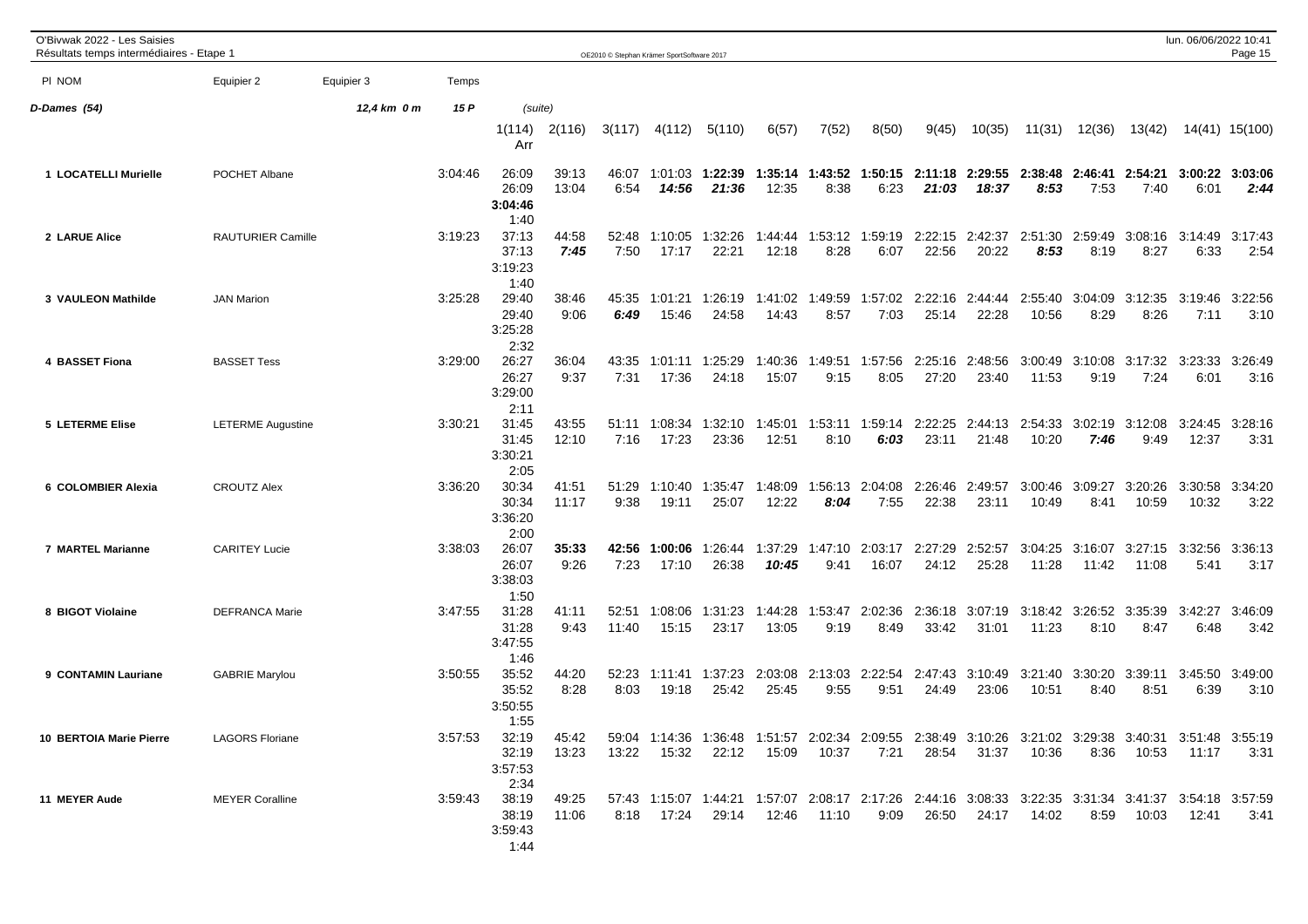| O'Bivwak 2022 - Les Saisies<br>Résultats temps intermédiaires - Etape 1 |                          |             |         |                                   |                  | OE2010 © Stephan Krämer SportSoftware 2017 |                  |                          |                  |                  |                  |                                  |                  |                                                                                                                                |                  |                                          | lun. 06/06/2022 10:41 | Page 16         |
|-------------------------------------------------------------------------|--------------------------|-------------|---------|-----------------------------------|------------------|--------------------------------------------|------------------|--------------------------|------------------|------------------|------------------|----------------------------------|------------------|--------------------------------------------------------------------------------------------------------------------------------|------------------|------------------------------------------|-----------------------|-----------------|
| PI NOM                                                                  | Equipier 2               | Equipier 3  | Temps   |                                   |                  |                                            |                  |                          |                  |                  |                  |                                  |                  |                                                                                                                                |                  |                                          |                       |                 |
| D-Dames (54)                                                            |                          | 12,4 km 0 m | 15 P    | (suite)                           |                  |                                            |                  |                          |                  |                  |                  |                                  |                  |                                                                                                                                |                  |                                          |                       |                 |
|                                                                         |                          |             |         | 1(114)<br>Arr                     | 2(116)           | 3(117)                                     | 4(112)           | 5(110)                   | 6(57)            | 7(52)            | 8(50)            | 9(45)                            | 10(35)           | 11(31)                                                                                                                         | 12(36)           | 13(42)                                   |                       | 14(41) 15(100)  |
| 12 GRANJON Isaline                                                      | <b>GRANJON Noemie</b>    |             | 4:01:18 | 32:05<br>32:05<br>4:01:18<br>1:47 | 40:59<br>8:54    | 51:09<br>10:10                             | 17:04            | 1:08:13 1:32:53<br>24:40 | 1:47:58<br>15:05 | 1:57:02<br>9:04  | 2:05:22<br>8:20  | 2:29:12<br>23:50                 | 3:16:00<br>46:48 | 11:52                                                                                                                          | 9:14             | 3:27:52 3:37:06 3:51:26 3:56:40<br>14:20 | 5:14                  | 3:59:31<br>2:51 |
| 13 MIGNOT Elsa                                                          | <b>MARTELAT Anne</b>     |             | 4:02:14 | 43:49<br>43:49<br>4:02:14<br>2:17 | 53:01<br>9:12    | 1:00:31<br>7:30                            | 1:17:24<br>16:53 | 1:41:08<br>23:44         | 1:55:44<br>14:36 | 2:05:10<br>9:26  | 2:12:15<br>7:05  | 2:39:19<br>27:04                 | 3:17:36<br>38:17 | 3:30:02<br>12:26                                                                                                               | 3:39:47<br>9:45  | 3:49:51<br>10:04                         | 3:55:54<br>6:03       | 3:59:57<br>4:03 |
| <b>14 RAGOUGNEAU Angeline</b>                                           | CHASSAGNEUX Aga          |             | 4:02:57 | 29:55<br>29:55<br>4:02:57<br>2:55 | 40:06<br>10:11   | 47:12<br>7:06                              | 1:05:17<br>18:05 | 1:33:31<br>28:14         | 1:46:50<br>13:19 | 1:57:43<br>10:53 | 2:14:43<br>17:00 | 2:43:30<br>28:47                 | 3:16:32<br>33:02 | 3:29:49<br>13:17                                                                                                               | 3:39:25<br>9:36  | 3:46:46<br>7:21                          | 3:56:06<br>9:20       | 4:00:02<br>3:56 |
| 15 LE GALL Lenaig                                                       | <b>ZUBER Guillemette</b> |             | 4:03:49 | 37:49<br>37:49<br>4:03:49<br>3:02 | 50:10<br>12:21   | 1:00:17<br>10:07                           | 1:17:11<br>16:54 | 1:44:19<br>27:08         | 2:01:25<br>17:06 | 2:14:03<br>12:38 | 2:23:30<br>9:27  | 2:54:37<br>31:07                 | 3:18:13<br>23:36 | 3:30:56<br>12:43                                                                                                               | 3:40:08<br>9:12  | 3:50:59<br>10:51                         | 3:56:43<br>5:44       | 4:00:47<br>4:04 |
| <b>16 LEROY Celine</b>                                                  | PLAGNOL Fabienne         |             | 4:06:08 | 29:08<br>29:08<br>4:06:08<br>2:50 | 39:54<br>10:46   | 47:21<br>7:27                              | 1:09:56<br>22:35 | 1:38:54<br>28:58         | 1:54:47<br>15:53 | 2:07:07<br>12:20 | 2:20:20<br>13:13 | 2:51:43<br>31:23                 | 3:19:21<br>27:38 | 3:33:01<br>13:40                                                                                                               | 3:44:05<br>11:04 | 3:53:10<br>9:05                          | 3:59:12<br>6:02       | 4:03:18<br>4:06 |
| 17 COHEN Camila                                                         | <b>CHANAL Cloe</b>       |             | 4:11:22 | 30:52<br>30:52<br>4:11:22<br>1:49 | 42:07<br>11:15   | 52:17<br>10:10                             | 1:08:19<br>16:02 | 1:39:48<br>31:29         | 2:02:47<br>22:59 | 2:13:14<br>10:27 | 2:24:06<br>10:52 | 3:00:23<br>36:17                 | 3:27:17<br>26:54 | 3:40:13<br>12:56                                                                                                               | 3:49:54<br>9:41  | 3:58:18<br>8:24                          | 4:05:04<br>6:46       | 4:09:33<br>4:29 |
| 18 BIGOT Pauline                                                        | LE GRAET Awen            |             | 4:12:04 | 28:27<br>28:27<br>4:12:04<br>2:02 | 38:58<br>10:31   | 51:43<br>12:45                             | 1:10:46<br>19:03 | 1:37:28<br>26:42         | 1:56:47<br>19:19 | 2:10:21<br>13:34 | 2:20:50<br>10:29 | 2:51:27<br>30:37                 | 3:21:27<br>30:00 | 3:37:41<br>16:14                                                                                                               | 3:47:45<br>10:04 | 3:58:27<br>10:42                         | 4:05:32<br>7:05       | 4:10:02<br>4:30 |
| 19 HAGEN Camille                                                        | <b>VALDENAIRE Morga</b>  |             | 4:19:50 | 45:15<br>45:15<br>4:19:50<br>2:29 | 54:03<br>8:48    | 1:01:46<br>7:43                            | 1:22:15<br>20:29 | 1:49:13<br>26:58         | 2:07:27<br>18:14 | 2:18:43<br>11:16 | 2:28:58<br>10:15 | 3:01:42<br>32:44                 | 3:26:28<br>24:46 | 3:40:24<br>13:56                                                                                                               | 3:50:01<br>9:37  | 4:05:39<br>15:38                         | 4:12:37<br>6:58       | 4:17:21<br>4:44 |
| 20 BRONCHART Magali                                                     | <b>HECQUET Emilie</b>    |             | 4:22:08 | 46:56<br>46:56<br>4:22:08<br>1:57 | 1:00:01<br>13:05 | 1:11:07<br>11:06                           | 1:28:08<br>17:01 | 1:55:14<br>27:06         | 2:12:37<br>17:23 | 12:39            | 14:28            | 2:25:16 2:39:44 3:13:30<br>33:46 | 3:38:49<br>25:19 | 3:52:48<br>13:59                                                                                                               | 9:08             | 4:01:56 4:10:23 4:16:35<br>8:27          | 6:12                  | 4:20:11<br>3:36 |
| 21 REFFET Frederique                                                    | SALLEFRANQUE Ma          |             | 4:24:40 | 46:32<br>4:24:40<br>2:14          | 16:10            | 9:20                                       | 17:37            | 26:58                    | 17:00            | 11:34            | 9:14             | 35:23                            | 28:43            | 46:32 1:02:42 1:12:02 1:29:39 1:56:37 2:13:37 2:25:11 2:34:25 3:09:48 3:38:31 3:52:58 4:02:24 4:11:51 4:18:20 4:22:26<br>14:27 | 9:26             | 9:27                                     | 6:29                  | 4:06            |
| 22 MOREL Dominique                                                      | JALALE Mahjouba          |             | 4:33:51 | 27:31<br>27:31<br>4:33:51<br>2:54 | 38:43<br>11:12   | 12:24                                      | 25:56            | 40:17                    | 18:36            | 10:33            | 13:12            | 35:13                            | 28:42            | 51:07 1:17:03 1:57:20 2:15:56 2:26:29 2:39:41 3:14:54 3:43:36 3:59:34 4:09:50 4:19:47 4:26:52 4:30:57<br>15:58                 | 10:16            | 9:57                                     | 7:05                  | 4:05            |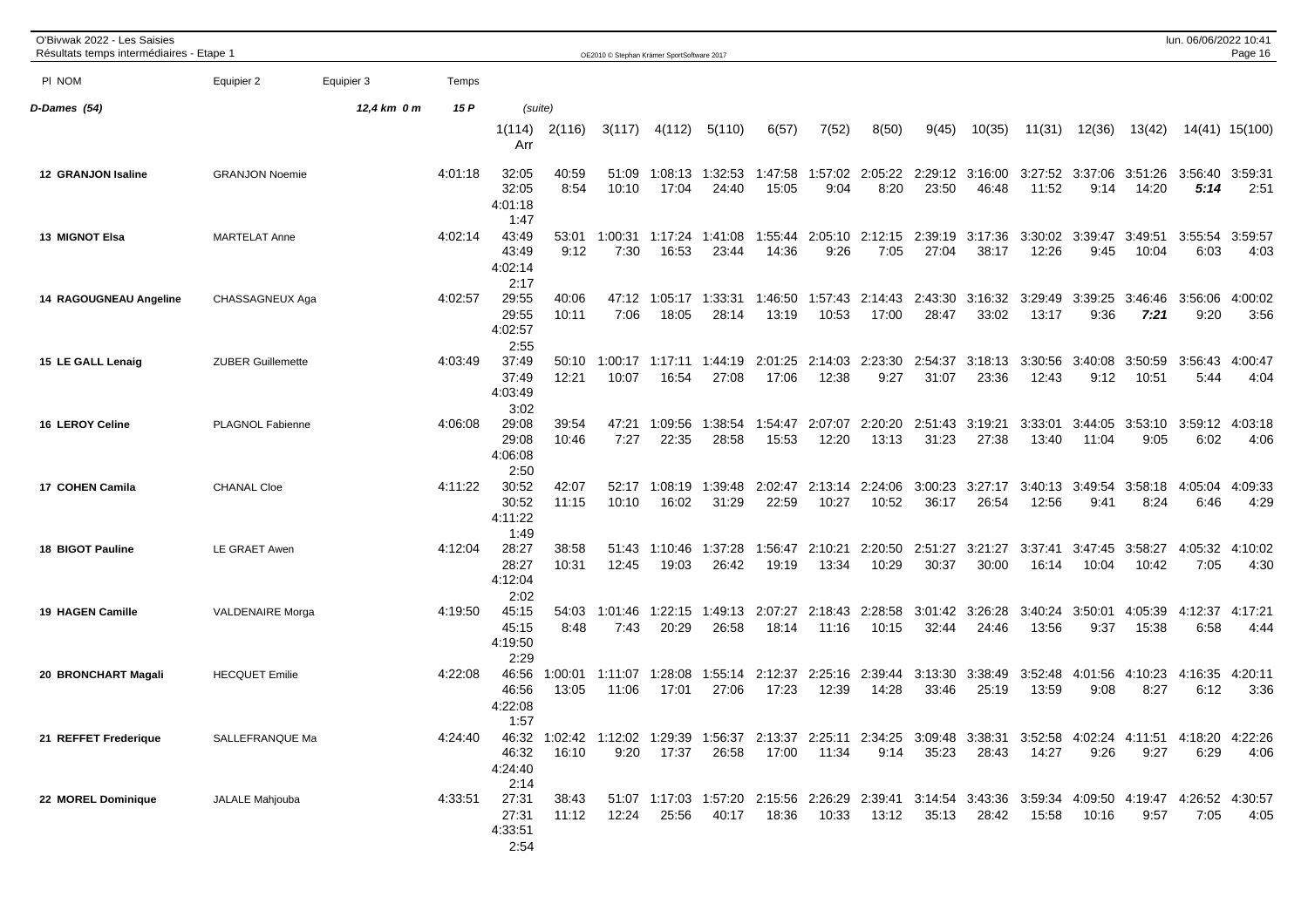| O'Bivwak 2022 - Les Saisies<br>Résultats temps intermédiaires - Etape 1 |                          |             |         |                                   |                  | OE2010 C Stephan Krämer SportSoftware 2017 |                          |                                                                                                                                |                  |                          |                         |                  |                  |                  |                  |                          | lun. 06/06/2022 10:41 | Page 17         |
|-------------------------------------------------------------------------|--------------------------|-------------|---------|-----------------------------------|------------------|--------------------------------------------|--------------------------|--------------------------------------------------------------------------------------------------------------------------------|------------------|--------------------------|-------------------------|------------------|------------------|------------------|------------------|--------------------------|-----------------------|-----------------|
| PI NOM                                                                  | Equipier 2               | Equipier 3  | Temps   |                                   |                  |                                            |                          |                                                                                                                                |                  |                          |                         |                  |                  |                  |                  |                          |                       |                 |
| D-Dames (54)                                                            |                          | 12,4 km 0 m | 15 P    |                                   | (suite)          |                                            |                          |                                                                                                                                |                  |                          |                         |                  |                  |                  |                  |                          |                       |                 |
|                                                                         |                          |             |         | 1(114)<br>Arr                     | 2(116)           | 3(117)                                     | 4(112)                   | 5(110)                                                                                                                         | 6(57)            | 7(52)                    | 8(50)                   | 9(45)            | 10(35)           | 11(31)           | 12(36)           | 13(42)                   |                       | 14(41) 15(100)  |
| 23 COUCHOT Solene                                                       | <b>REYNAUD Justine</b>   |             | 4:44:10 | 34:45<br>34:45<br>4:44:10<br>3:01 | 47:32<br>12:47   | 9:59                                       | 57:31 1:17:13<br>19:42   | 1:52:49<br>35:36                                                                                                               | 2:11:29<br>18:40 | 2:24:02 2:36:31<br>12:33 | 12:29                   | 3:12:29<br>35:58 | 3:43:50<br>31:21 | 4:02:35<br>18:45 | 11:09            | 4:13:44 4:24:29<br>10:45 | 4:37:03<br>12:34      | 4:41:09<br>4:06 |
| 24 OUVRIER NEYRET Jeanne                                                | NONO Sandra              |             | 4:46:09 | 41:28<br>41:28<br>4:46:09<br>2:35 | 1:00:16<br>18:48 | 1:09:15<br>8:59                            | 1:30:48<br>21:33         | 2:02:22<br>31:34                                                                                                               | 2:24:27<br>22:05 | 2:36:22<br>11:55         | 2:48:30<br>12:08        | 3:27:21<br>38:51 | 3:57:46<br>30:25 | 4:11:09<br>13:23 | 4:20:39<br>9:30  | 4:30:09<br>9:30          | 4:39:18<br>9:09       | 4:43:34<br>4:16 |
| 25 LAUREN Mosdale                                                       | <b>GODART Soisic</b>     |             | 4:46:46 | 37:43<br>37:43<br>4:46:46<br>4:05 | 50:34<br>12:51   | 59:08<br>8:34                              | 1:22:00<br>22:52         | 1:53:38<br>31:38                                                                                                               | 2:16:33<br>22:55 | 2:29:18<br>12:45         | 2:39:34<br>10:16        | 3:18:43<br>39:09 | 3:50:58<br>32:15 | 4:04:52<br>13:54 | 4:18:09<br>13:17 | 4:30:04<br>11:55         | 4:39:53<br>9:49       | 4:42:41<br>2:48 |
| 26 RYCKEWAERT Caroline                                                  | SAINTQUENTIN Delp        |             | 4:47:15 | 34:19<br>34:19<br>4:47:15<br>3:14 | 47:02<br>12:43   | 57:00<br>9:58                              | 1:29:00<br>32:00         | 1:55:51<br>26:51                                                                                                               | 2:16:48<br>20:57 | 2:35:51<br>19:03         | 2:47:00<br>11:09        | 3:24:52<br>37:52 | 3:57:28<br>32:36 | 4:12:49<br>15:21 | 4:22:41<br>9:52  | 4:32:35<br>9:54          | 4:39:26<br>6:51       | 4:44:01<br>4:35 |
| 27 ASLAHE Isabelle                                                      | <b>REVAUX Sophie</b>     |             | 4:51:00 | 53:30<br>53:30<br>4:51:00<br>3:02 | 1:10:57<br>17:27 | 1:20:20<br>9:23                            | 1:38:15<br>17:55         | 2:03:44<br>25:29                                                                                                               | 2:22:43<br>18:59 | 2:51:17<br>28:34         | 3:00:56<br>9:39         | 3:33:59<br>33:03 | 3:59:43<br>25:44 | 4:13:23<br>13:40 | 4:23:37<br>10:14 | 4:36:47<br>13:10         | 4:43:18<br>6:31       | 4:47:58<br>4:40 |
| 28 BOLZER Veronique                                                     | RAGAZZI Isabelle         |             | 4:51:21 | 42:57<br>42:57<br>4:51:21<br>2:32 | 59:52<br>16:55   | 1:09:54<br>10:02                           | 1:31:12<br>21:18         | 2:01:47<br>30:35                                                                                                               | 2:20:57<br>19:10 | 2:33:04<br>12:07         | 2:43:28<br>10:24        | 3:33:31<br>50:03 | 4:03:44<br>30:13 | 4:17:23<br>13:39 | 4:27:58<br>10:35 | 4:37:41<br>9:43          | 4:44:21<br>6:40       | 4:48:49<br>4:28 |
| 29 HERY Romane                                                          | <b>HUCK Camille</b>      |             | 4:52:19 | 28:32<br>28:32<br>4:52:19<br>3:26 | 39:28<br>10:56   | 51:41<br>12:13                             | 1:13:15<br>21:34         | 1:54:16<br>41:01                                                                                                               | 2:11:19<br>17:03 | 2:22:42<br>11:23         | 2:33:22<br>10:40        | 3:12:59<br>39:37 | 3:52:27<br>39:28 | 4:07:09<br>14:42 | 4:20:52<br>13:43 | 4:32:28<br>11:36         | 4:44:23<br>11:55      | 4:48:53<br>4:30 |
| 30 CAUCHARD Anne                                                        | <b>GUILLERME Aurelie</b> |             | 4:53:06 | 35:59<br>35:59<br>4:53:06<br>1:46 | 49:30<br>13:31   | 1:04:21<br>14:51                           | 1:24:45<br>20:24         | 1:58:04<br>33:19                                                                                                               | 2:35:16<br>37:12 | 2:47:34<br>12:18         | 2:59:23<br>11:49        | 3:34:13<br>34:50 | 4:05:00<br>30:47 | 4:18:11<br>13:11 | 4:28:32<br>10:21 | 4:38:45<br>10:13         | 4:47:15<br>8:30       | 4:51:20<br>4:05 |
| 31 SRITHAMMAVANH Lyne                                                   | <b>BENSAID Baya</b>      |             | 4:53:32 | 50:44<br>50:44<br>4:53:32<br>2:47 | 1:10:31<br>19:47 | 9:51                                       | 1:20:22 1:41:22<br>21:00 | 2:10:06<br>28:44                                                                                                               | 2:29:57<br>19:51 | 13:50                    | 2:43:47 2:53:34<br>9:47 | 3:30:56<br>37:22 | 3:59:45<br>28:49 | 4:15:35<br>15:50 | 4:25:52<br>10:17 | 4:36:55 4:45:40<br>11:03 | 8:45                  | 4:50:45<br>5:05 |
| 32 PITTET Zoe                                                           | RISSOAN Lucie            |             | 4:58:59 | 45:28<br>4:58:59<br>2:50          | 16:41            |                                            | $9:35$ $19:53$           | 45:28 1:02:09 1:11:44 1:31:37 2:10:10 2:29:40 2:43:35 2:52:59 3:46:12 4:12:05 4:26:42 4:36:50 4:45:56 4:52:40 4:56:09<br>38:33 | 19:30            | 13:55                    | 9:24                    |                  | 53:13 25:53      | 14:37            | 10:08            | 9:06                     | 6:44                  | 3:29            |
| 33 BULTEAU Florence                                                     | <b>LASSAIGNE Alice</b>   |             | 4:59:44 | 43:43<br>43:43<br>4:59:44<br>3:06 | 11:50            | 11:03                                      | 20:31                    | 55:33 1:06:36 1:27:07 2:01:17 2:20:31 2:33:21 2:47:38 3:29:40 4:05:41 4:20:17 4:33:18 4:44:43 4:52:30 4:56:38<br>34:10         |                  | 19:14 12:50              | 14:17                   | 42:02            | 36:01            | 14:36            | 13:01            | 11:25                    | 7:47                  | 4:08            |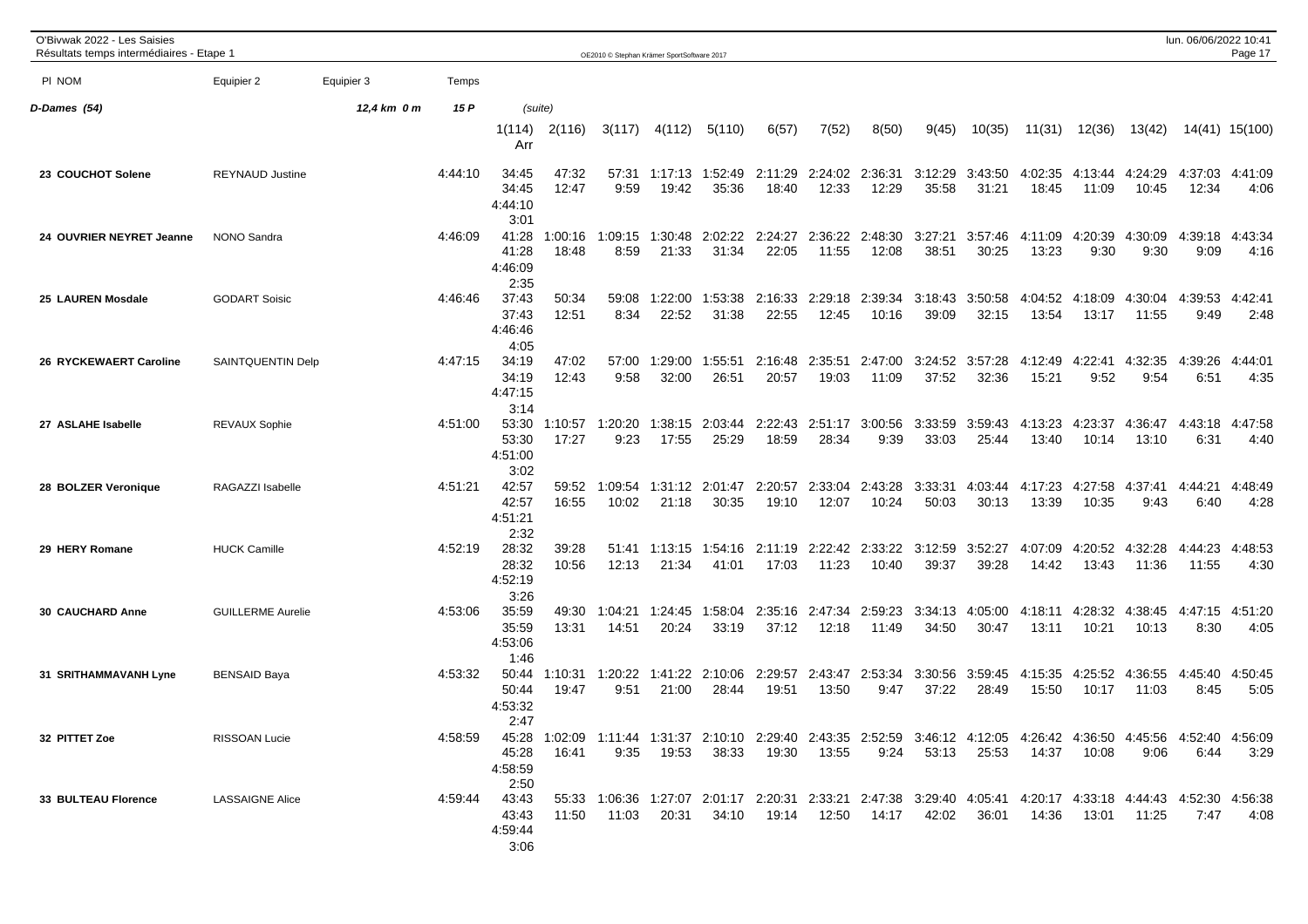| O'Bivwak 2022 - Les Saisies<br>Résultats temps intermédiaires - Etape 1 |                         |             |         |                                   |                  | OE2010 C Stephan Krämer SportSoftware 2017 |                           |                                                                                                                        |                  |                          |                          |                              |                          |                  |                  |                                  | lun. 06/06/2022 10:41   | Page 18         |
|-------------------------------------------------------------------------|-------------------------|-------------|---------|-----------------------------------|------------------|--------------------------------------------|---------------------------|------------------------------------------------------------------------------------------------------------------------|------------------|--------------------------|--------------------------|------------------------------|--------------------------|------------------|------------------|----------------------------------|-------------------------|-----------------|
| PI NOM                                                                  | Equipier 2              | Equipier 3  | Temps   |                                   |                  |                                            |                           |                                                                                                                        |                  |                          |                          |                              |                          |                  |                  |                                  |                         |                 |
| D-Dames (54)                                                            |                         | 12,4 km 0 m | 15 P    | (suite)                           |                  |                                            |                           |                                                                                                                        |                  |                          |                          |                              |                          |                  |                  |                                  |                         |                 |
|                                                                         |                         |             |         | 1(114)<br>Arr                     | 2(116)           | 3(117)                                     | 4(112)                    | 5(110)                                                                                                                 | 6(57)            | 7(52)                    | 8(50)                    | 9(45)                        | 10(35)                   | 11(31)           | 12(36)           | 13(42)                           |                         | 14(41) 15(100)  |
| <b>34 SORDET Claire</b>                                                 | SORDET Anne             |             | 5:01:36 | 45:25<br>45:25<br>5:01:36<br>3:23 | 1:00:06<br>14:41 | 8:24                                       | 1:08:30 1:32:17<br>23:47  | 2:12:59<br>40:42                                                                                                       | 30:46            | 2:43:45 2:56:55<br>13:10 | 3:08:23<br>11:28         | 3:44:08<br>35:45             | 4:12:56<br>28:48         | 4:27:13<br>14:17 | 4:37:40<br>10:27 | 4:47:22<br>9:42                  | 4:53:56<br>6:34         | 4:58:13<br>4:17 |
| <b>35 BRUNEL Alice</b>                                                  | <b>RENY Camille</b>     |             | 5:03:16 | 52:34<br>52:34<br>5:03:16<br>3:27 | 1:09:23<br>16:49 | 1:19:35<br>10:12                           | 1:39:27<br>19:52          | 2:07:00<br>27:33                                                                                                       | 2:27:03<br>20:03 | 2:39:41<br>12:38         | 2:52:21<br>12:40         | 3:29:55<br>37:34             | 4:04:00<br>34:05         | 4:18:28<br>14:28 | 4:28:28<br>10:00 | 4:44:12<br>15:44                 | 4:53:12<br>9:00         | 4:59:49<br>6:37 |
| <b>36 LEBRETON Alice</b>                                                | DAVROUX Clemence        |             | 5:08:57 | 39:44<br>39:44<br>5:08:57<br>1:58 | 1:00:12<br>20:28 | 1:10:34<br>10:22                           | 1:30:27<br>19:53          | 2:03:47<br>33:20                                                                                                       | 2:34:27<br>30:40 | 2:46:50<br>12:23         | 2:59:43<br>12:53         | 3:41:09<br>41:26             | 4:12:20<br>31:11         | 4:34:25<br>22:05 | 4:44:53<br>10:28 | 4:54:56<br>10:03                 | 5:01:59<br>7:03         | 5:06:59<br>5:00 |
| 37 PESCH Lucile                                                         | <b>CHARTRAIN Amelie</b> |             | 5:11:56 | 44:48<br>44:48<br>5:11:56<br>3:42 | 1:03:15<br>18:27 | 1:14:42<br>11:27                           | 1:36:45<br>22:03          | 2:08:46<br>32:01                                                                                                       | 2:29:12<br>20:26 | 2:43:21<br>14:09         | 3:06:29<br>23:08         | 3:43:26<br>36:57             | 4:12:39<br>29:13         | 4:25:50<br>13:11 | 4:35:59<br>10:09 | 4:58:03<br>22:04                 | 5:04:13<br>6:10         | 5:08:14<br>4:01 |
| 38 GAIGE Axelle                                                         | <b>GAIGE Laure</b>      |             | 5:19:36 | 44:51<br>44:51<br>5:19:36<br>3:32 | 1:04:01<br>19:10 | 1:14:04<br>10:03                           | 1:36:03<br>21:59          | 2:14:10<br>38:07                                                                                                       | 2:34:09<br>19:59 | 2:47:22<br>13:13         | 2:59:38<br>12:16         | 3:44:47<br>45:09             | 4:26:07<br>41:20         | 4:40:40<br>14:33 | 4:52:08<br>11:28 | 5:03:20<br>11:12                 | 5:11:07<br>7:47         | 5:16:04<br>4:57 |
| 39 MICLO Amelie                                                         | <b>MOALI Ophelie</b>    |             | 5:20:20 | 46:08<br>46:08<br>5:20:20<br>3:15 | 1:04:47<br>18:39 | 1:16:45<br>11:58                           | 1:37:06<br>20:21          | 2:14:50<br>37:44                                                                                                       | 2:31:02<br>16:12 | 2:49:09<br>18:07         | 3:08:18<br>19:09         | 3:52:20<br>44:02             | 4:29:59<br>37:39         | 4:44:08<br>14:09 | 4:56:57<br>12:49 | 8:48                             | 5:05:45 5:13:08<br>7:23 | 5:17:05<br>3:57 |
| <b>40 LOMBARD Alice</b>                                                 | <b>ROUX Solene</b>      |             | 5:20:39 | 41:01<br>41:01<br>5:20:39<br>3:13 | 58:20<br>17:19   | 1:06:53<br>8:33                            | 1:27:33<br>20:40          | 1:54:31<br>26:58                                                                                                       | 2:24:36<br>30:05 | 2:37:11<br>12:35         | 2:51:47<br>14:36         | 3:42:12<br>50:25             | 4:13:17<br>31:05         | 4:38:46<br>25:29 | 4:50:51<br>12:05 | 5:05:30<br>14:39                 | 5:13:12 5:17:26<br>7:42 | 4:14            |
| 41 PONNELLE Anne-Cecile                                                 | PONNELLE Marie-La       |             | 5:22:48 | 44:22<br>44:22<br>5:22:48<br>2:17 | 1:01:34<br>17:12 | 10:07                                      | 1:11:41  1:34:42<br>23:01 | 2:08:11<br>33:29                                                                                                       | 2:37:04<br>28:53 | 17:10                    | 2:54:14 3:16:23<br>22:09 | 3:54:05<br>37:42             | 4:28:28<br>34:23         | 4:44:04<br>15:36 | 4:55:51<br>11:47 | 5:07:07<br>11:16                 | 5:16:29<br>9:22         | 5:20:31<br>4:02 |
| <b>42 SAVIDAN Amelie</b>                                                | <b>PATUREL Cecile</b>   |             | 5:22:51 | 44:05<br>44:05<br>5:22:51<br>2:23 | 1:01:20<br>17:15 | 10:08                                      | 1:11:28 1:34:35<br>23:07  | 2:07:46 2:36:54<br>33:11                                                                                               | 29:08            | 17:11                    | 2:54:05 3:16:00<br>21:55 | 38:53                        | 3:54:53 4:27:38<br>32:45 | 4:43:56<br>16:18 | 11:38            | 4:55:34 5:06:50 5:16:31<br>11:16 | 9:41                    | 5:20:28<br>3:57 |
| 43 LANGLAIS Marie-Line                                                  | <b>JOUAULT Clemence</b> |             | 5:23:07 | 40:21<br>40:21<br>5:23:07<br>2:10 | 14:29            | 11:29                                      | 20:22                     | 54:50 1:06:19 1:26:41 2:06:52 2:27:00 2:40:42 2:52:40 4:03:32 4:31:28 4:45:32 4:55:45 5:08:06 5:16:20 5:20:57<br>40:11 | 20:08            |                          |                          | 13:42  11:58  1:10:52  27:56 |                          | 14:04            | 10:13            | 12:21                            | 8:14                    | 4:37            |
| <b>44 ESNAULT Mylene</b>                                                | <b>DESCHAMPS Joelle</b> |             | 5:25:25 | 42:09<br>42:09<br>5:25:25<br>3:02 | 11:29            | 10:05                                      | 19:08                     | 53:38 1:03:43 1:22:51 1:54:51 2:10:31 2:21:45 2:32:42 3:34:25 4:11:10 4:50:33 5:00:22 5:10:20 5:17:56 5:22:23<br>32:00 |                  |                          |                          | 15:40  11:14  10:57  1:01:43 | 36:45                    | 39:23            | 9:49             | 9:58                             | 7:36                    | 4:27            |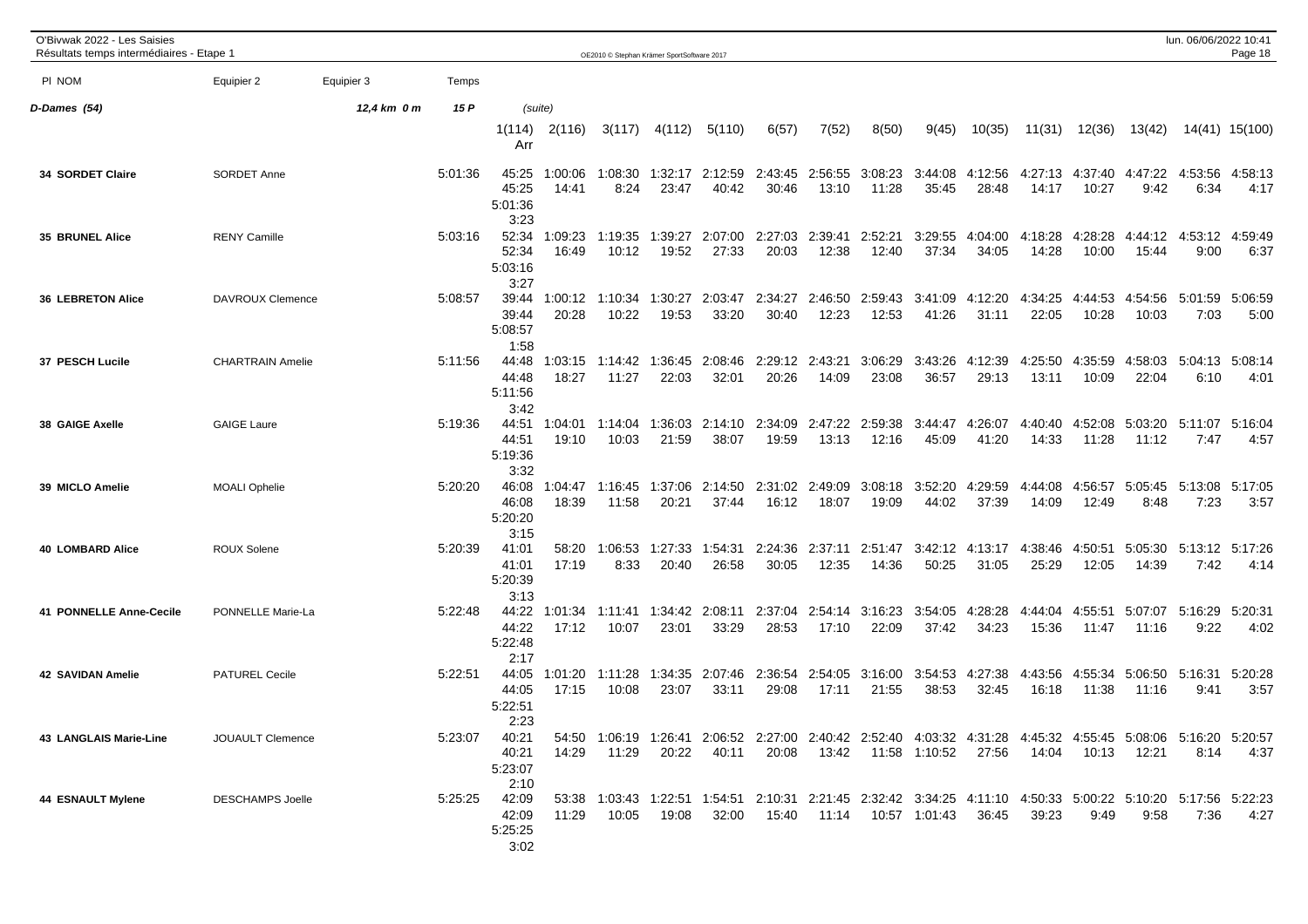| O'Bivwak 2022 - Les Saisies<br>Résultats temps intermédiaires - Etape 1 |                          |             |         |                                               |                  | OE2010 © Stephan Krämer SportSoftware 2017 |                   |                    |                   |                  |                          |                  |                  |                  |                  |                                 | lun. 06/06/2022 10:41 | Page 19         |
|-------------------------------------------------------------------------|--------------------------|-------------|---------|-----------------------------------------------|------------------|--------------------------------------------|-------------------|--------------------|-------------------|------------------|--------------------------|------------------|------------------|------------------|------------------|---------------------------------|-----------------------|-----------------|
| PI NOM                                                                  | Equipier 2               | Equipier 3  | Temps   |                                               |                  |                                            |                   |                    |                   |                  |                          |                  |                  |                  |                  |                                 |                       |                 |
| D-Dames (54)                                                            |                          | 12,4 km 0 m | 15 P    | (suite)                                       |                  |                                            |                   |                    |                   |                  |                          |                  |                  |                  |                  |                                 |                       |                 |
|                                                                         |                          |             |         | 1(114)<br>Arr                                 | 2(116)           | 3(117)                                     | 4(112)            | 5(110)             | 6(57)             | 7(52)            | 8(50)                    | 9(45)            | 10(35)           | 11(31)           | 12(36)           | 13(42)                          |                       | 14(41) 15(100)  |
| <b>45 PORTIER Emilie</b>                                                | <b>BROISIN Lisa</b>      |             | 5:31:16 | 58:00<br>58:00<br>5:31:16<br>1:37             | 1:17:32<br>19:32 | 1:25:28<br>7:56                            | 1:45:12<br>19:44  | 2:14:47<br>29:35   | 2:33:59<br>19:12  | 3:14:51<br>40:52 | 3:24:00<br>9:09          | 4:03:14<br>39:14 | 4:31:35<br>28:21 | 4:50:48<br>19:13 | 5:08:34<br>17:46 | 5:19:17<br>10:43                | 5:26:22<br>7:05       | 5:29:39<br>3:17 |
| <b>46 DELATTRE Emeline</b>                                              | <b>RIETHMULLER Solen</b> |             | 5:34:25 | 45:35<br>45:35<br>5:34:25<br>3:35             | 1:06:04<br>20:29 | 1:15:20<br>9:16                            | 1:45:06<br>29:46  | 2:19:32<br>34:26   | 2:48:30<br>28:58  | 3:13:41<br>25:11 | 3:23:52<br>10:11         | 4:04:45<br>40:53 | 4:36:13<br>31:28 | 4:56:11<br>19:58 | 5:07:58<br>11:47 | 5:18:27<br>10:29                | 5:26:08<br>7:41       | 5:30:50<br>4:42 |
| 47 FONTANIERE Sandra                                                    | <b>RUPTIER Charlotte</b> |             | 5:45:43 | 45:50<br>45:50<br>5:45:43<br>2:37             | 1:01:44<br>15:54 | 1:11:56<br>10:12                           | 1:39:55<br>27:59  | 2:18:21<br>38:26   | 2:59:09<br>40:48  | 3:13:25<br>14:16 | 3:25:11<br>11:46         | 4:05:18<br>40:07 | 4:39:51<br>34:33 | 4:55:55<br>16:04 | 5:06:37<br>10:42 | 5:23:35<br>16:58                | 5:38:54<br>15:19      | 5:43:06<br>4:12 |
| <b>48 TOMIETTO Maelisse</b>                                             | <b>MOULIN Heloise</b>    |             |         | 6:35:07 1:18:43<br>1:18:43<br>6:35:07<br>4:54 | 1:45:34<br>26:51 | 1:56:11<br>10:37<br>6:30:19<br>$*100$      | 2:21:01<br>24:50  | 3:28:23<br>1:07:22 | 3:47:04<br>18:41  | 3:57:47<br>10:43 | 4:18:25<br>20:38         | 4:45:58<br>27:33 | 5:20:26<br>34:28 | 5:36:54<br>16:28 | 5:48:28<br>11:34 | 6:01:27<br>12:59                | 6:25:53<br>24:26      | 6:30:13<br>4:20 |
| <b>GOVIN Amandine</b>                                                   | <b>GOVIN Marion</b>      |             | pm      | 20:40<br>20:40<br>2:42:28<br>1:44             | -----            | 34:13<br>13:33<br>25:14<br>$*115$          | 48:09<br>13:56    | 1:07:03<br>18:54   | 1:16:33<br>9:30   | 1:23:10<br>6:37  | 1:28:56<br>5:46          | 1:54:23<br>25:27 | 2:11:51<br>17:28 | 2:19:01<br>7:10  | 2:25:58<br>6:57  | 2:33:05<br>7:07                 | 2:38:03<br>4:58       | 2:40:44<br>2:41 |
| <b>BUISSON ATES Zuhal</b>                                               | LE BRUCHEC Aureli        |             | pm      | 53:08<br>53:08<br>5:52:18<br>3:19             | -----            | 1:28:43<br>35:35<br>1:03:53<br>$*115$      | 1:55:41<br>26:58  | 2:28:45<br>33:04   | 3:03:53<br>35:08  | 3:18:53<br>15:00 | 3:32:27<br>13:34         | 4:21:48<br>49:21 | 4:55:20<br>33:32 | 5:15:43<br>20:23 | 5:26:05<br>10:22 | 5:37:56<br>11:51                | 5:44:30<br>6:34       | 5:48:59<br>4:29 |
| <b>ROZIER Vero</b>                                                      | PIMENTEL Dorothee        |             | pm      | 53:13<br>53:13<br>5:53:14<br>3:38             | ------           | 1:28:56<br>35:43<br>1:04:27<br>$*115$      | 1:56:10<br>27:14  | 2:28:42<br>32:32   | 3:04:32<br>35:50  | 3:18:51<br>14:19 | 3:34:55<br>16:04         | 4:22:27<br>47:32 | 4:55:43<br>33:16 | 5:16:18<br>20:35 | 5:26:43<br>10:25 | 5:37:59 5:45:19<br>11:16        | 7:20                  | 5:49:36<br>4:17 |
| <b>THOMAS Carole</b>                                                    | <b>MINJOLLET Estelle</b> |             | pm      | 53:20<br>53:20<br>5:54:11<br>4:07             | -----            | 1:29:00<br>35:40<br>1:04:38<br>$*115$      | 1:56:04<br>27:04  | 2:29:04<br>33:00   | 3:04:27<br>35:23  | 3:19:06<br>14:39 | 3:34:39<br>15:33         | 4:22:53<br>48:14 | 4:55:28<br>32:35 | 5:15:48<br>20:20 | 5:26:16<br>10:28 | 5:37:54<br>11:38                | 5:45:28<br>7:34       | 5:50:04<br>4:36 |
| <b>SIMONIE Clarisse</b>                                                 | <b>GUELIN Julie</b>      |             | bandon  | $- - - - -$<br>5:58:33<br>4:41:12             | ------           | 1:17:21<br>1:17:21<br>1:05:43<br>$*115$    | 3:15:53<br>$*102$ | 3:33:41<br>*104    | 3:44:38<br>$*103$ |                  |                          |                  |                  |                  |                  |                                 |                       |                 |
| nc KIENNEMANN Perine                                                    | <b>KIENNEMANN Lise</b>   |             | 4:57:41 | 39:30<br>39:30<br>4:57:41<br>3:16             | 12:28            | 51:58 1:00:37<br>8:39                      | 1:18:19<br>17:42  | 1:51:46<br>33:27   | 2:17:51<br>26:05  | 29:41            | 2:47:32 2:59:50<br>12:18 | 3:37:19<br>37:29 | 4:07:07<br>29:48 | 4:22:49<br>15:42 | 11:07            | 4:33:56 4:42:45 4:49:50<br>8:49 | 7:05                  | 4:54:25<br>4:35 |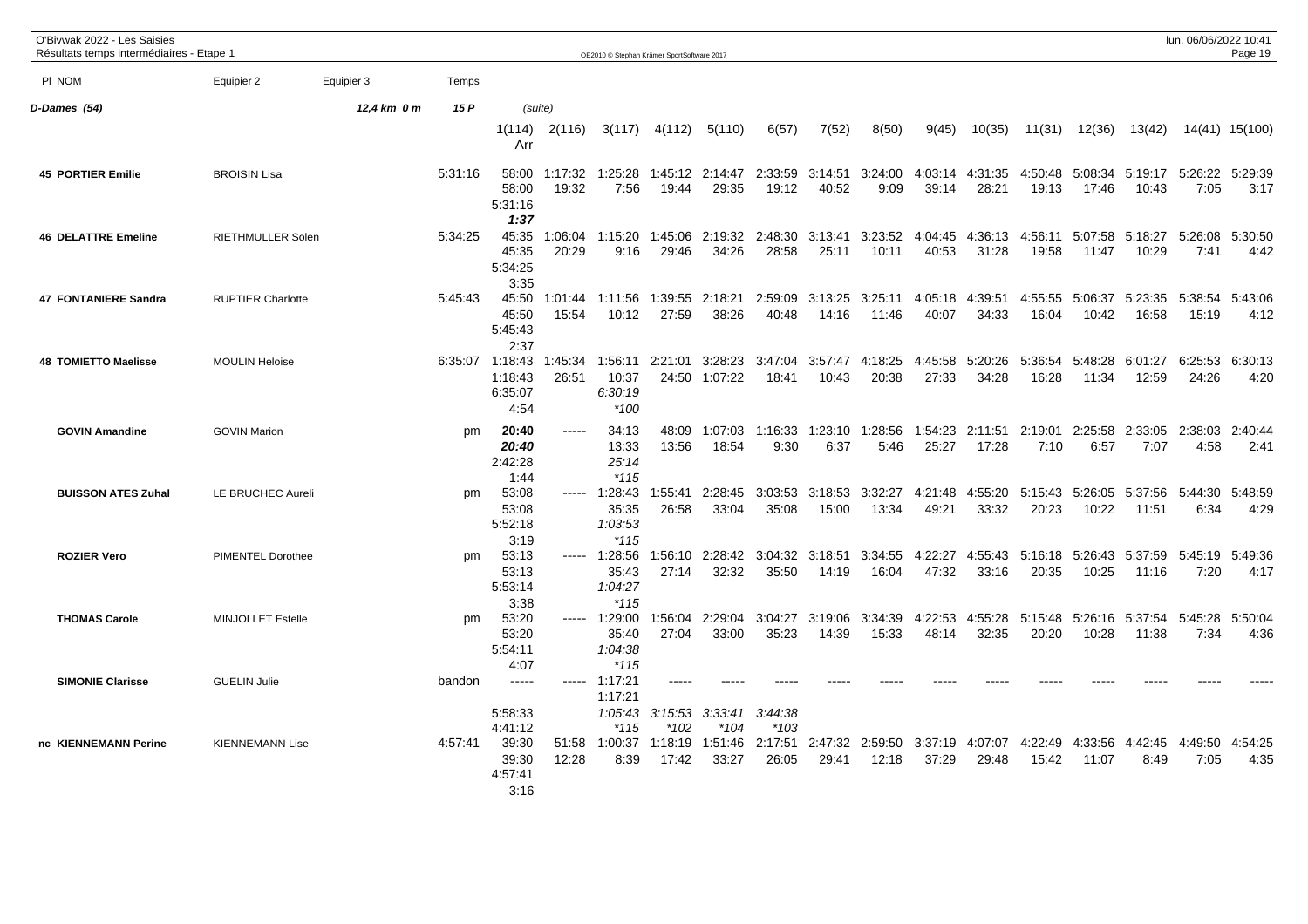| O'Bivwak 2022 - Les Saisies<br>Résultats temps intermédiaires - Etape 1 |                      |             |         |                                   |                | OE2010 © Stephan Krämer SportSoftware 2017 |                |                  |                  |                  |                  |                  |                  |                  |                         |                  | lun. 06/06/2022 10:41 | Page 20         |
|-------------------------------------------------------------------------|----------------------|-------------|---------|-----------------------------------|----------------|--------------------------------------------|----------------|------------------|------------------|------------------|------------------|------------------|------------------|------------------|-------------------------|------------------|-----------------------|-----------------|
| PI NOM                                                                  | Equipier 2           | Equipier 3  | Temps   |                                   |                |                                            |                |                  |                  |                  |                  |                  |                  |                  |                         |                  |                       |                 |
| D-Hommes (52)                                                           |                      | 12,4 km 0 m | 15 P    | 1(114)<br>Arr                     | 2(116)         | 3(117)                                     | 4(112)         | 5(110)           | 6(57)            | 7(52)            | 8(50)            | 9(45)            | 10(35)           | 11(31)           | 12(36)                  | 13(42)           |                       | 14(41) 15(100)  |
| 1 SUSIN Cedric                                                          | PIERRE Julien        |             | 2:38:28 | 27:27<br>27:27<br>2:38:28<br>1:44 | 33:08<br>5:41  | 37:55<br>4:47                              | 49:25<br>11:30 | 1:06:58<br>17:33 | 1:16:37<br>9:39  | :23:03<br>6:26   | 1:28:28<br>5:25  | 1:48:55<br>20:27 | 2:05:41<br>16:46 | 2:12:45<br>7:04  | 2:19:25<br>6:40         | 2:30:26<br>11:01 | 2:34:44<br>4:18       | 2:36:44<br>2:00 |
| 2 JOLLY Andy                                                            | ALLOT CAUCHARD       |             | 2:39:07 | 22:16<br>22:16<br>2:39:07<br>1:39 | 29:12<br>6:56  | 35:34<br>6:22                              | 49:09<br>13:35 | 1:07:45<br>18:36 | 1:16:24<br>8:39  | 1:23:01<br>6:37  | :28:30<br>5:29   | 1:52:58<br>24:28 | 2:12:43<br>19:45 | 2:19:15<br>6:32  | 2:24:34<br>5:19         | 2:29:53<br>5:19  | 2:35:19<br>5:26       | 2:37:28<br>2:09 |
| 3 BEHRA Eric                                                            | <b>BEHRA Max</b>     |             | 2:44:20 | 23:58<br>23:58<br>2:44:20<br>1:26 | 38:25<br>14:27 | 44:19<br>5:54                              | 56:46<br>12:27 | 1:14:14<br>17:28 | 1:23:56<br>9:42  | 1:31:26<br>7:30  | 1:36:56<br>5:30  | 1:54:40<br>17:44 | 2:11:22<br>16:42 | 2:18:39<br>7:17  | 2:24:28<br>5:49         | 2:34:59<br>10:31 | 2:40:30<br>5:31       | 2:42:54<br>2:24 |
| 4 COURTIADE-VANIN Jules                                                 | DEVEAUX Gedeon       |             | 2:55:24 | 24:14<br>24:14<br>2:55:24<br>1:14 | 32:27<br>8:13  | 38:11<br>5:44                              | 53:06<br>14:55 | 1:13:31<br>20:25 | 1:24:42<br>11:11 | 1:32:56<br>8:14  | 1:39:57<br>7:01  | 2:05:55<br>25:58 | 2:25:04<br>19:09 | 2:33:20<br>8:16  | 2:41:08 2:47:41<br>7:48 | 6:33             | 2:52:05<br>4:24       | 2:54:10<br>2:05 |
| 5 TISSOT Andre                                                          | <b>ROSSI Elia</b>    |             | 2:58:01 | 18:54<br>18:54<br>2:58:01<br>1:57 | 30:41<br>11:47 | 36:15<br>5:34                              | 53:01<br>16:46 | 1:13:39<br>20:38 | 1:21:40<br>8:01  | 1:29:08<br>7:28  | 1:34:37<br>5:29  | 2:05:43<br>31:06 | 2:23:27<br>17:44 | 9:35             | 2:33:02 2:41:17<br>8:15 | 2:48:26<br>7:09  | 2:53:33<br>5:07       | 2:56:04<br>2:31 |
| 6 SEVIN Adrien                                                          | <b>REMY Didier</b>   |             | 2:58:23 | 28:07<br>28:07<br>2:58:23<br>1:56 | 38:20<br>10:13 | 43:57<br>5:37                              | 57:17<br>13:20 | 1:15:35<br>18:18 | 1:24:43<br>9:08  | 1:31:22<br>6:39  | 1:44:42<br>13:20 | 2:06:49<br>22:07 | 2:25:37<br>18:48 | 2:34:00<br>8:23  | 2:41:34<br>7:34         | 2:48:54<br>7:20  | 2:54:08<br>5:14       | 2:56:27<br>2:19 |
| 7 AMY Julien                                                            | <b>GAGET Eneric</b>  |             | 2:58:30 | 30:03<br>30:03<br>2:58:30<br>1:41 | 37:39<br>7:36  | 45:04<br>7:25                              | 59:24<br>14:20 | 1:18:59<br>19:35 | 1:28:44<br>9:45  | 1:36:55<br>8:11  | 1:43:15<br>6:20  | 2:03:44<br>20:29 | 2:22:57<br>19:13 | 2:32:53<br>9:56  | 2:40:54<br>8:01         | 2:48:47<br>7:53  | 2:53:33<br>4:46       | 2:56:49<br>3:16 |
| 8 DOLLEANS Alexandre                                                    | LE GUEVELLOU Lilia   |             | 3:00:03 | 22:33<br>22:33<br>3:00:03<br>2:25 | 29:32<br>6:59  | 35:42<br>6:10                              | 50:15<br>14:33 | 1:10:59<br>20:44 | 1:20:36<br>9:37  | 1:35:48<br>15:12 | 1:41:06<br>5:18  | 2:00:35<br>19:29 | 2:22:10<br>21:35 | 2:31:48<br>9:38  | 2:39:50<br>8:02         | 2:47:46<br>7:56  | 2:54:08<br>6:22       | 2:57:38<br>3:30 |
| 9 JOLLY Frederic                                                        | <b>JOLLY Sylvain</b> |             | 3:00:24 | 23:37<br>23:37<br>3:00:24<br>2:04 | 31:44<br>8:07  | 37:19<br>5:35                              | 50:41<br>13:22 | 1:11:39<br>20:58 | 1:22:26<br>10:47 | 1:31:57<br>9:31  | :38:22<br>6:25   | 2:06:27<br>28:05 | 2:25:16<br>18:49 | 2:33:40<br>8:24  | 2:41:06<br>7:26         | 2:49:32<br>8:26  | 2:55:08<br>5:36       | 2:58:20<br>3:12 |
| 10 BIDET Sylvain                                                        | <b>ALLA David</b>    |             | 3:02:19 | 19:22<br>19:22<br>3:02:19<br>2:00 | 27:14<br>7:52  | 36:10<br>8:56                              | 51:48<br>15:38 | 1:13:28<br>21:40 | 1:25:32<br>12:04 | 1:35:51<br>10:19 | :42:10<br>6:19   | 2:04:35<br>22:25 | 2:25:57<br>21:22 | 2:36:55<br>10:58 | 2:45:37<br>8:42         | 2:52:43<br>7:06  | 2:57:23<br>4:40       | 3:00:19<br>2:56 |
| 11 ROLIN Christophe                                                     | <b>ROLIN Jerome</b>  |             | 3:02:32 | 21:33<br>21:33<br>3:02:32<br>1:44 | 28:49<br>7:16  | 36:04<br>7:15                              | 49:57<br>13:53 | 1:09:28<br>19:31 | 1:21:49<br>12:21 | 1:30:26<br>8:37  | :37:59<br>7:33   | 1:58:55<br>20:56 | 2:20:50<br>21:55 | 2:30:48<br>9:58  | 2:38:27<br>7:39         | 2:51:34<br>13:07 | 2:57:34<br>6:00       | 3:00:48<br>3:14 |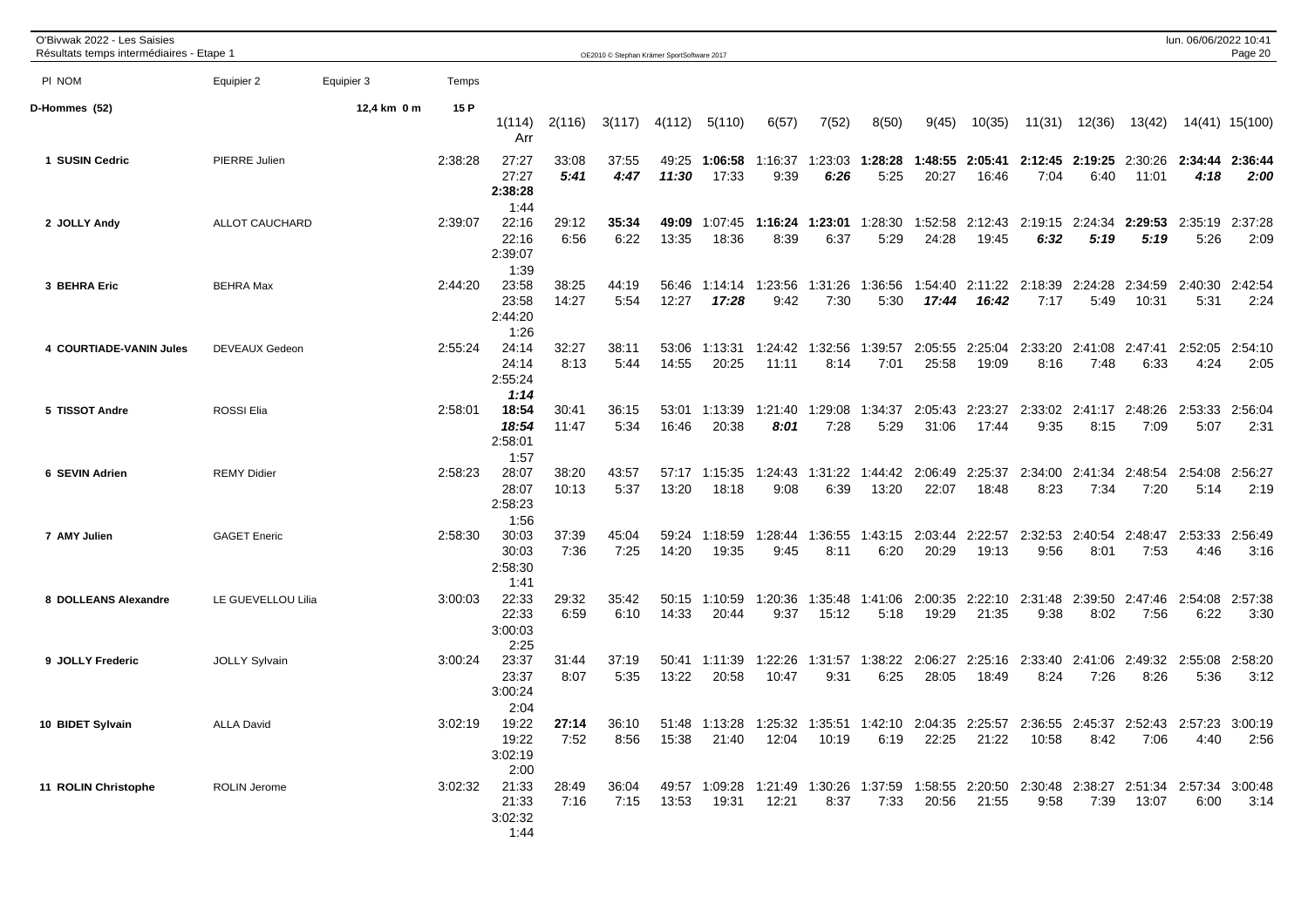| O'Bivwak 2022 - Les Saisies<br>Résultats temps intermédiaires - Etape 1 |                         |                     |         |                                   |                | OE2010 © Stephan Krämer SportSoftware 2017 |                        |                  |                                                                                                                        |                  |                         |                  |                  |                  |                 |                         | lun. 06/06/2022 10:41 | Page 21         |
|-------------------------------------------------------------------------|-------------------------|---------------------|---------|-----------------------------------|----------------|--------------------------------------------|------------------------|------------------|------------------------------------------------------------------------------------------------------------------------|------------------|-------------------------|------------------|------------------|------------------|-----------------|-------------------------|-----------------------|-----------------|
| PI NOM                                                                  | Equipier 2              | Equipier 3          | Temps   |                                   |                |                                            |                        |                  |                                                                                                                        |                  |                         |                  |                  |                  |                 |                         |                       |                 |
| D-Hommes (52)                                                           |                         | 12,4 km 0 m         | 15 P    | (suite)                           |                |                                            |                        |                  |                                                                                                                        |                  |                         |                  |                  |                  |                 |                         |                       |                 |
|                                                                         |                         |                     |         | 1(114)<br>Arr                     | 2(116)         | 3(117)                                     | 4(112)                 | 5(110)           | 6(57)                                                                                                                  | 7(52)            | 8(50)                   | 9(45)            | 10(35)           | 11(31)           | 12(36)          | 13(42)                  |                       | 14(41) 15(100)  |
| 12 INIESTA Laurent                                                      | <b>BENOIT Jeremy</b>    |                     | 3:02:48 | 25:35<br>25:35<br>3:02:48<br>1:40 | 33:33<br>7:58  | 39:18<br>5:45                              | 55:51<br>16:33         | 1:16:27<br>20:36 | 1:30:12<br>13:45                                                                                                       | 1:38:29<br>8:17  | 1:43:36<br>5:07         | 2:04:25<br>20:49 | 2:24:21<br>19:56 | 2:33:51<br>9:30  | 2:41:28<br>7:37 | 2:49:13 2:58:32<br>7:45 | 9:19                  | 3:01:08<br>2:36 |
| <b>13 MAILLOCHEAU Vincent</b>                                           | MAILLOCHEAU Core        |                     | 3:04:13 | 27:16<br>27:16<br>3:04:13<br>1:30 | 35:25<br>8:09  | 42:00<br>6:35                              | 56:44<br>14:44         | 1:17:40<br>20:56 | 1:29:45<br>12:05                                                                                                       | :38:01<br>8:16   | 1:43:25<br>5:24         | 2:06:19<br>22:54 | 2:26:10<br>19:51 | 2:36:40<br>10:30 | 2:43:46<br>7:06 | 2:51:56<br>8:10         | 2:59:51<br>7:55       | 3:02:43<br>2:52 |
| <b>14 DALENS Guillaume</b>                                              | <b>BONNAUD Bertrand</b> |                     | 3:04:41 | 24:12<br>24:12<br>3:04:41<br>1:44 | 32:20<br>8:08  | 39:04<br>6:44                              | 53:29<br>14:25         | 1:12:42<br>19:13 | 1:24:38<br>11:56                                                                                                       | 1:33:02<br>8:24  | :39:27<br>-1<br>6:25    | 2:04:59<br>25:32 | 2:25:30<br>20:31 | 2:36:14<br>10:44 | 2:44:31<br>8:17 | 2:53:34<br>9:03         | 2:59:41<br>6:07       | 3:02:57<br>3:16 |
| <b>15 CHIERICI Piero</b>                                                | <b>DEBAT Pascal</b>     | <b>DEBAT Pascal</b> | 3:12:52 | 20:01<br>20:01<br>3:12:52<br>1:35 | 30:30<br>10:29 | 36:57<br>6:27                              | 50:50<br>13:53         | 1:12:15<br>21:25 | 1:23:40<br>11:25                                                                                                       | 1:39:31<br>15:51 | 1:45:16<br>5:45         | 2:05:24<br>20:08 | 2:27:23<br>21:59 | 2:38:33<br>11:10 | 2:47:47<br>9:14 | 3:00:28<br>12:41        | 3:07:59<br>7:31       | 3:11:17<br>3:18 |
| <b>16 TOURBIER Vincent</b>                                              | POSSICH Guillaume       |                     | 3:19:16 | 32:09<br>32:09<br>3:19:16<br>1:48 | 39:35<br>7:26  | 46:38<br>7:03                              | 1:01:58<br>15:20       | 1:32:07<br>30:09 | 1:42:26<br>10:19                                                                                                       | 1:50:20<br>7:54  | :55:26<br>5:06          | 2:21:13<br>25:47 | 2:44:47<br>23:34 | 2:53:35<br>8:48  | 3:01:36<br>8:01 | 3:09:18<br>7:42         | 3:14:35<br>5:17       | 3:17:28<br>2:53 |
| <b>17 VINCENT Martin</b>                                                | <b>GIRAUD Constant</b>  |                     | 3:21:02 | 37:04<br>37:04<br>3:21:02<br>1:36 | 45:00<br>7:56  | 53:03<br>8:03                              | 1:07:39<br>14:36       | 1:29:27<br>21:48 | 1:40:34<br>11:07                                                                                                       | 1:54:31<br>13:57 | 2:01:44<br>7:13         | 2:23:34<br>21:50 | 2:44:22<br>20:48 | 2:54:35<br>10:13 | 3:02:50<br>8:15 | 3:10:53<br>8:03         | 3:16:48<br>5:55       | 3:19:26<br>2:38 |
| 18 ANSEL Theo                                                           | COPPEE Fabien           |                     | 3:32:01 | 32:12<br>32:12<br>3:32:01<br>2:22 | 42:31<br>10:19 | 49:35<br>7:04                              | 1:04:13<br>14:38       | 1:26:59<br>22:46 | 1:44:25<br>17:26                                                                                                       | 1:52:38<br>8:13  | :58:56<br>6:18          | 2:24:15<br>25:19 | 2:48:43<br>24:28 | 3:02:48<br>14:05 | 3:10:30<br>7:42 | 3:17:22<br>6:52         | 3:27:20<br>9:58       | 3:29:39<br>2:19 |
| <b>19 FOURNIER Christian</b>                                            | <b>DELOS Baptiste</b>   |                     | 3:38:11 | 28:58<br>28:58<br>3:38:11<br>1:47 | 39:04<br>10:06 | 46:29<br>7:25                              | 1:01:25<br>14:56       | 1:25:38<br>24:13 | 1:38:04<br>12:26                                                                                                       | 1:47:21<br>9:17  | 1:54:44<br>7:23         | 2:20:46<br>26:02 | 2:47:24<br>26:38 | 3:00:59<br>13:35 | 3:10:54<br>9:55 | 3:27:21<br>16:27        | 3:33:12<br>5:51       | 3:36:24<br>3:12 |
| 20 ADAM Olivier                                                         | <b>ADAM Michael</b>     |                     | 3:39:58 | 28:03<br>28:03<br>3:39:58<br>2:05 | 42:49<br>14:46 | 7:25                                       | 50:14 1:11:25<br>21:11 | 1:33:06<br>21:41 | 1:47:02<br>13:56                                                                                                       | 8:16             | 1:55:18 2:01:11<br>5:53 | 2:25:10<br>23:59 | 2:53:56<br>28:46 | 3:05:57<br>12:01 | 8:55            | 3:14:52 3:24:29<br>9:37 | 3:34:29<br>10:00      | 3:37:53<br>3:24 |
| 21 VERDEIL Olivier                                                      | <b>VERDEIL Tom</b>      |                     | 3:40:07 | 35:50<br>35:50<br>3:40:07<br>1:54 | 48:24<br>12:34 |                                            | 7:34 16:20             | 26:06            | 55:58 1:12:18 1:38:24 1:51:30 2:01:59 2:10:10 2:33:50 3:01:40 3:12:56 3:21:21 3:30:28 3:35:27 3:38:13<br>13:06         | 10:29            | 8:11                    | 23:40            | 27:50            | 11:16            | 8:25            | 9:07                    | 4:59                  | 2:46            |
| 22 MARTY Sylvain                                                        | <b>MARTY Virgile</b>    |                     | 3:43:04 | 32:22<br>32:22<br>3:43:04<br>1:54 | 25:20          | 5:00<br>50:41<br>$*117$                    | 14:50                  | 23:42            | 57:42 1:02:42 1:17:32 1:41:14 1:56:02 2:04:03 2:10:23 2:39:08 3:01:07 3:12:14 3:21:42 3:29:55 3:37:53 3:41:10<br>14:48 | 8:01             | 6:20                    | 28:45            | 21:59            | 11:07            | 9:28            | 8:13                    | 7:58                  | 3:17            |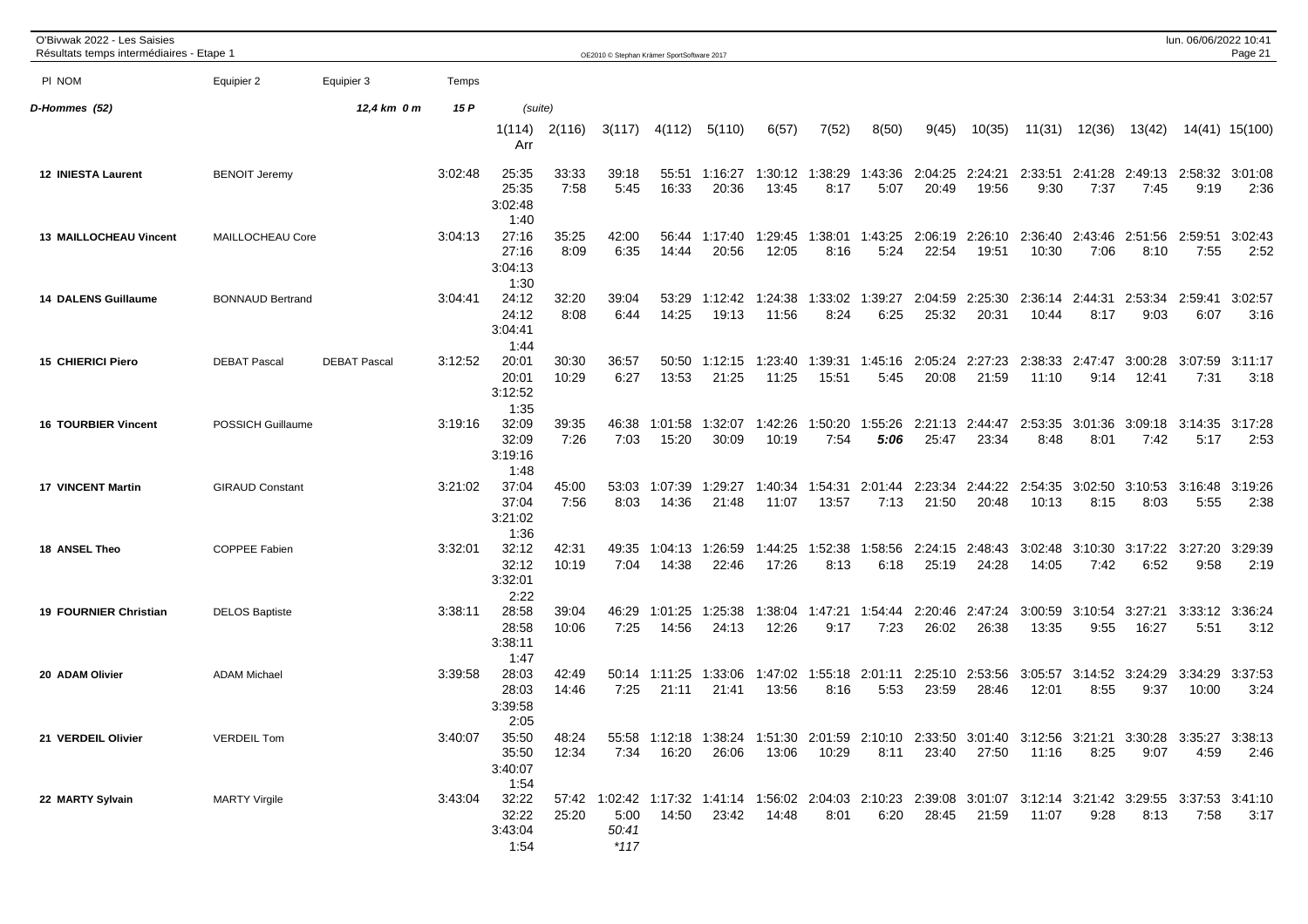| O'Bivwak 2022 - Les Saisies<br>Résultats temps intermédiaires - Etape 1 |                          |             |         |                                                                                                                                                   |                | OE2010 © Stephan Krämer SportSoftware 2017 |                  |                                                                                                                |                  |                          |                          |                  |                  |                  |                  |                          | lun. 06/06/2022 10:41 | Page 22         |
|-------------------------------------------------------------------------|--------------------------|-------------|---------|---------------------------------------------------------------------------------------------------------------------------------------------------|----------------|--------------------------------------------|------------------|----------------------------------------------------------------------------------------------------------------|------------------|--------------------------|--------------------------|------------------|------------------|------------------|------------------|--------------------------|-----------------------|-----------------|
| PI NOM                                                                  | Equipier 2               | Equipier 3  | Temps   |                                                                                                                                                   |                |                                            |                  |                                                                                                                |                  |                          |                          |                  |                  |                  |                  |                          |                       |                 |
| D-Hommes (52)                                                           |                          | 12,4 km 0 m | 15 P    | (suite)                                                                                                                                           |                |                                            |                  |                                                                                                                |                  |                          |                          |                  |                  |                  |                  |                          |                       |                 |
|                                                                         |                          |             |         | 1(114)<br>Arr                                                                                                                                     | 2(116)         | 3(117)                                     | 4(112)           | 5(110)                                                                                                         | 6(57)            | 7(52)                    | 8(50)                    | 9(45)            | 10(35)           | 11(31)           | 12(36)           | 13(42)                   |                       | 14(41) 15(100)  |
| 23 DELAUNAY Antoine                                                     | <b>TURIN Arnaud</b>      |             | 3:46:10 | 30:54<br>30:54<br>3:46:10<br>1:45                                                                                                                 | 41:15<br>10:21 | 52:07<br>10:52                             | 1:09:13<br>17:06 | 1:31:37<br>22:24                                                                                               | 1:53:38<br>22:01 | 8:32                     | 2:02:10 2:13:17<br>11:07 | 2:40:58<br>27:41 | 3:05:01<br>24:03 | 3:16:06<br>11:05 | 3:25:20<br>9:14  | 3:35:45 3:41:41<br>10:25 | 5:56                  | 3:44:25<br>2:44 |
| 24 PECAL Franck                                                         | <b>PECAL Mathieu</b>     |             | 3:56:59 | 32:49<br>32:49<br>3:56:59<br>2:32                                                                                                                 | 43:23<br>10:34 | 50:21<br>6:58                              | 1:07:23<br>17:02 | 1:35:56<br>28:33                                                                                               | 1:53:15<br>17:19 | 2:03:52 2:13:09<br>10:37 | 9:17                     | 2:43:17<br>30:08 | 3:10:11<br>26:54 | 3:24:33<br>14:22 | 3:34:35<br>10:02 | 3:44:01<br>9:26          | 3:50:42<br>6:41       | 3:54:27<br>3:45 |
| 25 DAUTREY Thomas                                                       | <b>BAYET Jean-Denis</b>  |             | 3:59:06 | 28:05<br>28:05<br>3:59:06<br>2:47                                                                                                                 | 43:39<br>15:34 | 50:28<br>6:49                              | 1:11:34<br>21:06 | 1:45:41<br>34:07                                                                                               | 1:57:11<br>11:30 | 2:06:19<br>9:08          | 2:18:06<br>11:47         | 2:42:33<br>24:27 | 3:17:16<br>34:43 | 3:28:45<br>11:29 | 3:37:38<br>8:53  | 3:46:09<br>8:31          | 3:52:39<br>6:30       | 3:56:19<br>3:40 |
| 26 MICHEL Arnaud                                                        | <b>PANIER Stephane</b>   |             | 4:01:52 | 36:26<br>36:26<br>4:01:52<br>2:52                                                                                                                 | 47:40<br>11:14 | 58:31<br>10:51                             | 1:13:21<br>14:50 | 1:37:30<br>24:09                                                                                               | 1:53:27<br>15:57 | 2:02:58<br>9:31          | 2:11:40<br>8:42          | 2:43:12<br>31:32 | 3:09:58<br>26:46 | 3:21:33<br>11:35 | 3:30:30<br>8:57  | 3:41:27<br>10:57         | 3:54:48<br>13:21      | 3:59:00<br>4:12 |
| 27 JULIEN Remy                                                          | <b>BOITEAU Pierre-Em</b> |             | 4:02:17 | 31:59<br>31:59<br>4:02:17<br>2:49                                                                                                                 | 44:29<br>12:30 | 1:01:58<br>17:29                           | 1:18:05<br>16:07 | 1:44:11<br>26:06                                                                                               | 1:57:41<br>13:30 | 2:07:27<br>9:46          | 2:16:08<br>8:41          | 2:49:06<br>32:58 | 3:13:51<br>24:45 | 3:31:25<br>17:34 | 3:41:03<br>9:38  | 3:49:53<br>8:50          | 3:55:38<br>5:45       | 3:59:28<br>3:50 |
| 28 FUCHS Jean-Francois                                                  | <b>DELMAS Christian</b>  |             | 4:03:19 | 38:09<br>38:09<br>4:03:19<br>2:46                                                                                                                 | 47:09<br>9:00  | 56:34<br>9:25                              | 1:13:52<br>17:18 | 1:36:13<br>22:21                                                                                               | 1:48:04<br>11:51 | 1:57:20<br>9:16          | 2:05:30<br>8:10          | 2:29:26<br>23:56 | 3:15:53<br>46:27 | 3:28:00<br>12:07 | 3:38:43<br>10:43 | 3:49:42<br>10:59         | 3:55:59<br>6:17       | 4:00:33<br>4:34 |
| 29 POULAIN Thomas                                                       | <b>RAYBAUD Vincent</b>   |             | 4:11:13 | 41:09<br>41:09<br>4:11:13<br>1:48                                                                                                                 | 55:02<br>13:53 | 1:09:29<br>14:27                           | 1:24:52<br>15:23 | 1:48:55<br>24:03                                                                                               | 2:03:25<br>14:30 | 2:13:22<br>9:57          | 2:22:14<br>8:52          | 3:07:09<br>44:55 | 3:30:01<br>22:52 | 3:41:01<br>11:00 | 3:49:45<br>8:44  | 4:00:33<br>10:48         | 4:06:34<br>6:01       | 4:09:25<br>2:51 |
| 30 LLONCH Guillaume                                                     | <b>ROUSTAN Boris</b>     |             | 4:11:40 | 33:05<br>33:05<br>4:11:40<br>2:55                                                                                                                 | 43:26<br>10:21 | 49:48<br>6:22<br>4:08:46<br>$*100$         | 1:06:43<br>16:55 | 1:47:42<br>40:59                                                                                               | 2:02:02<br>14:20 | 2:12:44<br>10:42         | 2:23:23<br>10:39         | 2:58:04<br>34:41 | 3:22:49<br>24:45 | 3:40:00<br>17:11 | 3:49:22<br>9:22  | 3:59:20<br>9:58          | 4:04:44<br>5:24       | 4:08:45<br>4:01 |
| 31 ANSEL Pascal                                                         | MICHELOT Laurent         |             | 4:11:56 | 30:57<br>30:57<br>4:11:56<br>1:43                                                                                                                 | 44:00<br>13:03 | 51:54<br>7:54                              | 1:08:51<br>16:57 | 1:36:45<br>27:54                                                                                               | 1:53:57<br>17:12 | 12:56                    | 2:06:53 2:17:18<br>10:25 | 3:02:11<br>44:53 | 3:27:53<br>25:42 | 3:40:04<br>12:11 | 8:58             | 3:49:02 3:58:44<br>9:42  | 4:06:09<br>7:25       | 4:10:13<br>4:04 |
| 32 COPPEE Vincent                                                       | <b>BREDOW Christophe</b> |             | 4:13:26 | 30:59<br>30:59<br>4:13:26<br>2:51                                                                                                                 | 43:46<br>12:47 |                                            | 8:03 17:11       | 51:49 1:09:00 1:36:59 1:54:07 2:06:51 2:19:48 3:02:09 3:28:26 3:39:59 3:49:25 3:59:25 4:06:16 4:10:35<br>27:59 |                  | 17:08  12:44  12:57      |                          | 42:21            | 26:17            | 11:33            | 9:26             | 10:00                    | 6:51                  | 4:19            |
| 33 DEGRAND Nicolas                                                      | DEGRAND Jean-Bap         |             | 4:30:48 | 47:16 1:00:28 1:09:19 1:29:54 1:57:09 2:13:33 2:28:44 2:38:07 3:12:19 3:40:17 3:55:15 4:04:45 4:17:43 4:24:18 4:27:54<br>47:16<br>4:30:48<br>2:54 | 13:12          | 8:51                                       | 20:35            | 27:15                                                                                                          | 16:24            | 15:11                    | 9:23                     |                  | 34:12 27:58      | 14:58            | 9:30             | 12:58                    | 6:35                  | 3:36            |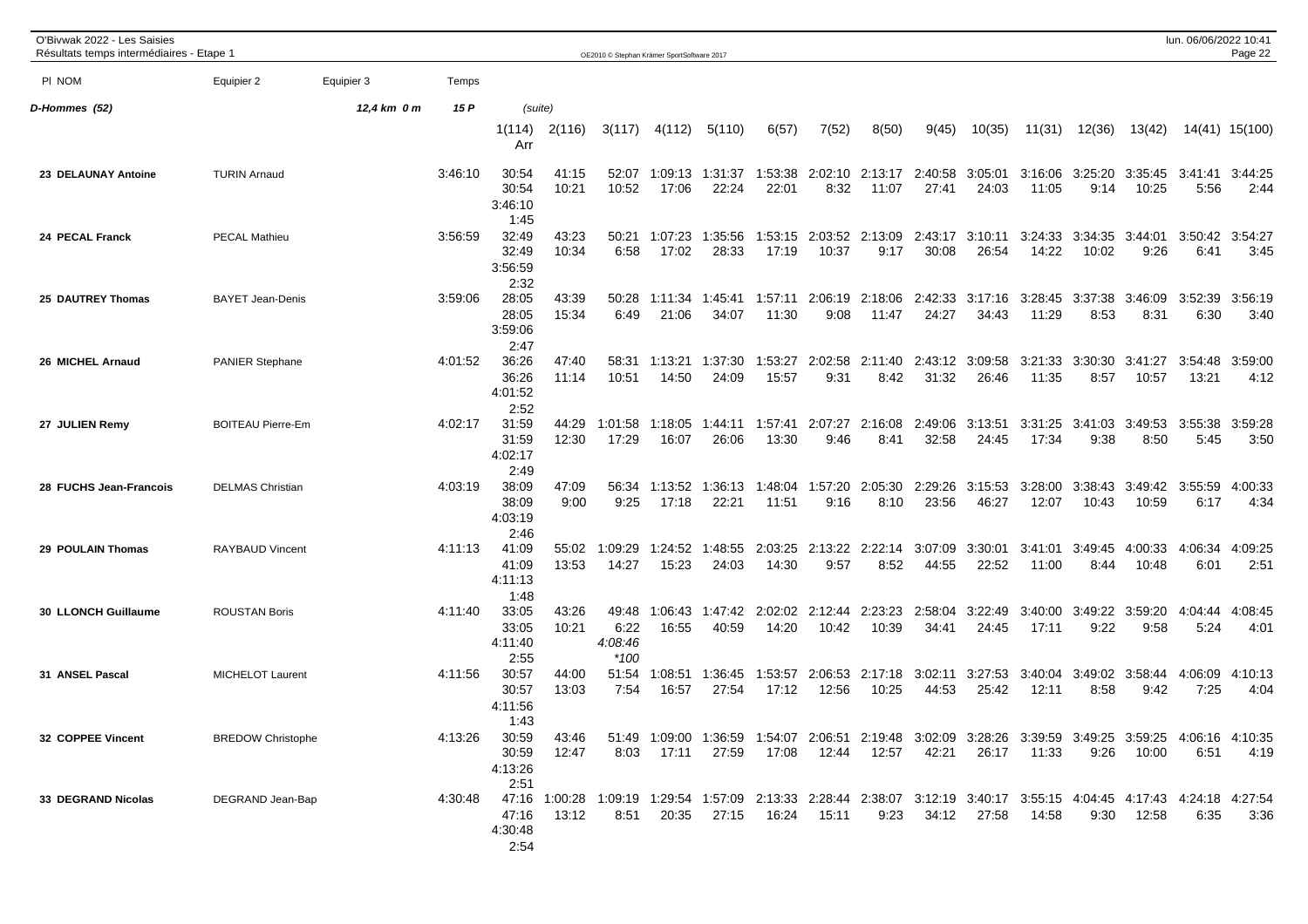| O'Bivwak 2022 - Les Saisies<br>Résultats temps intermédiaires - Etape 1 |                         |             |         |                                                                                                                                                           |                  | OE2010 © Stephan Krämer SportSoftware 2017 |                          |                     |                  |                          |                          |                  |                  |                  |                  |                         | lun. 06/06/2022 10:41 | Page 23         |
|-------------------------------------------------------------------------|-------------------------|-------------|---------|-----------------------------------------------------------------------------------------------------------------------------------------------------------|------------------|--------------------------------------------|--------------------------|---------------------|------------------|--------------------------|--------------------------|------------------|------------------|------------------|------------------|-------------------------|-----------------------|-----------------|
| PI NOM                                                                  | Equipier 2              | Equipier 3  | Temps   |                                                                                                                                                           |                  |                                            |                          |                     |                  |                          |                          |                  |                  |                  |                  |                         |                       |                 |
| D-Hommes (52)                                                           |                         | 12,4 km 0 m | 15 P    |                                                                                                                                                           | (suite)          |                                            |                          |                     |                  |                          |                          |                  |                  |                  |                  |                         |                       |                 |
|                                                                         |                         |             |         | 1(114)<br>Arr                                                                                                                                             | 2(116)           | 3(117)                                     | 4(112)                   | 5(110)              | 6(57)            | 7(52)                    | 8(50)                    | 9(45)            | 10(35)           | 11(31)           | 12(36)           | 13(42)                  |                       | 14(41) 15(100)  |
| 34 FOURNEL Sebastien                                                    | <b>PERRET Olivier</b>   |             |         | 4:36:19 1:18:19 1:32:13<br>1:18:19<br>4:36:19<br>2:38                                                                                                     | 13:54            | 8:30                                       | 1:40:43 1:57:57<br>17:14 | 2:25:34<br>27:37    | 2:37:50<br>12:16 | 2:48:46<br>10:56         | 2:59:03<br>10:17         | 3:26:13<br>27:10 | 3:50:17<br>24:04 | 4:04:08<br>13:51 | 4:13:59<br>9:51  | 4:22:45<br>8:46         | 4:30:10<br>7:25       | 4:33:41<br>3:31 |
| 35 IMBAUD Romain                                                        | <b>IMBAUD Nathanael</b> |             | 4:39:48 | 53:11<br>53:11<br>4:39:48<br>3:00                                                                                                                         | 1:05:47<br>12:36 | 1:14:15<br>8:28                            | 1:31:45<br>17:30         | 1:55:19<br>23:34    | 2:11:23<br>16:04 | 11:21                    | 2:22:44 2:33:56<br>11:12 | 3:12:10<br>38:14 | 3:48:44<br>36:34 | 4:02:56<br>14:12 | 4:12:28<br>9:32  | 4:24:23<br>11:55        | 4:32:27<br>8:04       | 4:36:48<br>4:21 |
| 36 MANGAS Jose                                                          | <b>JOSE David</b>       |             | 4:49:26 | 42:12<br>42:12<br>4:49:26<br>4:40                                                                                                                         | 53:13<br>11:01   | 1:09:35<br>16:22                           | 1:30:36<br>21:01         | 2:02:16<br>31:40    | 2:22:28<br>20:12 | 2:41:38<br>19:10         | 2:52:09<br>10:31         | 3:28:41<br>36:32 | 3:57:59<br>29:18 | 4:12:38<br>14:39 | 4:22:28<br>9:50  | 4:32:00<br>9:32         | 4:39:47<br>7:47       | 4:44:46<br>4:59 |
| 37 BROCHET Jeremy                                                       | <b>MEUNIER Romain</b>   |             | 4:56:42 | 41:30<br>41:30<br>4:56:42<br>3:01                                                                                                                         | 56:47<br>15:17   | 1:05:13<br>8:26                            | 1:26:01<br>20:48         | 1:53:10<br>27:09    | 2:10:59<br>17:49 | 2:41:19 2:56:41<br>30:20 | 15:22                    | 3:36:23<br>39:42 | 4:06:20<br>29:57 | 4:21:29<br>15:09 | 4:31:49<br>10:20 | 4:40:51<br>9:02         | 4:49:01<br>8:10       | 4:53:41<br>4:40 |
| <b>38 LEBLANC Antoine</b>                                               | <b>MORENDIERE Seba</b>  |             | 4:56:49 | 33:45<br>33:45<br>4:56:49<br>2:58                                                                                                                         | 47:20<br>13:35   | 57:33<br>10:13                             | 1:16:43<br>19:10         | 1:46:38<br>29:55    | 2:13:29<br>26:51 | 2:30:16<br>16:47         | 2:41:31<br>11:15         | 3:21:57<br>40:26 | 4:04:14<br>42:17 | 4:20:28<br>16:14 | 4:30:07<br>9:39  | 4:40:32<br>10:25        | 4:48:52<br>8:20       | 4:53:51<br>4:59 |
| 39 HERAUT Alain                                                         | <b>GESSEN Nicolas</b>   |             | 4:57:04 | 45:54<br>45:54<br>4:57:04<br>3:07                                                                                                                         | 1:03:47<br>17:53 | 1:12:38<br>8:51                            | 1:32:59<br>20:21         | 2:09:50<br>36:51    | 2:31:12<br>21:22 | 2:47:04<br>15:52         | 2:59:13<br>12:09         | 3:33:19<br>34:06 | 4:03:40<br>30:21 | 4:20:20<br>16:40 | 4:30:28<br>10:08 | 4:41:06<br>10:38        | 4:48:49<br>7:43       | 4:53:57<br>5:08 |
| 40 PELLE Sebastien                                                      | PELLE Hugo              |             | 4:57:13 | 39:49<br>39:49<br>4:57:13<br>2:33                                                                                                                         | 52:28<br>12:39   | 1:02:34<br>10:06                           | 1:31:42<br>29:08         | 2:09:48<br>38:06    | 2:29:24<br>19:36 | 2:47:52<br>18:28         | 3:00:02<br>12:10         | 3:31:51<br>31:49 | 3:56:11<br>24:20 | 4:14:13<br>18:02 | 4:24:30<br>10:17 | 4:44:25<br>19:55        | 4:51:03<br>6:38       | 4:54:40<br>3:37 |
| 41 DENOUAL Quentin                                                      | <b>CAROFF Antoine</b>   |             | 4:57:44 | 39:08<br>39:08<br>4:57:44<br>3:11                                                                                                                         | 52:43<br>13:35   | 1:01:56<br>9:13                            | 1:24:38<br>22:42         | 2:02:02<br>37:24    | 2:20:38<br>18:36 | 2:32:45<br>12:07         | 3:00:07<br>27:22         | 3:39:18<br>39:11 | 4:07:19<br>28:01 | 4:23:06<br>15:47 | 4:33:51<br>10:45 | 4:42:51<br>9:00         | 4:49:37<br>6:46       | 4:54:33<br>4:56 |
| <b>42 GUILLEMOT David</b>                                               | <b>GUILLEMOT Oscar</b>  |             | 4:58:05 | 32:33<br>32:33<br>4:58:05<br>2:01                                                                                                                         | 1:05:01<br>32:28 | 1:14:18<br>9:17                            | 1:30:08<br>15:50         | 2:03:21<br>33:13    | 2:27:12<br>23:51 | 2:38:36<br>11:24         | 2:51:27<br>12:51         | 3:41:45<br>50:18 | 4:10:22<br>28:37 | 4:24:04<br>13:42 | 4:34:00<br>9:56  | 4:43:40 4:51:30<br>9:40 | 7:50                  | 4:56:04<br>4:34 |
| 43 PALLUY Thierry                                                       | <b>MARTINEZ Jerome</b>  |             |         | 5:15:27 40:17 54:38 1:06:44 1:26:28 2:12:26 2:35:11 2:51:26 3:02:44 3:42:34 4:14:23 4:29:20 4:40:46 4:50:06 5:07:52 5:12:09<br>5:15:27<br>3:18            | 40:17 14:21      |                                            |                          | 12:06  19:44  45:58 |                  |                          | 22:45  16:15  11:18      |                  | 39:50 31:49      |                  |                  |                         | 9:20 17:46            | 4:17            |
| 44 MORVAN Fabien                                                        | LOISEAU Romain          |             |         | 6:14:37 48:26 1:10:07 1:21:33 1:43:06 2:45:25 3:23:20 3:39:34 3:53:28 4:37:20 5:19:00 5:33:19 5:42:54 5:52:20 6:03:20 6:10:30<br>48:26<br>6:14:37<br>4:07 | 21:41            |                                            |                          | 11:26 21:33 1:02:19 |                  |                          | 37:55  16:14  13:54      |                  | 43:52 41:40      | 14:19            | 9:35             | 9:26                    | 11:00                 | 7:10            |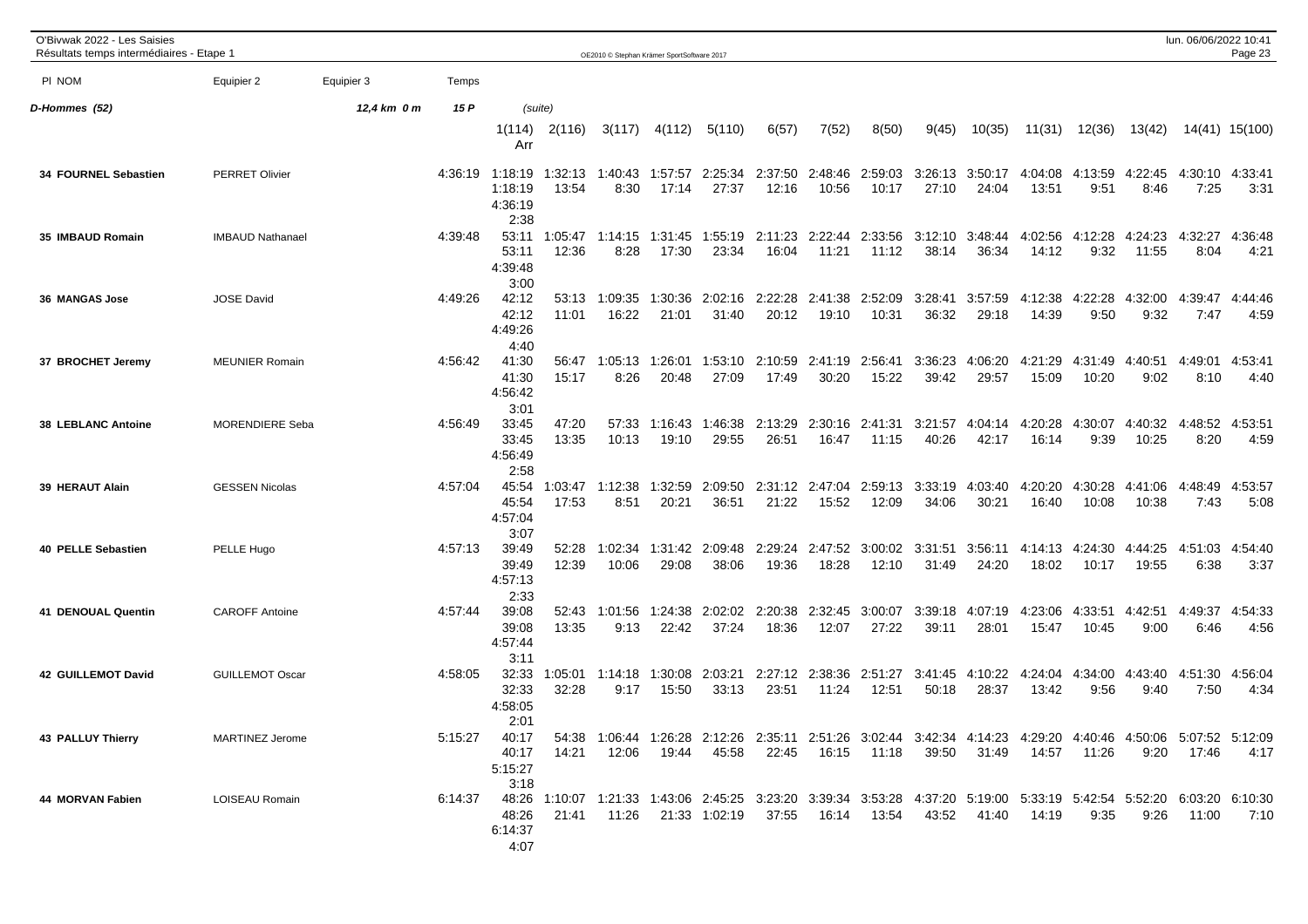| O'Bivwak 2022 - Les Saisies<br>Résultats temps intermédiaires - Etape 1 |                          |             |         |                                                 |                  | OE2010 © Stephan Krämer SportSoftware 2017 |                              |                                    |                          |                  |                  |                  |                          |                  |                          |                  | lun. 06/06/2022 10:41 | Page 24                 |
|-------------------------------------------------------------------------|--------------------------|-------------|---------|-------------------------------------------------|------------------|--------------------------------------------|------------------------------|------------------------------------|--------------------------|------------------|------------------|------------------|--------------------------|------------------|--------------------------|------------------|-----------------------|-------------------------|
| PI NOM                                                                  | Equipier 2               | Equipier 3  | Temps   |                                                 |                  |                                            |                              |                                    |                          |                  |                  |                  |                          |                  |                          |                  |                       |                         |
| D-Hommes (52)                                                           |                          | 12,4 km 0 m | 15 P    | (suite)                                         |                  |                                            |                              |                                    |                          |                  |                  |                  |                          |                  |                          |                  |                       |                         |
|                                                                         |                          |             |         | 1(114)<br>Arr                                   | 2(116)           | 3(117)                                     | 4(112)                       | 5(110)                             | 6(57)                    | 7(52)            | 8(50)            | 9(45)            | 10(35)                   | 11(31)           | 12(36)                   | 13(42)           |                       | 14(41) 15(100)          |
| <b>45 MORVAN Martial</b>                                                | POULAIN Dominique        |             | 6:14:40 | 49:43<br>49:43<br>6:14:40<br>3:04               | 1:12:56<br>23:13 | 1:25:47<br>12:51                           | 1:53:03<br>27:16             | 2:59:52<br>1:06:49                 | 3:25:20<br>25:28         | 3:40:16<br>14:56 | 3:53:50<br>13:34 | 4:37:14<br>43:24 | 5:19:59<br>42:45         | 13:53            | 5:33:52 5:44:13<br>10:21 | 5:53:09<br>8:56  | 6:03:58<br>10:49      | 6:11:36<br>7:38         |
| <b>46 POINAS Nicolas</b>                                                | POINAS Noah              |             | 6:27:40 | 1:04:00<br>1:04:00<br>6:27:40<br>4:19           | 1:23:21<br>19:21 | 1:34:24<br>11:03                           | 1:58:29<br>24:05             | 2:46:33<br>48:04                   | 3:17:38<br>31:05         | 3:54:40<br>37:02 | 4:15:25<br>20:45 | 4:51:17<br>35:52 | 5:23:09<br>31:52         | 5:36:10<br>13:01 | 5:47:43<br>11:33         | 6:02:02<br>14:19 | 6:15:34<br>13:32      | 6:23:21<br>7:47         |
| <b>MADRIGNAC Yannick</b>                                                | <b>BRUNET Alexis</b>     |             | bandon  | 28:09<br>28:09<br>5:08:35<br>15:28              | 39:16<br>11:07   | 49:30<br>10:14                             | 1:13:38<br>24:08             | 1:44:24<br>30:46                   | 1:57:39<br>13:15         | 2:10:31<br>12:52 | 2:18:11<br>7:40  | 2:44:34          | 4:53:07<br>26:23 2:08:33 |                  |                          |                  |                       |                         |
| <b>DESBIOLLES Thibaud</b>                                               | <b>PATTY Remy</b>        |             | bandon  | 43:45<br>43:45<br>5:39:59<br>3:18:23            | 56:31<br>12:46   | 1:55:44<br>59:13                           | 2:21:36<br>25:52             |                                    |                          |                  |                  |                  |                          |                  |                          |                  |                       |                         |
| <b>TENEV Preslav</b>                                                    | <b>ALLOU Adrien</b>      |             |         | bandon 1:38:21<br>1:38:21<br>6:09:14<br>1:16:53 | 1:57:50<br>19:29 | 2:26:04<br>28:14                           | 2:48:50<br>22:46             | 3:40:38<br>51:48                   | 4:20:20<br>39:42         | 4:38:42<br>18:22 | 4:52:21<br>13:39 |                  |                          |                  |                          |                  |                       |                         |
| <b>DEZILES Laurent</b>                                                  | <b>DEZILES Antoine</b>   |             | bandon  | $--- -$<br>6:15:15<br>3:41                      |                  | 1:03:16<br>1:03:16<br>49:01<br>$*115$      | 3:05:49<br>*102              | 3:53:40<br>$*104$                  | 4:17:48<br>*103          |                  |                  |                  |                          |                  |                          |                  | -----                 | 6:11:34<br>5:08:18      |
| <b>HOYAU Christophe</b>                                                 | <b>SCHNEIDER Stepha</b>  |             | bandon  | $\frac{1}{2}$<br>6:15:44<br>3:59                | ------           | 1:03:12<br>1:03:12<br>49:12<br>$*115$      | $--- - -$<br>3:00:01<br>*102 | $\frac{1}{2}$<br>3:54:08<br>$*104$ | -----<br>4:18:18<br>*103 |                  |                  |                  |                          |                  |                          |                  |                       | 6:11:45<br>5:08:33      |
| <b>FEAU Stephane</b>                                                    | <b>BOURMAULT Vincent</b> |             | bandon  | -----<br>6:44:16                                |                  | $\qquad \qquad - - -$<br>28:52             | 54:45                        | -----<br>:02:08                    | ----<br>:53.31<br>2      | 3:26:06          | 3:45:18          | 4:02:30          | 5:05:42                  | 5:36:42          | 5:56:43                  |                  |                       | 6:40:35<br>6:40:35      |
|                                                                         |                          |             |         | 3:41                                            |                  | *54                                        | $*115$                       | $*118$                             | $*102$                   | *104             | $*103$           | $*101$           | $*53$                    | *49              | *48                      |                  |                       |                         |
| D-Mixtes (Homme+Dame) (130)                                             |                          | 12,4 km 0 m | 15 P    | 1(114)<br>Arr                                   | 2(116)           | 3(117)                                     | 4(112)                       | 5(110)                             | 6(57)                    | 7(52)            | 8(50)            | 9(45)            | 10(35)                   | 11(31)           | 12(36)                   | 13(42)           |                       | 14(41) 15(100)          |
| 1 MASSE Pierrick                                                        | <b>CARPREAU Elise</b>    |             | 2:47:45 | 25:41<br>25:41<br>2:47:45<br>1:19               | 32:44<br>7:03    | 39:03<br>6:19                              | 53:43<br>14:40               | 1:14:07<br>20:24                   | 1:24:59<br>10:52         | 1:32:31<br>7:32  | 1:37:43<br>5:12  | 1:54:54<br>17:11 | 2:13:45<br>18:51         | 2:21:55<br>8:10  | 2:29:54<br>7:59          | 2:37:01<br>7:07  | 6:31                  | 2:43:32 2:46:26<br>2:54 |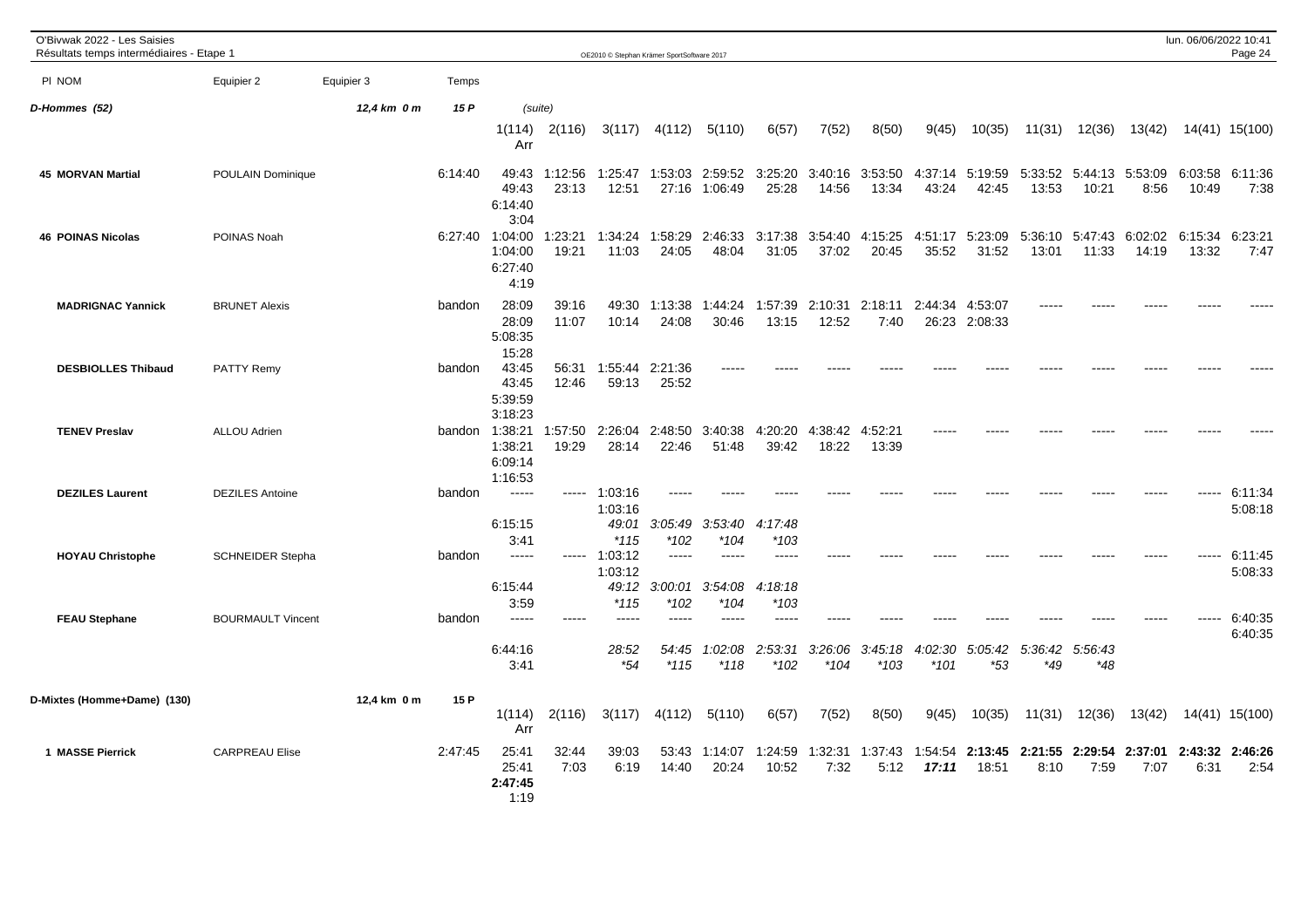| O'Bivwak 2022 - Les Saisies<br>Résultats temps intermédiaires - Etape 1 |                          |             |         |                                   |                | OE2010 © Stephan Krämer SportSoftware 2017 |                |                                                                                                        |                  |                         |                  |                  |                  |                                 |                 |                 | lun. 06/06/2022 10:41 | Page 25         |
|-------------------------------------------------------------------------|--------------------------|-------------|---------|-----------------------------------|----------------|--------------------------------------------|----------------|--------------------------------------------------------------------------------------------------------|------------------|-------------------------|------------------|------------------|------------------|---------------------------------|-----------------|-----------------|-----------------------|-----------------|
| PI NOM                                                                  | Equipier 2               | Equipier 3  | Temps   |                                   |                |                                            |                |                                                                                                        |                  |                         |                  |                  |                  |                                 |                 |                 |                       |                 |
| D-Mixtes (Homme+Dame) (130)                                             |                          | 12,4 km 0 m | 15 P    | (suite)                           |                |                                            |                |                                                                                                        |                  |                         |                  |                  |                  |                                 |                 |                 |                       |                 |
|                                                                         |                          |             |         | 1(114)<br>Arr                     | 2(116)         | 3(117)                                     | 4(112)         | 5(110)                                                                                                 | 6(57)            | 7(52)                   | 8(50)            | 9(45)            | 10(35)           | 11(31)                          | 12(36)          | 13(42)          |                       | 14(41) 15(100)  |
| 2 ANDRIEUX Marion                                                       | <b>ANDRIEUX Titouan</b>  |             | 2:51:01 | 20:50<br>20:50<br>2:51:01<br>1:24 | 27:06<br>6:16  | 32:42<br>5:36                              | 47:46<br>15:04 | 1:09:04<br>21:18                                                                                       | 1:21:33<br>12:29 | 1:29:04<br>7:31         | 1:34:58<br>5:54  | 1:54:51<br>19:53 | 24:22            | 2:19:13 2:27:15 2:33:53<br>8:02 | 6:38            | 2:41:51<br>7:58 | 2:46:59<br>5:08       | 2:49:37<br>2:38 |
| 3 ERTEL Kelly                                                           | <b>ERTEL Jacques</b>     |             | 2:51:39 | 20:49<br>20:49<br>2:51:39<br>1:55 | 29:27<br>8:38  | 35:20<br>5:53                              | 50:07<br>14:47 | 1:09:24<br>19:17                                                                                       | 1:25:18<br>15:54 | 1:33:15<br>7:57         | 1:38:07<br>4:52  | 1:59:31<br>21:24 | 2:18:53<br>19:22 | 2:26:58<br>8:05                 | 2:34:16<br>7:18 | 2:40:55<br>6:39 | 2:46:41<br>5:46       | 2:49:44<br>3:03 |
| 4 MACIAN Anais                                                          | <b>MACIAN Balbino</b>    |             | 2:55:03 | 21:08<br>21:08<br>2:55:03<br>1:55 | 30:24<br>9:16  | 37:57<br>7:33                              | 51:55<br>13:58 | 1:12:03<br>20:08                                                                                       | 1:24:57<br>12:54 | 1:31:42<br>6:45         | 1:42:05<br>10:23 | 2:02:12<br>20:07 | 2:18:40<br>16:28 | 2:26:36<br>7:56                 | 2:33:34<br>6:58 | 2:40:39<br>7:05 | 2:50:42<br>10:03      | 2:53:08<br>2:26 |
| <b>5 LEMAIRE Stanislas</b>                                              | <b>REAUD Delphine</b>    |             | 2:55:09 | 22:29<br>22:29<br>2:55:09<br>1:41 | 29:30<br>7:01  | 35:38<br>6:08                              | 50:02<br>14:24 | 1:12:11<br>22:09                                                                                       | 1:20:47<br>8:36  | 1:35:58<br>15:11        | 1:41:08<br>5:10  | 2:01:14<br>20:06 | 2:20:12<br>18:58 | 2:30:19<br>10:07                | 2:37:05<br>6:46 | 2:45:07<br>8:02 | 2:50:40<br>5:33       | 2:53:28<br>2:48 |
| 6 MUTREL Soazig                                                         | <b>DREVETON Francois</b> |             | 2:57:23 | 23:55<br>23:55<br>2:57:23<br>1:45 | 33:42<br>9:47  | 41:58<br>8:16                              | 56:58<br>15:00 | 1:16:29<br>19:31                                                                                       | 1:28:05<br>11:36 | 1:36:41<br>8:36         | 1:43:13<br>6:32  | 2:05:15<br>22:02 | 2:23:45<br>18:30 | 2:31:04<br>7:19                 | 2:38:21<br>7:17 | 2:45:59<br>7:38 | 2:51:22<br>5:23       | 2:55:38<br>4:16 |
| 7 CARON Mathilde                                                        | <b>LACROIX Timothee</b>  |             | 3:00:03 | 23:27<br>23:27<br>3:00:03<br>1:34 | 31:30<br>8:03  | 37:11<br>5:41                              | 55:44<br>18:33 | 1:17:20<br>21:36                                                                                       | 1:32:49<br>15:29 | 1:40:42<br>7:53         | 1:46:28<br>5:46  | 2:05:31<br>19:03 | 2:23:47<br>18:16 | 2:33:17<br>9:30                 | 2:41:47<br>8:30 | 2:49:24<br>7:37 | 2:55:26<br>6:02       | 2:58:29<br>3:03 |
| 8 LEPAILLEUR Leelou                                                     | <b>LEPAILLEUR Fabien</b> |             | 3:00:55 | 26:54<br>26:54<br>3:00:55<br>1:28 | 38:55<br>12:01 | 45:12<br>6:17                              | 59:34<br>14:22 | 1:21:20<br>21:46                                                                                       | 1:32:43<br>11:23 | 1:40:41<br>7:58         | 1:48:37<br>7:56  | 2:09:59<br>21:22 | 2:28:47<br>18:48 | 2:37:48<br>9:01                 | 2:44:58<br>7:10 | 2:51:28<br>6:30 | 2:56:35<br>5:07       | 2:59:27<br>2:52 |
| 9 BOUTEILLE Damien                                                      | <b>BOUTEILLE Louise</b>  |             | 3:01:50 | 25:48<br>25:48<br>3:01:50<br>1:40 | 35:51<br>10:03 | 42:07<br>6:16                              | 56:08<br>14:01 | 1:17:22<br>21:14                                                                                       | 1:30:20<br>12:58 | 1:38:06<br>7:46         | 1:43:28<br>5:22  | 2:05:41<br>22:13 | 2:25:21<br>19:40 | 2:33:25<br>8:04                 | 2:40:52<br>7:27 | 2:48:41<br>7:49 | 2:57:19<br>8:38       | 3:00:10<br>2:51 |
| 10 LETERME Alexandre                                                    | <b>LETERME Philomene</b> |             | 3:02:50 | 31:38<br>31:38<br>3:02:50<br>1:24 | 39:12<br>7:34  | 45:15<br>6:03                              | 59:09<br>13:54 | 1:19:25<br>20:16                                                                                       | 1:29:29<br>10:04 | 1:37:11 1:42:26<br>7:42 | 5:15             | 2:06:10<br>23:44 | 2:25:25<br>19:15 | 2:36:44 2:44:49<br>11:19        | 8:05            | 2:51:57<br>7:08 | 2:58:53<br>6:56       | 3:01:26<br>2:33 |
| 11 BUDILLON-RABATEL Melani RIGAUD Quentin                               |                          |             | 3:03:06 | 27:50<br>27:50<br>3:03:06<br>1:55 | 36:48<br>8:58  | 43:50<br>7:02                              | 15:03          | 58:53 1:19:09 1:30:44 1:38:24 1:45:20 2:09:34 2:29:09 2:39:45 2:46:44 2:53:51 2:58:39 3:01:11<br>20:16 | 11:35            | 7:40                    | 6:56             | 24:14            | 19:35            | 10:36                           | 6:59            | 7:07            | 4:48                  | 2:32            |
| 12 LINTZ Jean Baptiste                                                  | <b>BRUAND Cecile</b>     |             | 3:10:48 | 24:11<br>24:11<br>3:10:48<br>1:39 | 31:47<br>7:36  | 38:48<br>7:01                              | 18:00          | 56:48 1:26:29 1:37:26 1:45:43 1:52:01 2:11:52 2:33:08 2:42:53 2:50:34 2:57:48 3:06:24 3:09:09<br>29:41 | 10:57            | 8:17                    | 6:18             | 19:51            | 21:16            | 9:45                            | 7:41            | 7:14            | 8:36                  | 2:45            |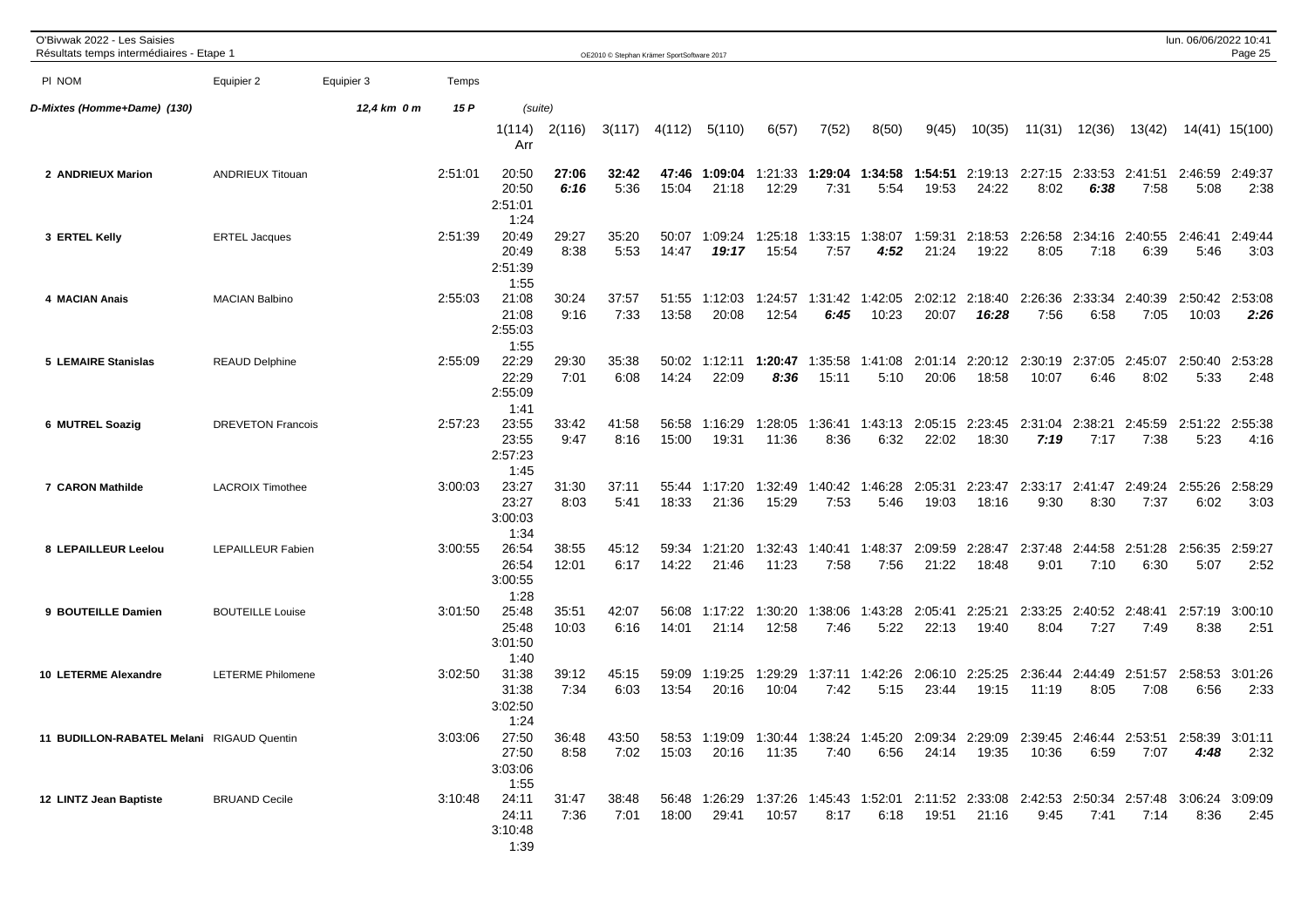| O'Bivwak 2022 - Les Saisies<br>Résultats temps intermédiaires - Etape 1 |                           |             |         |                                   |                |               | OE2010 © Stephan Krämer SportSoftware 2017 |                  |                                                                                                                |                  |                          |                  |                  |                  |                 |                         | lun. 06/06/2022 10:41 | Page 26         |
|-------------------------------------------------------------------------|---------------------------|-------------|---------|-----------------------------------|----------------|---------------|--------------------------------------------|------------------|----------------------------------------------------------------------------------------------------------------|------------------|--------------------------|------------------|------------------|------------------|-----------------|-------------------------|-----------------------|-----------------|
| PI NOM                                                                  | Equipier 2                | Equipier 3  | Temps   |                                   |                |               |                                            |                  |                                                                                                                |                  |                          |                  |                  |                  |                 |                         |                       |                 |
| D-Mixtes (Homme+Dame) (130)                                             |                           | 12,4 km 0 m | 15 P    | (suite)                           |                |               |                                            |                  |                                                                                                                |                  |                          |                  |                  |                  |                 |                         |                       |                 |
|                                                                         |                           |             |         | 1(114)<br>Arr                     | 2(116)         | 3(117)        | 4(112)                                     | 5(110)           | 6(57)                                                                                                          | 7(52)            | 8(50)                    | 9(45)            | 10(35)           | 11(31)           | 12(36)          | 13(42)                  |                       | 14(41) 15(100)  |
| 13 GOUREAU Nolwenn                                                      | <b>JORT Hugo</b>          |             | 3:11:11 | 22:56<br>22:56<br>3:11:11<br>1:34 | 33:13<br>10:17 | 42:20<br>9:07 | 57:38<br>15:18                             | 1:21:15<br>23:37 | 1:35:10<br>13:55                                                                                               | 1:45:16<br>10:06 | 1:52:10<br>6:54          | 2:18:58<br>26:48 | 2:37:46<br>18:48 | 2:48:41<br>10:55 | 2:55:22<br>6:41 | 3:01:25<br>6:03         | 3:06:54<br>5:29       | 3:09:37<br>2:43 |
| 14 BIGOTTE Sophie                                                       | <b>CASEZ Joris</b>        |             | 3:12:17 | 20:02<br>20:02<br>3:12:17<br>1:43 | 31:51<br>11:49 | 38:58<br>7:07 | 55:04<br>16:06                             | 1:17:45<br>22:41 | 1:31:23<br>13:38                                                                                               | 1:39:40<br>8:17  | 1:46:43<br>7:03          | 2:12:27<br>25:44 | 2:33:48<br>21:21 | 2:44:07<br>10:19 | 2:51:30<br>7:23 | 3:00:02<br>8:32         | 3:07:27<br>7:25       | 3:10:34<br>3:07 |
| <b>15 LEBLANC Michel</b>                                                | <b>GIMBERT Juliette</b>   |             | 3:12:28 | 22:49<br>22:49<br>3:12:28<br>1:37 | 31:48<br>8:59  | 38:39<br>6:51 | 53:11<br>14:32                             | 1:13:59<br>20:48 | 1:23:33<br>9:34                                                                                                | 7:41             | 1:31:14 1:52:16<br>21:02 | 2:09:46<br>17:30 | 2:32:31<br>22:45 | 2:43:10<br>10:39 | 2:50:48<br>7:38 | 2:57:20<br>6:32         | 3:08:11<br>10:51      | 3:10:51<br>2:40 |
| <b>16 LEBERT Eloi</b>                                                   | <b>HUGON Gabrielle</b>    |             | 3:14:12 | 20:48<br>20:48<br>3:14:12<br>1:40 | 29:28<br>8:40  | 36:48<br>7:20 | 53:48<br>17:00                             | 1:18:35<br>24:47 | 1:30:31<br>11:56                                                                                               | 1:42:20<br>11:49 | 1:49:09<br>6:49          | 2:13:07<br>23:58 | 2:34:36<br>21:29 | 2:46:30<br>11:54 | 2:54:45<br>8:15 | 3:03:30<br>8:45         | 3:09:37<br>6:07       | 3:12:32<br>2:55 |
| <b>17 MATTON Carole</b>                                                 | <b>LEBRUN Flavien</b>     |             | 3:20:12 | 31:36<br>31:36<br>3:20:12<br>1:37 | 42:06<br>10:30 | 51:47<br>9:41 | 1:06:44<br>14:57                           | 1:28:04<br>21:20 | 1:42:45<br>14:41                                                                                               | 1:51:10<br>8:25  | 2:01:29<br>10:19         | 2:22:21<br>20:52 | 2:41:59<br>19:38 | 2:52:42<br>10:43 | 3:00:15<br>7:33 | 3:06:57<br>6:42         | 3:16:06<br>9:09       | 3:18:35<br>2:29 |
| <b>18 SANJUAN Stephane</b>                                              | <b>SANJUAN Sophie</b>     |             | 3:20:54 | 32:13<br>32:13<br>3:20:54<br>2:12 | 43:34<br>11:21 | 51:12<br>7:38 | 1:07:34<br>16:22                           | 1:30:57<br>23:23 | 1:42:27<br>11:30                                                                                               | 1:52:25<br>9:58  | 1:58:01<br>5:36          | 2:22:53<br>24:52 | 2:44:16<br>21:23 | 2:54:41<br>10:25 | 3:02:31<br>7:50 | 3:09:42<br>7:11         | 3:15:45<br>6:03       | 3:18:42<br>2:57 |
| 19 CONDAMIN Delphine                                                    | <b>CONDAMIN Guy</b>       |             | 3:21:29 | 27:35<br>27:35<br>3:21:29<br>1:48 | 35:15<br>7:40  | 43:42<br>8:27 | 1:00:56<br>17:14                           | 1:24:43<br>23:47 | 1:36:08<br>11:25                                                                                               | 1:46:00<br>9:52  | 1:52:22<br>6:22          | 2:16:40<br>24:18 | 2:40:31<br>23:51 | 2:51:33<br>11:02 | 3:00:29<br>8:56 | 3:10:00<br>9:31         | 3:16:17<br>6:17       | 3:19:41<br>3:24 |
| 20 ROUX Laetitia                                                        | <b>PARIS Quentin</b>      |             | 3:21:33 | 21:11<br>21:11<br>3:21:33<br>2:10 | 29:18<br>8:07  | 36:45<br>7:27 | 54:21<br>17:36                             | 1:20:24<br>26:03 | 1:35:26<br>15:02                                                                                               | 1:45:06<br>9:40  | 1:53:27<br>8:21          | 2:17:38<br>24:11 | 2:42:50<br>25:12 | 2:54:18<br>11:28 | 3:02:54<br>8:36 | 3:11:14<br>8:20         | 3:16:47<br>5:33       | 3:19:23<br>2:36 |
| 21 THIBAULT Camille                                                     | <b>TEMPELAERE Guillau</b> |             | 3:22:55 | 25:01<br>25:01<br>3:22:55<br>1:55 | 32:31<br>7:30  | 38:44<br>6:13 | 52:32<br>13:48                             | 1:14:44<br>22:12 | 1:25:44<br>11:00                                                                                               | 9:30             | 1:35:14 1:41:53<br>6:39  | 2:07:59<br>26:06 | 2:40:04<br>32:05 | 2:50:49<br>10:45 | 2:59:01<br>8:12 | 3:07:15 3:18:07<br>8:14 | 10:52                 | 3:21:00<br>2:53 |
| 22 PICTON Juliette                                                      | <b>COLLIGNON Antoine</b>  |             | 3:24:30 | 26:43<br>26:43<br>3:24:30<br>2:18 | 37:27<br>10:44 | 7:40          | 16:39                                      | 25:15            | 45:07 1:01:46 1:27:01 1:40:46 1:49:29 1:56:26 2:21:03 2:43:00 2:54:15 3:02:59 3:12:33 3:19:10 3:22:12<br>13:45 | 8:43             | 6:57                     |                  | 24:37 21:57      | 11:15            | 8:44            | 9:34                    | 6:37                  | 3:02            |
| 23 FOURNIER Renaud                                                      | <b>FOURNIER Anouk</b>     |             | 3:26:38 | 23:10<br>23:10<br>3:26:38<br>2:06 | 31:39<br>8:29  | 38:30<br>6:51 | 16:22                                      | 24:15            | 54:52 1:19:07 1:35:21 1:44:38 1:51:28 2:19:44 2:43:16 2:54:56 3:04:14 3:15:30 3:21:06 3:24:32<br>16:14         | 9:17             | 6:50                     |                  | 28:16 23:32      | 11:40            |                 | $9:18$ 11:16            | 5:36                  | 3:26            |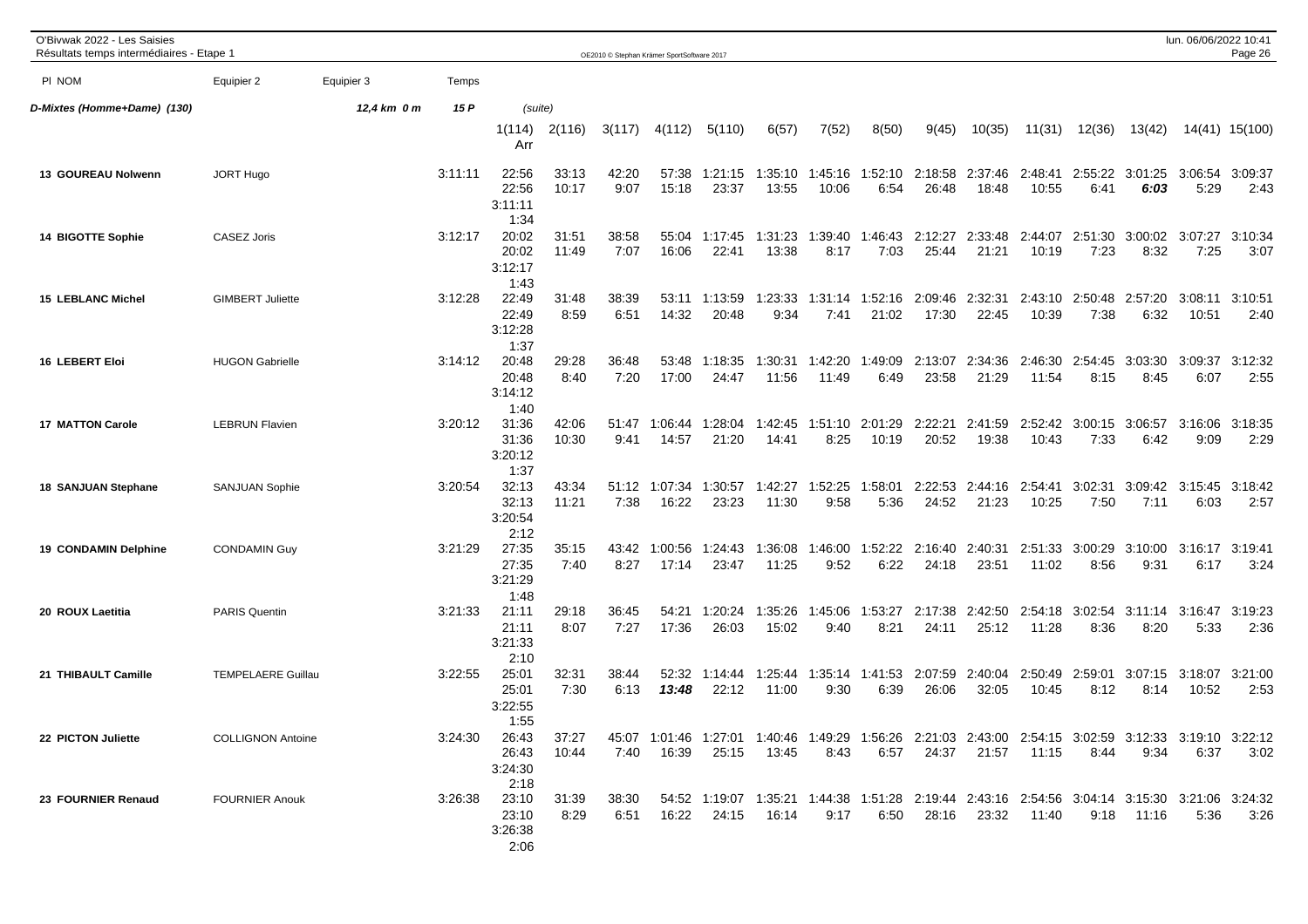| O'Bivwak 2022 - Les Saisies<br>Résultats temps intermédiaires - Etape 1 |                           |             |         |                                   |                |                | OE2010 © Stephan Krämer SportSoftware 2017 |                                                                                                                |                  |                  |                         |                  |                  |                  |                 |                                 | lun. 06/06/2022 10:41 | Page 27         |
|-------------------------------------------------------------------------|---------------------------|-------------|---------|-----------------------------------|----------------|----------------|--------------------------------------------|----------------------------------------------------------------------------------------------------------------|------------------|------------------|-------------------------|------------------|------------------|------------------|-----------------|---------------------------------|-----------------------|-----------------|
| PI NOM                                                                  | Equipier 2                | Equipier 3  | Temps   |                                   |                |                |                                            |                                                                                                                |                  |                  |                         |                  |                  |                  |                 |                                 |                       |                 |
| D-Mixtes (Homme+Dame) (130)                                             |                           | 12,4 km 0 m | 15 P    | (suite)                           |                |                |                                            |                                                                                                                |                  |                  |                         |                  |                  |                  |                 |                                 |                       |                 |
|                                                                         |                           |             |         | 1(114)<br>Arr                     | 2(116)         | 3(117)         | 4(112)                                     | 5(110)                                                                                                         | 6(57)            | 7(52)            | 8(50)                   | 9(45)            | 10(35)           | 11(31)           | 12(36)          | 13(42)                          |                       | 14(41) 15(100)  |
| 24 HAJOST Guillaume                                                     | <b>HAJOST Aurelie</b>     |             | 3:31:01 | 22:59<br>22:59<br>3:31:01<br>2:17 | 31:32<br>8:33  | 40:11<br>8:39  | 58:36<br>18:25                             | 1:24:58<br>26:22                                                                                               | 1:39:34<br>14:36 | 1:49:04<br>9:30  | 1:56:35<br>7:31         | 2:22:28<br>25:53 | 2:46:56<br>24:28 | 2:57:28<br>10:32 | 9:10            | 3:06:38 3:16:14<br>9:36         | 3:25:01<br>8:47       | 3:28:44<br>3:43 |
| 25 GERBEL Marion                                                        | <b>MATRINGE Pierre</b>    |             | 3:32:02 | 36:05<br>36:05<br>3:32:02<br>1:47 | 43:43<br>7:38  | 51:01<br>7:18  | 1:07:24<br>16:23                           | 1:32:39<br>25:15                                                                                               | 1:45:19<br>12:40 | 1:53:48<br>8:29  | 1:59:28<br>5:40         | 2:22:01<br>22:33 | 2:44:50<br>22:49 | 2:54:39<br>9:49  | 3:02:37<br>7:58 | 3:20:48<br>18:11                | 3:27:33<br>6:45       | 3:30:15<br>2:42 |
| 26 MARTIN Olivia                                                        | <b>AYNIE Henri</b>        |             | 3:33:36 | 32:28<br>32:28<br>3:33:36<br>1:31 | 44:45<br>12:17 | 52:55<br>8:10  | 1:08:56<br>16:01                           | 1:32:28<br>23:32                                                                                               | 1:44:32<br>12:04 | 1:53:08<br>8:36  | 1:59:03<br>5:55         | 2:23:01<br>23:58 | 2:51:52<br>28:51 | 3:04:30<br>12:38 | 3:14:15<br>9:45 | 3:22:27<br>8:12                 | 3:28:16<br>5:49       | 3:32:05<br>3:49 |
| 27 BASSET Regis                                                         | <b>BASSET Laurence</b>    |             | 3:33:46 | 33:29<br>33:29<br>3:33:46<br>2:10 | 42:34<br>9:05  | 49:21<br>6:47  | 1:06:07<br>16:46                           | 1:31:19<br>25:12                                                                                               | 1:42:43<br>11:24 | 1:53:32<br>10:49 | 2:01:58<br>8:26         | 2:28:16<br>26:18 | 2:52:43<br>24:27 | 3:03:39<br>10:56 | 3:12:04<br>8:25 | 3:22:03<br>9:59                 | 3:28:02<br>5:59       | 3:31:36<br>3:34 |
| 28 DENOEUD Quentin                                                      | <b>BUET Marie</b>         |             | 3:33:51 | 28:45<br>28:45<br>3:33:51<br>1:57 | 43:41<br>14:56 | 50:56<br>7:15  | 1:07:31<br>16:35                           | 1:30:54<br>23:23                                                                                               | 1:45:12<br>14:18 | 1:54:12<br>9:00  | 2:01:55<br>7:43         | 2:28:50<br>26:55 | 2:52:11<br>23:21 | 3:03:44<br>11:33 | 3:12:30<br>8:46 | 3:22:25<br>9:55                 | 3:28:33<br>6:08       | 3:31:54<br>3:21 |
| 29 MORIN Anne                                                           | <b>MORIN Pierre</b>       |             | 3:40:12 | 25:39<br>25:39<br>3:40:12<br>1:41 | 35:27<br>9:48  | 43:06<br>7:39  | 59:18<br>16:12                             | 1:23:35<br>24:17                                                                                               | 1:36:19<br>12:44 | 1:46:01<br>9:42  | 2:01:49<br>15:48        | 2:33:42<br>31:53 | 2:57:56<br>24:14 | 3:09:56<br>12:00 | 3:18:14<br>8:18 | 3:29:39<br>11:25                | 3:35:41<br>6:02       | 3:38:31<br>2:50 |
| 30 MEIGNAUD Maxime                                                      | <b>BIDEGORRY Karine</b>   |             | 3:42:03 | 26:48<br>26:48<br>3:42:03<br>2:43 | 38:36<br>11:48 | 45:55<br>7:19  | 1:03:37<br>17:42                           | 1:24:35<br>20:58                                                                                               | 1:35:09<br>10:34 | 1:46:35<br>11:26 | 1:53:10<br>6:35         | 2:26:18<br>33:08 | 2:56:53<br>30:35 | 3:08:44<br>11:51 | 3:18:03<br>9:19 | 3:29:35<br>11:32                | 3:35:47<br>6:12       | 3:39:20<br>3:33 |
| 31 BEVALOT Nicolas                                                      | <b>BEVALOT Marie</b>      |             | 3:42:14 | 38:17<br>38:17<br>3:42:14<br>1:53 | 47:36<br>9:19  | 58:39<br>11:03 | 1:13:58<br>15:19                           | 1:37:12<br>23:14                                                                                               | 1:52:57<br>15:45 | 2:02:07<br>9:10  | 2:10:25<br>8:18         | 2:33:13<br>22:48 | 2:55:52<br>22:39 | 3:07:22<br>11:30 | 3:16:47<br>9:25 | 3:30:10<br>13:23                | 3:36:48<br>6:38       | 3:40:21<br>3:33 |
| 32 MONTAGARD Frederic                                                   | <b>PELLERIN Stephanie</b> |             | 3:43:52 | 27:57<br>27:57<br>3:43:52<br>2:17 | 38:30<br>10:33 | 46:40<br>8:10  | 1:05:33<br>18:53                           | 1:33:04<br>27:31                                                                                               | 1:52:19<br>19:15 | 8:43             | 2:01:02 2:09:27<br>8:25 | 2:38:20<br>28:53 | 3:01:58<br>23:38 | 3:13:20<br>11:22 | 8:47            | 3:22:07 3:29:49 3:37:55<br>7:42 | 8:06                  | 3:41:35<br>3:40 |
| 33 BISSON Loise                                                         | <b>SNAPPE Raphael</b>     |             | 3:46:15 | 37:10<br>37:10<br>3:46:15<br>1:14 | 47:27<br>10:17 | 7:53           | 15:03                                      | 55:20 1:10:23 1:31:20 1:43:42 1:53:23 2:00:35 2:35:15 3:02:58 3:11:43 3:19:53 3:32:02 3:41:52 3:45:01<br>20:57 | 12:22            | 9:41             | 7:12                    |                  | 34:40 27:43      | 8:45             |                 | 8:10 12:09                      | 9:50                  | 3:09            |
| <b>34 RUAULT Audrey</b>                                                 | <b>RUAULT Emmanuel</b>    |             | 3:46:48 | 44:06<br>44:06<br>3:46:48<br>1:55 | 52:26<br>8:20  | 7:27           | 17:26                                      | 59:53 1:17:19 1:49:24 2:00:49 2:11:58 2:19:05 2:45:09 3:07:14 3:17:53 3:27:02 3:35:09 3:41:20 3:44:53<br>32:05 |                  | 11:25  11:09     | 7:07                    | 26:04            | 22:05            | 10:39            | 9:09            | 8:07                            | 6:11                  | 3:33            |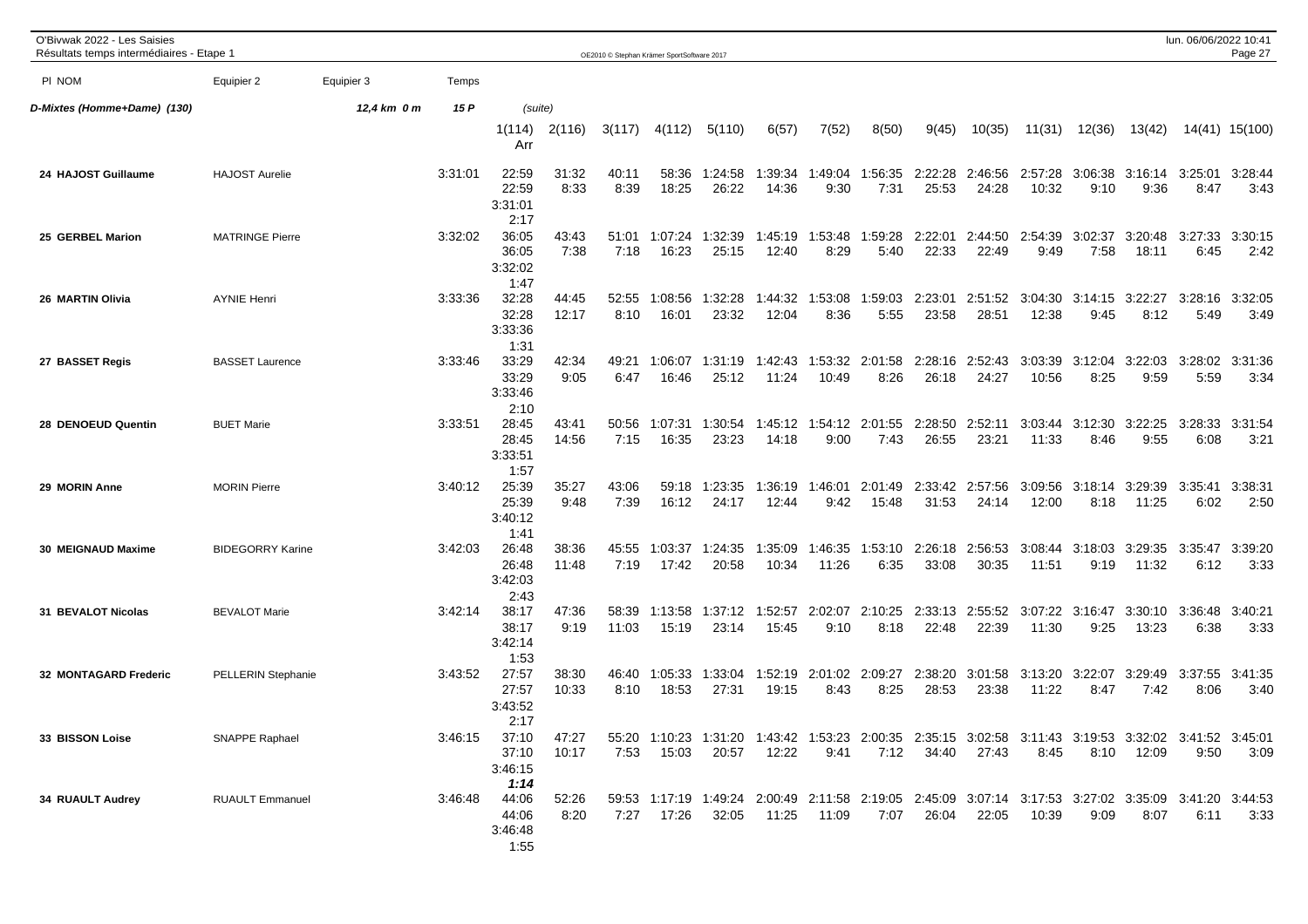| O'Bivwak 2022 - Les Saisies<br>Résultats temps intermédiaires - Etape 1 |                           |             |         |                                   |                | OE2010 © Stephan Krämer SportSoftware 2017 |                          |                                                                                                                                |                  |                          |                 |                  |                  |                          |                  |                         | lun. 06/06/2022 10:41    | Page 28         |
|-------------------------------------------------------------------------|---------------------------|-------------|---------|-----------------------------------|----------------|--------------------------------------------|--------------------------|--------------------------------------------------------------------------------------------------------------------------------|------------------|--------------------------|-----------------|------------------|------------------|--------------------------|------------------|-------------------------|--------------------------|-----------------|
| PI NOM                                                                  | Equipier 2                | Equipier 3  | Temps   |                                   |                |                                            |                          |                                                                                                                                |                  |                          |                 |                  |                  |                          |                  |                         |                          |                 |
| D-Mixtes (Homme+Dame) (130)                                             |                           | 12,4 km 0 m | 15 P    | (suite)                           |                |                                            |                          |                                                                                                                                |                  |                          |                 |                  |                  |                          |                  |                         |                          |                 |
|                                                                         |                           |             |         | 1(114)<br>Arr                     | 2(116)         | 3(117)                                     | 4(112)                   | 5(110)                                                                                                                         | 6(57)            | 7(52)                    | 8(50)           | 9(45)            | 10(35)           | 11(31)                   | 12(36)           | 13(42)                  |                          | 14(41) 15(100)  |
| 35 PERRIN David                                                         | <b>PERRIN Capucine</b>    |             | 3:50:24 | 33:53<br>33:53<br>3:50:24<br>1:33 | 43:20<br>9:27  | 50:54<br>7:34                              | 1:06:48<br>15:54         | 1:29:10<br>22:22                                                                                                               | 1:51:53<br>22:43 | 2:00:58<br>9:05          | 2:09:48<br>8:50 | 2:45:23<br>35:35 | 3:08:23<br>23:00 | 3:20:55<br>12:32         | 3:29:42<br>8:47  | 3:37:48<br>8:06         | 3:45:23<br>7:35          | 3:48:51<br>3:28 |
| 36 HERNANDEZ Didier                                                     | <b>DECHAUD Celine</b>     |             | 3:50:57 | 34:56<br>34:56<br>3:50:57<br>2:11 | 45:17<br>10:21 | 55:43<br>10:26                             | 1:13:02<br>17:19         | 1:39:32<br>26:30                                                                                                               | 1:53:43<br>14:11 | 2:04:14<br>10:31         | 2:10:45<br>6:31 | 2:36:08<br>25:23 | 3:02:17<br>26:09 | 3:14:36<br>12:19         | 3:24:39<br>10:03 | 3:34:33<br>9:54         | 3:45:06<br>10:33         | 3:48:46<br>3:40 |
| 37 DAMANGE Florian                                                      | <b>DAMANGE Anne</b>       |             | 3:51:22 | 39:15<br>39:15<br>3:51:22<br>2:38 | 47:15<br>8:00  | 52:45<br>5:30                              | 1:09:26<br>16:41         | 1:37:58<br>28:32                                                                                                               | 1:52:31<br>14:33 | 2:03:16<br>10:45         | 2:11:17<br>8:01 | 2:37:42<br>26:25 | 3:03:17<br>25:35 | 3:14:12<br>10:55         | 3:26:32<br>12:20 | 3:35:59<br>9:27         | 3:45:11<br>9:12          | 3:48:44<br>3:33 |
| 38 BENSSY Amine                                                         | <b>GIRARD Isabelle</b>    |             | 3:55:25 | 24:29<br>24:29<br>3:55:25<br>2:05 | 32:58<br>8:29  | 42:17<br>9:19                              | 56:36<br>14:19           | 1:21:08<br>24:32                                                                                                               | 1:35:41<br>14:33 | 1:45:33<br>9:52          | 1:53:56<br>8:23 | 2:44:50<br>50:54 | 3:09:02<br>24:12 | 3:21:09<br>12:07         | 3:29:22<br>8:13  | 3:40:19<br>10:57        | 3:50:01<br>9:42          | 3:53:20<br>3:19 |
| 39 FREYCHET Thomas                                                      | FREYCHET Emmanu           |             | 3:55:53 | 28:15<br>28:15<br>3:55:53<br>2:19 | 37:03<br>8:48  | 1:02:21<br>25:18                           | 1:19:51<br>17:30         | 1:49:28<br>29:37                                                                                                               | 2:01:34<br>12:06 | 2:11:46<br>10:12         | 2:18:42<br>6:56 | 2:43:44<br>25:02 | 3:08:58<br>25:14 | 3:21:51<br>12:53         | 3:31:46<br>9:55  | 3:43:33<br>11:47        | 3:49:50<br>6:17          | 3:53:34<br>3:44 |
| 40 GABOLDE Simon                                                        | <b>ROBERT Marjorie</b>    |             | 3:56:57 | 32:42<br>32:42<br>3:56:57<br>2:06 | 42:41<br>9:59  | 50:49<br>8:08<br>1:33:11<br>*60            | 1:08:29<br>17:40         | 1:35:16<br>26:47                                                                                                               | 1:51:43<br>16:27 | 2:02:44 2:12:21<br>11:01 | 9:37            | 2:44:58<br>32:37 | 3:09:09<br>24:11 | 3:22:12 3:32:08<br>13:03 | 9:56             | 3:44:21<br>12:13        | 3:51:15<br>6:54          | 3:54:51<br>3:36 |
| 41 TRILLAT Richard                                                      | <b>TRILLAT Lou</b>        |             | 3:57:12 | 26:05<br>26:05<br>3:57:12<br>2:42 | 38:09<br>12:04 | 45:01<br>6:52                              | 1:01:18<br>16:17         | 1:34:04<br>32:46                                                                                                               | 1:48:21<br>14:17 | 1:58:45<br>10:24         | 2:08:42<br>9:57 | 2:40:29<br>31:47 | 3:05:06<br>24:37 | 3:23:51<br>18:45         | 3:33:43<br>9:52  | 3:43:32<br>9:49         | 3:49:56<br>6:24          | 3:54:30<br>4:34 |
| <b>42 POMMIER Marie</b>                                                 | <b>ARBOUET Jeremie</b>    |             | 3:57:31 | 27:07<br>27:07<br>3:57:31<br>2:14 | 38:27<br>11:20 | 45:29<br>7:02                              | 1:02:11<br>16:42         | 1:32:22<br>30:11                                                                                                               | 1:50:22<br>18:00 | 2:04:58<br>14:36         | 2:13:01<br>8:03 | 2:46:19<br>33:18 | 3:14:20<br>28:01 | 3:29:02<br>14:42         | 3:37:50<br>8:48  | 3:46:16<br>8:26         | 3:52:11<br>5:55          | 3:55:17<br>3:06 |
| <b>43 CLEMENT Delvine</b>                                               | <b>CLEMENT Pierre-Ben</b> |             | 3:59:09 | 31:02<br>31:02<br>3:59:09<br>1:43 | 55:24<br>24:22 | 10:50                                      | 1:06:14 1:22:47<br>16:33 | 1:49:10<br>26:23                                                                                                               | 2:02:26<br>13:16 | 2:12:24 2:21:51<br>9:58  | 9:27            | 2:56:05<br>34:14 | 21:50            | 3:17:55 3:27:05<br>9:10  | 7:40             | 3:34:45 3:42:03<br>7:18 | 3:53:32 3:57:26<br>11:29 | 3:54            |
| 44 RIGOLLET Agathe                                                      | <b>CROUVIZIER Olivier</b> |             | 3:59:53 | 58:45<br>3:59:53<br>1:59          | 10:03          | 7:47                                       | 15:30                    | 58:45 1:08:48 1:16:35 1:32:05 1:56:54 2:13:03 2:23:38 2:30:28 2:55:28 3:19:41 3:30:45 3:39:13 3:47:08 3:54:05 3:57:54<br>24:49 | 16:09            | 10:35                    | 6:50            | 25:00            | 24:13            | 11:04                    | 8:28             | 7:55                    | 6:57                     | 3:49            |
| <b>45 ANDRIEUX Veronique</b>                                            | <b>ELION Sebastien</b>    |             | 3:59:58 | 31:57<br>31:57<br>3:59:58<br>2:02 | 45:52<br>13:55 |                                            | 8:01  15:05              | 53:53 1:08:58 1:32:37 1:49:54 1:59:41 2:06:33 2:43:51 3:10:52 3:21:44 3:29:46 3:42:50 3:54:22 3:57:56<br>23:39                 | 17:17            | 9:47                     | 6:52            | 37:18            | 27:01            | 10:52                    | 8:02             | 13:04                   | 11:32                    | 3:34            |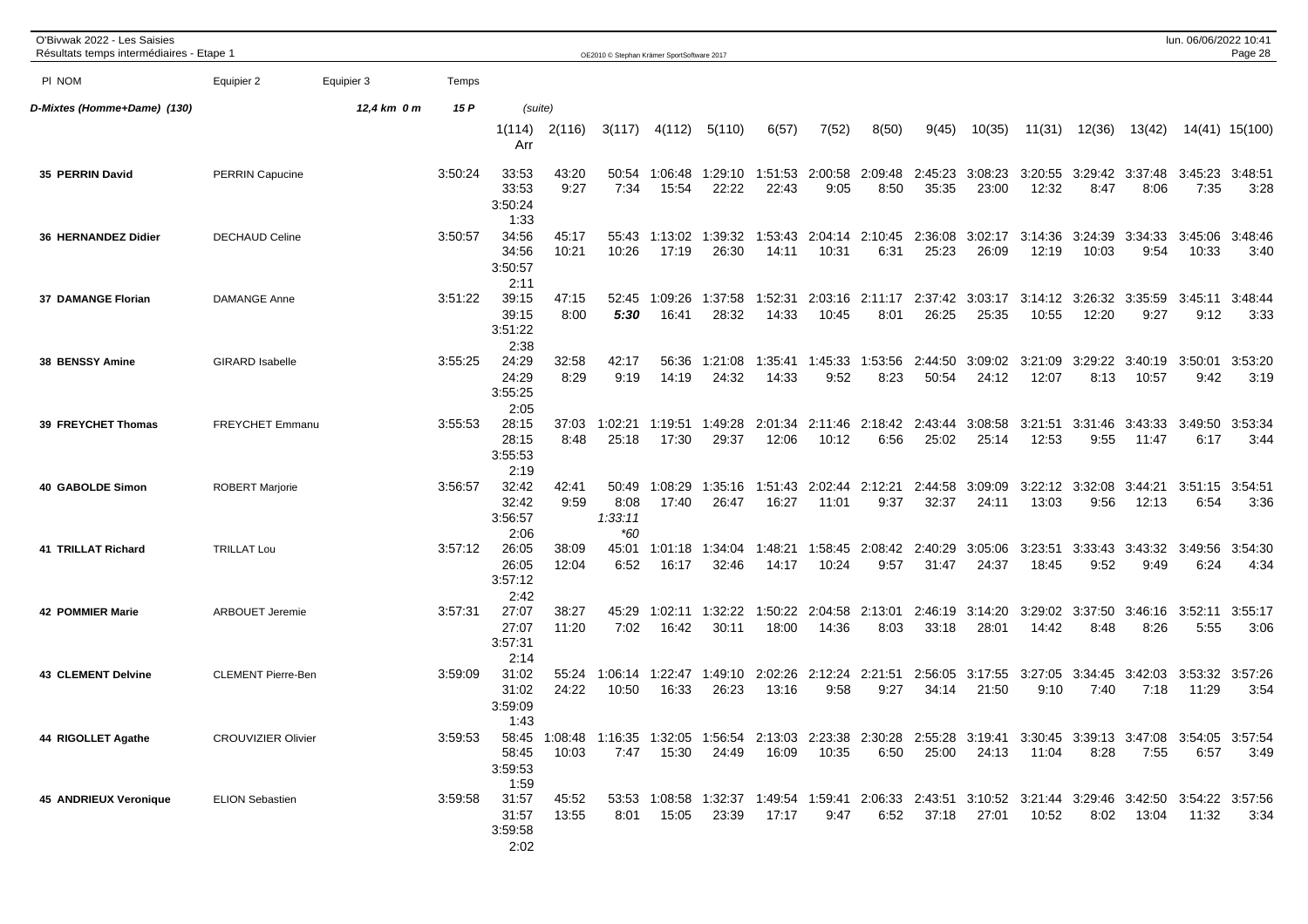| O'Bivwak 2022 - Les Saisies<br>Résultats temps intermédiaires - Etape 1 |                          |             |         |                                           |                  | OE2010 © Stephan Krämer SportSoftware 2017 |                  |                                                                                                                                |                  |                  |                          |                  |                  |                  |                         |                                         | lun. 06/06/2022 10:41 | Page 29         |
|-------------------------------------------------------------------------|--------------------------|-------------|---------|-------------------------------------------|------------------|--------------------------------------------|------------------|--------------------------------------------------------------------------------------------------------------------------------|------------------|------------------|--------------------------|------------------|------------------|------------------|-------------------------|-----------------------------------------|-----------------------|-----------------|
| PI NOM                                                                  | Equipier 2               | Equipier 3  | Temps   |                                           |                  |                                            |                  |                                                                                                                                |                  |                  |                          |                  |                  |                  |                         |                                         |                       |                 |
| D-Mixtes (Homme+Dame) (130)                                             |                          | 12,4 km 0 m | 15 P    | (suite)                                   |                  |                                            |                  |                                                                                                                                |                  |                  |                          |                  |                  |                  |                         |                                         |                       |                 |
|                                                                         |                          |             |         | 1(114)<br>Arr                             | 2(116)           | 3(117)                                     | 4(112)           | 5(110)                                                                                                                         | 6(57)            | 7(52)            | 8(50)                    | 9(45)            | 10(35)           | 11(31)           | 12(36)                  | 13(42)                                  |                       | 14(41) 15(100)  |
| <b>46 LELONG Chloris</b>                                                | <b>MENARD Kevin</b>      |             | 4:00:13 | 25:04<br>25:04<br>4:00:13<br>2:13         | 38:33<br>13:29   | 49:38<br>11:05<br>1:32:05<br>$*60$         | 1:06:09<br>16:31 | 1:34:08<br>27:59                                                                                                               | 1:50:50<br>16:42 | 2:09:29<br>18:39 | 2:19:34<br>10:05         | 2:50:40<br>31:06 | 3:16:21<br>25:41 | 13:58            | 3:30:19 3:39:44<br>9:25 | 3:47:49<br>8:05                         | 3:54:20<br>6:31       | 3:58:00<br>3:40 |
| 47 BOURDELIN Anne                                                       | <b>SAPOLIN Theo</b>      |             | 4:00:18 | 31:52<br>31:52<br>4:00:18<br>2:58         | 42:10<br>10:18   | 49:43<br>7:33                              | 1:06:15<br>16:32 | 1:35:40<br>29:25                                                                                                               | 1:48:25<br>12:45 | 1:58:06<br>9:41  | 2:06:43<br>8:37          | 2:39:47<br>33:04 | 3:03:15<br>23:28 | 3:15:25<br>12:10 | 3:29:24<br>13:59        | 3:41:20<br>11:56                        | 3:53:07<br>11:47      | 3:57:20<br>4:13 |
| 48 VILLERET Gaetan                                                      | <b>ORLHAC Sarah</b>      |             | 4:03:30 | 38:28<br>38:28<br>4:03:30<br>2:47         | 51:42<br>13:14   | 59:46<br>8:04                              | 1:16:57<br>17:11 | 1:40:53<br>23:56                                                                                                               | 1:56:25<br>15:32 | 2:06:50<br>10:25 | 2:15:45<br>8:55          | 2:44:25<br>28:40 | 3:18:09<br>33:44 | 3:30:41<br>12:32 | 3:40:01<br>9:20         | 3:50:01<br>10:00                        | 3:56:38<br>6:37       | 4:00:43<br>4:05 |
| <b>49 AUBERTIN Paul</b>                                                 | <b>LECOCQ Chloe</b>      |             | 4:04:28 | 42:14<br>42:14<br>4:04:28<br>1:55         | 52:01<br>9:47    | 59:28<br>7:27                              | 1:16:42<br>17:14 | 1:42:44<br>26:02                                                                                                               | 1:57:10<br>14:26 | 2:06:48<br>9:38  | 2:15:58<br>9:10          | 2:54:53<br>38:55 | 3:19:49<br>24:56 | 3:31:36<br>11:47 | 3:40:49<br>9:13         | 3:51:57<br>11:08                        | 3:59:11<br>7:14       | 4:02:33<br>3:22 |
| 50 TISSEUR Mathieu                                                      | <b>VILLERET Laetitia</b> |             | 4:05:30 | 39:51<br>39:51<br>4:05:30<br>2:45         | 52:38<br>12:47   | 1:01:04<br>8:26                            | 1:17:51<br>16:47 | 1:46:44<br>28:53                                                                                                               | 2:02:22<br>15:38 | 2:12:05<br>9:43  | 2:29:49<br>17:44         | 2:59:15<br>29:26 | 3:22:22<br>23:07 | 3:34:53<br>12:31 | 3:44:18<br>9:25         | 3:53:17<br>8:59                         | 3:59:07<br>5:50       | 4:02:45<br>3:38 |
| 51 MANGUERO Olivier                                                     | <b>BEDOUCH Carine</b>    |             | 4:06:50 | 19:59<br>19:59<br>4:06:50<br>3:05         | 31:01<br>11:02   | 37:32<br>6:31                              | 57:40<br>20:08   | 1:22:57<br>25:17                                                                                                               | 1:36:24<br>13:27 | 1:45:19<br>8:55  | 1:51:24<br>6:05          | 2:45:46<br>54:22 | 3:15:13<br>29:27 | 3:27:20<br>12:07 | 3:36:15<br>8:55         | 3:43:56<br>7:41                         | 4:00:33<br>16:37      | 4:03:45<br>3:12 |
| 52 DUPONT Paul                                                          | <b>MORLOT Isabelle</b>   |             | 4:09:02 | 30:12<br>30:12<br>4:09:02<br>2:16         | 37:52<br>7:40    | 52:56<br>15:04                             | 1:09:22<br>16:26 | 1:34:55<br>25:33                                                                                                               | 1:47:22<br>12:27 | 1:58:35<br>11:13 | 2:06:50<br>8:15          | 2:55:48<br>48:58 | 3:20:19<br>24:31 | 3:32:51<br>12:32 | 3:43:21<br>10:30        | 3:56:10<br>12:49                        | 4:03:23<br>7:13       | 4:06:46<br>3:23 |
| 53 PONCET Clement                                                       | <b>TISSOT Juliette</b>   |             | 4:11:42 | 28:51<br>28:51<br>4:11:42<br>1:48         | 40:00<br>11:09   | 48:45<br>8:45                              | 1:05:58<br>17:13 | 1:40:46<br>34:48                                                                                                               | 1:57:00<br>16:14 | 11:13            | 2:08:13 2:19:20<br>11:07 | 2:50:58<br>31:38 | 3:18:48<br>27:50 | 3:39:08<br>20:20 | 3:48:34<br>9:26         | 3:58:52<br>10:18                        | 4:05:42<br>6:50       | 4:09:54<br>4:12 |
| 54 ROBUCHON Gaelle                                                      | <b>VARGAS Geoffrey</b>   |             | 4:19:24 | 51:05<br>51:05<br>4:19:24<br>1:51         | 1:10:35<br>19:30 | 1:19:38<br>9:03                            | 1:37:49<br>18:11 | 2:02:56 2:18:53<br>25:07                                                                                                       | 15:57            | 11:41            | 2:30:34 2:38:16<br>7:42  | 3:05:11<br>26:55 | 3:35:53<br>30:42 | 13:22            | 9:27                    | 3:49:15 3:58:42 4:07:02 4:14:06<br>8:20 | 7:04                  | 4:17:33<br>3:27 |
| 55 SOUBEYRAND Ambre                                                     | <b>BOURGEAY Joris</b>    |             | 4:19:35 | 50:56<br>4:19:35<br>2:00                  | 19:45            | 9:25                                       | 17:47            | 50:56 1:10:41 1:20:06 1:37:53 2:03:00 2:19:04 2:30:58 2:38:25 3:05:29 3:35:26 3:49:20 3:58:39 4:06:52 4:14:15 4:17:35<br>25:07 | 16:04            | 11:54            | 7:27                     |                  | 27:04 29:57      | 13:54            | 9:19                    | 8:13                                    | 7:23                  | 3:20            |
| 56 REY Gaelle                                                           | <b>LENOIR Quentin</b>    |             |         | 4:19:58 28:36<br>28:36<br>4:19:58<br>2:24 | 44:43<br>16:07   |                                            | 8:01 17:35       | 52:44 1:10:19 1:37:07 1:59:45 2:16:16 2:27:08 2:58:17 3:29:49 3:42:23 3:52:38 4:02:33 4:13:09 4:17:34<br>26:48                 |                  |                  | 22:38  16:31  10:52      |                  | 31:09 31:32      |                  |                         | 9:55                                    | 10:36                 | 4:25            |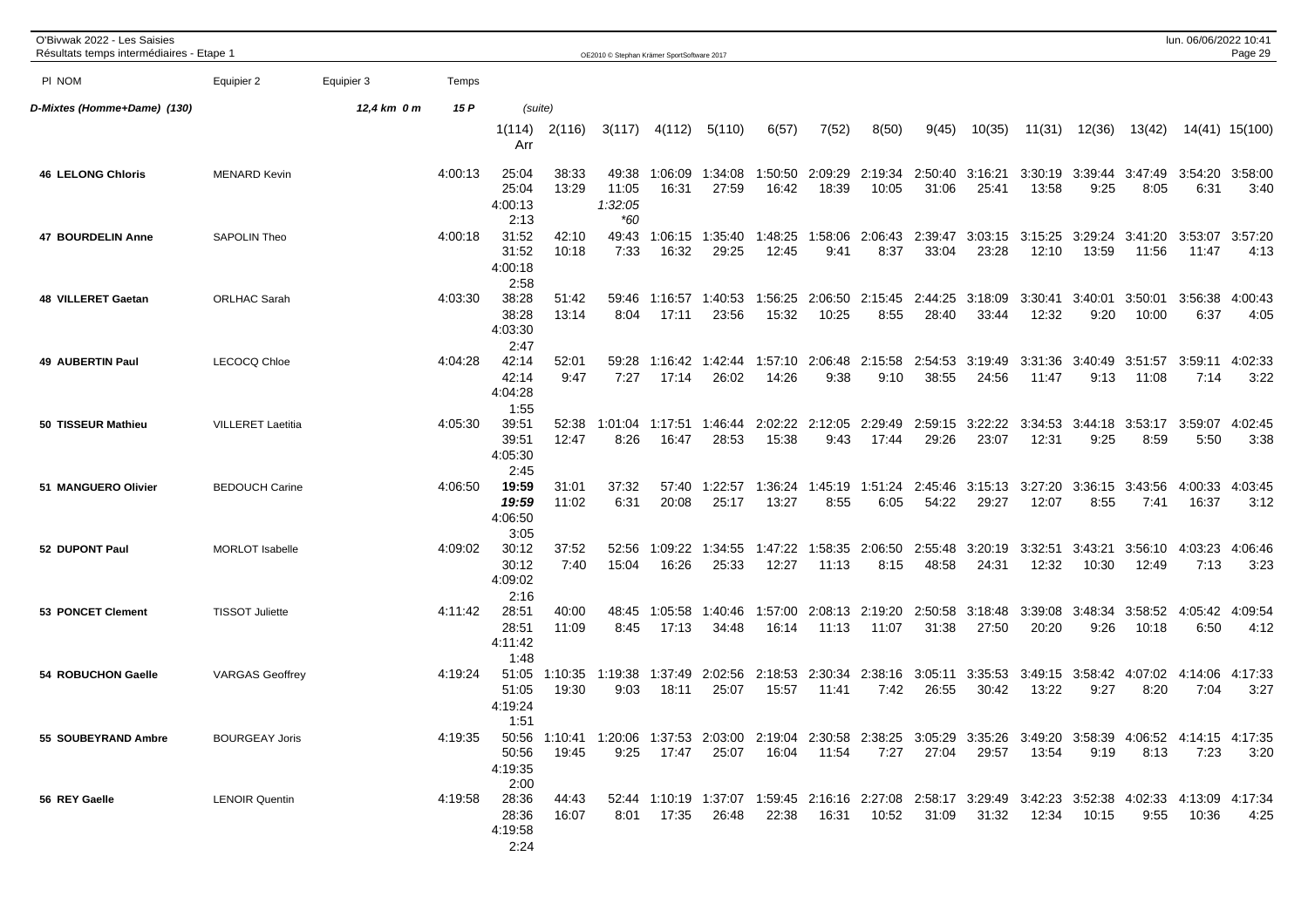| O'Bivwak 2022 - Les Saisies<br>Résultats temps intermédiaires - Etape 1 |                          |             |         |                                               |                  | OE2010 © Stephan Krämer SportSoftware 2017 |                          |                  |                  |                     |                          |                  |                  |                                                                                                                |                         |                          | lun. 06/06/2022 10:41 | Page 30         |
|-------------------------------------------------------------------------|--------------------------|-------------|---------|-----------------------------------------------|------------------|--------------------------------------------|--------------------------|------------------|------------------|---------------------|--------------------------|------------------|------------------|----------------------------------------------------------------------------------------------------------------|-------------------------|--------------------------|-----------------------|-----------------|
| PI NOM                                                                  | Equipier 2               | Equipier 3  | Temps   |                                               |                  |                                            |                          |                  |                  |                     |                          |                  |                  |                                                                                                                |                         |                          |                       |                 |
| D-Mixtes (Homme+Dame) (130)                                             |                          | 12,4 km 0 m | 15 P    | (suite)                                       |                  |                                            |                          |                  |                  |                     |                          |                  |                  |                                                                                                                |                         |                          |                       |                 |
|                                                                         |                          |             |         | 1(114)<br>Arr                                 | 2(116)           | 3(117)                                     | 4(112)                   | 5(110)           | 6(57)            | 7(52)               | 8(50)                    | 9(45)            | 10(35)           | 11(31)                                                                                                         | 12(36)                  | 13(42)                   |                       | 14(41) 15(100)  |
| 57 DESVIGNES Chloe                                                      | RANDAZZO Mickael         |             | 4:22:14 | 34:27<br>34:27<br>4:22:14<br>2:07             | 52:12<br>17:45   | 58:56<br>6:44                              | 1:15:21<br>16:25         | 1:40:01<br>24:40 | 2:01:06<br>21:05 | 10:47               | 2:11:53 2:22:33<br>10:40 | 2:59:33<br>37:00 | 3:29:22<br>29:49 | 3:44:39<br>15:17                                                                                               | 3:54:52<br>10:13        | 4:07:40<br>12:48         | 4:15:46<br>8:06       | 4:20:07<br>4:21 |
| 58 GALEY Mathilde                                                       | <b>DUVAL Maxime</b>      |             | 4:27:51 | 31:50<br>31:50<br>4:27:51<br>1:49             | 41:59<br>10:09   | 50:44<br>8:45                              | 1:09:33<br>18:49         | 1:41:01<br>31:28 | 1:57:56<br>16:55 | 2:09:08<br>11:12    | 2:21:59<br>12:51         | 2:55:07<br>33:08 | 3:28:12<br>33:05 | 3:41:34<br>13:22                                                                                               | 3:51:46<br>10:12        | 4:02:25<br>10:39         | 4:21:57<br>19:32      | 4:26:02<br>4:05 |
| 59 HARVEY Will                                                          | <b>HARVEY Veronique</b>  |             | 4:30:12 | 38:14<br>38:14<br>4:30:12<br>3:22             | 52:53<br>14:39   | 1:02:08<br>9:15                            | 1:20:45<br>18:37         | 1:50:27<br>29:42 | 2:07:31<br>17:04 | 2:21:38<br>14:07    | 2:31:53<br>10:15         | 3:10:43<br>38:50 | 3:36:48<br>26:05 | 3:50:25<br>13:37                                                                                               | 4:00:24<br>9:59         | 4:16:18<br>15:54         | 4:21:54<br>5:36       | 4:26:50<br>4:56 |
| 60 GOBE Laurent                                                         | <b>GOBE Sarah</b>        |             | 4:30:33 | 39:17<br>39:17<br>4:30:33<br>2:23             | 50:05<br>10:48   | 1:00:49<br>10:44                           | 1:18:11<br>17:22         | 1:55:55<br>37:44 | 2:11:13<br>15:18 | 2:21:59<br>10:46    | 2:31:07<br>9:08          | 3:03:47<br>32:40 | 3:41:50<br>38:03 | 3:54:58<br>13:08                                                                                               | 4:04:40<br>9:42         | 4:17:28<br>12:48         | 4:24:14<br>6:46       | 4:28:10<br>3:56 |
| 61 HILAIRE Jean-Christophe                                              | L HOSTIS Elena           |             | 4:31:57 | 44:14<br>44:14<br>4:31:57<br>2:12             | 55:31<br>11:17   | 1:06:39<br>11:08                           | 1:27:09<br>20:30         | 1:54:11<br>27:02 | 2:12:59<br>18:48 | 2:28:51<br>15:52    | 2:39:21<br>10:30         | 3:18:11<br>38:50 | 3:45:49<br>27:38 | 3:59:55<br>14:06                                                                                               | 4:09:36<br>9:41         | 4:18:30<br>8:54          | :26:01<br>4<br>7:31   | 4:29:45<br>3:44 |
| 62 BUKOWINSKI Pascal                                                    | <b>DIMPRE Aurelie</b>    |             | 4:32:53 | 30:27<br>30:27<br>4:32:53<br>2:59             | 45:10<br>14:43   | 52:40<br>7:30                              | 1:10:50<br>18:10         | 1:45:04<br>34:14 | 2:03:21<br>18:17 | 2:18:56<br>15:35    | 2:29:51<br>10:55         | 3:09:05<br>39:14 | 3:42:06<br>33:01 | 3:55:22<br>13:16                                                                                               | 4:05:39<br>10:17        | 4:16:49<br>11:10         | 4:25:25<br>8:36       | 4:29:54<br>4:29 |
| 63 MORIN Alice                                                          | <b>GONZALEZ Anthony</b>  |             | 4:33:18 | 48:22<br>48:22<br>4:33:18<br>2:47             | 1:02:52<br>14:30 | 1:11:59<br>9:07                            | 1:35:27<br>23:28         | 2:03:09<br>27:42 | 2:23:33<br>20:24 | 2:35:14<br>11:41    | 2:45:29<br>10:15         | 3:21:12<br>35:43 | 3:48:36<br>27:24 | 4:01:54<br>13:18                                                                                               | 4:11:08<br>9:14         | 4:19:54<br>8:46          | 4:26:07<br>6:13       | 4:30:31<br>4:24 |
| 64 CHAPUT Julie                                                         | <b>SANDELIS Thomas</b>   |             | 4:33:22 | 48:57<br>48:57<br>4:33:22<br>3:14             | 1:04:58<br>16:01 | 1:13:08<br>8:10                            | 1:30:12<br>17:04         | 1:55:38<br>25:26 | 2:20:18<br>24:40 | 2:29:46<br>9:28     | 2:40:29<br>10:43         | 3:17:45<br>37:16 | 3:43:52<br>26:07 | 3:57:04<br>13:12                                                                                               | 4:06:57<br>9:53         | 4:18:45<br>11:48         | 4:25:41<br>6:56       | 4:30:08<br>4:27 |
| 65 DELVALLEE Marion                                                     | <b>GIBERNON Louis</b>    |             |         | 4:34:22 1:01:11<br>1:01:11<br>4:34:22<br>2:55 | 1:17:09<br>15:58 | 9:04                                       | 1:26:13 1:45:28<br>19:15 | 2:15:07<br>29:39 | 2:32:32<br>17:25 | 10:52               | 2:43:24 2:53:46<br>10:22 | 3:23:33<br>29:47 | 3:50:06<br>26:33 | 11:51                                                                                                          | 4:01:57 4:11:02<br>9:05 | 4:21:35 4:27:25<br>10:33 | 5:50                  | 4:31:27<br>4:02 |
| <b>66 TERPANT Kevin</b>                                                 | <b>BILLARD Valentine</b> |             | 4:34:37 | 37:45<br>37:45<br>4:34:37<br>3:35             | 50:59<br>13:14   | 8:25                                       | 18:04                    | 30:59            | 16:01            | 15:26               | 9:29                     | 32:56            | 29:51            | 59:24 1:17:28 1:48:27 2:04:28 2:19:54 2:29:23 3:02:19 3:32:10 3:46:53 3:58:25 4:16:26 4:25:55 4:31:02<br>14:43 | 11:32                   | 18:01                    | 9:29                  | 5:07            |
| 67 PAGNAC Remy                                                          | <b>DINTHEER Loredane</b> |             | 4:35:53 | 26:35<br>26:35<br>4:35:53<br>2:14             | 39:49<br>13:14   | 13:00                                      | 21:35                    | 37:52            |                  | 20:29  12:17  12:34 |                          | 36:40            | 26:56            | 52:49 1:14:24 1:52:16 2:12:45 2:25:02 2:37:36 3:14:16 3:41:12 3:59:18 4:09:00 4:19:00 4:31:08 4:33:39<br>18:06 | 9:42                    | 10:00                    | 12:08                 | 2:31            |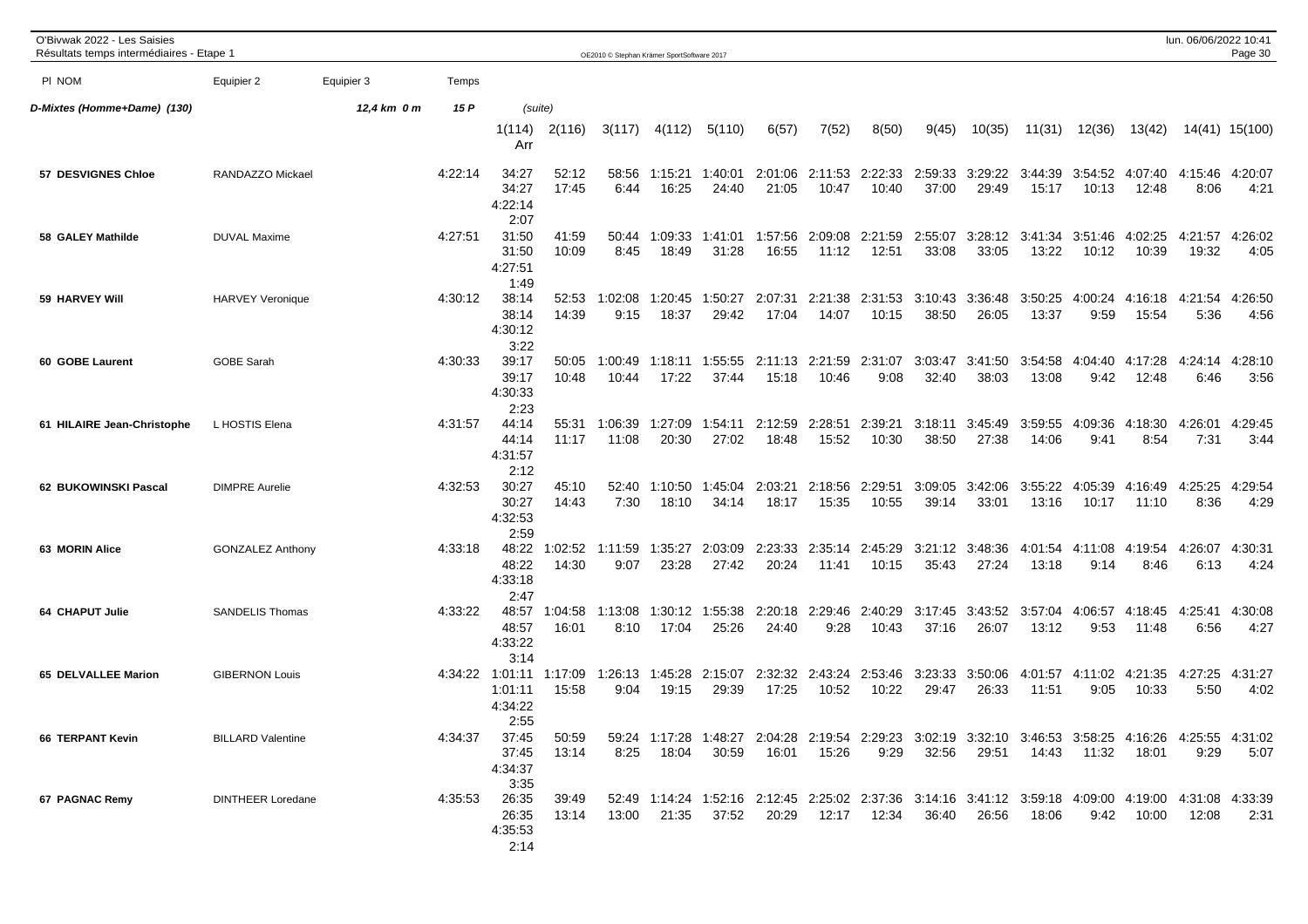| O'Bivwak 2022 - Les Saisies<br>Résultats temps intermédiaires - Etape 1 |                          |             |         |                                               |                  | OE2010 © Stephan Krämer SportSoftware 2017 |                  |                  |                  |                  |                          |                  |                  |                                                                                                                        |                  |                         | lun. 06/06/2022 10:41 | Page 31         |
|-------------------------------------------------------------------------|--------------------------|-------------|---------|-----------------------------------------------|------------------|--------------------------------------------|------------------|------------------|------------------|------------------|--------------------------|------------------|------------------|------------------------------------------------------------------------------------------------------------------------|------------------|-------------------------|-----------------------|-----------------|
| PI NOM                                                                  | Equipier 2               | Equipier 3  | Temps   |                                               |                  |                                            |                  |                  |                  |                  |                          |                  |                  |                                                                                                                        |                  |                         |                       |                 |
| D-Mixtes (Homme+Dame) (130)                                             |                          | 12,4 km 0 m | 15 P    | (suite)                                       |                  |                                            |                  |                  |                  |                  |                          |                  |                  |                                                                                                                        |                  |                         |                       |                 |
|                                                                         |                          |             |         | 1(114)<br>Arr                                 | 2(116)           | 3(117)                                     | 4(112)           | 5(110)           | 6(57)            | 7(52)            | 8(50)                    | 9(45)            | 10(35)           | 11(31)                                                                                                                 | 12(36)           | 13(42)                  |                       | 14(41) 15(100)  |
| 68 CUOQ Xavier                                                          | <b>BRUN Laurianne</b>    |             | 4:35:55 | 26:45<br>26:45<br>4:35:55<br>1:58             | 39:45<br>13:00   | 52:43<br>12:58                             | 1:14:33<br>21:50 | 1:52:14<br>37:41 | 2:13:11<br>20:57 | 11:59            | 2:25:10 2:37:05<br>11:55 | 3:14:23<br>37:18 | 3:41:14<br>26:51 | 3:59:14<br>18:00                                                                                                       | 4:09:20<br>10:06 | 4:19:15 4:31:02<br>9:55 | 11:47                 | 4:33:57<br>2:55 |
| 69 BELLENGIER Christophe                                                | <b>BELLENGIER Sabine</b> |             | 4:36:52 | 27:24<br>27:24<br>4:36:52<br>2:06             | 39:06<br>11:42   | 50:18<br>11:12                             | 1:08:35<br>18:17 | 1:39:13<br>30:38 | 2:24:05<br>44:52 | 2:41:24<br>17:19 | 2:51:07<br>9:43          | 3:25:45<br>34:38 | 3:51:01<br>25:16 | 4:02:54<br>11:53                                                                                                       | 4:12:21<br>9:27  | 4:24:05<br>11:44        | 4:30:38<br>6:33       | 4:34:46<br>4:08 |
| 70 BROSSET Serge                                                        | <b>TRISNA Audrey</b>     |             | 4:38:10 | 33:26<br>33:26<br>4:38:10<br>3:04             | 46:56<br>13:30   | 57:38<br>10:42                             | 1:18:15<br>20:37 | 1:53:55<br>35:40 | 2:11:31<br>17:36 | 2:22:40<br>11:09 | 2:33:06<br>10:26         | 3:13:46<br>40:40 | 3:47:19<br>33:33 | 4:01:10<br>13:51                                                                                                       | 4:11:00<br>9:50  | 4:23:23<br>12:23        | 4:30:52<br>7:29       | 4:35:06<br>4:14 |
| 71 LYOTARD Alexandre                                                    | <b>FARGETTE Claire</b>   |             | 4:38:28 | 26:50<br>26:50<br>4:38:28<br>3:14             | 39:41<br>12:51   | 52:53<br>13:12                             | 1:14:37<br>21:44 | 1:52:22<br>37:45 | 2:13:13<br>20:51 | 2:25:08<br>11:55 | 2:37:07<br>11:59         | 3:14:14<br>37:07 | 3:41:30<br>27:16 | 3:59:30<br>18:00                                                                                                       | 4:08:56<br>9:26  | 4:19:02<br>10:06        | 4:31:27<br>12:25      | 4:35:14<br>3:47 |
| <b>72 MACCHI Christophe</b>                                             | <b>MACCHI Anouck</b>     |             | 4:39:41 | 30:17<br>30:17<br>4:39:41<br>3:07             | 43:52<br>13:35   | 53:25<br>9:33                              | 1:11:28<br>18:03 | 1:44:57<br>33:29 | 2:02:51<br>17:54 | 2:14:06<br>11:15 | 2:24:19<br>10:13         | 3:17:34<br>53:15 | 3:46:58<br>29:24 | 3:59:41<br>12:43                                                                                                       | 4:09:57<br>10:16 | 4:24:19<br>14:22        | 4:32:20<br>8:01       | 4:36:34<br>4:14 |
| 73 KERN Karine                                                          | <b>KERN Henri</b>        |             | 4:39:44 | 30:19<br>30:19<br>4:39:44<br>3:03             | 43:37<br>13:18   | 53:27<br>9:50                              | 1:11:31<br>18:04 | 1:44:55<br>33:24 | 2:02:56<br>18:01 | 11:14            | 2:14:10 2:24:32<br>10:22 | 3:17:28<br>52:56 | 3:47:12<br>29:44 | 3:59:48<br>12:36                                                                                                       | 4:10:08<br>10:20 | 4:24:51<br>14:43        | 4:32:24<br>7:33       | 4:36:41<br>4:17 |
| <b>73 BRETON Emile</b>                                                  | <b>CATIMEL Charlotte</b> |             |         | 4:39:44 1:07:30<br>1:07:30<br>4:39:44<br>2:57 | 1:23:17<br>15:47 | :33:43<br>10:26                            | 1:52:15<br>18:32 | 2:23:57<br>31:42 | 2:41:13<br>17:16 | 2:51:24<br>10:11 | 3:00:26<br>9:02          | 3:32:13<br>31:47 | 3:55:21<br>23:08 | 4:07:50<br>12:29                                                                                                       | 4:16:52<br>9:02  | 4:26:25<br>9:33         | 4:31:53<br>5:28       | 4:36:47<br>4:54 |
| 75 TAVELLA Laura                                                        | <b>BOUTEILLE Lionel</b>  |             | 4:39:50 | 33:11<br>33:11<br>4:39:50<br>1:50             | 45:06<br>11:55   | 53:48<br>8:42                              | 1:13:47<br>19:59 | 1:39:59<br>26:12 | 2:10:27<br>30:28 | 2:25:06<br>14:39 | 2:35:32<br>10:26         | 3:13:33<br>38:01 | 3:50:02<br>36:29 | 4:04:06<br>14:04                                                                                                       | 4:14:30<br>10:24 | 4:23:59<br>9:29         | 4:33:45<br>9:46       | 4:38:00<br>4:15 |
| <b>76 ROUCHON Delphine</b>                                              | ROUCHON Pierre-Al        |             | 4:40:09 | 37:05<br>37:05<br>4:40:09<br>2:14             | 1:05:45<br>28:40 | 1:14:56<br>9:11                            | 1:33:20<br>18:24 | 2:06:54<br>33:34 | 2:27:37<br>20:43 | 13:30            | 2:41:07 2:51:23<br>10:16 | 3:24:05<br>32:42 | 3:51:30<br>27:25 | 4:06:11<br>14:41                                                                                                       | 10:06            | 4:16:17 4:25:29<br>9:12 | 4:32:46<br>7:17       | 4:37:55<br>5:09 |
| 77 CROS Louis                                                           | <b>TROUILLET Fanny</b>   |             | 4:43:40 | 44:26<br>44:26<br>4:43:40<br>2:08             | 13:12            | 9:44                                       | 20:38            | 36:59            |                  | 22:08 11:26      | 11:47                    |                  | 42:01 22:56      | 57:38 1:07:22 1:28:00 2:04:59 2:27:07 2:38:33 2:50:20 3:32:21 3:55:17 4:08:40 4:19:25 4:33:07 4:38:47 4:41:32<br>13:23 | 10:45            | 13:42                   | 5:40                  | 2:45            |
| 78 DECHEPY Emilie                                                       | <b>ANDREVON Lucas</b>    |             | 4:44:19 | 29:30<br>29:30<br>4:44:19<br>2:04             | 43:10<br>13:40   |                                            | 10:13  17:36     | 26:17            |                  | 26:26 11:49      | 9:53                     |                  | 34:18 27:28      | 53:23 1:10:59 1:37:16 2:03:42 2:15:31 2:25:24 2:59:42 3:27:10 3:43:49 3:54:46 4:07:10 4:38:42 4:42:15<br>16:39         |                  |                         | 31:32                 | 3:33            |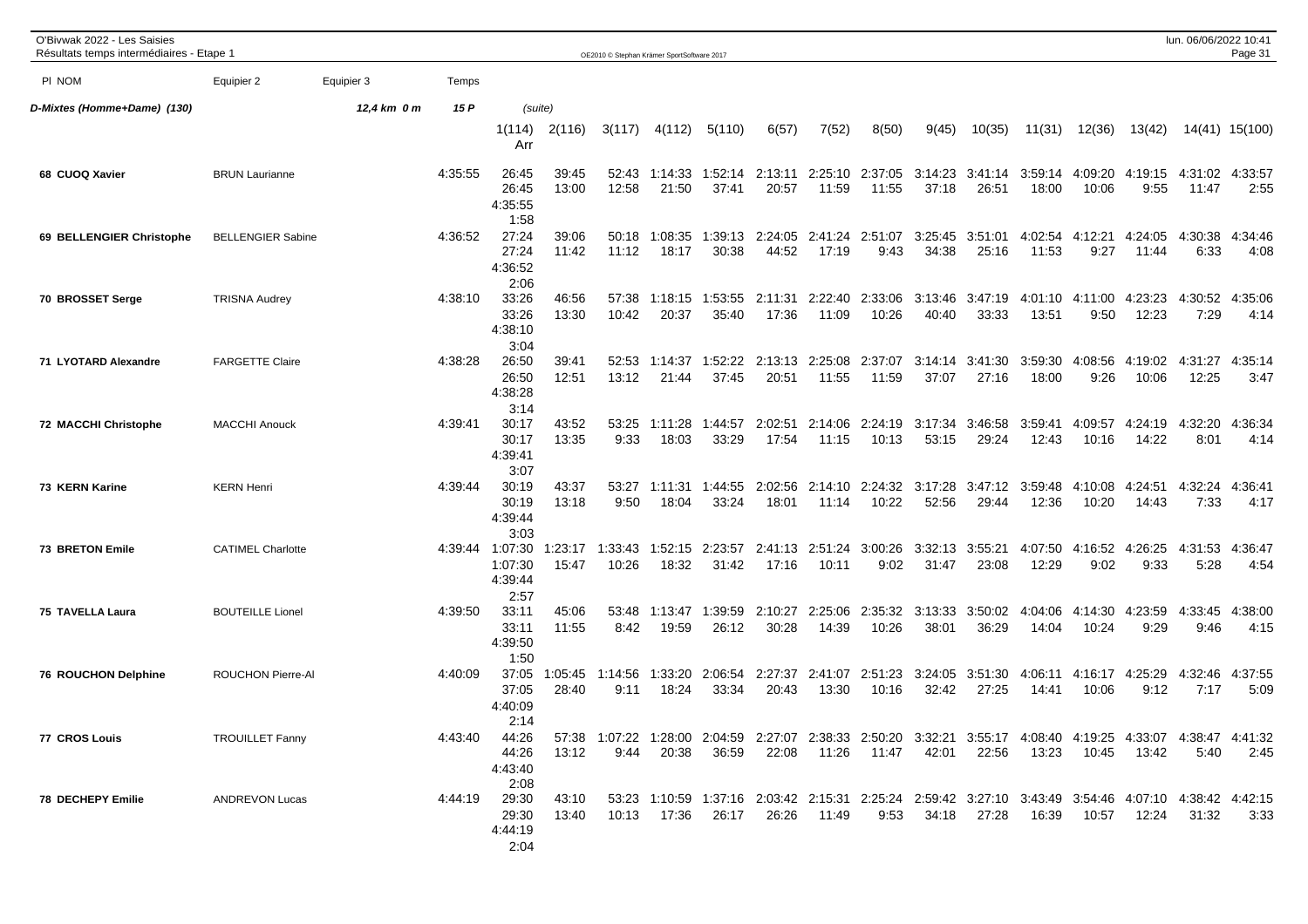| O'Bivwak 2022 - Les Saisies<br>Résultats temps intermédiaires - Etape 1 |                         |             |         |                                   |                  | OE2010 © Stephan Krämer SportSoftware 2017 |                        |                  |                          |                  |                          |                  |                                                                                                                        |                  |                          |                    | lun. 06/06/2022 10:41 | Page 32         |
|-------------------------------------------------------------------------|-------------------------|-------------|---------|-----------------------------------|------------------|--------------------------------------------|------------------------|------------------|--------------------------|------------------|--------------------------|------------------|------------------------------------------------------------------------------------------------------------------------|------------------|--------------------------|--------------------|-----------------------|-----------------|
| PI NOM                                                                  | Equipier 2              | Equipier 3  | Temps   |                                   |                  |                                            |                        |                  |                          |                  |                          |                  |                                                                                                                        |                  |                          |                    |                       |                 |
| D-Mixtes (Homme+Dame) (130)                                             |                         | 12,4 km 0 m | 15 P    | (suite)                           |                  |                                            |                        |                  |                          |                  |                          |                  |                                                                                                                        |                  |                          |                    |                       |                 |
|                                                                         |                         |             |         | 1(114)<br>Arr                     | 2(116)           | 3(117)                                     | 4(112)                 | 5(110)           | 6(57)                    | 7(52)            | 8(50)                    | 9(45)            | 10(35)                                                                                                                 | 11(31)           | 12(36)                   | 13(42)             |                       | 14(41) 15(100)  |
| 79 PELE Mickael                                                         | PELE Fanny              |             | 4:44:33 | 40:50<br>40:50<br>4:44:33<br>2:14 | 1:02:15<br>21:25 | 1:10:42<br>8:27                            | 1:28:23<br>17:41       | 1:55:59<br>27:36 | 2:21:51<br>25:52         | 15:27            | 2:37:18 2:48:17<br>10:59 | 3:25:59<br>37:42 | 3:52:23<br>26:24                                                                                                       | 4:06:15<br>13:52 | 4:19:30<br>13:15         | 4:30:18<br>10:48   | 4:38:18<br>8:00       | 4:42:19<br>4:01 |
| 80 INAN Christophe                                                      | <b>INAN Clarisse</b>    |             | 4:44:49 | 44:03<br>44:03<br>4:44:49<br>2:35 | 54:41<br>10:38   | 1:03:30<br>8:49                            | 1:22:30<br>19:00       | 1:56:01<br>33:31 | 2:22:04<br>26:03         | 2:35:55<br>13:51 | 2:48:08<br>12:13         | 3:24:50<br>36:42 | 3:52:45<br>27:55                                                                                                       | 4:06:22<br>13:37 | 4:20:04<br>13:42         | 4:29:04<br>9:00    | 4:38:14<br>9:10       | 4:42:14<br>4:00 |
| 81 BENZAID Lina                                                         | COFFIGNEAU Thom         |             | 4:46:30 | 37:19<br>37:19<br>4:46:30<br>4:25 | 54:29<br>17:10   | 1:03:09<br>8:40                            | 1:22:35<br>19:26       | 1:53:01<br>30:26 | 2:10:50<br>17:49         | 2:39:03<br>28:13 | 2:48:22<br>9:19          | 3:23:01<br>34:39 | 3:56:48<br>33:47                                                                                                       | 4:12:23<br>15:35 | 4:22:15<br>9:52          | 4:31:44<br>9:29    | 4:37:43<br>5:59       | 4:42:05<br>4:22 |
| 82 ANDRE Margaux                                                        | <b>GOMEZ Julien</b>     |             | 4:47:06 | 32:53<br>32:53<br>4:47:06<br>3:19 | 49:58<br>17:05   | 59:33<br>9:35                              | 1:18:42<br>19:09       | 1:56:11<br>37:29 | 2:16:14<br>20:03         | 2:29:43<br>13:29 | 2:39:55<br>10:12         | 3:14:41<br>34:46 | 3:48:57<br>34:16                                                                                                       | 4:02:14<br>13:17 | 4:13:00<br>10:46         | 4:22:59<br>9:59    | 4:39:23<br>16:24      | 4:43:47<br>4:24 |
| 83 CRETEUR Cyril                                                        | <b>CRETEUR Eve</b>      |             | 4:47:16 | 34:14<br>34:14<br>4:47:16<br>3:31 | 46:54<br>12:40   | 57:13<br>10:19                             | 1:28:52<br>31:39       | 1:55:35<br>26:43 | 2:16:43<br>21:08         | 2:35:48<br>19:05 | 2:46:46<br>10:58         | 3:24:44<br>37:58 | 3:57:21<br>32:37                                                                                                       | 4:12:42<br>15:21 | 22:37<br>4<br>9:55       | 32:21<br>4<br>9:44 | 4:39:09<br>6:48       | 4:43:45<br>4:36 |
| <b>84 BUTZBACH Thomas</b>                                               | <b>WERST Marlene</b>    |             | 4:47:35 | 37:41<br>37:41<br>4:47:35<br>3:02 | 50:37<br>12:56   | 59:10<br>8:33                              | 1:22:02<br>22:52       | 1:53:42<br>31:40 | 2:16:35<br>22:53         | 2:29:20<br>12:45 | 2:39:52<br>10:32         | 3:18:56<br>39:04 | 3:51:23<br>32:27                                                                                                       | 4:05:36<br>14:13 | 4:18:03<br>12:27         | 4:30:58<br>12:55   | 4:39:54<br>8:56       | 4:44:33<br>4:39 |
| 85 BONNARD Christopher                                                  | <b>BONNARD Sixtine</b>  |             | 4:48:16 | 42:22<br>42:22<br>4:48:16<br>3:05 | 1:01:30<br>19:08 | 1:10:00<br>8:30                            | 1:31:05<br>21:05       | 2:02:35<br>31:30 | 2:23:17<br>20:42         | 2:43:28<br>20:11 | 2:53:07<br>9:39          | 3:29:29<br>36:22 | 3:58:17<br>28:48                                                                                                       | 4:12:35<br>14:18 | 4:23:05<br>10:30         | 4:32:40<br>9:35    | 4:39:45<br>7:05       | 4:45:11<br>5:26 |
| 86 SCHMETS Benoit                                                       | <b>VEYSSIERE Karine</b> |             | 4:48:39 | 42:25<br>42:25<br>4:48:39<br>3:03 | 54:07<br>11:42   | 1:10:12<br>16:05                           | 1:31:07<br>20:55       | 2:02:46<br>31:39 | 2:23:04<br>20:18         | 2:43:37<br>20:33 | 2:53:18<br>9:41          | 3:29:10<br>35:52 | 3:58:27<br>29:17                                                                                                       | 4:12:46<br>14:19 | 4:23:16<br>10:30         | 4:32:32<br>9:16    | 4:40:04<br>7:32       | 4:45:36<br>5:32 |
| 87 MARCOUX Romain                                                       | <b>CHATEAU Sarah</b>    |             | 4:49:26 | 24:43<br>24:43<br>4:49:26<br>2:57 | 36:39<br>11:56   | 16:32                                      | 53:11 1:12:52<br>19:41 | 31:51            | 1:44:43 2:11:03<br>26:20 | 2:28:37<br>17:34 | 2:41:29<br>12:52         | 3:23:49<br>42:20 | 3:53:43<br>29:54                                                                                                       | 4:07:28<br>13:45 | 4:24:50 4:34:45<br>17:22 | 9:55               | 4:41:55<br>7:10       | 4:46:29<br>4:34 |
| 88 PATTY Matthieu                                                       | PATTY Lylou             |             | 4:50:22 | 32:16<br>32:16<br>4:50:22<br>2:43 | 42:57<br>10:41   | 8:06                                       | 17:45                  | 35:00            |                          | 18:53  17:08     | 10:42                    | 37:42            | 51:03 1:08:48 1:43:48 2:02:41 2:19:49 2:30:31 3:08:13 3:48:31 4:02:07 4:12:41 4:23:21 4:41:08 4:47:39<br>40:18         | 13:36            |                          | 10:34  10:40       | 17:47                 | 6:31            |
| 89 BONNERY Gilles                                                       | <b>MARCEL Maryline</b>  |             | 4:52:54 | 39:56<br>39:56<br>4:52:54<br>2:58 | 12:44            | 9:02                                       | 20:43                  | 32:24            | 25:27                    | 14:43            | 23:06                    | 32:10            | 52:40 1:01:42 1:22:25 1:54:49 2:20:16 2:34:59 2:58:05 3:30:15 3:59:37 4:13:31 4:25:00 4:36:18 4:45:26 4:49:56<br>29:22 | 13:54            | 11:29                    | 11:18              | 9:08                  | 4:30            |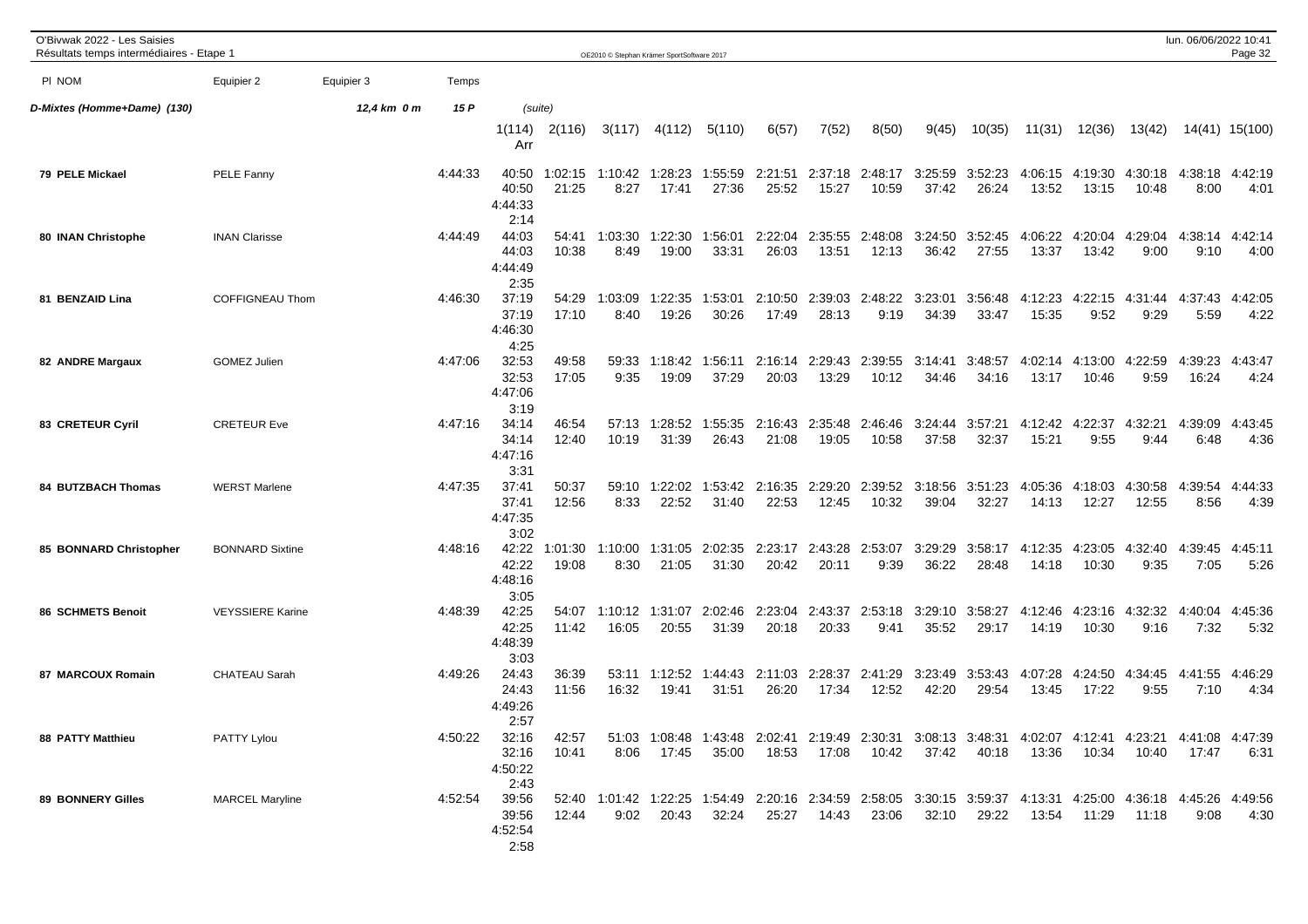| O'Bivwak 2022 - Les Saisies<br>Résultats temps intermédiaires - Etape 1 |                          |             |         |                                                                                                                                                           |                  | OE2010 © Stephan Krämer SportSoftware 2017 |                          |                        |                     |                  |                          |                                                                                                               |                    |                   |                  |                                | lun. 06/06/2022 10:41 | Page 33         |
|-------------------------------------------------------------------------|--------------------------|-------------|---------|-----------------------------------------------------------------------------------------------------------------------------------------------------------|------------------|--------------------------------------------|--------------------------|------------------------|---------------------|------------------|--------------------------|---------------------------------------------------------------------------------------------------------------|--------------------|-------------------|------------------|--------------------------------|-----------------------|-----------------|
| PI NOM                                                                  | Equipier 2               | Equipier 3  | Temps   |                                                                                                                                                           |                  |                                            |                          |                        |                     |                  |                          |                                                                                                               |                    |                   |                  |                                |                       |                 |
| D-Mixtes (Homme+Dame) (130)                                             |                          | 12,4 km 0 m | 15 P    | (suite)                                                                                                                                                   |                  |                                            |                          |                        |                     |                  |                          |                                                                                                               |                    |                   |                  |                                |                       |                 |
|                                                                         |                          |             |         | 1(114)<br>Arr                                                                                                                                             | 2(116)           | 3(117)                                     | 4(112)                   | 5(110)                 | 6(57)               | 7(52)            | 8(50)                    | 9(45)                                                                                                         | 10(35)             | 11(31)            | 12(36)           | 13(42)                         |                       | 14(41) 15(100)  |
| 90 CHAN YONG Aurelie                                                    | <b>BOIVIN Christophe</b> |             | 4:54:29 | 51:18<br>51:18<br>4:54:29<br>3:06                                                                                                                         | 1:11:06<br>19:48 | 10:06                                      | 1:21:12 1:41:32<br>20:20 | 2:10:29<br>28:57       | 2:30:21<br>19:52    | 2:44:05<br>13:44 | 2:54:16<br>10:11         | 3:31:49<br>37:33                                                                                              | 4:01:25<br>29:36   | 4:15:42<br>14:17  | 4:26:26<br>10:44 | 4:38:15<br>11:49               | 4:46:57<br>8:42       | 4:51:23<br>4:26 |
| 91 VERGNET Jules                                                        | <b>VERGERON Laure</b>    |             | 4:55:07 | 33:22<br>33:22<br>4:55:07<br>1:43                                                                                                                         | 46:48<br>13:26   | 10:53                                      | 57:41 1:16:37<br>18:56   | 1:46:29<br>29:52       | 2:13:25<br>26:56    | 2:29:48<br>16:23 | 2:40:11<br>10:23         | 3:22:26<br>42:15                                                                                              | 4:03:54<br>41:28   | 4:20:23<br>16:29  | 4:29:42<br>9:19  | 4:40:38<br>10:56               | 4:48:46<br>8:08       | 4:53:24<br>4:38 |
| 92 HOUOT Benjamin                                                       | <b>QUILLERY Elsa</b>     |             | 4:57:06 | 36:01<br>36:01<br>4:57:06<br>2:14                                                                                                                         | 47:44<br>11:43   | 56:18<br>8:34                              | 1:14:17<br>17:59         | 1:40:56<br>26:39       | 1:57:58<br>17:02    | 2:09:17<br>11:19 | 2:22:06<br>12:49         | 3:06:08<br>44:02                                                                                              | 4:07:55<br>1:01:47 | 4:21:45<br>13:50  | 4:31:21<br>9:36  | 4:44:02<br>12:41               | 4:51:12<br>7:10       | 4:54:52<br>3:40 |
| 93 TARDY Audrey                                                         | <b>MINCK Olivier</b>     |             | 4:57:26 | 49:58<br>49:58<br>4:57:26<br>3:17                                                                                                                         | 1:00:34<br>10:36 | 1:13:41<br>13:07                           | 1:32:26<br>18:45         | 2:04:54<br>32:28       | 2:27:10<br>22:16    | 2:41:27<br>14:17 | 2:54:39<br>13:12         | 3:26:10<br>31:31                                                                                              | 4:08:37<br>42:27   | 4:22:18<br>13:41  | 4:32:02<br>9:44  | :40:23<br>$\mathbf{A}$<br>8:21 | 4:49:31<br>9:08       | 4:54:09<br>4:38 |
| 94 MAHMOUD Wajih                                                        | <b>SALOU Emmanuelle</b>  |             | 4:57:43 | 39:02<br>39:02<br>4:57:43<br>3:16                                                                                                                         | 52:36<br>13:34   | 1:00:52<br>8:16                            | 1:24:34<br>23:42         | 2:01:59<br>37:25       | 2:20:32<br>18:33    | 2:32:37<br>12:05 | 2:59:56<br>27:19         | 3:37:36<br>37:40                                                                                              | 4:07:10<br>29:34   | 4:22:53<br>15:43  | 4:33:43<br>10:50 | :42:54<br>-4<br>9:11           | 4:49:31<br>6:37       | 4:54:27<br>4:56 |
| 95 BODINIER David                                                       | <b>BODINIER Julie</b>    |             | 4:57:55 | 42:01<br>42:01<br>4:57:55<br>1:56                                                                                                                         | 1:01:22<br>19:21 | 1:11:48<br>10:26                           | 1:32:39<br>20:51         | 2:06:33<br>33:54       | 2:29:33<br>23:00    | 2:42:50<br>13:17 | 2:55:59<br>13:09         | 3:38:39<br>42:40                                                                                              | 4:07:53<br>29:14   | 4:23:32<br>15:39  | 4:34:46<br>11:14 | 4:45:16<br>10:30               | 4:51:55<br>6:39       | 4:55:59<br>4:04 |
| 96 BODINIER Corinne                                                     | <b>BODINIER Thomas</b>   |             | 4:57:57 | 42:11<br>42:11<br>4:57:57<br>2:07                                                                                                                         | 1:01:00<br>18:49 | 1:11:53<br>10:53                           | 1:33:16<br>21:23         | 2:07:02<br>33:46       | 2:29:04<br>22:02    | 2:42:46<br>13:42 | 2:55:24<br>12:38         | 3:37:48<br>42:24                                                                                              | 4:07:50<br>30:02   | 4:23:29<br>15:39  | 4:34:42<br>11:13 | 4:44:55<br>10:13               | 4:51:52<br>6:57       | 4:55:50<br>3:58 |
| 97 RODRIGUEZ VAZQUEZ Felix RODRIGUEZ VAZQ                               |                          |             | 5:00:37 | 46:21<br>46:21<br>5:00:37<br>3:13                                                                                                                         | 1:02:35<br>16:14 | 1:13:37<br>11:02                           | 1:34:09<br>20:32         | 2:01:55<br>27:46       | 2:27:16<br>25:21    | 2:40:44<br>13:28 | 2:54:18<br>13:34         | 3:46:00<br>51:42                                                                                              | 4:12:10<br>26:10   | 4:27:48<br>15:38  | 4:37:47<br>9:59  | 4:46:37<br>8:50                | 4:52:54<br>6:17       | 4:57:24<br>4:30 |
| 98 BELLES Anne Lyse                                                     | <b>BELLES</b> Eric       |             | 5:01:19 | 45:12<br>45:12<br>5:01:19<br>3:19                                                                                                                         | 1:05:41<br>20:29 | 8:29                                       | 19:12                    | 28:32                  | 2:26:51<br>24:57    | 19:39            | 2:46:30 3:06:57<br>20:27 | 3:42:48<br>35:51                                                                                              | 4:11:39<br>28:51   | 4:27:46<br>16:07  | 9:58             | 4:37:44 4:47:18<br>9:34        | 4:53:41<br>6:23       | 4:58:00<br>4:19 |
| 99 LAMBERTHO Gael                                                       | <b>GARAND Axelle</b>     |             |         | 5:02:33 48:43 1:05:20 1:18:00 1:37:43 2:14:29 2:32:35 2:45:34 2:58:17 3:40:50 4:10:51 4:24:59 4:35:48 4:45:41 4:54:25 4:59:11<br>48:43<br>5:02:33<br>3:22 | 16:37            |                                            |                          |                        | 18:06  12:59  12:43 |                  |                          |                                                                                                               | 42:33 30:01        |                   |                  | 9:53                           | 8:44                  | -4:46           |
| 100 DOS SANTOS Fernando                                                 | <b>FLORENT Claire</b>    |             |         | 5:02:54 41:24<br>5:02:54<br>3:31                                                                                                                          | 41:24 14:13      |                                            |                          | $9:00$ $20:29$ $36:19$ | 19:50  13:18  13:33 |                  |                          | 55:37 1:04:37 1:25:06 2:01:25 2:21:15 2:34:33 2:48:06 3:26:31 3:59:59 4:21:14 4:32:20 4:42:58 4:54:57 4:59:23 | 38:25 33:28        | 21:15 11:06 10:38 |                  |                                |                       |                 |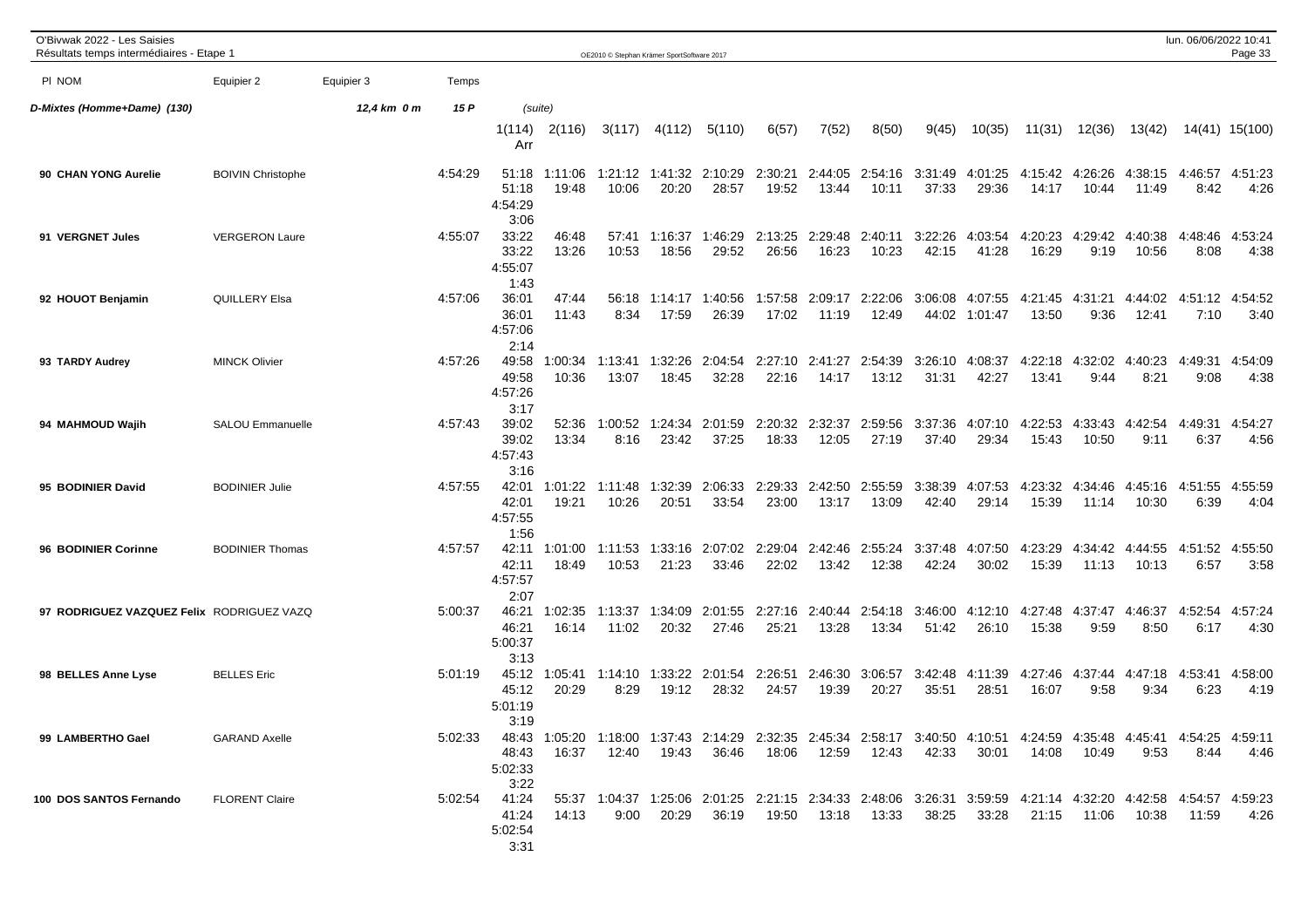| O'Bivwak 2022 - Les Saisies<br>Résultats temps intermédiaires - Etape 1 |                           |             |         |                                                                                                                                                               |                  | OE2010 © Stephan Krämer SportSoftware 2017 |                  |                                                                                                                                      |                  |                  |                          |                  |                  |                  |                     |                          | lun. 06/06/2022 10:41 | Page 34                 |
|-------------------------------------------------------------------------|---------------------------|-------------|---------|---------------------------------------------------------------------------------------------------------------------------------------------------------------|------------------|--------------------------------------------|------------------|--------------------------------------------------------------------------------------------------------------------------------------|------------------|------------------|--------------------------|------------------|------------------|------------------|---------------------|--------------------------|-----------------------|-------------------------|
| PI NOM                                                                  | Equipier 2                | Equipier 3  | Temps   |                                                                                                                                                               |                  |                                            |                  |                                                                                                                                      |                  |                  |                          |                  |                  |                  |                     |                          |                       |                         |
| D-Mixtes (Homme+Dame) (130)                                             |                           | 12,4 km 0 m | 15 P    |                                                                                                                                                               | (suite)          |                                            |                  |                                                                                                                                      |                  |                  |                          |                  |                  |                  |                     |                          |                       |                         |
|                                                                         |                           |             |         | 1(114)<br>Arr                                                                                                                                                 | 2(116)           | 3(117)                                     | 4(112)           | 5(110)                                                                                                                               | 6(57)            | 7(52)            | 8(50)                    | 9(45)            | 10(35)           | 11(31)           | 12(36)              | 13(42)                   |                       | 14(41) 15(100)          |
| 101 BAFFERT Renaud                                                      | <b>BAFFERT Alberte</b>    |             | 5:03:33 | 47:50<br>47:50<br>5:03:33<br>3:06                                                                                                                             | 1:02:39<br>14:49 | 1:18:32<br>15:53                           | 1:41:58<br>23:26 | 2:14:38<br>32:40                                                                                                                     | 2:33:53<br>19:15 | 2:46:55<br>13:02 | 2:59:09<br>12:14         | 3:40:39<br>41:30 | 4:10:06<br>29:27 | 4:24:29<br>14:23 | 4:35:22<br>10:53    | 4:47:02<br>11:40         | 8:22                  | 4:55:24 5:00:27<br>5:03 |
| 102 BLAY Etienne                                                        | <b>CALMEL Marine</b>      |             | 5:09:11 | 45:01<br>45:01<br>5:09:11<br>3:26                                                                                                                             | 1:01:41<br>16:40 | 1:10:59<br>9:18                            | 1:31:16<br>20:17 | 2:03:56<br>32:40                                                                                                                     | 2:23:36<br>19:40 | 2:37:55<br>14:19 | 2:49:43<br>11:48         | 3:41:54<br>52:11 | 4:11:14<br>29:20 | 4:26:23<br>15:09 | 4:43:39<br>17:16    | 4:53:22<br>9:43          | 5:01:26<br>8:04       | 5:05:45<br>4:19         |
| 103 BENIN L                                                             | <b>BENIN A</b>            |             | 5:09:44 | 44:58<br>44:58<br>5:09:44<br>3:38                                                                                                                             | 1:01:10<br>16:12 | 1:11:08<br>9:58                            | 1:31:20<br>20:12 | 2:04:01<br>32:41                                                                                                                     | 2:23:29<br>19:28 | 2:37:47<br>14:18 | 2:50:11<br>12:24         | 3:41:33<br>51:22 | 4:11:46<br>30:13 | 4:26:28<br>14:42 | 4:44:01<br>17:33    | 4:53:27<br>9:26          | 5:01:30<br>8:03       | 5:06:06<br>4:36         |
| 104 HELBO Penelope                                                      | <b>PESCH Antoine</b>      |             | 5:11:57 | 44:54<br>44:54<br>5:11:57<br>3:21                                                                                                                             | 1:03:42<br>18:48 | 1:14:36<br>10:54                           | 1:36:37<br>22:01 | 2:08:43<br>32:06                                                                                                                     | 2:29:19<br>20:36 | 2:43:09<br>13:50 | 3:06:06<br>22:57         | 3:43:52<br>37:46 | 4:12:43<br>28:51 | 4:26:09<br>13:26 | 4:36:31<br>10:22    | 4:57:59<br>21:28         | 5:04:11<br>6:12       | 5:08:36<br>4:25         |
| 105 RICHARD Yannis                                                      | <b>BAJARD Coraline</b>    |             | 5:15:49 | 52:01<br>52:01<br>5:15:49<br>2:21                                                                                                                             | 1:05:34<br>13:33 | :25:12<br>19:38                            | 2:07:15<br>42:03 | 2:32:30<br>25:15                                                                                                                     | 2:49:26<br>16:56 | 3:09:14<br>19:48 | 3:18:26<br>9:12          | 3:50:04<br>31:38 | 4:27:34<br>37:30 | 4:40:24<br>12:50 | 4:49:31<br>9:07     | 5:03:48<br>14:17         | 5:09:37<br>5:49       | 5:13:28<br>3:51         |
| <b>106 GARNIER Etienne</b>                                              | <b>MELLA Blandine</b>     |             | 5:17:35 | 37:07<br>37:07<br>5:17:35<br>3:07                                                                                                                             | 48:31<br>11:24   | 58:29<br>9:58                              | 1:29:31<br>31:02 | 2:04:56<br>35:25                                                                                                                     | 2:28:34<br>23:38 | 2:43:01<br>14:27 | 2:54:06<br>11:05         | 3:35:14<br>41:08 | 4:08:39<br>33:25 | 4:25:17<br>16:38 | 4:44:34<br>19:17    | 5:00:10<br>15:36         | 5:09:27<br>9:17       | 5:14:28<br>5:01         |
| 107 ESPARTEIRO Daniel                                                   | <b>ESPARTEIRO Eden</b>    |             | 5:20:10 | 44:00<br>44:00<br>5:20:10<br>3:12                                                                                                                             | 59:45<br>15:45   | 1:11:23<br>11:38                           | 1:35:02<br>23:39 | 2:27:29<br>52:27                                                                                                                     | 2:56:08<br>28:39 | 3:10:25<br>14:17 | 3:22:45<br>12:20         | 4:01:54<br>39:09 | 4:31:39<br>29:45 | 4:44:23<br>12:44 | 4:54:00<br>9:37     | 5:04:17<br>10:17         | 5:12:11<br>7:54       | 5:16:58<br>4:47         |
| 108 TRAULLE-LAMBELAIN Louis KHADIDE-BOUCHA                              |                           |             | 5:21:25 | 42:49<br>42:49<br>5:21:25<br>3:32                                                                                                                             | 1:06:37<br>23:48 | 1:17:36<br>10:59<br>53:31<br>$*115$        | 1:37:47<br>20:11 | 2:05:04<br>27:17                                                                                                                     | 2:34:34<br>29:30 | 2:48:18<br>13:44 | 3:00:23<br>12:05         | 3:39:45<br>39:22 | 4:08:48<br>29:03 | 4:40:17<br>31:29 | 11:27               | 4:51:44 5:05:38<br>13:54 | 5:13:20<br>7:42       | 5:17:53<br>4:33         |
| 109 MASSON Julien                                                       | ORDRENNEAU Marg           |             | 5:22:14 | 41:19<br>41:19<br>5:22:14<br>2:51                                                                                                                             | 56:26<br>15:07   | 1:10:02<br>13:36<br>5:19:26<br>*100        | 1:30:34<br>20:32 | 2:05:19<br>34:45                                                                                                                     | 2:31:18<br>25:59 | 13:27            | 2:44:45 3:10:05<br>25:20 | 4:01:52<br>51:47 | 4:30:27<br>28:35 | 4:48:43<br>18:16 | 4:58:31<br>9:48     | 5:08:30<br>9:59          | 5:15:31<br>7:01       | 5:19:23<br>3:52         |
| 110 WITTISCHE Michael                                                   | <b>SCANDELLA Celine</b>   |             |         | 5:22:41 1:18:13 1:45:40 1:57:32 2:16:32 2:48:06 3:17:32 3:30:30 3:39:06 4:07:57 4:31:02 4:48:04 4:59:55 5:08:37 5:15:40 5:19:41<br>1:18:13<br>5:22:41<br>3:00 | 27:27            | 11:52                                      |                  | 19:00 31:34                                                                                                                          | 29:26            | 12:58            | 8:36                     | 28:51            | 23:05            |                  |                     | 8:42                     | 7:03                  | - 4:01                  |
| 111 JOUAULT Amelie                                                      | <b>MOTTEAU Pierre-Mic</b> |             |         | 5:24:05 40:25<br>40:25<br>5:24:05<br>3:03                                                                                                                     | 14:09            |                                            |                  | 54:34 1:07:53 1:26:47 2:08:07 2:26:44 2:40:48 2:51:58 3:38:22 4:31:48 4:45:20 4:57:01 5:08:10 5:16:22 5:21:02<br>13:19  18:54  41:20 |                  |                  | 18:37  14:04  11:10      | 46:24            | 53:26            |                  | 13:32  11:41  11:09 |                          |                       | $8:12$ $4:40$           |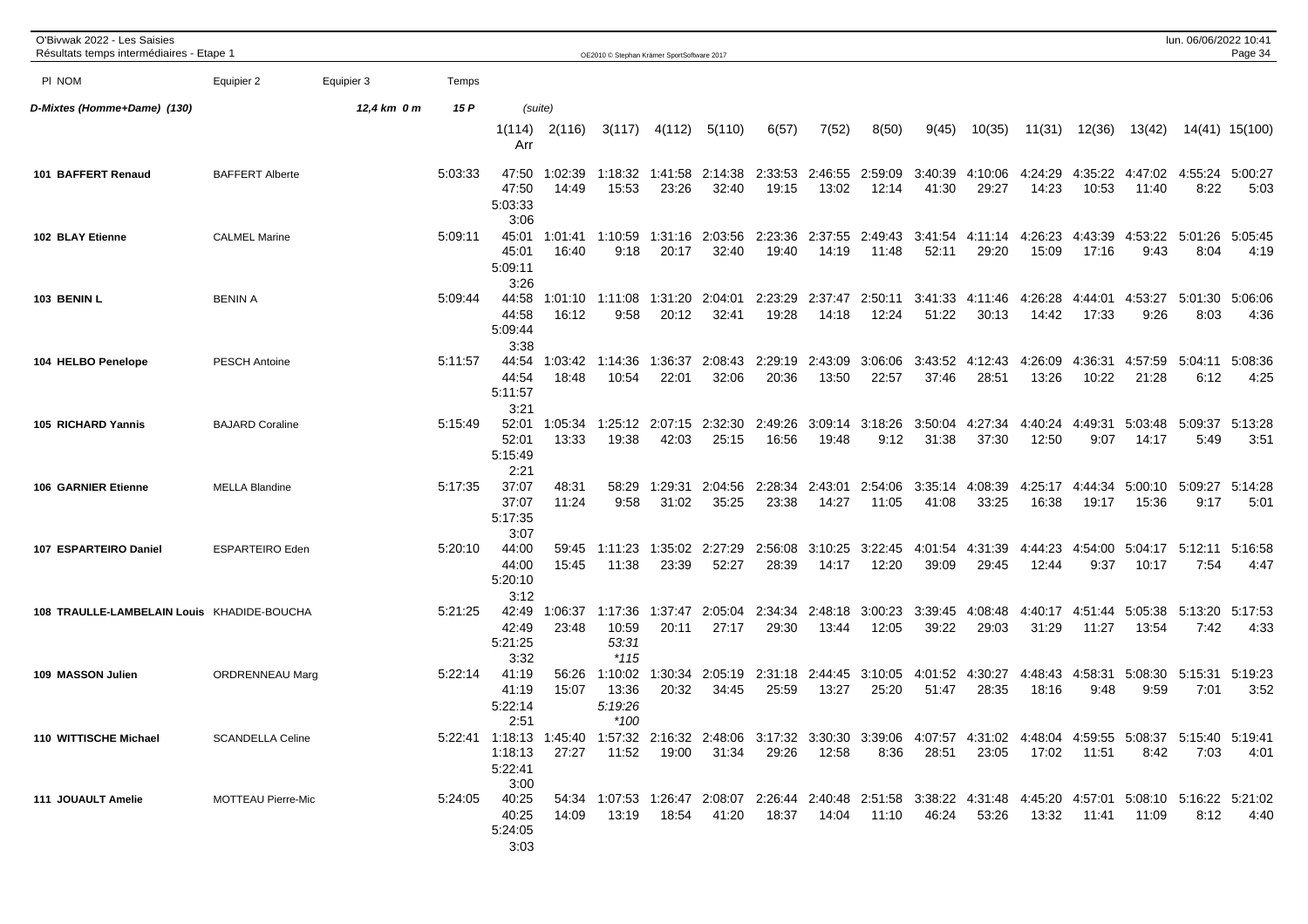| O'Bivwak 2022 - Les Saisies<br>Résultats temps intermédiaires - Etape 1 |                          |             |         |                                   |                        | OE2010 © Stephan Krämer SportSoftware 2017 |                  |                    |                  |                  |                          |                  |                  |                          |                  |                  | lun. 06/06/2022 10:41 | Page 35         |
|-------------------------------------------------------------------------|--------------------------|-------------|---------|-----------------------------------|------------------------|--------------------------------------------|------------------|--------------------|------------------|------------------|--------------------------|------------------|------------------|--------------------------|------------------|------------------|-----------------------|-----------------|
| PI NOM                                                                  | Equipier 2               | Equipier 3  | Temps   |                                   |                        |                                            |                  |                    |                  |                  |                          |                  |                  |                          |                  |                  |                       |                 |
| D-Mixtes (Homme+Dame) (130)                                             |                          | 12,4 km 0 m | 15 P    | (suite)                           |                        |                                            |                  |                    |                  |                  |                          |                  |                  |                          |                  |                  |                       |                 |
|                                                                         |                          |             |         | 1(114)<br>Arr                     | 2(116)                 | 3(117)                                     | 4(112)           | 5(110)             | 6(57)            | 7(52)            | 8(50)                    | 9(45)            | 10(35)           | 11(31)                   | 12(36)           | 13(42)           |                       | 14(41) 15(100)  |
| <b>112 TINIERE Frederique</b>                                           | <b>TINIERE Gabrielle</b> |             | 5:26:25 | 51:10<br>5:26:25<br>3:16          | 51:10 1:14:50<br>23:40 | 1:25:43<br>10:53                           | 1:45:08<br>19:25 | 2:19:46<br>34:38   | 2:42:27<br>22:41 | 3:17:04<br>34:37 | 3:29:00<br>11:56         | 4:13:45<br>44:45 | 4:39:46<br>26:01 | 4:52:09<br>12:23         | 5:03:23<br>11:14 | 5:13:22<br>9:59  | 5:19:08<br>5:46       | 5:23:09<br>4:01 |
| 113 TINIERE Romain                                                      | <b>TINIERE Manon</b>     |             | 5:26:26 | 50:58<br>50:58<br>5:26:26<br>3:14 | 1:15:37<br>24:39       | 1:25:15<br>9:38                            | 1:45:02<br>19:47 | 2:19:20<br>34:18   | 2:40:35<br>21:15 | 3:14:23<br>33:48 | 3:29:02<br>14:39         | 4:13:47<br>44:45 | 4:39:48<br>26:01 | 4:52:07<br>12:19         | 5:03:06<br>10:59 | 5:12:10<br>9:04  | 5:18:55<br>6:45       | 5:23:12<br>4:17 |
| 114 COTTET Marine                                                       | <b>MERCIER Laurent</b>   |             | 5:26:41 | 46:23<br>46:23<br>5:26:41<br>2:59 | 1:06:12<br>19:49       | 1:14:50<br>8:38                            | 1:36:42<br>21:52 | 2:06:57<br>30:15   | 2:32:08<br>25:11 | 2:59:48<br>27:40 | 3:17:05<br>17:17         | 4:05:06<br>48:01 | 4:39:07<br>34:01 | 4:52:27<br>13:20         | 5:04:08<br>11:41 | 5:13:32<br>9:24  | 5:19:41<br>6:09       | 5:23:42<br>4:01 |
| 115 TISSOT Melissa                                                      | <b>BARALLON Nicolas</b>  |             | 5:31:30 | 58:26<br>58:26<br>5:31:30<br>1:44 | 1:17:58<br>19:32       | 1:25:39<br>7:41                            | 1:45:16<br>19:37 | 2:14:54<br>29:38   | 2:34:01<br>19:07 | 3:15:00<br>40:59 | 3:25:44<br>10:44         | 4:03:18<br>37:34 | 4:31:45<br>28:27 | 4:51:06<br>19:21         | 5:08:44<br>17:38 | 5:18:43<br>9:59  | 5:26:15<br>7:32       | 5:29:46<br>3:31 |
| 116 FOURNEL Faustine                                                    | <b>GRAEFF Thimothe</b>   |             | 5:55:37 | 44:32<br>44:32<br>5:55:37<br>3:09 | 1:01:37<br>17:05       | 1:14:24<br>12:47                           | 1:35:40<br>21:16 | 2:15:28<br>39:48   | 2:40:20<br>24:52 | 3:05:01<br>24:41 | 3:17:42<br>12:41         | 4:06:21<br>48:39 | 4:55:40<br>49:19 | 5:13:55<br>18:15         | 5:24:43<br>10:48 | 5:39:39<br>14:56 | 5:47:51<br>8:12       | 5:52:28<br>4:37 |
| 117 DESGACHES Bernard                                                   | <b>DESGACHES Pauline</b> |             | 5:56:52 | 50:52<br>50:52<br>5:56:52<br>4:29 | 1:10:53<br>20:01       | 1:25:23<br>14:30                           | 1:51:22<br>25:59 | 2:32:44<br>41:22   | 2:57:52<br>25:08 | 3:19:11<br>21:19 | 3:33:16<br>14:05         | 4:20:27<br>47:11 | 4:54:35<br>34:08 | 5:10:38<br>16:03         | 5:25:43<br>15:05 | 5:36:48<br>11:05 | 5:47:13<br>10:25      | 5:52:23<br>5:10 |
| 118 DESGACHES Elisabeth                                                 | <b>COURBON Dominiqu</b>  |             | 5:57:04 | 50:48<br>50:48<br>5:57:04<br>4:14 | 1:10:49<br>20:01       | 1:25:31<br>14:42                           | 1:51:17<br>25:46 | 2:32:28<br>41:11   | 2:57:59<br>25:31 | 3:19:15<br>21:16 | 3:34:59<br>15:44         | 4:20:52<br>45:53 | 4:56:23<br>35:31 | 5:10:45<br>14:22         | 5:25:59<br>15:14 | 5:36:56<br>10:57 | 5:47:25<br>10:29      | 5:52:50<br>5:25 |
| 119 ANDRE Helene                                                        | POULAIN Viviane          |             | 6:14:52 | 50:18<br>50:18<br>6:14:52<br>4:01 | 1:13:10<br>22:52       | 1:24:56<br>11:46                           | 1:53:09<br>28:13 | 2:59:50<br>1:06:41 | 3:23:27<br>23:37 | 3:40:10<br>16:43 | 3:54:20<br>14:10         | 4:36:08<br>41:48 | 5:18:26<br>42:18 | 5:33:56<br>15:30         | 5:43:37<br>9:41  | 5:52:11<br>8:34  | 6:04:04<br>11:53      | 6:10:51<br>6:47 |
| 120 GRANGE Lucile                                                       | DE GUINARD DE G          |             | 6:33:58 | 39:38<br>39:38<br>6:33:58<br>3:24 | 52:47<br>13:09         | 1:01:28<br>8:41                            | 1:22:21<br>20:53 | 2:34:21<br>1:12:00 | 3:17:43<br>43:22 | 3:53:18<br>35:35 | 4:18:36<br>25:18         | 4:51:13<br>32:37 | 33:07            | 5:24:20 5:40:29<br>16:09 | 5:58:37<br>18:08 | 6:08:01<br>9:24  | 6:23:25<br>15:24      | 6:30:34<br>7:09 |
| 121 FAURAX Camille                                                      | <b>LEFEBVRE Gregory</b>  |             | 6:33:59 | 39:33<br>39:33<br>6:33:59<br>3:28 | 52:33<br>13:00         | 1:01:19<br>8:46                            | 1:22:19<br>21:00 | 2:34:26<br>1:12:07 | 3:17:42<br>43:16 | 35:35            | 3:53:17 4:18:37<br>25:20 | 4:51:16<br>32:39 | 5:24:00<br>32:44 | 5:40:25<br>16:25         | 5:58:26<br>18:01 | 6:08:02<br>9:36  | 6:23:37<br>15:35      | 6:30:31<br>6:54 |
| 122 MONNERON Chloe                                                      | <b>BOURY Charles</b>     |             | 6:41:47 | 57:12<br>57:12<br>6:41:47         | 1:18:41<br>21:29       | 1:32:29<br>13:48                           | 1:59:46<br>27:17 | 2:43:20<br>43:34   | 3:16:11<br>32:51 | 3:33:22<br>17:11 | 3:48:14<br>14:52         | 4:46:33<br>58:19 | 5:32:39<br>46:06 | 5:49:25<br>16:46         | 6:01:01<br>11:36 | 6:13:56<br>12:55 | 6:29:40<br>15:44      | 6:37:30<br>7:50 |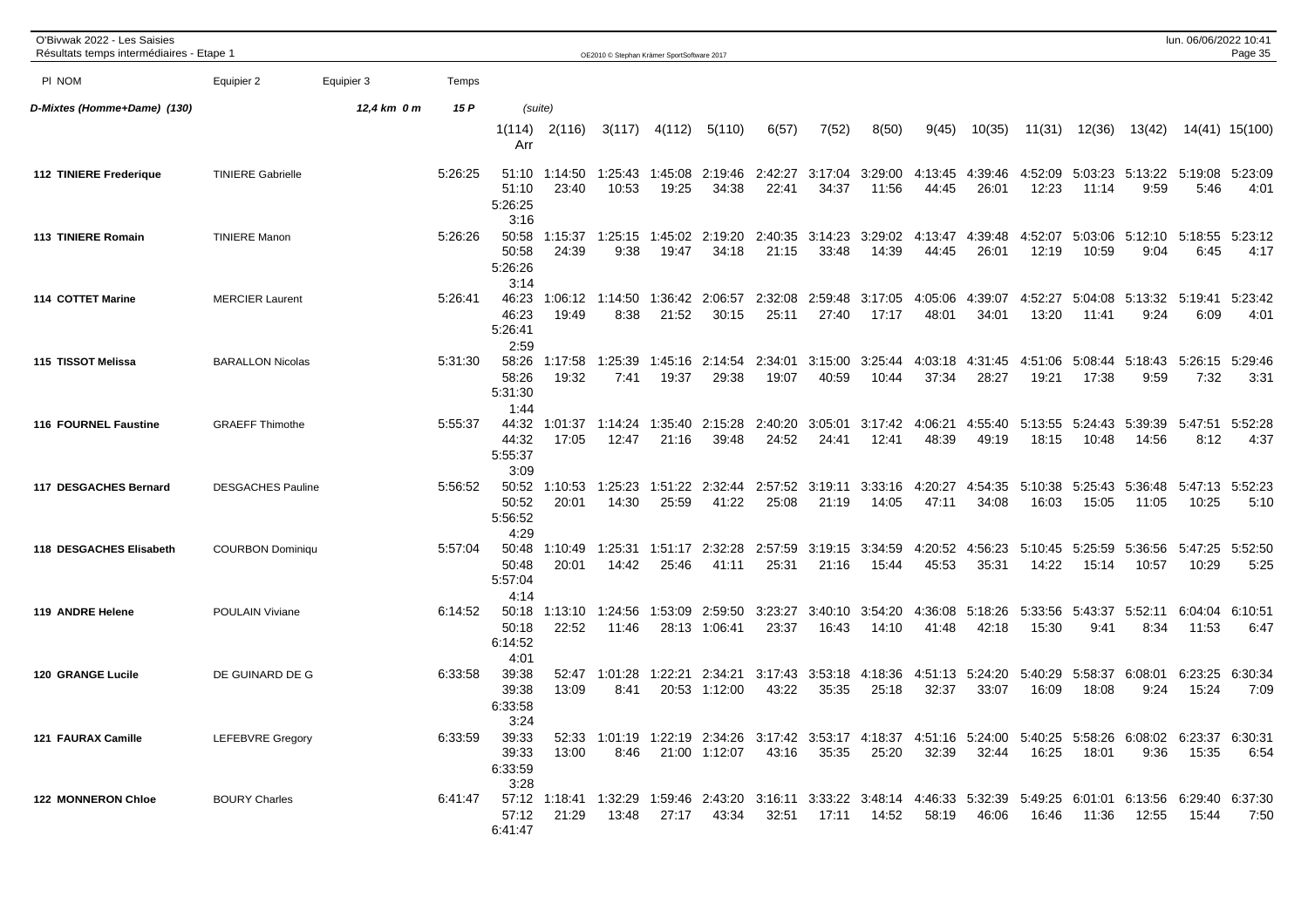| O'Bivwak 2022 - Les Saisies<br>Résultats temps intermédiaires - Etape 1 |                        |                 |        |                                              |                   |                                     | OE2010 © Stephan Krämer SportSoftware 2017 |                          |                               |                           |                                         |         |                |                  |                          |               | lun. 06/06/2022 10:41                                                           | Page 36            |
|-------------------------------------------------------------------------|------------------------|-----------------|--------|----------------------------------------------|-------------------|-------------------------------------|--------------------------------------------|--------------------------|-------------------------------|---------------------------|-----------------------------------------|---------|----------------|------------------|--------------------------|---------------|---------------------------------------------------------------------------------|--------------------|
| PI NOM                                                                  | Equipier 2             | Equipier 3      | Temps  |                                              |                   |                                     |                                            |                          |                               |                           |                                         |         |                |                  |                          |               |                                                                                 |                    |
| D-Mixtes (Homme+Dame) (130)                                             |                        | 12,4 km 0 m     | 15 P   | (suite)                                      |                   |                                     |                                            |                          |                               |                           |                                         |         |                |                  |                          |               |                                                                                 |                    |
|                                                                         |                        |                 |        | Arr                                          | $1(114)$ $2(116)$ |                                     | $3(117)$ $4(112)$                          | 5(110)                   | 6(57)                         | 7(52)                     | 8(50)                                   | 9(45)   | 10(35)         | 11(31)           |                          | 12(36) 13(42) |                                                                                 | 14(41) 15(100)     |
|                                                                         |                        |                 |        | 4:17                                         |                   |                                     |                                            |                          |                               |                           |                                         |         |                |                  |                          |               |                                                                                 |                    |
| <b>HEGRON Fabien</b>                                                    | <b>HEGRON Sarah</b>    |                 | pm     | 30:00<br>30:00<br>4:31:58                    | $\cdots$          | 52:38<br>22:38<br>42:00             | 1:10:01<br>17:23                           | 1:37:54<br>27:53         | 42:40                         | 12:44                     | 8:53                                    | 31:39   | 23:59          | 16:37            | 8:49                     | 18:24         | 2:20:34 2:33:18 2:42:11 3:13:50 3:37:49 3:54:26 4:03:15 4:21:39 4:26:27<br>4:48 | 4:30:23<br>3:56    |
| <b>GOUDIN Romain</b>                                                    | RIDOU Lucie            |                 | pm     | 1:35<br>51:25<br>51:25<br>5:52:01<br>3:16    | 1:07:47<br>16:22  | $*115$<br>1:16:55<br>9:08           | 1:32:35<br>15:40                           | 1:57:42<br>25:07         | 2:17:39<br>19:57              | 10:53                     | 2:28:32 2:38:15 3:14:12 4:52:47<br>9:43 |         | 35:57 1:38:35  | 5:12:31<br>19:44 | 5:23:50 5:34:15<br>11:19 | 10:25         | $\cdots$                                                                        | 5:48:45<br>14:30   |
| <b>DEBRUYNE Laurent</b>                                                 | RIVOMALA Veronirina    |                 | pm     | -----<br>6:41:33                             | $- - - - -$       | 43:02<br>43:02<br>31:09             | $---$<br>2:02:28 2:40:26                   | -----                    | 3:37:06<br>2:54:04<br>2:56:11 | -----<br>3:56:17          | 4:21:46                                 | 5:11:05 | 5:46:00        | 6:07:32          | -----                    | 2:46:00       | 6:23:06 6:29:59<br>6:53                                                         | 6:36:32<br>6:33    |
| <b>BESQUEUT Swann</b>                                                   | <b>WATERMAN Alice</b>  |                 |        | 5:01<br>bandon 1:01:52<br>1:01:52<br>5:43:17 | 1:24:35<br>22:43  | $*115$<br>1:39:30<br>14:55          | $*102$<br>2:14:32 3:18:36                  | $*104$<br>35:02 1:04:04  | $*103$<br>3:51:57<br>33:21    | $*53$<br>4:14:53<br>22:56 | *49<br>-----                            | *44     | $*33$<br>----- | *34<br>-----     |                          |               | -----                                                                           | 5:39:48<br>1:24:55 |
| <b>ROUSSET Julien</b>                                                   | ROUSSET Apolline       |                 | bandon | 3:29<br>$- - - - -$<br>6:00:57<br>5:01:59    | $\frac{1}{2}$     | 58:58<br>58:58<br>46:28<br>$*115$   | $\frac{1}{2}$<br>2:08:50<br>$*102$         |                          |                               |                           |                                         |         |                |                  |                          |               |                                                                                 |                    |
| <b>VANDEWALLE Lisa</b>                                                  | <b>LAIGLE Romain</b>   |                 | bandon | $- - - - -$<br>6:11:10                       |                   | $--- 1:10:44$<br>1:10:44<br>1:01:42 | $\frac{1}{2}$<br>2:41:28                   | 3:28:26                  | 3:54:52                       |                           |                                         |         |                |                  |                          |               |                                                                                 |                    |
| <b>DUBRULLE Angelique</b>                                               | <b>SALAMON Mathieu</b> | VANDEWALLE Lisa | bandon | 5:00:26<br>-----                             |                   | $*115$<br>$--- 1:10:39$<br>1:10:39  | $*102$<br>$\frac{1}{2}$                    | $*104$<br>-----          | $*103$<br>-----               |                           |                                         |         |                |                  |                          |               |                                                                                 |                    |
| <b>TATON Paul</b>                                                       | <b>BONNIN Lola</b>     |                 | bandon | 6:11:11<br>5:00:32<br>-----                  | -----             | $*115$<br>-----                     | 1:01:36 2:41:10<br>*102                    | 3:28:46<br>*104<br>----- | 3:54:48<br>$*103$             |                           |                                         |         |                |                  |                          |               |                                                                                 |                    |

| E-Dames (37)       | 10.8 km 0 m                  | 11 P    |        |        |       |         |                  |         |         |         |                                                                 |         |                 |      |
|--------------------|------------------------------|---------|--------|--------|-------|---------|------------------|---------|---------|---------|-----------------------------------------------------------------|---------|-----------------|------|
|                    |                              |         | 1(113) | 2(112) | 3(60) | 4(58)   | 5(51)            | 6(46)   | 7(39)   | 8(31)   | 9(36)                                                           | 10(41)  | 11(100)         | Arr  |
| <b>PROY Ariane</b> | CARTIER-MOULIN C ROCHE Amaia | 2:44:01 | 18:15  | 25:10  | 44:52 | 55:17   |                  |         |         |         | 1:05:42 1:23:59 1:38:16 2:17:46 2:26:55 2:38:13 2:42:33 2:44:01 |         |                 |      |
|                    |                              |         | 18:15  | 6:55   | 19:42 | 10:25   | 10:25            | 18:17   | 14:17   | 39:30   | 9:09                                                            | 11:18   | 4:20            | 1:28 |
| 2 MATHIAN Alais    | <b>HOUOT Elise</b>           | 2:51:01 | 27:08  | 35:22  | 56:18 | 1:06:03 | 1.16:42          | 1:35:17 | 1:48:44 |         | 2:23:22 2:32:20 2:46:14 2:49:22 2:51:01                         |         |                 |      |
|                    |                              |         | 27:08  | 8:14   | 20:56 | 9:45    | 10:39            | 18:35   | 13:27   | 34:38   | 8:58                                                            | 13:54   | 3:08            | 1:39 |
| 3 CETRE Marion     | <b>BERTHAUD Manon</b>        | 2:56:34 | 25:36  | 33:26  | 54:09 | 1:05:50 | $^{\circ}$ 16:51 | 1:40:19 | 1:55:49 | 2:28:52 | 2:37:11                                                         | 2:51:18 | 2:54:53 2:56:34 |      |
|                    |                              |         | 25:36  | 7:5C   | 20:43 | 11:41   | 11:01            | 23:28   | 15:30   | 33:03   | 8:19                                                            | 14:07   | 3:35            | 1:41 |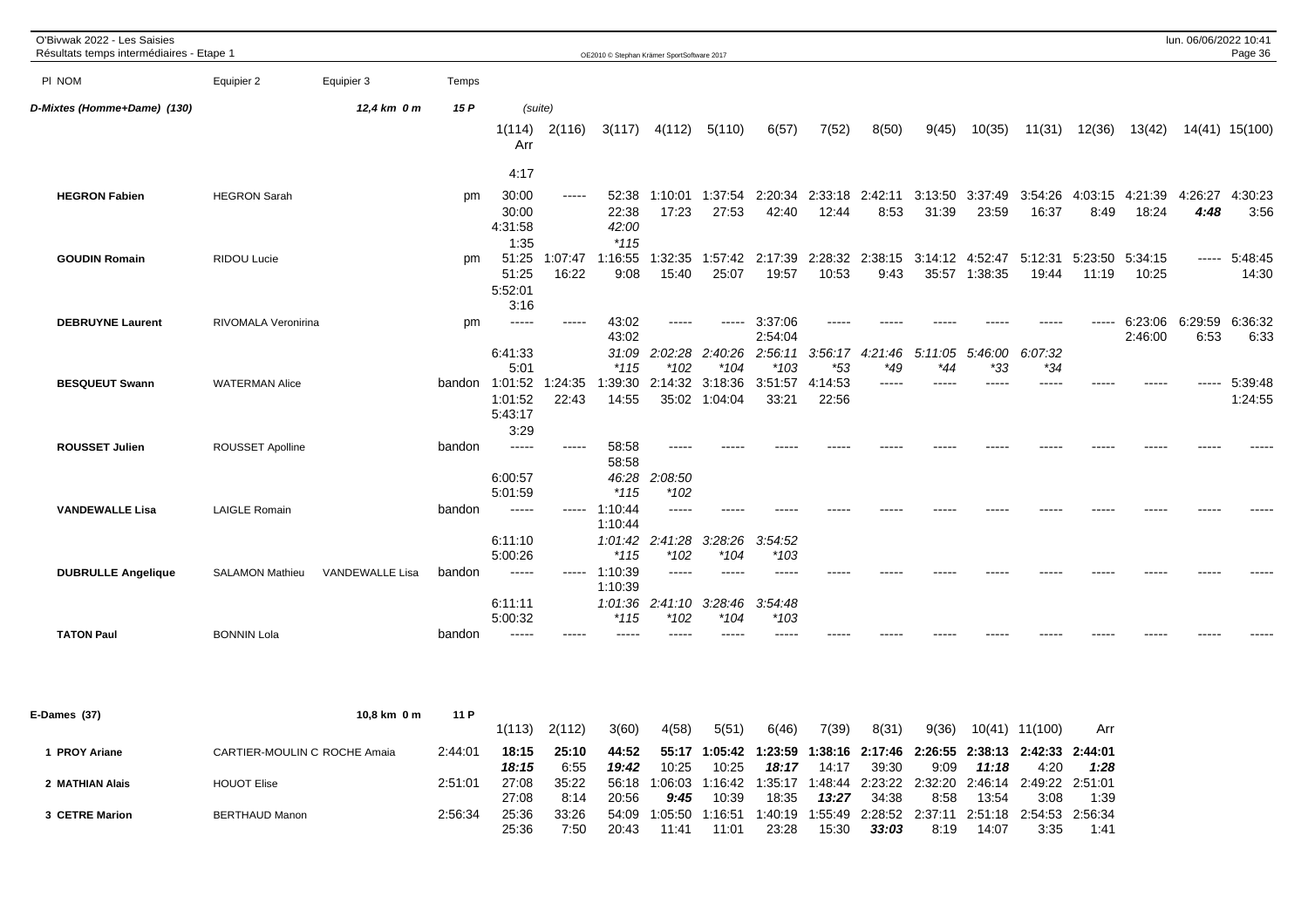| O'Bivwak 2022 - Les Saisies<br>Résultats temps intermédiaires - Etape 1 |                              |                                    |         |                         |                          | OE2010 © Stephan Krämer SportSoftware 2017 |                           |                           |                           |                           |                             |                           |                           |                         |                         | lun. 06/06/2022 10:41<br>Page 37 |
|-------------------------------------------------------------------------|------------------------------|------------------------------------|---------|-------------------------|--------------------------|--------------------------------------------|---------------------------|---------------------------|---------------------------|---------------------------|-----------------------------|---------------------------|---------------------------|-------------------------|-------------------------|----------------------------------|
| PI NOM                                                                  | Equipier 2                   | Equipier 3                         | Temps   |                         |                          |                                            |                           |                           |                           |                           |                             |                           |                           |                         |                         |                                  |
| E-Dames (37)                                                            |                              | 10,8 km 0 m                        | 11 P    |                         | (suite)                  |                                            |                           |                           |                           |                           |                             |                           |                           |                         |                         |                                  |
|                                                                         |                              |                                    |         | 1(113)                  | 2(112)                   | 3(60)                                      | 4(58)                     | 5(51)                     | 6(46)                     | 7(39)                     | 8(31)                       | 9(36)                     |                           | 10(41) 11(100)          | Arr                     |                                  |
| 4 HAGNIER Mathilde                                                      | <b>GRILLET Johanna</b>       |                                    | 3:03:48 | 26:32<br>26:32          | 34:51<br>8:19            | 57:39<br>22:48                             | 1:08:20<br>10:41          | 1:19:53<br>11:33          | 1:40:37<br>20:44          | 1:57:12<br>16:35          | 2:33:22<br>36:10            | 2:42:49<br>9:27           | 2:58:01<br>15:12          | 3:01:35 3:03:48<br>3:34 | 2:13                    |                                  |
| 5 CHATEIGNER-LETINOIS Laur CHATEIGNER-LETIN                             |                              |                                    | 3:04:07 | 29:30<br>29:30          | 36:20<br>6:50            | 56:52<br>20:32                             | 1:08:24<br>11:32          | 1:18:47<br>10:23          | 1:39:53<br>21:06          | 1:53:52<br>13:59          | 2:36:57<br>43:05            | 2:44:52<br>7:55           | 2:59:07<br>14:15          | 3:02:11<br>3:04         | 3:04:07<br>1:56         |                                  |
| <b>6 MONCAREY Emilie</b>                                                | <b>CADIOU Marine</b>         |                                    | 3:13:03 | 25:16<br>25:16          | 34:08                    | 58:57<br>24:49                             | 1:09:47                   | 1:21:06<br>11:19          | 1:43:27<br>22:21          | 1:59:23                   | 2:37:44<br>38:21            | 2:46:26<br>8:42           | 3:08:06<br>21:40          | 3:11:24<br>3:18         | 3:13:03                 |                                  |
| 7 LAFORCE Gaelle                                                        | <b>VAUDEY Charlotte</b>      | <b>VAUDEY Louise</b>               | 3:35:18 | 33:49                   | 8:52<br>41:10            | 1:04:59                                    | 10:50<br>1:18:28          | 1:30:51                   | 1:54:45                   | 15:56<br>2:15:59          | 2:59:33                     | 3:10:20                   | 3:29:47                   | 3:33:15                 | 1:39<br>3:35:18         | 3:33:20                          |
| 8 MORER Sophie                                                          | <b>LOPERA Stephanie</b>      |                                    | 3:38:41 | 33:49<br>23:55<br>23:55 | 7:21<br>33:51<br>9:56    | 23:49<br>57:01<br>23:10                    | 13:29<br>1:16:10<br>19:09 | 12:23<br>1:31:28<br>15:18 | 23:54<br>1:57:34<br>26:06 | 21:14<br>2:17:17<br>19:43 | 43:34<br>3:02:10<br>44:53   | 10:47<br>3:14:50<br>12:40 | 19:27<br>3:32:28<br>17:38 | 3:28<br>3:36:41<br>4:13 | 2:03<br>3:38:41<br>2:00 | *100                             |
| 9 CARON Solene                                                          | <b>COQUET Claire</b>         |                                    | 3:41:38 | 35:14<br>35:14          | 43:46<br>8:32            | 1:09:02<br>25:16                           | 1:24:16<br>15:14          | 1:39:17<br>15:01          | 2:10:24<br>31:07          | 2:30:54<br>20:30          | 3:09:19<br>38:25            | 3:18:46<br>9:27           | 3:35:08<br>16:22          | 3:39:13<br>4:05         | 3:41:38<br>2:25         |                                  |
| 10 FELIERS Corinne                                                      | <b>FELIERS Lise</b>          |                                    | 3:51:00 | 36:24<br>36:24          | 45:16<br>8:52            | 1:10:37<br>25:21                           | 1:25:49<br>15:12          | 1:42:29<br>16:40          | 2:11:59<br>29:30          | 2:31:57<br>19:58          | 3:15:13<br>43:16            | 3:25:25<br>10:12          | 3:44:22<br>18:57          | 3:48:30<br>4:08         | 3:51:00<br>2:30         |                                  |
| 11 GINTZBURGER Veronique                                                | <b>ZACAR Laurence</b>        |                                    | 3:59:03 | 45:14<br>45:14          | 56:06<br>10:52           | 1:23:24<br>27:18                           | 1:37:48<br>14:24          | 1:50:58<br>13:10          | 2:13:54<br>22:56          | 2:32:56<br>19:02          | 3:23:54<br>50:58            | 3:35:29<br>11:35          | 3:52:52<br>17:23          | 3:56:45<br>3:53         | 3:59:03<br>2:18         |                                  |
| <b>12 CHABANCE Anne</b>                                                 | <b>CHABANCE Lucile</b>       |                                    | 4:02:15 | 29:18                   | 37:48<br>8:30            | 1:04:45                                    | 1:21:58                   | 1:36:46                   | 2:10:49                   | 2:30:59<br>20:10          | 3:22:32<br>51:33            | 3:33:58                   | 3:54:13                   | 3:59:12                 | 4:02:15                 |                                  |
| 13 ARSEGUEL Clara                                                       | <b>ARSEGUEL Solene</b>       |                                    | 4:05:44 | 29:18<br>33:01          | 44:16                    | 26:57<br>1:13:28                           | 17:13<br>1:28:47          | 14:48<br>1:43:01<br>14:14 | 34:03<br>2:07:47<br>24:46 | 2:26:57                   | 3:24:49                     | 11:26<br>3:37:46          | 20:15<br>3:58:37          | 4:59<br>4:02:57         | 3:03<br>4:05:44         |                                  |
| <b>14 NAUCHE Marion</b>                                                 | DESORMEAUX Alice TESTI Marie |                                    | 4:07:44 | 33:01<br>37:50          | 11:15<br>47:54           | 29:12<br>1:14:35                           | 15:19<br>1:32:31          | 1:49:55                   | 2:18:59                   | 19:10<br>2:39:11          | 57:52<br>3:35:59            | 12:57<br>3:46:38          | 20:51<br>4:00:46          | 4:20<br>4:05:49         | 2:47<br>4:07:44         |                                  |
| 15 ROCH Sophie                                                          | <b>BOUVIER Line</b>          |                                    | 4:09:46 | 37:50<br>44:08          | 10:04<br>54:06           | 26:41<br>1:27:30                           | 17:56<br>1:46:29          | 17:24<br>2:01:39          | 29:04<br>2:32:30          | 20:12<br>2:54:22          | 56:48<br>3:39:20            | 10:39<br>3:48:49          | 14:08<br>4:02:16          | 5:03<br>4:06:42         | 1:55<br>4:09:46         |                                  |
| 16 GERACI Sandra                                                        | <b>BIGOT Lise</b>            |                                    | 4:22:18 | 44:08<br>55:27<br>55:27 | 9:58<br>1:07:28<br>12:01 | 33:24<br>1:34:38<br>27:10                  | 18:59<br>1:56:18<br>21:40 | 15:10<br>2:12:15<br>15:57 | 30:51<br>2:42:09<br>29:54 | 21:52<br>3:00:46<br>18:37 | 44:58<br>3:43:59<br>43:13   | 9:29<br>3:54:20<br>10:21  | 13:27<br>4:10:35<br>16:15 | 4:26<br>4:19:07<br>8:32 | 3:04<br>4:22:18<br>3:11 |                                  |
| 17 BIZOUARD Camille                                                     | <b>GUILLAUME Thaliana</b>    |                                    | 4:24:04 | 35:35<br>35:35          | 44:35                    | 1:13:00<br>28:25                           | 1:34:29<br>21:29          | 1:50:46                   | 2:27:19<br>36:33          | 2:55:36<br>28:17          | 3:48:20<br>52:44            | 4:00:08<br>11:48          | 4:17:16                   | 4:21:34                 | 4:24:04                 |                                  |
| <b>18 BREUILLY Marine</b>                                               | <b>GUAQUIERE Aline</b>       |                                    | 4:31:11 | 39:12                   | 9:00<br>51:43            | 1:22:19<br>30:36                           | 1:39:45<br>17:26          | 16:17<br>1:57:45          | 2:39:06                   | 3:01:04                   | 3:49:36<br>48:32            | 4:01:32                   | 17:08<br>4:22:31<br>20:59 | 4:18<br>4:27:45<br>5:14 | 2:30<br>4:31:11         |                                  |
| <b>19 CASTILLO XARGAY Sara</b>                                          | <b>NOVION DUCASSO</b>        |                                    | 4:32:33 | 39:12<br>38:04          | 12:31<br>46:33           | 1:18:25                                    | 1:37:39                   | 18:00<br>1:59:18          | 41:21<br>2:33:16          | 21:58<br>2:56:09          | 3:55:39                     | 11:56<br>4:06:05          | 4:24:53                   | 4:29:33                 | 3:26<br>4:32:33         |                                  |
| 20 DESMAILLET Roxane                                                    | <b>PERON Lucile</b>          |                                    | 4:33:16 | 38:04<br>49:10          | 8:29<br>57:36            | 31:52<br>1:26:06                           | 19:14<br>1:44:21          | 21:39<br>2:08:25          | 33:58<br>2:40:25          | 22:53<br>3:01:10          | 59:30<br>3:54:19            | 10:26<br>4:05:24          | 18:48<br>4:25:05          | 4:40<br>4:29:48         | 3:00<br>4:33:16         |                                  |
| 21 FELLOUS-CROUZET Laurie                                               | CHALAND Fanny                |                                    | 4:45:33 | 49:10<br>45:51          | 8:26<br>58:02            | 28:30<br>1:25:47                           | 18:15<br>1:45:14          | 24:04<br>2:02:19          | 32:00<br>2:38:18          | 20:45<br>3:00:22          | 53:09<br>4:02:02            | 11:05<br>4:14:07          | 19:41<br>4:37:09          | 4:43<br>4:42:11         | 3:28<br>4:45:33         |                                  |
| 22 JAN Vanessa                                                          | NICLOT Elea                  | NICLOT Candice                     | 4:50:02 | 45:51<br>38:11          | 12:11<br>49:15           | 27:45<br>1:18:46                           | 19:27<br>1:40:13          | 17:05<br>1:56:09          | 35:59<br>2:32:21          | 22:04<br>2:55:04          | 1:01:40<br>4:04:23          | 12:05<br>4:19:19          | 23:02<br>4:41:36          | 5:02<br>4:46:16         | 3:22<br>4:50:02         |                                  |
| 23 ARCHINARD Marie                                                      |                              | GUIRONNET Celine ROCHEREUX Coralie | 4:54:43 | 38:11<br>35:17          | 11:04<br>45:05           | 29:31<br>1:16:46                           | 21:27<br>1:35:26          | 15:56<br>1:52:12          | 36:12<br>2:37:29          | 22:43<br>3:11:30          | 1:09:19<br>4:06:07          | 14:56<br>4:19:51          | 22:17<br>4:42:53          | 4:40<br>4:51:29         | 3:46<br>4:54:43         |                                  |
| 24 MADRANGES Maelys                                                     | MESSY Alexandra              |                                    | 5:00:49 | 35:17<br>50:48          | 9:48<br>1:02:05          | 31:41<br>1:27:35                           | 18:40<br>1:50:11          | 16:46<br>2:07:38          | 45:17<br>3:02:29          | 34:01<br>3:28:22          | 54:37<br>4:14:05            | 13:44<br>4:25:41          | 23:02<br>4:52:57          | 8:36<br>4:57:28         | 3:14<br>5:00:49         |                                  |
| 25 FOSSE Cecilia                                                        | FOSSE Jade                   |                                    | 5:07:06 | 50:48<br>43:06<br>43:06 | 11:17<br>54:35<br>11:29  | 25:30<br>1:27:23<br>32:48                  | 22:36<br>1:44:41<br>17:18 | 17:27<br>2:06:40<br>21:59 | 54:51<br>2:40:53<br>34:13 | 25:53<br>3:20:51<br>39:58 | 45:43<br>4:24:13<br>1:03:22 | 11:36<br>4:35:01<br>10:48 | 27:16<br>5:00:18<br>25:17 | 4:31<br>5:04:28<br>4:10 | 3:21<br>5:07:06<br>2:38 |                                  |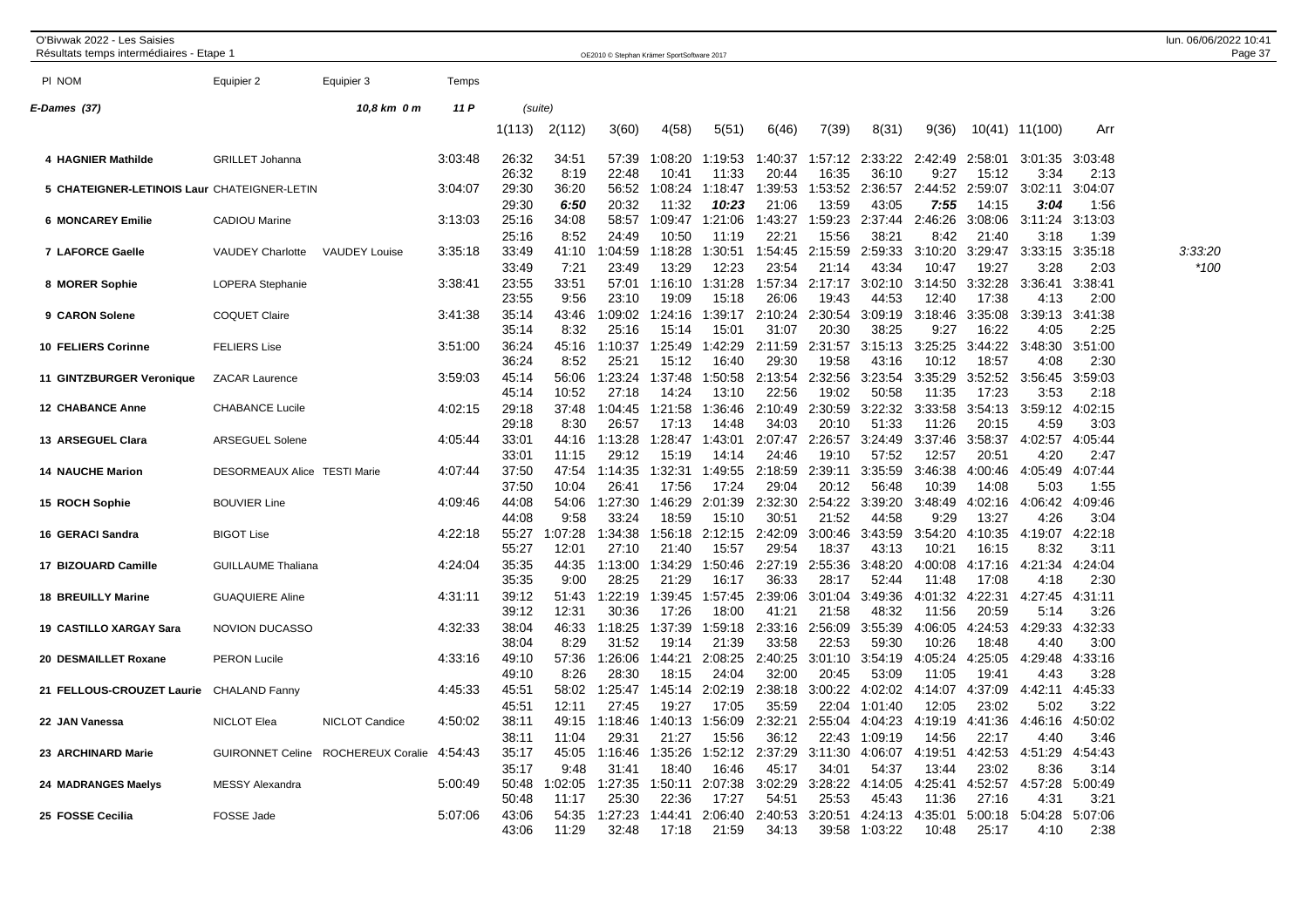| O'Bivwak 2022 - Les Saisies<br>Résultats temps intermédiaires - Etape 1 |                          |                           |         |                           |                       | OE2010 © Stephan Krämer SportSoftware 2017 |                         |                          |                           |                           |                           |                         |                           |                          |                         | lun. 06/06/2022 10:41 | Page 38           |
|-------------------------------------------------------------------------|--------------------------|---------------------------|---------|---------------------------|-----------------------|--------------------------------------------|-------------------------|--------------------------|---------------------------|---------------------------|---------------------------|-------------------------|---------------------------|--------------------------|-------------------------|-----------------------|-------------------|
| PI NOM                                                                  | Equipier 2               | Equipier 3                | Temps   |                           |                       |                                            |                         |                          |                           |                           |                           |                         |                           |                          |                         |                       |                   |
| E-Dames (37)                                                            |                          | 10,8 km 0 m               | 11 P    |                           | (suite)               |                                            |                         |                          |                           |                           |                           |                         |                           |                          |                         |                       |                   |
|                                                                         |                          |                           |         | 1(113)                    | 2(112)                | 3(60)                                      | 4(58)                   | 5(51)                    | 6(46)                     | 7(39)                     | 8(31)                     | 9(36)                   |                           | 10(41) 11(100)           | Arr                     |                       |                   |
| 26 ALLAIX Athena                                                        | <b>STEINMETZ Anaelle</b> | <b>SAM Mazarine</b>       | 5:10:27 | 1:06:47<br>1:06:47        | 1:17:21<br>10:34      | 1:49:55<br>32:34                           | 2:09:34<br>19:39        | 2:29:06<br>19:32         | 3:05:45<br>36:39          | 3:29:38<br>23:53          | 4:31:12<br>1:01:34        | 4:42:24<br>11:12        | 5:03:38<br>21:14          | 5:07:40<br>4:02          | 5:10:27<br>2:47         |                       |                   |
| 27 DELAMEA Sabine                                                       | <b>BOCQUENE Aurelie</b>  | <b>DELAMEA Sabine</b>     | 5:14:00 | 38:41<br>38:41            | 1:00:48<br>22:07      | 1:32:42<br>31:54                           | 2:06:01<br>33:19        | 2:24:50<br>18:49         | 3:05:19<br>40:29          | 3:33:10<br>27:51          | 4:24:37<br>51:27          | 4:37:57<br>13:20        | 5:05:25<br>27:28          | 5:10:40<br>5:15          | 5:14:00<br>3:20         |                       |                   |
| 28 AOUNIL Kenza                                                         | CHAMAKH Kaina            |                           | 5:38:10 | 56:27<br>56:27            | 1:11:04<br>14:37      | 1:40:37<br>29:33                           | 2:09:59<br>29:22        | 2:28:49<br>18:50         | 3:10:37<br>41:48          | 3:52:30<br>41:53          | 4:52:03<br>59:33          | 5:02:52<br>10:49        | 5:29:42<br>26:50          | 5:34:47<br>5:05          | 5:38:10<br>3:23         |                       |                   |
| 29 CHERRIER Sabine                                                      | SEVIN Anne-Sophie        |                           | 5:39:00 | 59:44<br>59:44            | 1:10:15<br>10:31      | 1:46:44<br>36:29                           | 2:10:27<br>23:43        | 2:31:55<br>21:28         | 3:20:27<br>48:32          | 3:44:36<br>24:09          | 4:49:03<br>1:04:27        | 5:01:42<br>12:39        | 5:27:37<br>25:55          | 5:35:49<br>8:12          | 5:39:00<br>3:11         |                       |                   |
| 30 DUPIRE Nelia                                                         | <b>MARTIN Catherine</b>  | CHAZERAND Carolin 5:42:31 |         | 47:02<br>47:02            | 1:00:02<br>13:00      | 1:31:38<br>31:36                           | 2:02:42<br>31:04        | 2:45:14<br>42:32         | 3:27:51<br>42:37          | 3:55:58<br>28:07          | 5:01:20<br>1:05:22        | 5:14:14<br>12:54        | 5:33:04<br>18:50          | 5:38:41<br>5:37          | 5:42:31<br>3:50         |                       |                   |
| 31 MARENATI Stella                                                      | ABBAD EL ANDALO          |                           | 6:15:35 | 1:08:17<br>1:08:17        | :23:39<br>15:22       | 2:06:04<br>42:25                           | 2:30:46<br>24:42        | 2:50:07<br>19:21         | 3:36:52<br>46:45          | 4:02:04<br>25:12          | 5:16:15<br>1:14:11        | 5:29:22<br>13:07        | 6:03:27<br>34:05          | 6:11:39<br>8:12          | 6:15:35<br>3:56         |                       |                   |
| <b>COURIVAUD Veronique</b>                                              | ROBERT-ORBLIN Ca         |                           | pm      | 41:55<br>41:55            | 51:40<br>9:45         | 1:18:37<br>26:57                           | 1:33:03<br>14:26        | 1:47:24<br>14:21         | 2:15:41<br>28:17          | 2:36:31<br>20:50          | 3:38:22<br>1:01:51        | 3:49:18<br>10:56        | $\frac{1}{2}$             | 4:16:33<br>27:15         | 4:19:40<br>3:07         | 4:07:24<br>$*43$      |                   |
| <b>ADEL Chahinez</b>                                                    | CHAZEAU Audrey           |                           | pm      | 58:40<br>58:40            | 1:23:21<br>24:41      | 2:22:33<br>59:12                           | 3:01:54<br>39:21        | 3:28:08<br>26:14         | 4:15:56<br>47:48          | 5:04:19<br>48:23          | -----                     | $\frac{1}{2}$           | $---$                     | $\frac{1}{2}$            | 6:52:41<br>1:48:22      |                       |                   |
| <b>DELALANDE Clarisse</b>                                               | <b>BLEUSE Estelle</b>    |                           | bandon  | -----                     | -----                 | $\cdots$                                   | ----                    |                          |                           | ----                      |                           | -----                   | -----                     | 5:39:07<br>5:39:07       | 5:42:16<br>3:09         | 50:45<br>$*115$       | 59:21<br>$*117$   |
|                                                                         |                          |                           |         | 59:44<br>$*117$           | 2:45:01<br>$*104$     | 3:41:26<br>$*103$                          |                         |                          |                           |                           |                           |                         |                           |                          |                         |                       |                   |
| <b>BRISPOT Laura</b>                                                    | <b>SAAS Melanie</b>      |                           |         | bandon 1:05:35<br>1:05:35 | 2:23:30<br>1:17:55    | 2:59:04<br>35:34                           | 3:35:29<br>36:25        | 4:07:54<br>32:25         | 4:52:18<br>44:24          | -----                     | ----                      | -----                   | -----                     | 5:39:16 5:42:50<br>46:58 | 3:34                    | 5:39:18<br>*100       |                   |
| <b>CHEVALIER Alexia</b>                                                 | <b>FAUCONNOT Ornella</b> |                           | bandon  | 3:45:50                   | -----                 |                                            |                         |                          |                           |                           |                           |                         |                           | 6:08:17<br>6:08:17       | 6:13:40<br>5:23         | 1:05:15<br>*115       | 1:12:47<br>$*117$ |
| <b>MENVIEL Berengere</b>                                                | MENVIEL OLLINET E        |                           | bandon  | $*103$                    |                       |                                            |                         |                          |                           |                           |                           |                         |                           | 6:28:07<br>6:28:07       | 6:33:02<br>4:55         | 1:10:53<br>$*115$     | 1:26:09<br>$*117$ |
|                                                                         |                          |                           |         | 3:50:41<br>$*102$         | 4:57:56<br>$*57$      |                                            |                         |                          |                           |                           |                           |                         |                           |                          |                         |                       |                   |
| E-Hommes (23)                                                           |                          | 10,8 km 0 m               | 11 P    | 1(113)                    | 2(112)                | 3(60)                                      | 4(58)                   | 5(51)                    | 6(46)                     | 7(39)                     | 8(31)                     | 9(36)                   |                           | 10(41) 11(100)           | Arr                     |                       |                   |
| 1 CARTIER-MOULIN Olivier                                                | CARTIER-MOULIN Pi        |                           | 2:21:19 | 18:20                     | 24:29                 | 41:10                                      | 48:56                   | 57:48                    | 1:12:21                   | 1:24:01                   | 1:54:26                   | 2:02:47                 | 2:16:34                   | 2:19:07                  | 2:21:19                 |                       |                   |
| 2 BARBET Mayeul                                                         | <b>BARBET Jules</b>      |                           | 2:45:18 | 18:20<br>29:23            | 6:09<br>36:00         | 16:41<br>56:44                             | 7:46<br>:08:17          | 8:52<br>:17:54           | 14:33<br>1:35:51          | 11:40<br>1:48:34          | 30:25<br>2:20:56          | 8:21<br>2:28:45         | 13:47<br>2:40:28          | 2:33<br>2:43:35          | 2:12<br>2:45:18         |                       |                   |
| 3 COLLET Pierrick                                                       | <b>COLLET Mathis</b>     | <b>COLLET Mathis</b>      | 2:56:02 | 29:23<br>19:07<br>19:07   | 6:37<br>26:03<br>6:56 | 20:44<br>48:04<br>22:01                    | 11:33<br>59:22<br>11:18 | 9:37<br>1:11:13<br>11:51 | 17:57<br>1:31:08<br>19:55 | 12:43<br>1:47:45<br>16:37 | 32:22<br>2:26:42<br>38:57 | 7:49<br>2:36:23<br>9:41 | 11:43<br>2:49:28<br>13:05 | 3:07<br>2:53:16<br>3:48  | 1:43<br>2:56:02<br>2:46 |                       |                   |
| 4 GOBILLOT Nicolas                                                      | <b>GOBILLOT Thomas</b>   | <b>GOBILLOT Jacques</b>   | 2:58:32 | 37:57<br>37:57            | 45:28<br>7:31         | 1:13:35<br>28:07                           | 1:24:22<br>10:47        | 1:36:10<br>11:48         | 1:51:55<br>15:45          | 2:04:17<br>12:22          | 2:33:30<br>29:13          | 2:41:15<br>7:45         | 2:53:46<br>12:31          | 2:57:02<br>3:16          | 2:58:32<br>1:30         |                       |                   |
| 5 CLAUDIN Benoit                                                        | <b>CLAUDIN Guillaume</b> |                           | 3:14:22 | 31:05<br>31:05            | 39:49<br>8:44         | 1:05:08<br>25:19                           | 1:14:46<br>9:38         | 1:26:47<br>12:01         | 1:51:38<br>24:51          | 2:09:35<br>17:57          | 2:46:57<br>37:22          | 2:55:42<br>8:45         | 3:09:30<br>13:48          | 3:12:41<br>3:11          | 3:14:22<br>1:41         |                       |                   |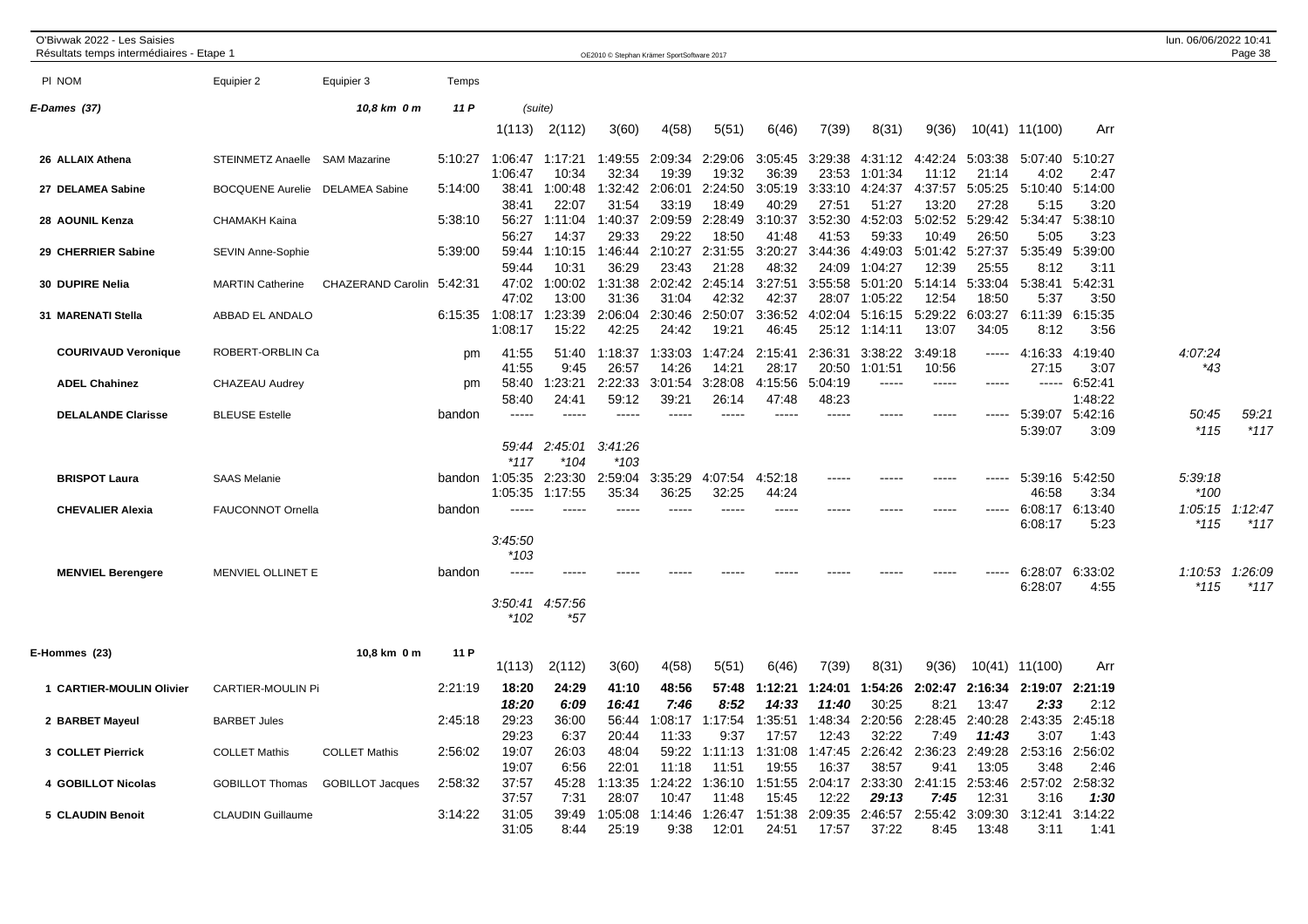| O'Bivwak 2022 - Les Saisies<br>Résultats temps intermédiaires - Etape 1 |                                  |                                     |         |                         |                       | OE2010 © Stephan Krämer SportSoftware 2017 |                         |                         |                           |                           |                           |                         |                          |                         |                         | lun. 06/06/2022 10:41<br>Page 39 |
|-------------------------------------------------------------------------|----------------------------------|-------------------------------------|---------|-------------------------|-----------------------|--------------------------------------------|-------------------------|-------------------------|---------------------------|---------------------------|---------------------------|-------------------------|--------------------------|-------------------------|-------------------------|----------------------------------|
| PI NOM                                                                  | Equipier 2                       | Equipier 3                          | Temps   |                         |                       |                                            |                         |                         |                           |                           |                           |                         |                          |                         |                         |                                  |
| E-Hommes (23)                                                           |                                  | 10,8 km 0 m                         | 11 P    | (suite)                 |                       |                                            |                         |                         |                           |                           |                           |                         |                          |                         |                         |                                  |
|                                                                         |                                  |                                     |         | 1(113)                  | 2(112)                | 3(60)                                      | 4(58)                   | 5(51)                   | 6(46)                     | 7(39)                     | 8(31)                     | 9(36)                   |                          | 10(41) 11(100)          | Arr                     |                                  |
| 6 RICHARDOT Jerome                                                      | RICHARDOT Benjam                 |                                     | 3:23:01 | 32:32<br>32:32          | 40:15<br>7:43         | 1:03:39<br>23:24                           | 1:17:49<br>14:10        | 1:33:24<br>15:35        | 1:59:58<br>26:34          | 2:19:17<br>19:19          | 2:54:03<br>34:46          | 3:02:48<br>8:45         | 3:18:01<br>15:13         | 3:21:27 3:23:01<br>3:26 | 1:34                    |                                  |
| 7 MONGE Damien                                                          | <b>TRELIN Charles</b>            |                                     | 3:30:07 | 33:08<br>33:08          | 41:25<br>8:17         | 1:10:29<br>29:04                           | 1:27:50<br>17:21        | 1:41:52<br>14:02        | 2:10:21<br>28:29          | 2:24:37<br>14:16          | 3:00:15<br>35:38          | 3:11:05<br>10:50        | 3:25:07<br>14:02         | 3:28:12 3:30:07<br>3:05 | 1:55                    |                                  |
| 8 BRETTE Laurent                                                        | <b>BRETTE Ethan</b>              | <b>BRETTE Axel</b>                  | 3:30:51 | 32:20<br>32:20          | 42:28<br>10:08        | 1:09:21<br>26:53                           | 1:20:46<br>11:25        | 1:34:47<br>14:01        | 2:04:24<br>29:37          | 2:25:57<br>21:33          | 3:02:19<br>36:22          | 3:12:14<br>9:55         | 3:24:37<br>12:23         | 3:28:29<br>3:52         | 3:30:51<br>2:22         |                                  |
| 9 MARCHESCHI Stephane                                                   | <b>RONJON Etienne</b>            |                                     | 3:33:26 | 31:45<br>31:45          | 38:42<br>6:57         | 59:44<br>21:02                             | 1:16:36<br>16:52        | 1:30:40<br>14:04        | 1:59:07<br>28:27          | 2:23:56<br>24:49          | 3:00:53<br>36:57          | 3:10:46<br>9:53         | 3:28:14<br>17:28         | 3:31:11<br>2:57         | 3:33:26<br>2:15         |                                  |
| 10 LESENNE Mathieu                                                      | <b>LESENNE Alexis</b>            |                                     | 3:33:38 | 41:53<br>41:53          | 51:22<br>9:29         | 1:16:08<br>24:46                           | 1:31:20<br>15:12        | 1:44:52<br>13:32        | 2:13:05<br>28:13          | 2:34:17<br>21:12          | 3:07:42<br>33:25          | 3:16:39<br>8:57         | 3:28:37<br>11:58         | 3:31:49<br>3:12         | 3:33:38<br>1:49         |                                  |
| 11 DECOEUR Thomas                                                       | <b>DECOEUR Arthur</b>            |                                     | 3:41:01 | 27:51<br>27:51          | 36:11<br>8:20         | 59:52<br>23:41                             | 1:12:58<br>13:06        | 1:27:34<br>14:36        | 1:58:50<br>31:16          | 2:18:42<br>19:52          | 3:03:55<br>45:13          | 3:16:12<br>12:17        | 3:32:14<br>16:02         | 3:38:20<br>6:06         | 3:41:01<br>2:41         |                                  |
| 12 DESOUTTER Frederic                                                   | <b>DESOUTTER Malo</b>            |                                     | 3:45:02 | 32:58<br>32:58          | 42:12<br>9:14         | 1:06:21<br>24:09                           | 1:20:13<br>13:52        | 1:35:44<br>15:31        | 2:03:02<br>27:18          | 2:22:54<br>19:52          | 3:08:07<br>45:13          | 3:17:18<br>9:11         | 3:38:53<br>21:35         | 3:42:43<br>3:50         | 3:45:02<br>2:19         |                                  |
| 13 BIRINGER Stephane                                                    | <b>BIRINGER Titouan</b>          |                                     | 3:45:17 | 29:13<br>29:13          | 36:39<br>7:26         | 59:48<br>23:09                             | 1:11:58<br>12:10        | 1:26:26<br>14:28        | 1:54:26<br>28:00          | 2:15:29<br>21:03          | 3:13:31<br>58:02          | 3:24:56<br>11:25        | 3:39:30<br>14:34         | 3:43:20<br>3:50         | 3:45:17<br>1:57         |                                  |
| 14 JOLY Cyril                                                           | <b>JOLY Mathias</b>              |                                     | 3:46:50 | 26:51<br>26:51          | 35:43<br>8:52         | 1:05:12<br>29:29                           | 1:18:23<br>13:11        | 1:33:46<br>15:23        | 2:06:40<br>32:54          | 2:28:41<br>22:01          | 3:13:03<br>44:22          | 3:25:07<br>12:04        | 3:39:07<br>14:00         | 3:43:45<br>4:38         | 3:46:50<br>3:05         |                                  |
| <b>15 THUET Boris</b>                                                   | <b>BOURDOIS RISSE T</b>          |                                     | 3:51:21 | 42:52<br>42:52          | 51:36<br>8:44         | 1:15:59<br>24:23                           | 1:31:43<br>15:44        | 1:46:25<br>14:42        | 2:18:02<br>31:37          | 2:38:15<br>20:13          | 3:14:57<br>36:42          | 3:24:54<br>9:57         | 3:44:11<br>19:17         | 3:48:43 3:51:21<br>4:32 | 2:38                    |                                  |
| 16 GRENIER Nolhan                                                       | <b>GRENIER Guilhem</b>           | <b>POMEON Baptiste</b>              | 3:56:51 | 40:16<br>40:16          | 49:54<br>9:38         | 1:15:47<br>25:53                           | 1:30:13<br>14:26        | 1:47:29<br>17:16        | 2:22:24<br>34:55          | 2:44:38<br>22:14          | 3:22:24<br>37:46          | 3:33:25<br>11:01        | 3:49:28<br>16:03         | 3:53:44 3:56:51<br>4:16 | 3:07                    |                                  |
| 17 POUCHOL Cyril                                                        | <b>VERNAY Mathis</b>             | VALENTIN / LOU                      | 3:57:44 | 34:01<br>34:01          | 42:21<br>8:20         | 1:07:09<br>24:48                           | 1:22:14<br>15:05        | 1:37:54<br>15:40        | 34:33                     | 2:12:27 2:34:00<br>21:33  | 3:19:34<br>45:34          | 3:31:17<br>11:43        | 3:50:31<br>19:14         | 3:54:59 3:57:44<br>4:28 | 2:45                    |                                  |
| <b>18 HAYER Nicolas</b>                                                 | <b>DUHAGON Vincent</b>           | <b>HAYER Stephanie</b>              | 4:13:26 | 41:25<br>41:25          | 52:03<br>10:38        | 1:19:24<br>27:21                           | 1:35:12<br>15:48        | 1:51:32<br>16:20        | 2:25:52<br>34:20          | 2:49:07<br>23:15          | 3:28:30<br>39:23          | 3:46:08<br>17:38        | 4:04:25<br>18:17         | 4:09:58<br>5:33         | 4:13:26<br>3:28         |                                  |
| 19 PEZEYRE Christophe                                                   | PEZEYRE Alexandre TATIN Ghyslain |                                     | 4:50:07 | 1:25:10<br>1:25:10      | :34:45<br>9:35        | 2:00:45<br>26:00                           | 2:13:51<br>13:06        | 2:27:42<br>13:51        | 2:57:17<br>29:35          | 3:16:28<br>19:11          | 4:19:44<br>1:03:16        | 4:29:26<br>9:42         | 4:42:34<br>13:08         | 4:46:39<br>4:05         | 4:50:07<br>3:28         |                                  |
| 20 LAUTIER Vincent                                                      | <b>LAUTIER Valentin</b>          |                                     | 5:20:06 | 56:22<br>56:22          | 1:16:48<br>20:26      | 1:45:14<br>28:26                           | 2:04:58<br>19:44        | 2:25:34<br>20:36        | 3:03:55<br>38:21          | 3:39:14<br>35:19          | 4:35:04<br>55:50          | 4:48:58<br>13:54        | 5:11:43<br>22:45         | 4:54                    | 5:16:37 5:20:06<br>3:29 |                                  |
| 21 BIZOUARD Arnaud                                                      | ROUMIGUIE Cyril Lu               |                                     | 5:34:23 | 37:45<br>37:45          | 49:38<br>11:53        | 1:22:15<br>32:37                           | 1:52:07<br>29:52        | 2:07:55<br>15:48        | 2:45:24<br>37:29          | 3:23:28<br>38:04          | 4:41:31<br>1:18:03        | 5:00:55<br>19:24        | 5:22:51<br>21:56         | 5:30:10<br>7:19         | 5:34:23<br>4:13         |                                  |
| <b>LE GOFF Jean-Francois</b>                                            |                                  | ROSMY LE GOFF Pa ROSMY LE GOFF Vi   | pm      | 42:20<br>42:20          | 52:39<br>10:19        | 1:16:58<br>24:19                           | 1:30:34<br>13:36        | 1:45:47<br>15:13        | 2:22:28<br>36:41          | 2:39:38<br>17:10          | $- - - - -$               | 3:29:28<br>49:50        | 4:00:43<br>31:15         | 4:05:02<br>4:19         | 4:07:06<br>2:04         |                                  |
| <b>SCHMIDT Pierre-Antoine</b>                                           | <b>CHARLES Armand</b>            |                                     | pm      | 1:29:32<br>1:29:32      | :55:53<br>26:21       | 2:28:56<br>33:03                           | 3:08:22<br>39:26        | 3:28:03<br>19:41        | 4:15:52<br>47:49          | 5:03:49<br>47:57          | $---$                     |                         |                          | $\cdots$                | 6:52:40<br>1:48:51      |                                  |
| E-Mixtes (Homme+Dame) (61)                                              |                                  | 10,8 km 0 m                         | 11 P    | 1(113)                  | 2(112)                | 3(60)                                      | 4(58)                   | 5(51)                   | 6(46)                     | 7(39)                     | 8(31)                     | 9(36)                   |                          | 10(41) 11(100)          | Arr                     |                                  |
| 1 MATHIAN Timothe                                                       | <b>DELGADO Clement</b>           | <b>BEREZIAT M &amp; X</b>           | 2:30:34 | 19:03                   | 24:58                 | 42:57                                      | 49:31                   | 57:40                   | 1:23:33                   | 1:35:30                   | 2:05:15                   | 2:13:35                 | 2:24:48                  | 2:28:03                 | 2:30:34                 | 2:28:31                          |
| 2 PONCET Claudine                                                       |                                  | VION-DELPHIN Bapti VION-DELPHIN Tho | 2:33:20 | 19:03<br>35:29<br>35:29 | 5:55<br>41:58<br>6:29 | 17:59<br>1:00:36<br>18:38                  | 6:34<br>1:10:01<br>9:25 | 8:09<br>1:19:24<br>9:23 | 25:53<br>1:34:09<br>14:45 | 11:57<br>1:45:27<br>11:18 | 29:45<br>2:10:43<br>25:16 | 8:20<br>2:18:09<br>7:26 | 11:13<br>2:27:50<br>9:41 | 3:15<br>2:31:47<br>3:57 | 2:31<br>2:33:20<br>1:33 | $*100$                           |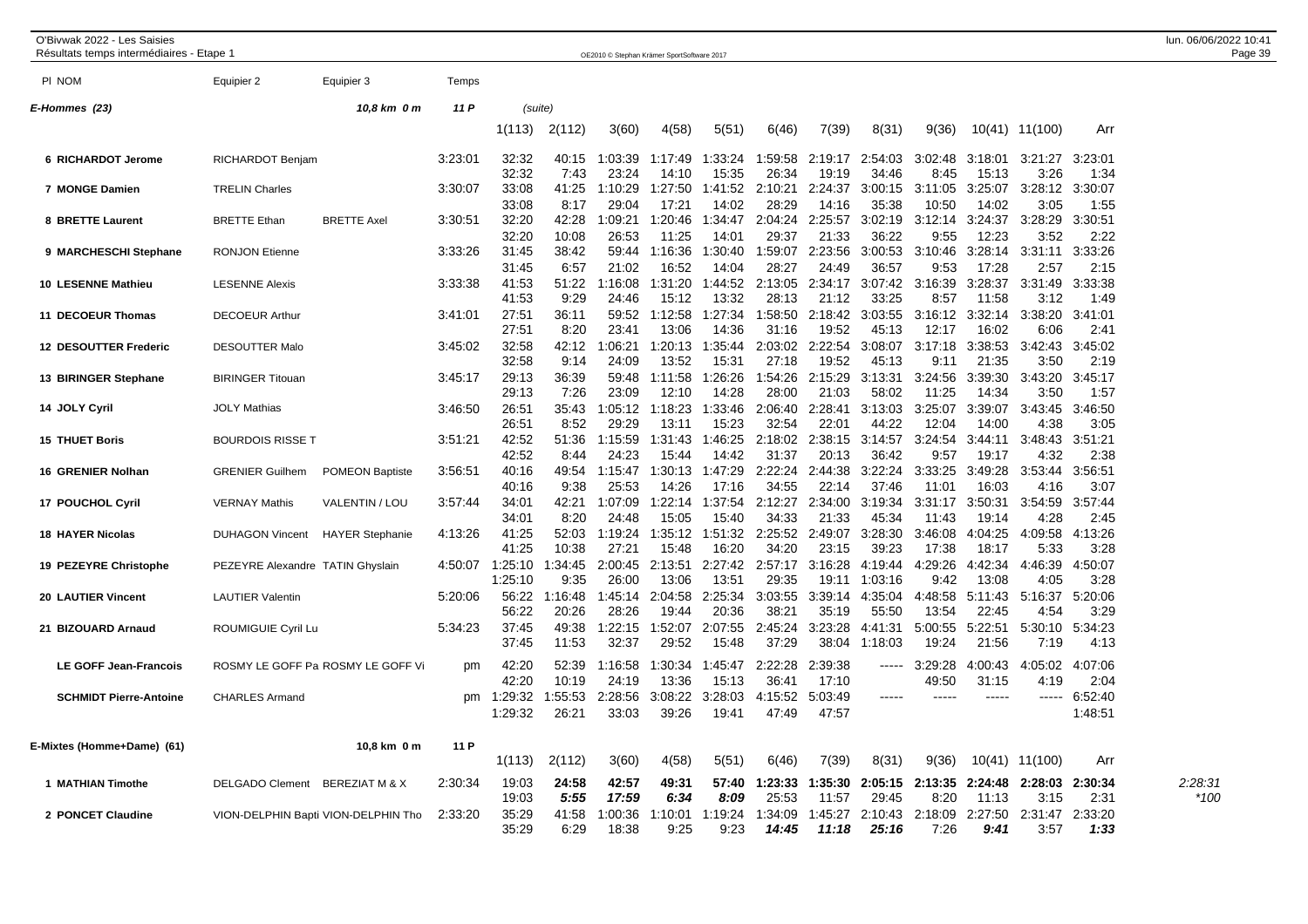| O'Bivwak 2022 - Les Saisies<br>Résultats temps intermédiaires - Etape 1 |                          |                           |         |                |                 | OE2010 © Stephan Krämer SportSoftware 2017 |                  |                  |                  |                  |                  |                  |                  |                 |                 | lun. 06/06/2022 10:41<br>Page 40 |
|-------------------------------------------------------------------------|--------------------------|---------------------------|---------|----------------|-----------------|--------------------------------------------|------------------|------------------|------------------|------------------|------------------|------------------|------------------|-----------------|-----------------|----------------------------------|
| PI NOM                                                                  | Equipier 2               | Equipier 3                | Temps   |                |                 |                                            |                  |                  |                  |                  |                  |                  |                  |                 |                 |                                  |
| E-Mixtes (Homme+Dame) (61)                                              |                          | 10,8 km 0 m               | 11 P    |                | (suite)         |                                            |                  |                  |                  |                  |                  |                  |                  |                 |                 |                                  |
|                                                                         |                          |                           |         | 1(113)         | 2(112)          | 3(60)                                      | 4(58)            | 5(51)            | 6(46)            | 7(39)            | 8(31)            | 9(36)            |                  | 10(41) 11(100)  | Arr             |                                  |
| 3 MAZIMANN Vincent                                                      | <b>BIRINGER Elea</b>     |                           | 2:34:47 | 29:11<br>29:11 | 35:57<br>6:46   | 55:43<br>19:46                             | 1:05:08<br>9:25  | 1:14:53<br>9:45  | 1:30:30<br>15:37 | 1:42:52<br>12:22 | 2:12:21<br>29:29 | 2:19:32<br>7:11  | 2:30:23<br>10:51 | 2:33:05<br>2:42 | 2:34:47<br>1:42 |                                  |
| 4 LAGNEAU Julien                                                        | <b>LAGNEAU Marielle</b>  | <b>LAGNEAU Basile</b>     | 2:35:03 | 20:39<br>20:39 | 27:43<br>7:04   | 47:59<br>20:16                             | 56:33<br>8:34    | 1:06:21<br>9:48  | 1:26:16<br>19:55 | 1:38:45<br>12:29 | 2:08:11<br>29:26 | 2:16:32<br>8:21  | 2:29:06<br>12:34 | 2:33:08<br>4:02 | 2:35:03<br>1:55 |                                  |
| 5 GLAPA Noemie                                                          | <b>GAGNIERE Estelle</b>  | <b>GLAPA David</b>        | 2:36:54 | 18:23<br>18:23 | 25:01<br>6:38   | 45:16<br>20:15                             | 58:20<br>13:04   | 1:07:26<br>9:06  | 1:28:07<br>20:41 | 1:41:14<br>13:07 | 2:13:45<br>32:31 | 2:21:16<br>7:31  | 2:31:41<br>10:25 | 2:35:05<br>3:24 | 2:36:54<br>1:49 |                                  |
| 6 CHAUVIER Maelle                                                       | <b>BONNARD Jordy</b>     |                           | 2:37:15 | 28:03<br>28:03 | 34:39<br>6:36   | 54:11<br>19:32                             | 1:03:43<br>9:32  | 1:13:54<br>10:11 | 1:32:01<br>18:07 | 1:44:36<br>12:35 | 2:12:58<br>28:22 | 2:20:35<br>7:37  | 2:31:33<br>10:58 | 2:35:25<br>3:52 | 2:37:15<br>1:50 |                                  |
| 7 MULLER Serge                                                          | <b>MULLER Marion</b>     |                           | 2:40:05 | 27:01<br>27:01 | 33:44<br>6:43   | 53:34<br>19:50                             | 1:04:57<br>11:23 | 1:14:24<br>9:27  | 1:31:36<br>17:12 | 1:42:57<br>11:21 | 2:13:42<br>30:45 | 2:21:46<br>8:04  | 2:34:06<br>12:20 | 2:37:58<br>3:52 | 2:40:05<br>2:07 |                                  |
| 8 BELLON Alice                                                          | <b>BELLON Noe</b>        |                           | 2:51:13 | 21:40<br>21:40 | 29:39<br>7:59   | 49:36<br>19:57                             | 58:26<br>8:50    | 1:09:49<br>11:23 | 1:28:47<br>18:58 | 1:42:38<br>13:51 | 2:19:36<br>36:58 | 2:29:34<br>9:58  | 2:44:46<br>15:12 | 2:49:00<br>4:14 | 2:51:13<br>2:13 |                                  |
| 9 CASTILLO Sylvie                                                       | <b>PARZYCH Matheis</b>   |                           | 2:56:24 | 26:37<br>26:37 | 33:55<br>7:18   | 53:59<br>20:04                             | 1:04:38<br>10:39 | 1:16:02<br>11:24 | 1:40:28<br>24:26 | 1:54:04<br>13:36 | 2:28:38<br>34:34 | 2:37:42<br>9:04  | 2:51:56<br>14:14 | 2:54:49<br>2:53 | 2:56:24<br>1:35 |                                  |
| 10 FOUCARD Yoann                                                        | PILLOT Clara             |                           | 2:59:07 | 29:32<br>29:32 | 37:37<br>8:05   | 58:53<br>21:16                             | 1:08:29<br>9:36  | 1:19:10<br>10:41 | 1:37:21<br>18:11 | 1:53:48<br>16:27 | 2:29:44<br>35:56 | 2:38:59<br>9:15  | 2:53:26<br>14:27 | 2:57:17<br>3:51 | 2:59:07<br>1:50 |                                  |
| 11 CORBIC Virginie                                                      | <b>ROUX CORBIC Arthu</b> |                           | 3:03:28 | 21:19<br>21:19 | 29:10<br>7:51   | 51:08<br>21:58                             | 1:03:10<br>12:02 | 1:14:21<br>11:11 | 1:35:53<br>21:32 | 1:49:35<br>13:42 | 2:33:27<br>43:52 | 2:42:28<br>9:01  | 2:58:07<br>15:39 | 3:01:30<br>3:23 | 3:03:28<br>1:58 |                                  |
| <b>12 TILMONT Juliette</b>                                              | <b>GUIHARD Benjamin</b>  |                           | 3:11:36 | 54:23<br>54:23 | 1:00:58<br>6:35 | 1:19:57<br>18:59                           | 1:31:35<br>11:38 | 1:41:32<br>9:57  | 1:59:52<br>18:20 | 2:12:46<br>12:54 | 2:46:34<br>33:48 | 2:54:38<br>8:04  | 3:06:55<br>12:17 | 3:09:53<br>2:58 | 3:11:36<br>1:43 |                                  |
| 13 LENOBLE Christophe                                                   | <b>LENOBLE Tiphaine</b>  |                           | 3:12:09 | 38:06<br>38:06 | 44:46<br>6:40   | 1:04:15<br>19:29                           | 1:15:33<br>11:18 | 1:25:42<br>10:09 | 1:44:46<br>19:04 | 1:57:51<br>13:05 | 2:35:21<br>37:30 | 2:44:37<br>9:16  | 3:06:16<br>21:39 | 3:10:03<br>3:47 | 3:12:09<br>2:06 |                                  |
| <b>14 JACQUES Sandrine</b>                                              | <b>JACQUES Thibaut</b>   | <b>BOITIAT Noe</b>        | 3:12:20 | 31:03<br>31:03 | 44:32<br>13:29  | 1:05:35<br>21:03                           | 1:16:59<br>11:24 | 1:28:18<br>11:19 | 1:50:49<br>22:31 | 2:06:25<br>15:36 | 2:43:30<br>37:05 | 2:52:41<br>9:11  | 3:07:18<br>14:37 | 3:10:23<br>3:05 | 3:12:20<br>1:57 |                                  |
| <b>15 GUILLE Celine</b>                                                 | <b>FRESSARD Valerie</b>  | <b>CHILLET Christophe</b> | 3:13:00 | 33:03<br>33:03 | 42:25<br>9:22   | 1:05:16<br>22:51                           | 1:18:52<br>13:36 | 1:29:27<br>10:35 | 1:50:57<br>21:30 | 2:05:49<br>14:52 | 2:44:04<br>38:15 | 2:53:15<br>9:11  | 3:07:47<br>14:32 | 3:11:11<br>3:24 | 3:13:00<br>1:49 |                                  |
| 16 GROSBOST Remi                                                        | <b>GROSBOST Marie Ag</b> |                           | 3:13:38 | 26:57<br>26:57 | 35:18<br>8:21   | 58:27<br>23:09                             | 1:10:09<br>11:42 | 1:23:42<br>13:33 | 1:46:52<br>23:10 | 2:05:05<br>18:13 | 2:40:29<br>35:24 | 2:52:05<br>11:36 | 3:07:23<br>15:18 | 3:11:22<br>3:59 | 3:13:38<br>2:16 |                                  |
| 17 RIBAULT Herve                                                        | <b>RIBAULT Anne</b>      |                           | 3:16:44 | 30:23<br>30:23 | 39:17<br>8:54   | 1:02:22<br>23:05                           | 1:15:25<br>13:03 | 1:28:34<br>13:09 | 1:54:06<br>25:32 | 2:12:40<br>18:34 | 2:47:37<br>34:57 | 2:57:09<br>9:32  | 3:10:52<br>13:43 | 3:14:42<br>3:50 | 3:16:44<br>2:02 |                                  |
| 18 MARTINEZ Jean-Christophe MARTINEZ Marie Lau MARTINEZ Noemie          |                          |                           | 3:19:19 | 29:08<br>29:08 | 36:47<br>7:39   | 59:21<br>22:34                             | 1:14:14<br>14:53 | 1:26:02<br>11:48 | 1:49:45<br>23:43 | 2:06:10<br>16:25 | 2:44:37<br>38:27 | 2:54:08<br>9:31  | 3:12:55<br>18:47 | 3:17:23<br>4:28 | 3:19:19<br>1:56 |                                  |
| <b>19 COURTIAL Aurelien</b>                                             | <b>PESCIA Marianne</b>   |                           | 3:19:50 | 24:59<br>24:59 | 33:40<br>8:41   | 57:59<br>24:19                             | 1:09:25<br>11:26 | 1:22:01<br>12:36 | 1:43:59<br>21:58 | 2:00:40<br>16:41 | 2:45:07<br>44:27 | 2:56:02<br>10:55 | 3:12:58<br>16:56 | 3:16:42<br>3:44 | 3:19:50<br>3:08 |                                  |
| 20 SOUBRENIE Alexandra                                                  | <b>DEMARE Hugo</b>       |                           | 3:25:40 | 33:06<br>33:06 | 40:03<br>6:57   | 1:01:39<br>21:36                           | 1:13:24<br>11:45 | 1:24:14<br>10:50 | 1:51:08<br>26:54 | 2:06:29<br>15:21 | 2:51:36<br>45:07 | 3:00:35<br>8:59  | 3:18:32<br>17:57 | 3:22:59<br>4:27 | 3:25:40<br>2:41 |                                  |
| 21 LIOGIER Catherine                                                    | <b>LIOGIER Alexandre</b> | <b>LIOGIER Philippe</b>   | 3:27:08 | 30:24<br>30:24 | 38:28<br>8:04   | 1:04:32<br>26:04                           | 1:19:57<br>15:25 | 1:33:17<br>13:20 | 2:02:09<br>28:52 | 2:20:44<br>18:35 | 2:56:09<br>35:25 | 3:06:09<br>10:00 | 3:20:27<br>14:18 | 3:24:27<br>4:00 | 3:27:08<br>2:41 |                                  |
| 22 STORI Nicolas                                                        | <b>STORI Catherine</b>   |                           | 3:29:31 | 34:37<br>34:37 | 42:17<br>7:40   | 1:04:41<br>22:24                           | 1:19:46<br>15:05 | 1:34:02<br>14:16 | 2:10:31<br>36:29 | 2:28:26<br>17:55 | 3:02:06<br>33:40 | 3:11:34<br>9:28  | 3:23:39<br>12:05 | 3:27:28<br>3:49 | 3:29:31<br>2:03 |                                  |
| 23 MAHE Angeline                                                        | <b>KUNTZ Maxime</b>      |                           | 3:32:29 | 31:48<br>31:48 | 40:21<br>8:33   | 1:04:18<br>23:57                           | 1:16:00<br>11:42 | 1:29:45<br>13:45 | 1:57:41<br>27:56 | 2:15:37<br>17:56 | 2:55:10<br>39:33 | 3:05:33<br>10:23 | 3:24:39<br>19:06 | 3:29:11<br>4:32 | 3:32:29<br>3:18 |                                  |
| 24 RONJON Sylvain                                                       | <b>RONJON Solene</b>     |                           | 3:32:38 | 27:21<br>27:21 | 35:39<br>8:18   | 58:36<br>22:57                             | 1:11:25<br>12:49 | 1:24:59<br>13:34 | 1:53:40<br>28:41 | 2:22:31<br>28:51 | 2:59:56<br>37:25 | 3:09:32<br>9:36  | 3:27:21<br>17:49 | 3:30:45<br>3:24 | 3:32:38<br>1:53 |                                  |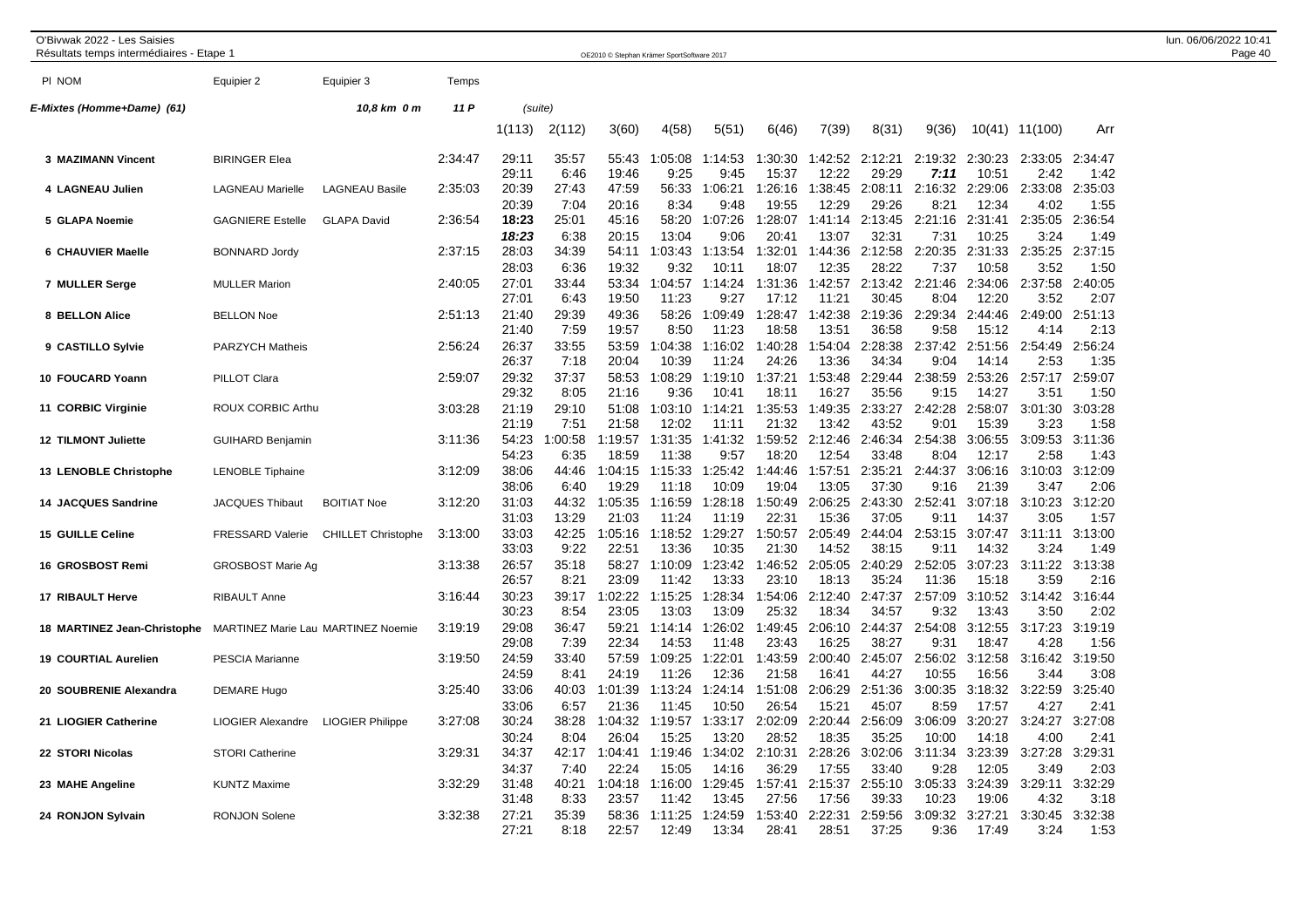| O'Bivwak 2022 - Les Saisies<br>Résultats temps intermédiaires - Etape 1 |                           |                                    |         |                             |                         | OE2010 © Stephan Krämer SportSoftware 2017 |                           |                           |                           |                           |                           |                           |                           |                         |                         | lun. 06/06/2022 10:41<br>Page 41 |
|-------------------------------------------------------------------------|---------------------------|------------------------------------|---------|-----------------------------|-------------------------|--------------------------------------------|---------------------------|---------------------------|---------------------------|---------------------------|---------------------------|---------------------------|---------------------------|-------------------------|-------------------------|----------------------------------|
| PI NOM                                                                  | Equipier 2                | Equipier 3                         | Temps   |                             |                         |                                            |                           |                           |                           |                           |                           |                           |                           |                         |                         |                                  |
| E-Mixtes (Homme+Dame) (61)                                              |                           | 10,8 km 0 m                        | 11 P    | (suite)                     |                         |                                            |                           |                           |                           |                           |                           |                           |                           |                         |                         |                                  |
|                                                                         |                           |                                    |         | 1(113)                      | 2(112)                  | 3(60)                                      | 4(58)                     | 5(51)                     | 6(46)                     | 7(39)                     | 8(31)                     | 9(36)                     |                           | 10(41) 11(100)          | Arr                     |                                  |
| 25 BUFFET-EYMARD Celine                                                 | <b>BUFFET Tom</b>         |                                    | 3:33:42 | 46:02<br>46:02              | 53:35<br>7:33           | 1:17:01<br>23:26                           | 1:31:11<br>14:10          | 1:44:02<br>12:51          | 2:10:44<br>26:42          | 2:28:04<br>17:20          | 3:03:24<br>35:20          | 3:12:10<br>8:46           | 3:27:25<br>15:15          | 3:31:04<br>3:39         | 3:33:42<br>2:38         |                                  |
| 26 ASTIGARRAGA Cedrick                                                  |                           | ASTIGARRAGA Adeli ASTIGARRAGA Elyn | 3:34:15 | 31:58<br>31:58              | 41:30<br>9:32           | 1:04:57<br>23:27                           | 1:18:12<br>13:15          | 1:30:56<br>12:44          | 1:57:21<br>26:25          | 2:20:08<br>22:47          | 3:02:08<br>42:00          | 3:11:30<br>9:22           | 3:28:16<br>16:46          | 3:32:10<br>3:54         | 3:34:15<br>2:05         |                                  |
| 27 UNAL Sebastien                                                       | <b>UNAL Elisa</b>         |                                    | 3:34:16 | 28:40<br>28:40              | 36:44<br>8:04           | 1:01:24<br>24:40                           | 1:15:14<br>13:50          | 1:29:42<br>14:28          | 1:55:20<br>25:38          | 2:21:29<br>26:09          | 3:00:41<br>39:12          | 3:11:19<br>10:38          | 3:27:45<br>16:26          | 3:32:15<br>4:30         | 3:34:16<br>2:01         |                                  |
| 28 SEGALEN Jean-Baptiste                                                | <b>GROSHENS Sophie</b>    |                                    | 3:34:29 | 36:48<br>36:48              | 44:22<br>7:34           | 1:07:04<br>22:42                           | 1:18:33<br>11:29          | 1:30:05<br>11:32          | 1:53:48<br>23:43          | 21:27                     | 2:15:15 2:59:38<br>44:23  | 3:09:21<br>9:43           | 3:27:47<br>18:26          | 3:32:01<br>4:14         | 3:34:29<br>2:28         |                                  |
| 29 DORFFNER Frederic                                                    |                           | DORFFNER Anne-La DORFFNER Edmee    | 3:40:00 | 29:29<br>29:29              | 37:44<br>8:15           | 1:05:02<br>27:18                           | 1:19:54<br>14:52          | 1:34:11<br>14:17          | 1:59:50<br>25:39          | 2:18:30<br>18:40          | 3:03:10<br>44:40          | 3:15:17<br>12:07          | 3:34:08<br>18:51          | 3:37:45<br>3:37         | 3:40:00<br>2:15         |                                  |
| 30 BELLET Mathis                                                        | <b>NOURI Lucile</b>       |                                    | 3:43:14 | 39:01<br>39:01              | 46:50<br>7:49           | 1:12:09<br>25:19                           | 1:24:40<br>12:31          | 1:39:06<br>14:26          | 2:07:53<br>28:47          | 2:27:13<br>19:20          | 3:12:20<br>45:07          | 3:22:16<br>9:56           | 3:36:16<br>14:00          | 3:40:14<br>3:58         | 3:43:14<br>3:00         |                                  |
| 31 LE GARGASSON Marie                                                   | <b>MEUNIER Nicolas</b>    |                                    | 3:44:37 | 42:12<br>42:12              | 52:56<br>10:44          | 1:20:02<br>27:06                           | 1:36:03<br>16:01          | 1:49:39<br>13:36          | 2:13:41<br>24:02          | 2:29:30<br>15:49          | 3:11:34<br>42:04          | 3:20:39<br>9:05           | 3:38:30<br>17:51          | 3:41:54<br>3:24         | 3:44:37<br>2:43         |                                  |
| 32 AZZOPARDI Cendrine                                                   |                           | CHAMPANGE Kylian CHAMPANGE Axel    | 3:50:36 | 33:21<br>33:21              | 42:41<br>9:20           | 1:11:27<br>28:46                           | 1:26:02<br>14:35          | 1:45:11<br>19:09          | 2:20:32<br>35:21          | 2:39:22<br>18:50          | 3:20:59<br>41:37          | 3:29:34<br>8:35           | 3:46:01<br>16:27          | 3:48:40<br>2:39         | 3:50:36<br>1:56         |                                  |
| 33 EGLIZOT Brice                                                        | <b>GOEMANS Juliette</b>   |                                    | 3:50:59 | 42:08<br>42:08              | 52:44<br>10:36          | 1:18:06<br>25:22                           | 1:35:59<br>17:53          | 1:51:10<br>15:11          | 2:22:33<br>31:23          | 2:42:37<br>20:04          | 3:15:37<br>33:00          | 3:24:47<br>9:10           | 3:43:54<br>19:07          | 3:48:06<br>4:12         | 3:50:59<br>2:53         |                                  |
| <b>34 HERAUT Lucas</b>                                                  | <b>HERAUT Anais</b>       |                                    | 3:51:48 | 31:14                       | 41:05                   | 1:09:07                                    | 1:29:28                   | 1:44:28                   | 2:17:08                   | 2:39:15                   | 3:18:50                   | 3:28:42                   | 3:45:28                   | 3:49:51                 | 3:51:48                 |                                  |
| 35 PERDRIAT Delphine                                                    | <b>LOPES David</b>        |                                    | 3:56:12 | 31:14<br>28:12              | 9:51<br>37:51           | 28:02<br>1:10:33                           | 20:21<br>1:26:51          | 15:00<br>1:44:29          | 32:40<br>2:19:28          | 22:07<br>2:39:53          | 39:35<br>3:24:38          | 9:52<br>3:34:28           | 16:46<br>3:49:25          | 4:23<br>3:53:43         | 1:57<br>3:56:12         |                                  |
| <b>36 GERMAINE Cyril</b>                                                | <b>VOURC H Lucie</b>      |                                    | 4:00:12 | 28:12<br>33:45              | 9:39<br>42:09           | 32:42<br>1:05:03                           | 16:18<br>1:22:35          | 17:38<br>1:40:54          | 34:59<br>2:13:16          | 20:25<br>2:32:37<br>19:21 | 44:45<br>3:19:53          | 9:50<br>3:30:37           | 14:57<br>3:52:32          | 4:18<br>3:57:02         | 2:29<br>4:00:12         |                                  |
| 37 CHATAGNIER Philippe                                                  | <b>CHATAGNIER Anne</b>    |                                    | 4:05:16 | 33:45<br>31:46<br>31:46     | 8:24<br>41:20<br>9:34   | 22:54<br>1:11:11<br>29:51                  | 17:32<br>1:23:39<br>12:28 | 18:19<br>1:39:47<br>16:08 | 32:22<br>2:09:31<br>29:44 | 2:27:15<br>17:44          | 47:16<br>3:24:04<br>56:49 | 10:44<br>3:35:59<br>11:55 | 21:55<br>3:56:51<br>20:52 | 4:30<br>4:01:31<br>4:40 | 3:10<br>4:05:16<br>3:45 |                                  |
| 38 DAKOWSKI Mathieu                                                     | DAKOWSKI Gaetan           | <b>FOUSSAT Stephanie</b>           | 4:09:34 | 36:44<br>36:44              | 45:41                   | 1:12:56                                    | 1:30:02<br>17:06          | 1:43:59<br>13:57          | 2:18:46<br>34:47          | 2:54:55                   | 3:37:18                   | 3:48:14<br>10:56          | 4:02:35<br>14:21          | 4:07:09<br>4:34         | 4:09:34                 |                                  |
| 39 DUHAGON Jean-Jacques                                                 | <b>DUHAGON Sylvie</b>     |                                    | 4:13:29 | 41:42<br>41:42              | 8:57<br>52:06<br>10:24  | 27:15<br>1:19:26<br>27:20                  | 1:35:40<br>16:14          | 1:51:35<br>15:55          | 2:26:35<br>35:00          | 36:09<br>2:49:30<br>22:55 | 42:23<br>3:28:34<br>39:04 | 3:46:35<br>18:01          | 4:05:37<br>19:02          | 4:10:18<br>4:41         | 2:25<br>4:13:29<br>3:11 |                                  |
| <b>40 JACOMY Eric</b>                                                   | <b>JACOMY Celia</b>       | <b>BELLENGIER Marie</b>            | 4:14:15 | 27:13<br>27:13              | 36:53<br>9:40           | 1:15:17<br>38:24                           | 1:31:32<br>16:15          | 1:47:39<br>16:07          | 2:23:33<br>35:54          | 2:55:15<br>31:42          | 3:40:20<br>45:05          | 3:51:16<br>10:56          | 4:07:46<br>16:30          | 4:12:41<br>4:55         | 4:14:15<br>1:34         |                                  |
| 41 NOYER Emma                                                           | <b>JOSSO Heloise</b>      |                                    | 4:14:39 | 39:44                       | 50:39                   | 1:19:17                                    | 1:37:11                   | 1:53:35                   | 2:20:49                   | 2:39:51                   | 3:33:46                   | 3:45:00                   | 4:06:20                   | 4:11:06                 | 4:14:39                 |                                  |
| 42 VAN DER HEIJDE Marc                                                  | <b>BONHOMME Christell</b> |                                    | 4:20:45 | 39:44<br>46:25              | 10:55<br>58:37          | 28:38<br>1:30:25                           | 17:54<br>1:52:48          | 16:24<br>2:10:42          | 27:14<br>2:40:30          | 19:02<br>3:00:24          | 53:55<br>3:43:25          | 11:14<br>3:54:06          | 21:20<br>4:13:58          | 4:46<br>4:18:28         | 3:33<br>4:20:45         |                                  |
| 43 BESSARD Rejane                                                       | <b>ADAM Olivier</b>       |                                    | 4:22:15 | 46:25<br>33:28              | 12:12<br>43:18          | 31:48<br>1:10:41                           | 22:23<br>1:26:43          | 17:54<br>1:46:28          | 29:48<br>2:21:34          | 19:54<br>2:51:19          | 43:01<br>3:36:32          | 10:41<br>3:49:41          | 19:52<br>4:13:57          | 4:30<br>4:18:48         | 2:17<br>4:22:15         |                                  |
| 44 CHARDON Jerome                                                       | <b>MAZOYER Celine</b>     | <b>MAZOYER Christoph</b>           | 4:22:20 | 33:28<br>42:57              | 9:50<br>53:09           | 27:23<br>1:22:05                           | 16:02<br>1:43:35          | 19:45<br>1:58:51          | 35:06<br>2:29:00          | 29:45<br>2:52:25          | 45:13<br>3:46:40          | 13:09<br>3:58:04          | 24:16<br>4:15:37          | 4:51<br>4:19:34         | 3:27<br>4:22:20         |                                  |
| 45 RIFFAUD Jerome                                                       | PARZYCH Nellie            | PARZYCH / RIFFAU                   | 4:30:44 | 42:57<br>35:27              | 10:12<br>44:53          | 28:56<br>1:14:00                           | 21:30<br>1:38:26          | 15:16<br>1:54:53          | 30:09<br>2:43:18          | 23:25<br>3:03:06          | 54:15<br>3:51:26          | 11:24<br>4:02:47          | 17:33<br>4:23:25          | 3:57<br>4:27:59         | 2:46<br>4:30:44         |                                  |
| <b>46 TRIBOLLET Pascal</b>                                              | <b>TRIBOLLET Salome</b>   |                                    | 4:34:31 | 35:27<br>1:05:59<br>1:05:59 | 9:26<br>1:13:34<br>7:35 | 29:07<br>1:39:37<br>26:03                  | 24:26<br>1:55:33<br>15:56 | 16:27<br>2:10:06<br>14:33 | 48:25<br>2:39:58<br>29:52 | 19:48<br>2:58:46<br>18:48 | 48:20<br>3:51:57<br>53:11 | 11:21<br>4:05:27<br>13:30 | 20:38<br>4:27:15<br>21:48 | 4:34<br>4:31:36<br>4:21 | 2:45<br>4:34:31<br>2:55 |                                  |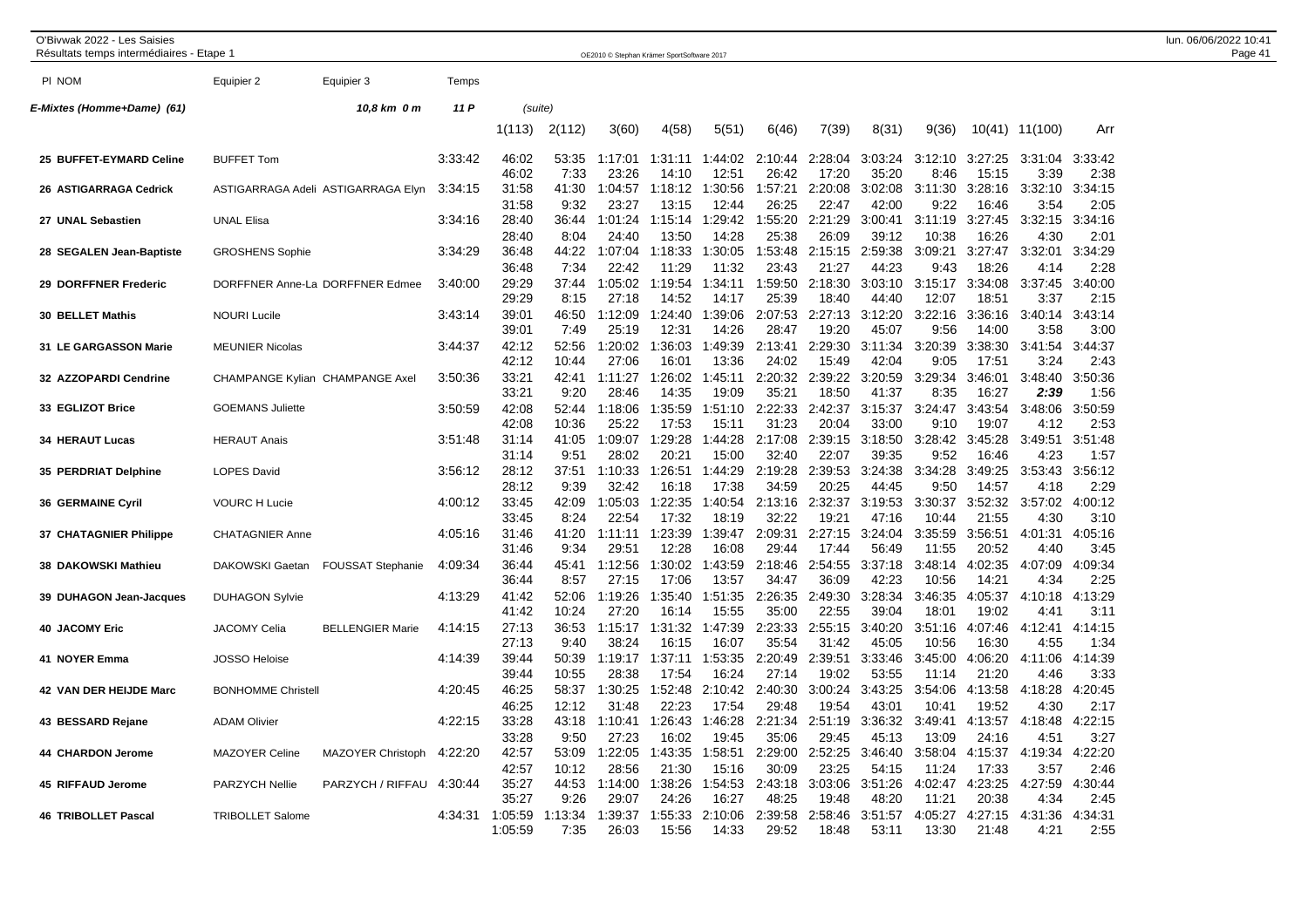| O'Bivwak 2022 - Les Saisies<br>Résultats temps intermédiaires - Etape 1 |                               |                         |         |                           |                           | OE2010 © Stephan Krämer SportSoftware 2017                     |                           |                           |                                    |                                   |                                  |                           |                           |                                                                                         |                         | lun. 06/06/2022 10:41<br>Page 42     |
|-------------------------------------------------------------------------|-------------------------------|-------------------------|---------|---------------------------|---------------------------|----------------------------------------------------------------|---------------------------|---------------------------|------------------------------------|-----------------------------------|----------------------------------|---------------------------|---------------------------|-----------------------------------------------------------------------------------------|-------------------------|--------------------------------------|
| PI NOM                                                                  | Equipier 2                    | Equipier 3              | Temps   |                           |                           |                                                                |                           |                           |                                    |                                   |                                  |                           |                           |                                                                                         |                         |                                      |
| E-Mixtes (Homme+Dame) (61)                                              |                               | 10,8 km 0 m             | 11 P    | (suite)                   |                           |                                                                |                           |                           |                                    |                                   |                                  |                           |                           |                                                                                         |                         |                                      |
|                                                                         |                               |                         |         | 1(113)                    | 2(112)                    | 3(60)                                                          | 4(58)                     | 5(51)                     | 6(46)                              | 7(39)                             | 8(31)                            | 9(36)                     |                           | 10(41) 11(100)                                                                          | Arr                     |                                      |
| 47 CARRON Jean-Philippe                                                 | <b>CARRON Rachel</b>          |                         | 4:41:06 | 39:20<br>39:20            | 48:31<br>9:11             | 1:18:00<br>29:29                                               | 1:31:03<br>13:03          | 1:49:09<br>18:06          | 2:19:54<br>30:45                   | 2:45:47<br>25:53                  | 3:54:54<br>1:09:07               | 4:09:12<br>14:18          | 4:32:47<br>23:35          | 4:37:50<br>5:03                                                                         | 4:41:06<br>3:16         |                                      |
| <b>48 CHAPELIER Laurent</b>                                             | <b>FREMONT Flora</b>          | CHAPELIER--FL&F 4:46:54 |         | 1:03:12                   | :11:57                    | 1:37:41                                                        | 1:57:58                   | 2:16:49                   | 2:55:44                            | 3:19:02                           | 4:04:57                          | 4:16:29                   | 4:38:55                   | 4:43:26                                                                                 | 4:46:54                 |                                      |
| 49 GEOFFROY Baptiste                                                    | <b>BERARD Sandie</b>          |                         | 4:47:47 | 1:03:12<br>41:20<br>41:20 | 8:45<br>52:27<br>11:07    | 25:44<br>1:21:28<br>29:01                                      | 20:17<br>1:40:07<br>18:39 | 18:51<br>1:57:26<br>17:19 | 38:55<br>2:35:20<br>37:54          | 23:18<br>2:59:06<br>23:46         | 45:55<br>4:02:46<br>1:03:40      | 11:32<br>4:16:03<br>13:17 | 22:26<br>4:38:28<br>22:25 | 4:31<br>4:44:16<br>5:48                                                                 | 3:28<br>4:47:47<br>3:31 |                                      |
| 50 COSSON Gerard                                                        | <b>COSSON Francoise</b>       |                         | 5:04:43 | 54:45                     | :05:21                    | 1:35:44                                                        | 2:02:29                   | 2:20:16                   | 2:55:33                            | 3:24:27                           | 4:24:48                          | 4:38:07                   | 4:57:02                   | 5:02:17                                                                                 | 5:04:43                 |                                      |
| 51 GRUFFAZ Marie                                                        | <b>BOITIAT Tino</b>           | <b>GOY Laurent</b>      | 5:09:38 | 54:45<br>31:01<br>31:01   | 10:36<br>51:06<br>20:05   | 30:23<br>1:25:39<br>34:33                                      | 26:45<br>1:49:46<br>24:07 | 17:47<br>2:08:33<br>18:47 | 35:17<br>2:52:27<br>43:54          | 28:54<br>3:17:39<br>25:12         | 1:00:21<br>4:21:50<br>1:04:11    | 13:19<br>4:34:39<br>12:49 | 18:55<br>4:58:55<br>24:16 | 5:15<br>5:04:41<br>5:46                                                                 | 2:26<br>5:09:38<br>4:57 |                                      |
| 52 FOURNIER Coline                                                      | <b>FOURNIER Lila</b>          | PEREZ Jose              | 5:10:56 | 36:03<br>36:03            | 47:32<br>11:29            | 1:24:52<br>37:20                                               | 1:52:58<br>28:06          | 2:15:46<br>22:48          | 3:03:16<br>47:30                   | 3:28:20<br>25:04                  | 4:22:01<br>53:41                 | 4:32:58<br>10:57          | 5:02:55<br>29:57          | 5:07:37<br>4:42                                                                         | 5:10:56<br>3:19         |                                      |
| 53 GRAIL Emilie                                                         | <b>BERTIN Virgile</b>         |                         | 5:11:41 | 54:00<br>54:00            | 1:05:47<br>11:47          | 1:39:41<br>33:54                                               | 2:05:21<br>25:40          | 2:25:27<br>20:06          | 3:13:32<br>48:05                   | 3:38:25<br>24:53                  | 4:29:07<br>50:42                 | 4:46:41<br>17:34          | 5:03:30<br>16:49          | 5:08:07<br>4:37                                                                         | 5:11:41<br>3:34         |                                      |
| 54 LAUTIER Julien                                                       | <b>LAUTIER Caroline</b>       |                         | 5:20:02 | 55:14<br>55:14            | 1:17:09<br>21:55          | 1:47:33<br>30:24                                               | 2:05:43<br>18:10          | 2:26:07<br>20:24          | 3:04:15<br>38:08                   | 3:39:16<br>35:01                  | 4:35:12<br>55:56                 | 4:48:40<br>13:28          | 5:11:18<br>22:38          | 5:16:09<br>4:51                                                                         | 5:20:02<br>3:53         |                                      |
| 55 TITTON Doriane                                                       | <b>GOUZY Guilhem</b>          |                         | 5:20:16 | 44:02<br>44:02            | 56:18<br>12:16            | 1:27:14<br>30:56                                               | 2:01:37<br>34:23          | 2:21:20<br>19:43          | 3:03:13<br>41:53                   | 3:33:31<br>30:18                  | 4:43:16<br>1:09:45               | 4:54:50<br>11:34          | 5:12:23<br>17:33          | 5:16:53<br>4:30                                                                         | 5:20:16<br>3:23         |                                      |
| 56 REGNAULT Laurent                                                     | <b>REGNAULT Florence</b>      |                         | 5:22:59 | 41:27                     | 53:37                     | 1:28:34                                                        | 2:14:01                   | 2:30:32                   | 3:08:10                            | 3:32:48                           | 4:36:40                          | 4:53:27                   | 5:13:48                   | 5:19:16                                                                                 | 5:22:59                 |                                      |
| 57 KUBES Pierre                                                         | <b>GUYON Mathilde</b>         |                         | 5:26:37 | 41:27<br>50:21<br>50:21   | 12:10<br>1:06:33<br>16:12 | 34:57<br>1:34:55<br>28:22                                      | 45:27<br>2:01:25<br>26:30 | 16:31<br>2:30:10<br>28:45 | 37:38<br>3:16:15<br>46:05          | 24:38<br>3:54:27<br>38:12         | 1:03:52<br>4:49:45<br>55:18      | 16:47<br>5:03:10<br>13:25 | 20:21<br>5:18:06<br>14:56 | 5:28<br>5:22:36<br>4:30                                                                 | 3:43<br>5:26:37<br>4:01 |                                      |
| 58 MOURLON Alexandra                                                    | <b>BOUTIN Etienne</b>         |                         | 5:32:59 | 49:34                     | 1:03:34<br>14:00          | 1:34:02<br>30:28                                               | 1:56:37<br>22:35          | 2:13:19<br>16:42          | 3:09:04<br>55:45                   | 3:32:10<br>23:06                  | 4:29:56<br>57:46                 | 4:46:36<br>16:40          | 5:21:34<br>34:58          | 5:29:36<br>8:02                                                                         | 5:32:59<br>3:23         |                                      |
| 59 SEMMARTIN Thomas                                                     | <b>MEINRAD Valentine</b>      |                         | 5:34:51 | 49:34<br>51:37<br>51:37   | 1:04:26<br>12:49          | 1:46:27<br>42:01                                               | 2:21:05<br>34:38          | 2:42:15<br>21:10          | 3:22:52<br>40:37                   | 3:48:39<br>25:47                  | 4:43:52<br>55:13                 | 4:56:48<br>12:56          | 5:22:15<br>25:27          | 5:30:46<br>8:31                                                                         | 5:34:51<br>4:05         |                                      |
| 60 HUSER Laurene                                                        | <b>BERTHEAU Fabien</b>        |                         | 5:38:19 | 50:34<br>50:34            | :06:39<br>16:05           | :35:53<br>29:14                                                | 2:02:08<br>26:15          | 2:30:22<br>28:14          | 3:16:50<br>46:28                   | 3:54:46<br>37:56                  | 4:49:50<br>55:04                 | 5:03:18<br>13:28          | 5:29:47<br>26:29          | 5:34:32<br>4:45                                                                         | 5:38:19<br>3:47         |                                      |
| nc ROBERT Coralie                                                       | NIEDERMEYER Yan               |                         | bandon  | $\frac{1}{2}$             |                           |                                                                |                           |                           |                                    |                                   |                                  |                           | -----                     | 5:38:46<br>5:38:46                                                                      | 5:42:02<br>3:16         | 1:05:24<br>1:13:26<br>*115<br>$*117$ |
|                                                                         |                               |                         |         | 3:35:12<br>*103           |                           |                                                                |                           |                           |                                    |                                   |                                  |                           |                           |                                                                                         |                         |                                      |
| H-Dames (23)                                                            |                               | 10,8 km 0 m             | 11 P    |                           |                           |                                                                |                           |                           |                                    |                                   |                                  |                           |                           |                                                                                         |                         |                                      |
| AGNOLY Rachel                                                           | <b>CARPREAU Cecile</b>        |                         | 5:07:44 | 44:12                     | 56:38                     | 1:37:00                                                        | 1:56:27                   | 2:14:11                   | 2:55:00                            | 3:25:03                           | 4:24:17                          | 4:37:31                   |                           | 5:00:19 5:05:01                                                                         | 5:07:44                 |                                      |
| <b>BABOULAZ Emilie</b>                                                  | PRIEUR Marie Laure PRIEUR Eva |                         | 3:27:17 | 44:12<br>27:30<br>27:30   | 12:26<br>35:24<br>7:54    | 40:22<br>59:27<br>24:03                                        | 19:27<br>1:11:32<br>12:05 | 17:44<br>15:39            | 40:49<br>1:27:11  1:53:59<br>26:48 | 30:03<br>2:17:18 2:55:35<br>23:19 | 59:14<br>38:17                   | 13:14<br>3:04:40<br>9:05  | 22:48<br>16:20            | 4:42<br>3:21:00 3:24:40<br>3:40                                                         | 2:43<br>3:27:17<br>2:37 |                                      |
| <b>BAUMERT Caroline</b>                                                 | <b>DUMONT My-Linh</b>         |                         | 3:58:40 | 30:45<br>30:45            | 41:40<br>10:55            | 26:14                                                          | 15:18                     | 19:24                     | 29:02                              | 21:34                             | 50:50                            | 10:38                     | 17:29                     | 1:07:54 1:23:12 1:42:36 2:11:38 2:33:12 3:24:02 3:34:40 3:52:09 3:56:14 3:58:40<br>4:05 | 2:26                    |                                      |
| <b>BLAIS Caroline</b>                                                   | <b>BLAIS Elodie</b>           |                         | 4:09:38 | 41:12<br>41:12            | 10:16                     | 51:28 1:17:51 1:33:59 1:50:51 2:21:24 2:50:50 3:29:36<br>26:23 | 16:08                     | 16:52                     | 30:33                              | 29:26                             | 38:46                            | 3:39:59<br>10:23          | 22:12                     | 4:02:11 4:06:38<br>4:27                                                                 | 4:09:38<br>3:00         |                                      |
| <b>BONNEL Florence</b>                                                  | <b>BLAIS Juliette</b>         |                         | 4:09:40 | 41:09<br>41:09            | 10:16                     | 51:25 1:17:45<br>26:20                                         | 1:33:43<br>15:58          | 1:50:39<br>16:56          | 30:40                              | 29:25                             | 2:21:19 2:50:44 3:29:32<br>38:48 | 10:23                     | 22:19                     | 3:39:55 4:02:14 4:06:35 4:09:40<br>4:21                                                 | 3:05                    |                                      |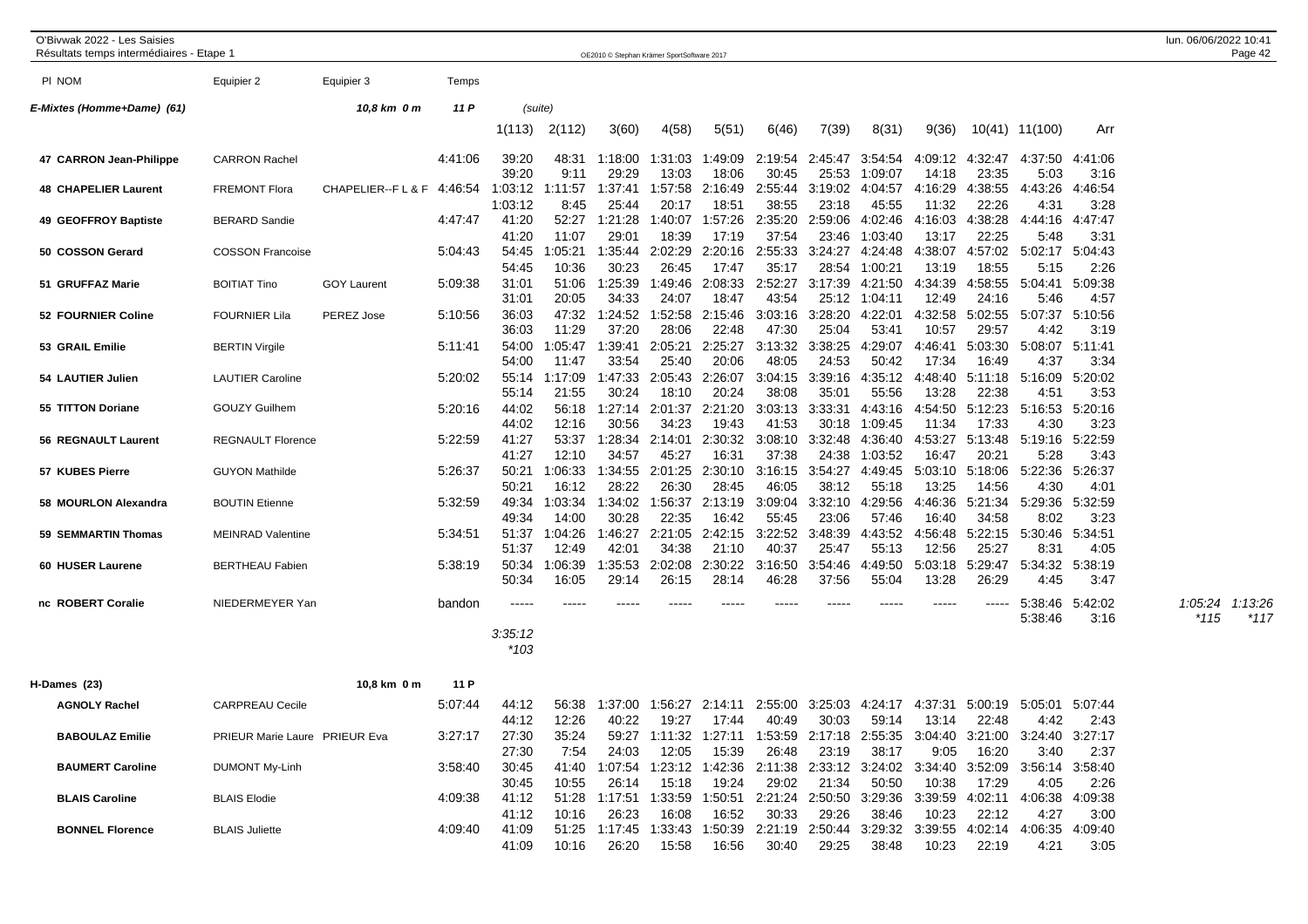| O'Bivwak 2022 - Les Saisies<br>Résultats temps intermédiaires - Etape 1 |                                                |                                   |                   |                         |                        | OE2010 © Stephan Krämer SportSoftware 2017 |                                   |                               |                                   |                           |                                   |                          |                           |                         |                                  | lun. 06/06/2022 10:41<br>Page 43 |
|-------------------------------------------------------------------------|------------------------------------------------|-----------------------------------|-------------------|-------------------------|------------------------|--------------------------------------------|-----------------------------------|-------------------------------|-----------------------------------|---------------------------|-----------------------------------|--------------------------|---------------------------|-------------------------|----------------------------------|----------------------------------|
| PI NOM                                                                  | Equipier 2                                     | Equipier 3                        | Temps             |                         |                        |                                            |                                   |                               |                                   |                           |                                   |                          |                           |                         |                                  |                                  |
| H-Dames (23)                                                            |                                                | 10,8 km 0 m                       | 11 P              |                         | (suite)                |                                            |                                   |                               |                                   |                           |                                   |                          |                           |                         |                                  |                                  |
| <b>AGNOLY Rachel</b>                                                    | <b>CARPREAU Cecile</b>                         |                                   | 5:07:44           | 44:12<br>44:12          | 56:38<br>12:26         | 1:37:00<br>40:22                           | 1:56:27<br>19:27                  | 2:14:11<br>17:44              | 2:55:00<br>40:49                  | 3:25:03<br>30:03          | 4:24:17<br>59:14                  | 4:37:31<br>13:14         | 5:00:19<br>22:48          | 5:05:01<br>4:42         | 5:07:44<br>2:43                  |                                  |
| <b>CHABUEL Charlotte</b>                                                | <b>VAUJANY Gaelle</b>                          |                                   | 2:57:08           | 31:38<br>31:38          | 39:56<br>8:18          | 1:00:48<br>20:52                           | 1:09:32<br>8:44                   | 1:20:17<br>10:45              | 1:44:07<br>23:50                  | 1:57:57<br>13:50          | 2:31:07<br>33:10                  | 2:38:39<br>7:32          | 2:51:31<br>12:52          | 2:54:59<br>3:28         | 2:57:08<br>2:09                  |                                  |
| <b>CHARTIER Elisabeth</b>                                               | <b>CHARTIER Elsa</b>                           |                                   | 3:29:23           | 26:12<br>26:12          | 33:58<br>7:46          | 56:04<br>22:06                             | 1:08:35<br>12:31                  | 1:19:45<br>11:10              | 1:58:32<br>38:47                  | 2:16:10<br>17:38          | 2:57:18<br>41:08                  | 3:08:21<br>11:03         | 3:22:53<br>14:32          | 3:26:19<br>3:26         | 3:29:23<br>3:04                  |                                  |
| <b>CHEVALIER Caroline</b>                                               | <b>CREMADES Nathalie</b>                       |                                   | 3:34:22           | 53:48<br>53:48          | 1:01:56<br>8:08        | 1:22:48<br>20:52                           | 1:34:51<br>12:03                  | 1:46:38<br>11:47              | 2:09:42<br>23:04                  | 2:26:15<br>16:33          | 3:01:37<br>35:22                  | 3:11:12<br>9:35          | 3:27:52<br>16:40          | 3:32:08<br>4:16         | 3:34:22<br>2:14                  |                                  |
| <b>DE LORENA Matilde</b>                                                |                                                | DE LORENA Madalen DE LORENA Sofia | bandon            | -----                   | $---$                  | $---$                                      |                                   | -----                         |                                   |                           | -----                             | -----                    | $\frac{1}{2}$             | $\frac{1}{2}$           |                                  |                                  |
| <b>DELEGLISE Laetitia</b>                                               | <b>PICARD Marie</b>                            |                                   | 3:32:35           | 33:52<br>33:52          | 41:52<br>8:00          | 1:05:25<br>23:33                           | 1:17:54<br>12:29                  | 1:31:58<br>14:04              | 2:00:47<br>28:49                  | 2:21:36<br>20:49          | 2:59:51<br>38:15                  | 3:09:06<br>9:15          | 3:27:14<br>18:08          | 3:30:51<br>3:37         | 3:32:35<br>1:44                  |                                  |
| <b>DION Armelle</b>                                                     | <b>DEBAT Peggy</b>                             |                                   | 3:46:53           | 32:36<br>32:36          | 40:50<br>8:14          | 1:05:37<br>24:47                           | 1:19:08<br>13:31                  | 1:38:26<br>19:18              | 2:03:29<br>25:03                  | 2:24:22<br>20:53          | 3:08:32<br>44:10                  | 3:18:11<br>9:39          | 3:40:11<br>22:00          | 3:44:50<br>4:39         | 3:46:53<br>2:03                  |                                  |
| <b>FOREST Barbara</b>                                                   | <b>LORENTZ Karine</b>                          |                                   | 4:49:39           | 1:03:38<br>1:03:38      | 1:14:54<br>11:16       | 1:39:17<br>24:23                           | 2:03:01<br>23:44                  | 2:19:55<br>16:54              | 2:51:33<br>31:38                  | 3:33:17<br>41:44          | 4:15:45<br>42:28                  | 4:25:27<br>9:42          | 4:43:06<br>17:39          | 4:47:45<br>4:39         | 4:49:39<br>1:54                  |                                  |
| <b>GERARD Nadege</b>                                                    | <b>MEY Astrid</b>                              |                                   | 4:23:24           | 33:13<br>33:13          | 44:38<br>11:25         | 1:14:32<br>29:54                           | 1:37:02<br>22:30                  | 1:53:24<br>16:22              | 2:25:59<br>32:35                  | 2:47:30<br>21:31          | 3:37:35<br>50:05                  | 3:50:06<br>12:31         | 4:14:08<br>24:02          | 4:19:41<br>5:33         | 4:23:24<br>3:43                  |                                  |
| <b>JACOTY Joelle</b>                                                    | PRABEL Sandra                                  | <b>GRABIT Coralie</b>             | 3:59:55           | 44:34<br>44:34          | 55:24<br>10:50         | 1:22:26<br>27:02                           | 1:37:19<br>14:53                  | 1:53:28<br>16:09              | 2:27:24<br>33:56                  | 2:55:33<br>28:09          | 3:29:17<br>33:44                  | 3:39:20<br>10:03         | 3:52:51<br>13:31          | 3:57:05<br>4:14         | 3:59:55<br>2:50                  |                                  |
| <b>JAILLARD Marine</b>                                                  | <b>GAUTREAU Mathilde</b>                       |                                   | 3:25:36           | 35:54<br>35:54          | 43:20<br>7:26          | 1:05:46<br>22:26                           | 1:18:44<br>12:58                  | 1:32:35<br>13:51              | 1:59:45<br>27:10                  | 2:18:49<br>19:04          | 2:54:12<br>35:23                  | 3:03:10<br>8:58          | 3:18:59<br>15:49          | 3:23:25<br>4:26         | 3:25:36<br>2:11                  |                                  |
| <b>JOURDAN Fabienne</b><br><b>MARQUIS Sabrina</b>                       | <b>JOURDAN Cecile</b><br><b>HADJADJ Myriam</b> |                                   | 3:23:15<br>bandon | 26:10<br>26:10<br>$---$ | 34:03<br>7:53<br>$---$ | 56:54<br>22:51<br>$\frac{1}{2}$            | 1:11:48<br>14:54<br>$\frac{1}{2}$ | 1:26:07<br>14:19<br>$--- - -$ | 1:52:45<br>26:38<br>$\frac{1}{2}$ | 2:16:27<br>23:42<br>$---$ | 2:50:06<br>33:39<br>$\frac{1}{2}$ | 2:58:57<br>8:51<br>----- | 3:18:35<br>19:38<br>$---$ | 3:21:46<br>3:11         | 3:23:15<br>1:29<br>$--- 6:25:00$ |                                  |
| <b>MARTINEU Chantal</b>                                                 | <b>RUFFIOT Megane</b>                          |                                   | 4:12:16           | 39:56                   | 49:00                  | 1:16:50                                    | 1:33:52                           | 1:50:33                       | 2:23:48                           | 2:45:15                   | 3:30:37                           | 3:42:23                  | 4:04:03                   | 4:08:58                 | 6:25:00<br>4:12:16               |                                  |
| <b>MICHEL Anne Sophie</b>                                               | <b>MICHEL Soline</b>                           |                                   | 3:46:03           | 39:56<br>29:26          | 9:04<br>37:35          | 27:50<br>1:02:28                           | 17:02<br>1:20:45                  | 16:41<br>1:34:36              | 33:15<br>2:01:19                  | 21:27<br>2:20:34          | 45:22<br>3:10:40                  | 11:46<br>3:20:23         | 21:40<br>3:38:39          | 4:55<br>3:43:06         | 3:18<br>3:46:03                  |                                  |
| <b>MOUTARDE DESBROSSES D MOUTARDE Marie-Au MOUTARDE KHALID</b>          |                                                |                                   | 6:26:26           | 29:26<br>46:41          | 8:09<br>1:14:09        | 24:53<br>1:52:17                           | 18:17<br>2:19:48                  | 13:51<br>2:52:40              | 26:43<br>3:55:06                  | 19:15<br>4:38:27          | 50:06<br>5:31:38                  | 9:43<br>5:50:08          | 18:16<br>6:16:49          | 4:27<br>6:21:59         | 2:57<br>6:26:26                  |                                  |
| <b>RICHARD Elisabeth</b>                                                | <b>BOUCLIER Charlotte BOUCLIER Aude</b>        |                                   | 4:09:32           | 46:41<br>37:41          | 27:28<br>46:31         | 38:08<br>1:14:22                           | 27:31<br>1:36:48                  | 32:52<br>1:55:30              | 1:02:26<br>2:26:58                | 43:21<br>2:57:32          | 53:11<br>3:36:13                  | 18:30<br>3:48:10         | 26:41<br>4:02:23          | 5:10<br>4:06:58         | 4:27<br>4:09:32                  |                                  |
| <b>SCHIEBER Anne Helene</b>                                             | <b>SCHIEBER Alix</b>                           | <b>HOUEL-MASSET Em</b>            | 4:14:41           | 37:41<br>45:03          | 8:50<br>55:19          | 27:51<br>1:25:20                           | 22:26<br>1:45:04                  | 18:42<br>2:06:30              | 31:28<br>2:43:19                  | 30:34<br>2:57:41          | 38:41<br>3:41:12                  | 11:57<br>3:52:14         | 14:13<br>4:08:08          | 4:35<br>4:12:07         | 2:34<br>4:14:41                  |                                  |
| <b>THIMONIER Agnes</b>                                                  | <b>FOURNEL Anouk</b>                           | <b>HOPP Blandine</b>              | 3:43:49           | 45:03<br>40:45<br>40:45 | 10:16<br>50:05<br>9:20 | 30:01<br>1:18:58<br>28:53                  | 19:44<br>1:34:59<br>16:01         | 21:26<br>1:59:57<br>24:58     | 36:49<br>2:24:28<br>24:31         | 14:22<br>2:40:50<br>16:22 | 43:31<br>3:19:12<br>38:22         | 11:02<br>3:27:28<br>8:16 | 15:54<br>3:39:16<br>11:48 | 3:59<br>3:42:06<br>2:50 | 2:34<br>3:43:49<br>1:43          |                                  |
| H-Hommes (8)                                                            |                                                | 10,8 km 0 m                       | 11 P              |                         |                        |                                            |                                   |                               |                                   |                           |                                   |                          |                           |                         |                                  |                                  |
| <b>CHARTIER Pierre</b>                                                  | <b>CHARTIER Fantin</b>                         |                                   | 2:51:57           | 29:20<br>29:20          | 35:29<br>6:09          | 53:19<br>17:50                             | 1:03:28<br>10:09                  | 1:13:32<br>10:04              | 1:40:31<br>26:59                  | 1:56:02<br>15:31          | 2:23:16<br>27:14                  | 2:31:28<br>8:12          | 2:47:21<br>15:53          | 2:50:17 2:51:57<br>2:56 | 1:40                             |                                  |
| <b>COSTEA Viorel</b>                                                    | <b>COSTEA Victor</b>                           | <b>COSTEA Luca</b>                | 5:20:06           | 36:46<br>36:46          | 46:21<br>9:35          | 1:21:42<br>35:21                           | 1:53:15<br>31:33                  | 2:12:53<br>19:38              | 3:12:34<br>59:41                  | 3:46:36<br>34:02          | 4:42:33<br>55:57                  | 4:53:49<br>11:16         | 5:11:54<br>18:05          | 5:16:22<br>4:28         | 5:20:06<br>3:44                  |                                  |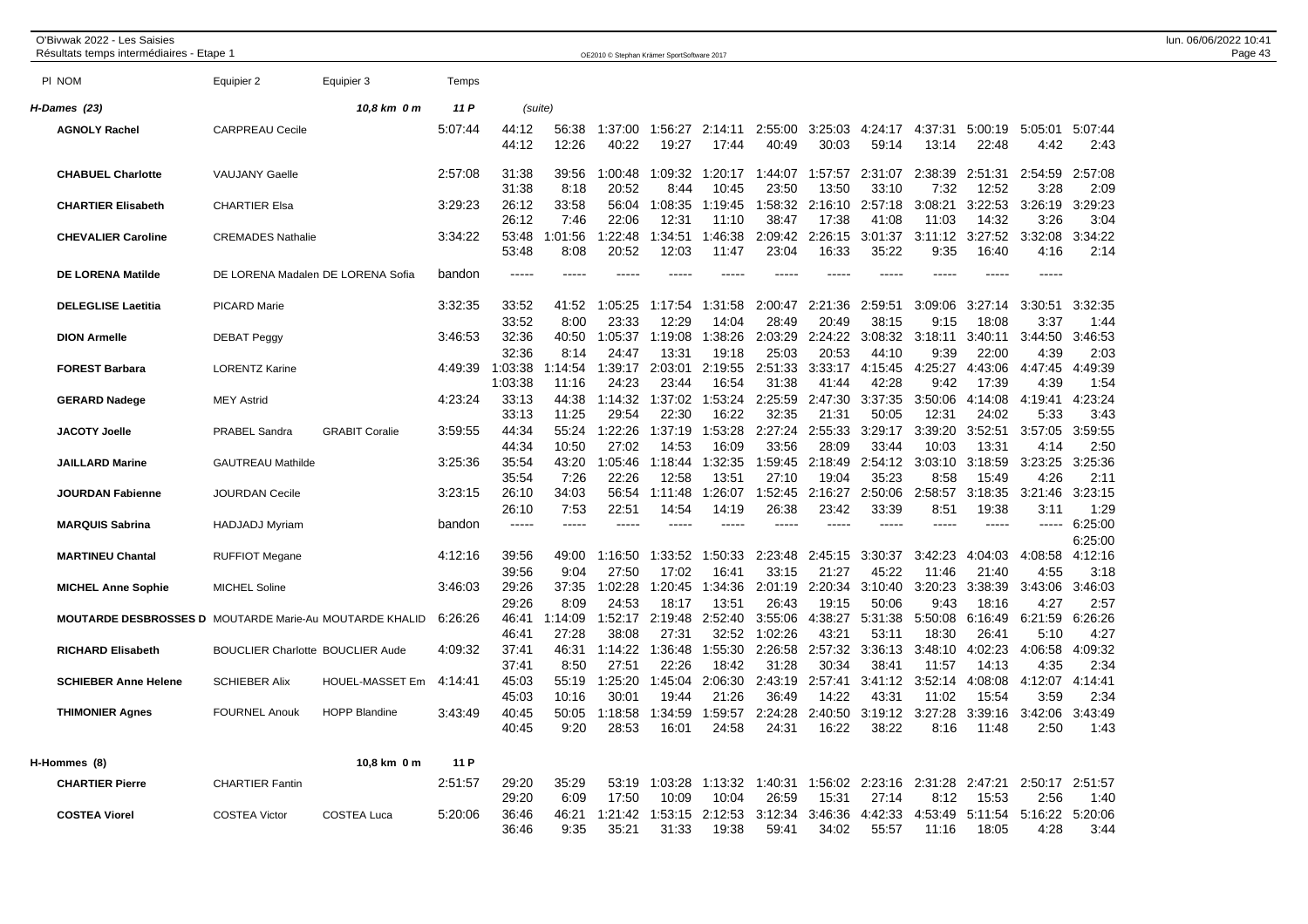| O'Bivwak 2022 - Les Saisies<br>Résultats temps intermédiaires - Etape 1 |                          |                           |         |                            |                      | OE2010 © Stephan Krämer SportSoftware 2017 |                  |                          |                    |                  |                    |                  |                  |                 |                         | lun. 06/06/2022 10:41<br>Page 44 |
|-------------------------------------------------------------------------|--------------------------|---------------------------|---------|----------------------------|----------------------|--------------------------------------------|------------------|--------------------------|--------------------|------------------|--------------------|------------------|------------------|-----------------|-------------------------|----------------------------------|
| PI NOM                                                                  | Equipier 2               | Equipier 3                | Temps   |                            |                      |                                            |                  |                          |                    |                  |                    |                  |                  |                 |                         |                                  |
| H-Hommes (8)                                                            |                          | 10,8 km 0 m               | 11 P    |                            | (suite)              |                                            |                  |                          |                    |                  |                    |                  |                  |                 |                         |                                  |
| <b>CHARTIER Pierre</b>                                                  | <b>CHARTIER Fantin</b>   |                           | 2:51:57 | 29:20<br>29:20             | 35:29<br>6:09        | 53:19<br>17:50                             | 1:03:28<br>10:09 | 1:13:32<br>10:04         | 1:40:31<br>26:59   | 1:56:02<br>15:31 | 2:23:16<br>27:14   | 2:31:28<br>8:12  | 2:47:21<br>15:53 | 2:50:17<br>2:56 | 2:51:57<br>1:40         |                                  |
| <b>DOMPMARTIN Jerome</b>                                                | <b>DOMPMARTIN Louis</b>  |                           | 4:17:15 | 35:56<br>35:56             | 44:29<br>8:33        | 1:08:34<br>24:05                           | 50:38            | 1:59:12 2:11:36<br>12:24 | 2:37:51<br>26:15   | 2:59:41<br>21:50 | 3:44:08<br>44:27   | 3:54:22<br>10:14 | 4:09:32<br>15:10 | 4:14:08<br>4:36 | 4:17:15<br>3:07         | 4:14:10<br>*100                  |
| <b>LE NOTRE Francois</b>                                                | <b>SEGUR Vincent</b>     | <b>GODEFROY Thibaut</b>   | 3:58:52 | 39:08<br>39:08             | 46:04<br>6:56        | 1:12:26<br>26:22                           | 1:26:07<br>13:41 | 1:40:34<br>14:27         | 2:25:15<br>44:41   | 2:46:17<br>21:02 | 3:26:26<br>40:09   | 3:38:50<br>12:24 | 3:51:59<br>13:09 | 3:55:59<br>4:00 | 3:58:52<br>2:53         |                                  |
| <b>MARTINEAU Vincent</b>                                                | <b>COUCHON Johany</b>    | PITIOT Robin              | 5:43:00 | 50:41<br>50:41             | 1:06:20<br>15:39     | 1:47:11<br>40:51                           | 2:20:41<br>33:30 | 2:39:11<br>18:30         | 3:30:36<br>51:25   | 3:56:35<br>25:59 | 5:03:09<br>1:06:34 | 5:14:39<br>11:30 | 5:34:48<br>20:09 | 5:39:25<br>4:37 | 5:43:00<br>3:35         |                                  |
| <b>MOSSET Eric</b>                                                      | <b>RENOU Vincent</b>     | PAGNOD / NICOLAS          | 4:23:49 | 33:40<br>33:40             | 44:09<br>10:29       | 1:10:06<br>25:57                           | 1:27:41<br>17:35 | 1:43:38<br>15:57         | 2:21:44<br>38:06   | 2:45:04<br>23:20 | 3:45:43<br>1:00:39 | 3:57:33<br>11:50 | 4:16:19<br>18:46 | 4:21:07<br>4:48 | 4:23:49<br>2:42         |                                  |
| <b>PAILLARD Laurent</b>                                                 | <b>PAILLARD Palmyre</b>  |                           | 3:58:43 | 35:31<br>35:31             | 43:59<br>8:28        | 1:09:36<br>25:37                           | 1:27:58<br>18:22 | 1:43:45<br>15:47         | 2:12:58<br>29:13   | 2:31:21<br>18:23 | 3:23:30<br>52:09   | 3:35:23<br>11:53 | 3:50:55<br>15:32 | 3:55:49<br>4:54 | 3:58:43<br>2:54         |                                  |
| <b>SERINE Thibaut</b>                                                   | VACCARO Jonathan         |                           | 5:42:36 | 50:25<br>50:25             | 1:05:53<br>15:28     | 1:46:55<br>41:02                           | 2:20:12<br>33:17 | 2:38:29<br>18:17         | 3:29:34<br>51:05   | 3:56:06<br>26:32 | 5:02:56<br>1:06:50 | 5:13:09<br>10:13 | 5:33:31<br>20:22 | 5:39:05<br>5:34 | 5:42:36<br>3:31         |                                  |
| H-Mixtes (Homme+Dame) (55)                                              |                          | 10.8 km 0 m               | 11 P    |                            |                      |                                            |                  |                          |                    |                  |                    |                  |                  |                 |                         |                                  |
| <b>ANDRIEUX Victor</b>                                                  | <b>ANDRIEUX Stephani</b> |                           | pm      | 39:22<br>39:22             | 52:18<br>12:56       | 1:28:03<br>35:45                           | 1:56:01<br>27:58 | $- - - - -$              | 3:00:41<br>1:04:40 | 3:25:57<br>25:16 | 4:37:04<br>1:11:07 | 4:52:01<br>14:57 | 5:16:16<br>24:15 | 5:21:37<br>5:21 | 5:25:44<br>4:07         | 5:07:20<br>*42                   |
| <b>AREF Michelle</b>                                                    | PETITJEAN Regis          |                           | 5:15:49 | 48:52<br>48:52             | 59:12<br>10:20       | 1:33:37<br>34:25                           | 1:56:50<br>23:13 | 2:17:06<br>20:16         | 3:04:41<br>47:35   | 3:38:52<br>34:11 | 4:31:06<br>52:14   | 4:44:48<br>13:42 | 5:06:27<br>21:39 | 5:11:46<br>5:19 | 5:15:49<br>4:03         |                                  |
| <b>AUBERT Lionel</b>                                                    | <b>AUBERT Noe</b>        | <b>AUBERT Juliette</b>    | 5:19:56 | 36:50<br>36:50             | 46:08<br>9:18        | 1:21:49<br>35:41                           | 1:52:17<br>30:28 | 2:12:50<br>20:33         | 3:12:55<br>1:00:05 | 3:45:59<br>33:04 | 4:42:10<br>56:11   | 4:53:12<br>11:02 | 5:11:41<br>18:29 | 5:16:28<br>4:47 | 5:19:56<br>3:28         |                                  |
| <b>AUTIE Celine</b>                                                     | <b>LINET Lucas</b>       | <b>LINET Yael</b>         |         | 4:51:07 1:22:53<br>1:22:53 | :31:33<br>-1<br>8:40 | 1:55:57<br>24:24                           | 2:13:42<br>17:45 | 2:38:08<br>24:26         | 3:17:07<br>38:59   | 3:38:29<br>21:22 | 4:18:36<br>40:07   | 4:28:35<br>9:59  | 4:43:16<br>14:41 | 4:47:41<br>4:25 | 4:51:07<br>3:26         |                                  |
| <b>BERNARD Lea</b>                                                      | <b>LADAVIER Loic</b>     |                           | 5:51:20 | 50:53<br>50:53             | :06:28<br>15:35      | 1:47:20<br>40:52                           | 2:20:43<br>33:23 | 2:39:17<br>18:34         | 3:30:17<br>51:00   | 3:56:51<br>26:34 | 5:03:13<br>1:06:22 | 5:16:57<br>13:44 | 5:40:10<br>23:13 | 5:47:29<br>7:19 | 5:51:20<br>3:51         |                                  |
| <b>BIGUENET Loic</b>                                                    | <b>BIGUENET Sandrine</b> |                           | 4:15:40 | 30:02<br>30:02             | 39:39<br>9:37        | 1:06:55<br>27:16                           | 1:27:27<br>20:32 | 1:55:04<br>27:37         | 2:31:38<br>36:34   | 2:55:10<br>23:32 | 3:38:06<br>42:56   | 3:49:51<br>11:45 | 4:07:33<br>17:42 | 4:12:04<br>4:31 | 4:15:40<br>3:36         |                                  |
| <b>BONNET Sebastien</b>                                                 | <b>BONNET Stephanie</b>  |                           | 4:05:04 | 32:17<br>32:17             | 44:18<br>12:01       | 1:11:55<br>27:37                           | 1:30:22<br>18:27 | 1:46:44<br>16:22         | 2:14:12<br>27:28   | 2:34:53<br>20:41 | 3:25:04<br>50:11   | 3:38:02<br>12:58 | 3:58:10<br>20:08 | 4:02:16<br>4:06 | 4:05:04<br>2:48         |                                  |
| <b>CANALS Amaury</b>                                                    | <b>SEVILLA Laetitia</b>  |                           | 5:14:53 | 37:39<br>37:39             | 57:56<br>20:17       | 1:25:30<br>27:34                           | 1:52:01<br>26:31 | 2:17:15<br>25:14         | 3:17:55<br>1:00:40 | 3:54:01<br>36:06 | 4:34:28<br>40:27   | 4:44:57<br>10:29 | 5:06:01<br>21:04 | 5:06            | 5:11:07 5:14:53<br>3:46 |                                  |
| <b>CANTALOUBE Xavier</b>                                                | <b>LEBLOND Karine</b>    |                           | 3:54:56 | 36:12<br>36:12             | 45:18<br>9:06        | 1:10:26<br>25:08                           | 1:29:48<br>19:22 | 1:46:03<br>16:15         | 2:20:10<br>34:07   | 2:38:00<br>17:50 | 3:18:09<br>40:09   | 3:29:19<br>11:10 | 3:46:46<br>17:27 | 3:51:38<br>4:52 | 3:54:56<br>3:18         |                                  |
| <b>CHARTIER Celine</b>                                                  | <b>CHARTIER Cyril</b>    | <b>CHARTIER N &amp; B</b> | pm      | 54:50<br>54:50             | 1:03:43<br>8:53      | 1:33:09<br>29:26                           | -----            | 2:12:35<br>39:26         | 3:04:36<br>52:01   | $---$            | -----              | $\frac{1}{2}$    | 4:01:47<br>57:11 | 4:05:59<br>4:12 | 4:09:42<br>3:43         |                                  |
| <b>COROMPT Virginie</b>                                                 | <b>GONCALVES Jose</b>    |                           | 3:27:33 | 26:53<br>26:53             | 34:12<br>7:19        | 56:42<br>22:30                             | 1:09:06<br>12:24 | 1:26:00<br>16:54         | 1:59:24<br>33:24   | 2:18:55<br>19:31 | 3:00:18<br>41:23   | 3:09:13<br>8:55  | 3:20:45<br>11:32 | 3:24:39<br>3:54 | 3:27:33<br>2:54         |                                  |
| <b>DANIEL Gregory</b>                                                   | <b>DANIEL Eloise</b>     |                           | 4:47:53 | 49:41<br>49:41             | 1:00:21<br>10:40     | 1:34:12<br>33:51                           | 1:57:49<br>23:37 | 2:22:59<br>25:10         | 3:05:01<br>42:02   | 3:28:30<br>23:29 | 4:11:54<br>43:24   | 4:22:46<br>10:52 | 4:39:48<br>17:02 | 4:44:23<br>4:35 | 4:47:53<br>3:30         |                                  |
| <b>DARBOURET Martin</b>                                                 | <b>MAS Perrine</b>       | DARBOURET Leonie          | 3:51:00 | 37:35<br>37:35             | 48:14<br>10:39       | 1:18:04<br>29:50                           | 1:32:28<br>14:24 | 1:49:04<br>16:36         | 2:20:41<br>31:37   | 2:37:39<br>16:58 | 3:20:37<br>42:58   | 3:30:40<br>10:03 | 3:46:32<br>15:52 | 3:49:16<br>2:44 | 3:51:00<br>1:44         |                                  |
| <b>DARBOURET Myriam</b>                                                 | <b>VEROT Nicolas</b>     | <b>VEROT Mathis</b>       | 3:50:47 | 37:33<br>37:33             | 48:05<br>10:32       | 1:17:54<br>29:49                           | 1:32:23<br>14:29 | 1:49:07<br>16:44         | 2:20:16<br>31:09   | 2:37:35<br>17:19 | 3:19:38<br>42:03   | 3:30:03<br>10:25 | 3:46:35<br>16:32 | 3:49:02<br>2:27 | 3:50:47<br>1:45         |                                  |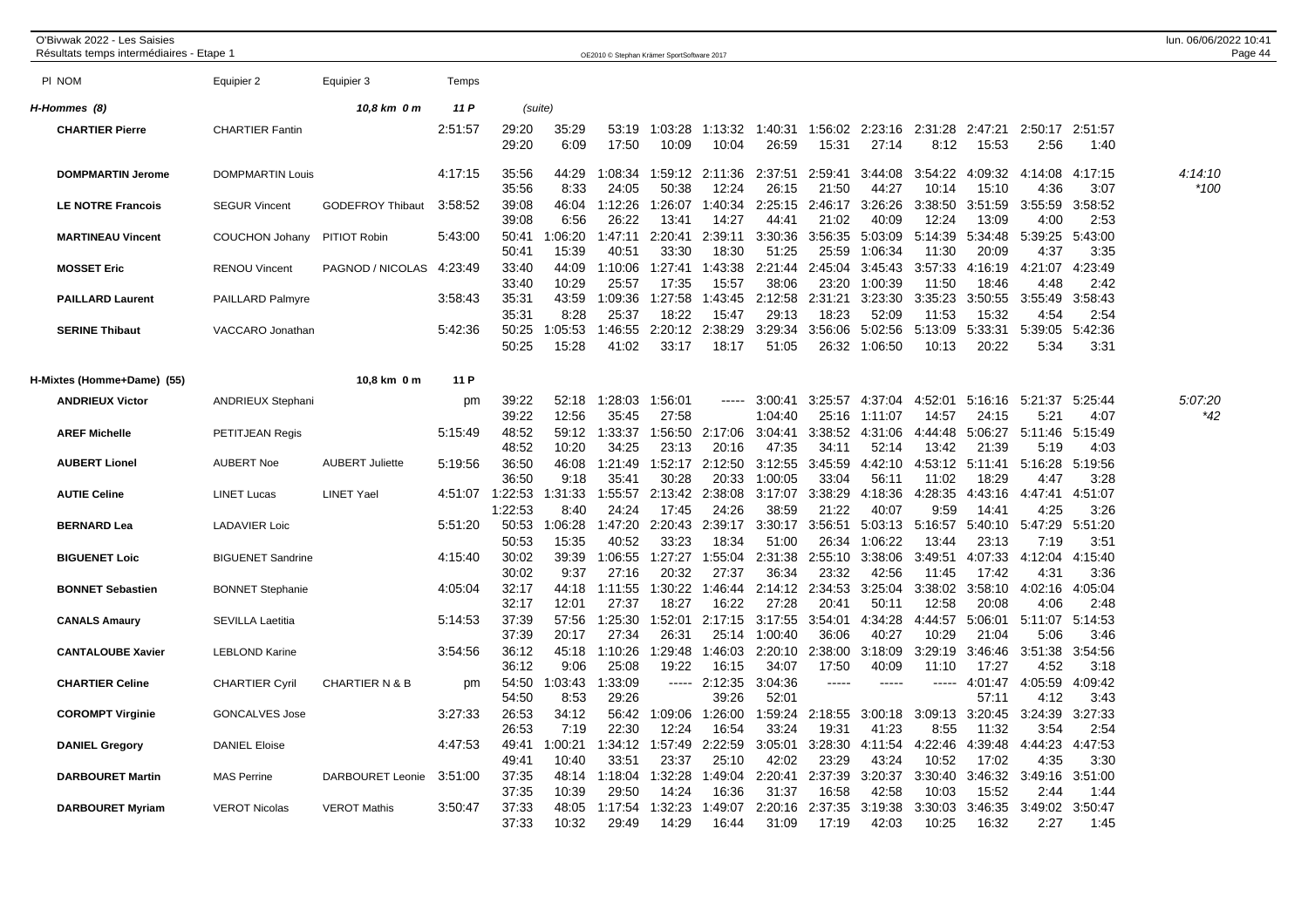| O'Bivwak 2022 - Les Saisies<br>Résultats temps intermédiaires - Etape 1 |                          |                            |         |                         |                  | OE2010 © Stephan Krämer SportSoftware 2017      |                          |                  |                                   |                  |                                   |                  |                  |                                         |                 | lun. 06/06/2022 10:41<br>Page 45 |
|-------------------------------------------------------------------------|--------------------------|----------------------------|---------|-------------------------|------------------|-------------------------------------------------|--------------------------|------------------|-----------------------------------|------------------|-----------------------------------|------------------|------------------|-----------------------------------------|-----------------|----------------------------------|
| PI NOM                                                                  | Equipier 2               | Equipier 3                 | Temps   |                         |                  |                                                 |                          |                  |                                   |                  |                                   |                  |                  |                                         |                 |                                  |
| H-Mixtes (Homme+Dame) (55)                                              |                          | 10,8 km 0 m                | 11 P    |                         | (suite)          |                                                 |                          |                  |                                   |                  |                                   |                  |                  |                                         |                 |                                  |
| <b>ANDRIEUX Victor</b>                                                  | <b>ANDRIEUX Stephani</b> |                            | pm      | 39:22<br>39:22          | 52:18<br>12:56   | 1:28:03<br>35:45                                | 1:56:01<br>27:58         | -----            | 3:00:41<br>1:04:40                | 3:25:57<br>25:16 | 4:37:04<br>1:11:07                | 4:52:01<br>14:57 | 5:16:16<br>24:15 | 5:21:37<br>5:21                         | 5:25:44<br>4:07 | 5:07:20<br>*42                   |
| DE JOUSSINEAU Albane                                                    | BARRIOT Gabriel          | <b>BARRIOT Morgane</b>     |         | pm 1:07:10<br>1:07:10   | :42:52<br>35:42  | 39:02                                           | 2:21:54 2:50:12<br>28:18 | 3:18:09<br>27:57 | 4:00:53<br>42:44                  | 4:34:46<br>33:53 | -----                             | -----            | -----            | 5:40:09<br>1:05:23                      | 5:43:58<br>3:49 | 5:40:13<br>$*100$                |
| DE LA SERRAZ Tanguy                                                     | VALIN Jade               |                            | 4:27:56 | 41:45<br>41:45          | 52:22<br>10:37   | 1:23:08<br>30:46                                | 1:38:57<br>15:49         | 1:58:40<br>19:43 | 2:23:53<br>25:13                  | 2:49:41<br>25:48 | 3:39:52<br>50:11                  | 3:54:09<br>14:17 | 4:18:09<br>24:00 | 4:23:46<br>5:37                         | 4:27:56<br>4:10 |                                  |
| <b>DENAT Alban</b>                                                      | CAU Christine            |                            | 4:45:48 | 43:21<br>43:21          | 57:33<br>14:12   | 1:26:11<br>28:38                                | 1:46:35<br>20:24         | 2:10:47<br>24:12 | 2:44:20<br>33:33                  | 3:08:20<br>24:00 | 4:03:20<br>55:00                  | 4:13:41<br>10:21 | 4:37:51<br>24:10 | 4:42:21<br>4:30                         | 4:45:48<br>3:27 |                                  |
| <b>DESELAIE Clara</b>                                                   | PAGES Matthieu           | <b>DANIEL Mathilde</b>     | 4:32:51 | 38:59<br>38:59          | 53:45<br>14:46   | 1:25:07<br>31:22                                | 1:46:15<br>21:08         | 2:09:59<br>23:44 | 2:43:37<br>33:38                  | 3:10:24<br>26:47 | 3:57:12<br>46:48                  | 4:07:31<br>10:19 | 4:24:25<br>16:54 | 4:29:39<br>5:14                         | 4:32:51<br>3:12 |                                  |
| <b>DOMPMARTIN Flavie</b>                                                | <b>REBOURS Lucas</b>     |                            | 5:03:15 | 30:42<br>30:42          | 45:49<br>15:07   | 1:22:10<br>36:21                                | 1:41:29<br>19:19         | 1:56:37<br>15:08 | 2:34:11<br>37:34                  | 2:55:28<br>21:17 | 4:03:03<br>1:07:35                | 4:17:56<br>14:53 | 4:51:09<br>33:13 | 5:01:40<br>10:31                        | 5:03:15<br>1:35 |                                  |
| <b>DURET Olivier</b>                                                    | <b>DURET Pauline</b>     | <b>DURET Colette</b>       | 5:18:32 | 34:05<br>34:05          | 49:19<br>15:14   | 1:25:23<br>36:04                                | 1:58:14<br>32:51         | 2:19:34<br>21:20 | 2:59:49<br>40:15                  | 3:33:27<br>33:38 | 4:34:19<br>1:00:52                | 4:49:22<br>15:03 | 5:10:34<br>21:12 | 5:15:37 5:18:32<br>5:03                 | 2:55            |                                  |
| <b>FONLUPT Philippe</b>                                                 | <b>FONLUPT Margaux</b>   |                            | 4:49:14 | 43:25<br>43:25          | 53:52<br>10:27   | 1:23:56<br>30:04                                | 1:45:24<br>21:28         | 2:03:36<br>18:12 | 2:47:46<br>44:10                  | 3:15:56<br>28:10 | 3:59:22<br>43:26                  | 4:10:42<br>11:20 | 4:40:50<br>30:08 | 4:45:46<br>4:56                         | 4:49:14<br>3:28 |                                  |
| <b>FRICK Nathalie</b>                                                   | <b>FRICK Baptiste</b>    |                            | 4:13:59 | 44:31<br>44:31          | 54:17<br>9:46    | 1:22:22<br>28:05                                | 1:41:03<br>18:41         | 1:59:10<br>18:07 | 2:35:46<br>36:36                  | 2:56:41<br>20:55 | 3:42:37<br>45:56                  | 3:53:43<br>11:06 | 4:08:24<br>14:41 | 4:11:26<br>3:02                         | 4:13:59<br>2:33 | 26:21<br>*114                    |
| <b>FRICK Sebastien</b>                                                  | FRICK Emilie             | <b>FRICK Camille</b>       | 4:13:59 | 44:20<br>44:20          | 54:40<br>10:20   | 1:22:24<br>27:44                                | 1:41:12<br>18:48         | 1:59:21<br>18:09 | 2:35:52<br>36:31                  | 2:56:52<br>21:00 | 3:42:49<br>45:57                  | 3:53:56<br>11:07 | 4:08:25<br>14:29 | 4:11:51<br>3:26                         | 4:13:59<br>2:08 |                                  |
| <b>GAL Berengere</b>                                                    | <b>HUSS Laura</b>        |                            | 4:45:48 | 43:33<br>43:33          | 57:47<br>14:14   | 1:26:50<br>29:03                                | 1:46:40<br>19:50         | 2:10:44<br>24:04 | 2:44:27<br>33:43                  | 3:10:02<br>25:35 | 4:03:22<br>53:20                  | 4:13:56<br>10:34 | 4:38:21<br>24:25 | 4:42:22<br>4:01                         | 4:45:48<br>3:26 |                                  |
| <b>GASTINEAU Lydie</b>                                                  | RAIMBAULT Marielle       | <b>FREMONDIERE A &amp;</b> | 4:08:58 | 38:01<br>38:01          | 47:37<br>9:36    | 1:17:07<br>29:30                                | 1:34:40<br>17:33         | 1:51:03<br>16:23 | 2:25:09<br>34:06                  | 2:55:57<br>30:48 | 3:37:10<br>41:13                  | 3:48:06<br>10:56 | 4:01:32<br>13:26 | 4:06:07<br>4:35                         | 4:08:58<br>2:51 |                                  |
| <b>GAUTHIER Vivian</b>                                                  | ANCIAN Isabelle          |                            | 3:28:51 | 26:46<br>26:46          | 35:12<br>8:26    | 59:11<br>23:59                                  | 1:12:27<br>13:16         | 1:26:58<br>14:31 | 1:57:38<br>30:40                  | 2:16:02<br>18:24 | 2:52:28<br>36:26                  | 3:02:45<br>10:17 | 3:21:34<br>18:49 | 3:25:46<br>4:12                         | 3:28:51<br>3:05 |                                  |
| <b>GUERIN Frederic</b>                                                  | <b>GUERIN Zely</b>       | CHAPELOT Amandin           | 4:07:19 | 38:17<br>38:17          | 48:07<br>9:50    | 1:15:34<br>27:27                                | 1:34:08<br>18:34         | 1:53:40<br>19:32 | 2:27:16<br>33:36                  | 2:49:55<br>22:39 | 3:29:59<br>40:04                  | 3:39:22<br>9:23  | 3:57:33<br>18:11 | 4:01:19<br>3:46                         | 4:07:19<br>6:00 |                                  |
| <b>GUIBERT Julie</b>                                                    | <b>PINTO Mathieu</b>     | <b>REYNAUD Mael</b>        | 4:49:03 | 52:57<br>52:57          | 1:04:48<br>11:51 | 1:37:58<br>33:10                                | 1:57:43<br>19:45         | 2:16:42<br>18:59 | 2:54:28<br>37:46                  | 3:18:21<br>23:53 | 4:05:30<br>47:09                  | 4:17:45<br>12:15 | 4:39:40<br>21:55 | 4:45:02<br>5:22                         | 4:49:03<br>4:01 |                                  |
| <b>HANTZ Richard</b>                                                    | <b>HANTZ Leila</b>       | <b>HANTZ Nawelle</b>       | 4:18:32 | 40:32<br>40:32          | 56:02<br>15:30   | 1:21:58<br>25:56                                | 1:37:28<br>15:30         | 1:52:47<br>15:19 | 2:31:46<br>38:59                  | 2:51:52<br>20:06 | 3:38:54<br>47:02                  | 3:49:15<br>10:21 | 4:10:58<br>21:43 | 4:15:19<br>4:21                         | 4:18:32<br>3:13 |                                  |
| <b>HEYDEL Arnaud</b>                                                    | <b>HEYDEL Baptiste</b>   | <b>HEYDEL M &amp; C</b>    | 4:02:45 | 48:42<br>48:42          | 58:58<br>10:16   | 1:23:21<br>24:23                                | 1:39:25<br>16:04         | 1:56:24<br>16:59 | 2:28:18<br>31:54                  | 2:50:33<br>22:15 | 3:29:27<br>38:54                  | 3:40:55<br>11:28 | 3:56:32<br>15:37 | 4:00:38<br>4:06                         | 4:02:45<br>2:07 | 4:00:40<br>$*100$                |
| <b>JAILLARD Lucie</b>                                                   | <b>LEGUET Tristan</b>    |                            | 3:25:37 | 35:50<br>35:50          | 43:14<br>7:24    | 1:05:48<br>22:34                                | 1:18:40<br>12:52         | 1:32:37<br>13:57 | 1:59:47<br>27:10                  | 2:18:51<br>19:04 | 2:54:07<br>35:16                  | 3:03:07<br>9:00  | 3:18:54<br>15:47 | 3:23:24 3:25:37<br>4:30                 | 2:13            |                                  |
| <b>LAPORTE Yvon</b>                                                     | LAPORTE Joanne           | <b>LAPORTE Laurene</b>     | 5:20:01 | 37:20<br>37:20          | 46:38<br>9:18    | 1:22:33<br>35:55                                | 1:54:21<br>31:48         | 2:13:47<br>19:26 | 3:12:58<br>59:11                  | 3:46:49<br>33:51 | 4:43:10<br>56:21                  | 4:54:04<br>10:54 | 5:12:29<br>18:25 | 5:16:49<br>4:20                         | 5:20:01<br>3:12 |                                  |
| <b>LEJON-JOSSENT Louise</b>                                             | <b>GARNIER Bastien</b>   |                            | 4:32:53 | 39:04<br>39:04          | 53:50<br>14:46   | 31:20                                           | 1:25:10 1:46:20<br>21:10 | 2:10:03<br>23:43 | 33:32                             | 26:44            | 2:43:35 3:10:19 3:57:09<br>46:50  | 4:07:36<br>10:27 | 4:24:23<br>16:47 | 4:29:27<br>5:04                         | 4:32:53<br>3:26 |                                  |
| <b>LIBERT Cedric</b>                                                    | <b>BAILLEUL Sophie</b>   | LIBERT C & A               | 4:28:09 | 34:44<br>34:44          | 43:55<br>9:11    | 30:31                                           | 1:14:26 1:32:14<br>17:48 | 1:59:07<br>26:53 | 35:34                             | 22:41            | 2:34:41 2:57:22 3:51:40<br>54:18  | 4:02:11<br>10:31 | 4:18:35<br>16:24 | 4:23:57 4:28:09<br>5:22                 | 4:12            |                                  |
| <b>MERLE Jerome</b>                                                     | <b>MERLE Carine</b>      |                            | 4:15:40 | 30:07                   |                  | 39:44 1:06:56 1:27:17                           |                          | 1:55:01          |                                   |                  | 2:31:31 2:55:12 3:38:08           | 3:49:58          | 4:07:38          | 4:12:13 4:15:40                         |                 |                                  |
| <b>NARDI Patrick</b>                                                    | RAGOT Caroline           | NARDIC & C                 | 3:35:39 | 30:07<br>37:02<br>37:02 | 9:37<br>9:13     | 27:12<br>46:15 1:09:24 1:30:47 1:50:45<br>23:09 | 20:21<br>21:23           | 27:44<br>19:58   | 36:30<br>2:16:41 2:34:20<br>25:56 | 23:41<br>17:39   | 42:56<br>3:10:04 3:18:30<br>35:44 | 11:50<br>8:26    | 17:40<br>12:04   | 4:35<br>3:30:34 3:33:25 3:35:39<br>2:51 | 3:27<br>2:14    |                                  |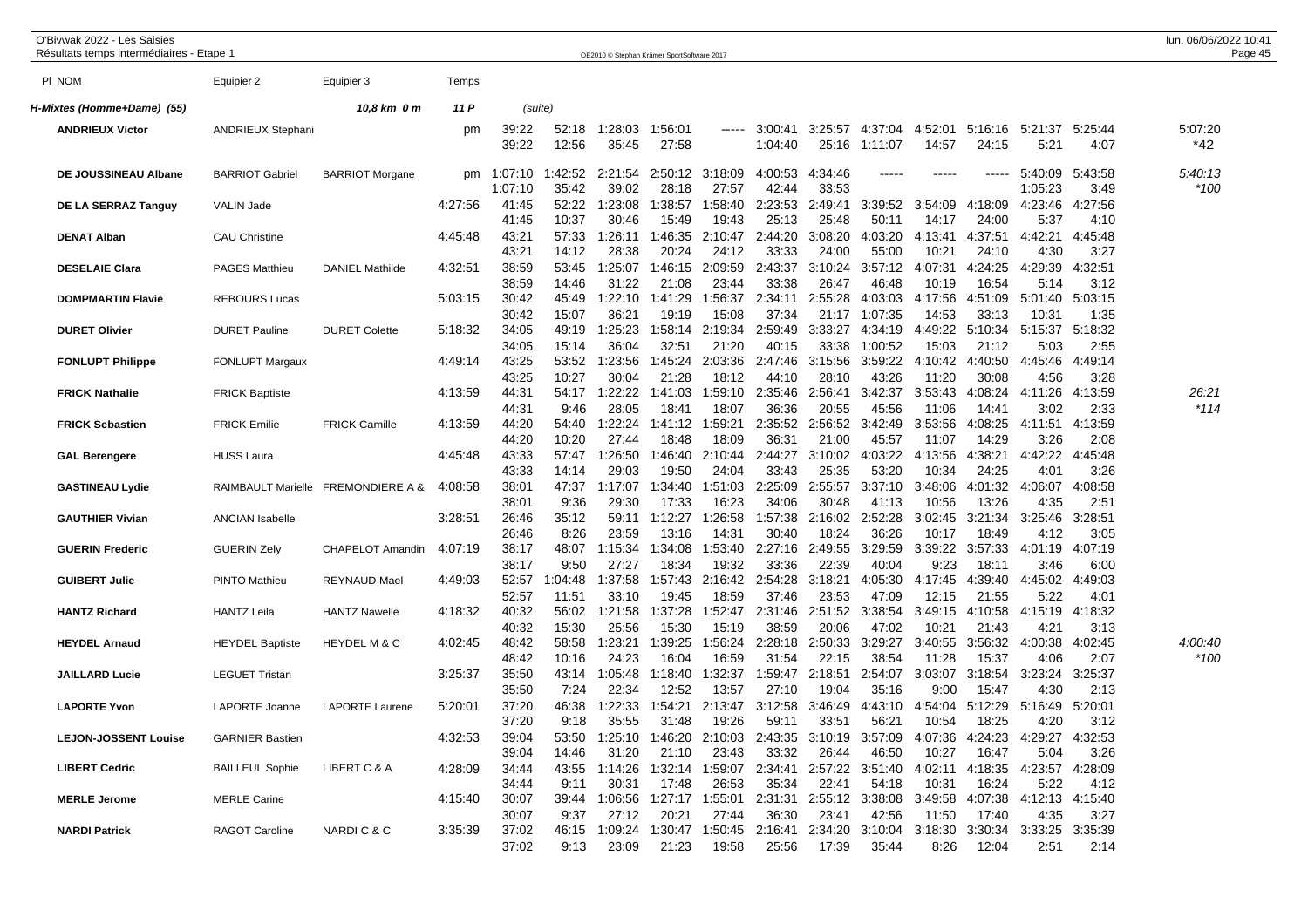| O'Bivwak 2022 - Les Saisies<br>Résultats temps intermédiaires - Etape 1 |                                                    |                                   |                    |                                             |                                       | OE2010 © Stephan Krämer SportSoftware 2017 |                                           |                             |                             |                             |                                      |                             |                             |                            |                            | lun. 06/06/2022 10:41 | Page 46         |
|-------------------------------------------------------------------------|----------------------------------------------------|-----------------------------------|--------------------|---------------------------------------------|---------------------------------------|--------------------------------------------|-------------------------------------------|-----------------------------|-----------------------------|-----------------------------|--------------------------------------|-----------------------------|-----------------------------|----------------------------|----------------------------|-----------------------|-----------------|
| PI NOM                                                                  | Equipier 2                                         | Equipier 3                        | Temps              |                                             |                                       |                                            |                                           |                             |                             |                             |                                      |                             |                             |                            |                            |                       |                 |
| H-Mixtes (Homme+Dame) (55)                                              |                                                    | 10,8 km 0 m                       | 11 P               |                                             | (suite)                               |                                            |                                           |                             |                             |                             |                                      |                             |                             |                            |                            |                       |                 |
| <b>ANDRIEUX Victor</b>                                                  | <b>ANDRIEUX Stephani</b>                           |                                   | pm                 | 39:22<br>39:22                              | 52:18<br>12:56                        | 1:28:03<br>35:45                           | 1:56:01<br>27:58                          | $- - - - -$                 | 3:00:41<br>1:04:40          | 3:25:57<br>25:16            | 4:37:04<br>1:11:07                   | 4:52:01<br>14:57            | 5:16:16<br>24:15            | 5:21:37<br>5:21            | 5:25:44<br>4:07            | 5:07:20<br>*42        |                 |
| <b>NICOLAS Lea</b>                                                      |                                                    | GIRALDE MOSSET V MAISONNEUVE / DU | 4:23:56            | 31:32<br>31:32                              | 42:37<br>11:05                        | 1:07:36<br>24:59                           | 1:22:43<br>15:07                          | 1:46:18<br>23:35            | 2:21:57<br>35:39            | 2:46:57<br>25:00            | 3:45:05<br>58:08                     | 3:55:55<br>10:50            | 4:13:44<br>17:49            | 4:20:39<br>6:55            | 4:23:56<br>3:17            |                       |                 |
| <b>OUBRIER Stephane</b>                                                 | <b>DUPUY Alice</b>                                 | <b>OUBRIER E &amp; R</b>          | 3:22:36            | 23:40<br>23:40                              | 33:46<br>10:06                        | 58:13<br>24:27                             | 1:13:10<br>14:57                          | 1:29:20<br>16:10            | 1:54:17<br>24:57            | 2:14:43<br>20:26            | 2:52:06<br>37:23                     | 3:01:54<br>9:48             | 3:17:54<br>16:00            | 3:20:13<br>2:19            | 3:22:36<br>2:23            |                       |                 |
| <b>PAGAT Philippe</b>                                                   | <b>PAGAT Marie-Line</b>                            | PAGAT Stephanie                   | 4:31:00            | 40:56<br>40:56                              | 52:49<br>11:53                        | :21:16<br>28:27                            | 1:44:54<br>23:38                          | 2:01:47<br>16:53            | 2:36:44<br>34:57            | 3:02:48<br>26:04            | 3:52:34<br>49:46                     | 4:06:10<br>13:36            | 4:21:42<br>15:32            | 4:27:29<br>5:47            | 4:31:00<br>3:31            |                       |                 |
| <b>PAILLARD Olivier</b>                                                 | PAILLARD Stephan                                   | <b>PAILLARD Colyne</b>            | 4:00:15            | 35:32<br>35:32                              | 43:53<br>8:21                         | 1:09:40<br>25:47                           | 1:28:10<br>18:30                          | 1:43:46<br>15:36            | 2:13:02<br>29:16            | 2:32:10<br>19:08            | 3:25:01<br>52:51                     | 3:35:41<br>10:40            | 3:50:35<br>14:54            | 3:55:43<br>5:08            | 4:00:15<br>4:32            |                       |                 |
| <b>PENEZ Damien</b>                                                     | PENEZ Sonya                                        | PENEZ Enzo & Pablo                | 4:22:06            | 36:57<br>36:57                              | 48:11<br>11:14                        | 1:17:26<br>29:15                           | 1:37:34<br>20:08                          | 1:55:26<br>17:52            | 2:31:15<br>35:49            | 2:57:45<br>26:30            | 3:43:42<br>45:57                     | 3:56:10<br>12:28            | 4:14:51<br>18:41            | 4:19:20<br>4:29            | 4:22:06<br>2:46            |                       |                 |
| <b>POIRIER Anne</b>                                                     | <b>POIRIER Sebastien</b>                           |                                   | 3:54:52            | 35:47<br>35:47                              | 45:25<br>9:38                         | 1:10:15<br>24:50                           | 1:29:44<br>19:29                          | 1:45:58<br>16:14            | 2:20:44<br>34:46            | 2:38:06<br>17:22            | 3:18:05<br>39:59                     | 3:27:56<br>9:51             | 3:46:19<br>18:23            | 3:51:27<br>5:08            | 3:54:52<br>3:25            |                       |                 |
| <b>PROST Christian</b>                                                  | <b>MARCEL Chantal</b>                              |                                   | 4:43:29            | 50:36<br>50:36                              | 59:29<br>8:53                         | 1:24:34<br>25:05                           | 1:43:17<br>18:43                          | 2:05:18<br>22:01            | 2:41:06<br>35:48            | 3:06:13<br>25:07            | 3:57:15<br>51:02                     | 4:09:04<br>11:49            | 4:34:10<br>25:06            | 4:40:03<br>5:53            | 4:43:29<br>3:26            |                       |                 |
| <b>REYNAUD Emmanuel</b>                                                 | <b>REYNAUD Mael</b>                                | <b>REYNAUD Nerys</b>              | 4:50:51            | 53:05<br>53:05                              | 1:04:43<br>11:38                      | 1:38:08<br>33:25                           | 1:58:12<br>20:04                          | 2:17:03<br>18:51            | 2:54:37<br>37:34            | 3:19:15<br>24:38            | 4:06:03<br>46:48                     | 4:19:13<br>13:10            | 4:41:17<br>22:04            | 4:47:23<br>6:06            | 4:50:51<br>3:28            |                       |                 |
| <b>RICHARD Francoise</b><br><b>RODOT Nathalie</b>                       | <b>RICHARD Gilles</b><br><b>FORGET Bertrand</b>    |                                   | bandon             | 5:47:47 1:18:40<br>1:18:40<br>$\frac{1}{2}$ | 1:35:44<br>17:04<br>$---$             | 2:12:28<br>36:44<br>-----                  | 2:37:16<br>24:48                          | 2:57:33<br>20:17<br>-----   | 3:39:47<br>42:14<br>$---$   | 4:06:42<br>26:55<br>$---$   | 5:03:29<br>56:47<br>$---$            | 5:14:59<br>11:30            | 5:39:02<br>24:03<br>-----   | 5:43:50<br>4:48<br>-----   | 5:47:47<br>3:57            |                       |                 |
|                                                                         |                                                    |                                   |                    |                                             |                                       |                                            |                                           |                             |                             |                             |                                      |                             |                             |                            |                            |                       |                 |
| <b>RONAT Flavien</b>                                                    | CEUILLERON Elvire SELMAN Claire                    |                                   | pm                 | 59:35<br>59:35                              | :22:06<br>22:31                       | 2:02:38<br>40:32                           | 2:47:04<br>44:26                          | 3:08:17<br>21:13            | 3:52:36<br>44:19            | 4:23:53<br>31:17            | 5:42:20<br>1:18:27                   |                             |                             |                            |                            |                       |                 |
| <b>RUPPERT Eric</b>                                                     | <b>RUPPERT Kenny</b>                               | <b>RUPPERT Maryline</b>           | 3:37:00            | 25:13<br>25:13                              | 34:15<br>9:02                         | 59:46<br>25:31                             | 1:11:21<br>11:35                          | 1:24:18<br>12:57            | 1:58:03<br>33:45            | 2:16:06<br>18:03            | 3:06:22<br>50:16                     | 3:16:36<br>10:14            | 3:30:38<br>14:02            | 3:34:42<br>4:04            | 3:37:00<br>2:18            |                       |                 |
| <b>RUPPERT Nell</b>                                                     | <b>SERROEN Clement</b>                             |                                   | 5:03:39            | 41:01<br>41:01                              | 53:04<br>12:03                        | :23:10<br>30:06                            | 1:37:45<br>14:35                          | 1:53:52<br>16:07            | 2:34:34<br>40:42            | 2:57:25<br>22:51            | 4:03:14<br>1:05:49                   | 4:17:00<br>13:46            | 4:51:09<br>34:09            | 5:01:46<br>10:37           | 5:03:39<br>1:53            |                       |                 |
| <b>SCHANNE Rachel</b>                                                   | DERVIEUX Yann                                      |                                   | 3:27:34            | 26:43<br>26:43                              | 34:09<br>7:26                         | 56:26<br>22:17                             | 1:09:03<br>12:37                          | 1:26:05<br>17:02            | 1:59:19<br>33:14            | 2:18:58<br>19:39            | 3:00:13<br>41:15                     | 3:08:57<br>8:44             | 3:20:40<br>11:43            | 3:24:37<br>3:57            | 3:27:34<br>2:57            |                       |                 |
| <b>SCHIEBER Laurent</b><br><b>TIEULENT Joannie</b>                      | <b>SCHIEBER Camille</b><br><b>TIEULENT Raphael</b> |                                   | 4:14:38<br>3:53:40 | 45:06<br>45:06<br>34:41                     | 55:22<br>10:16<br>44:27               | 1:25:26<br>30:04<br>1:10:49                | 1:44:10<br>18:44<br>1:28:17               | 2:06:43<br>22:33<br>1:43:40 | 2:43:23<br>36:40<br>2:14:04 | 2:57:53<br>14:30<br>2:37:37 | 3:41:11<br>43:18<br>3:21:47          | 3:52:16<br>11:05<br>3:31:59 | 4:08:06<br>15:50<br>3:46:09 | 4:12:31<br>4:25<br>3:50:26 | 4:14:38<br>2:07<br>3:53:40 |                       |                 |
| <b>TRIBOLET Jean-Pierre</b>                                             | <b>TRIBOLET Sasha</b>                              |                                   | 4:28:28            | 34:41<br>34:33                              | 9:46<br>44:42                         | 26:22<br>1:13:34                           | 17:28<br>1:33:56                          | 15:23<br>1:51:01            | 30:24<br>2:30:04            | 23:33<br>2:50:18            | 44:10<br>3:52:19                     | 10:12<br>4:03:25            | 14:10<br>4:20:57            | 4:17<br>4:25:39            | 3:14<br>4:28:28            |                       |                 |
| <b>VERCHERE Marine</b>                                                  | <b>BLANDENET Matthie</b>                           |                                   | 4:44:08            | 34:33<br>46:21                              | 10:09<br>59:06                        | 28:52<br>:26:56                            | 20:22<br>1:48:32                          | 17:05<br>2:06:24            | 39:03<br>2:47:21            | 20:14<br>3:12:39            | 1:02:01<br>4:03:48                   | 11:06<br>4:13:28            | 17:32<br>4:35:42            | 4:42<br>4:40:34            | 2:49<br>4:44:08            |                       |                 |
|                                                                         |                                                    |                                   |                    | 46:21                                       | 12:45                                 | 27:50                                      | 21:36                                     | 17:52                       | 40:57                       | 25:18                       | 51:09                                | 9:40                        | 22:14                       | 4:52                       | 3:34                       |                       |                 |
| <b>VOUTSINAS Christophe</b>                                             | <b>VOUTSINAS Sophie</b>                            |                                   | pm                 | $\cdots$<br>52:04<br>$*117$                 | 1:12:12<br>1:12:12<br>1:52:46<br>*110 | -----<br>*57                               | $\frac{1}{2}$<br>2:22:47 2:35:07<br>$*52$ | $--- -$<br>2:47:51<br>*50   | $--- - -$<br>3:21:39<br>*45 | -----<br>3:57:55<br>*35     | 4:10:44<br>2:58:32<br>4:30:28<br>*42 | 4:20:48<br>10:04            | 4:38:26<br>17:38            | 4:42:32<br>4:06            | 4:45:31<br>2:59            | 31:04<br>*114         | 43:32<br>$*116$ |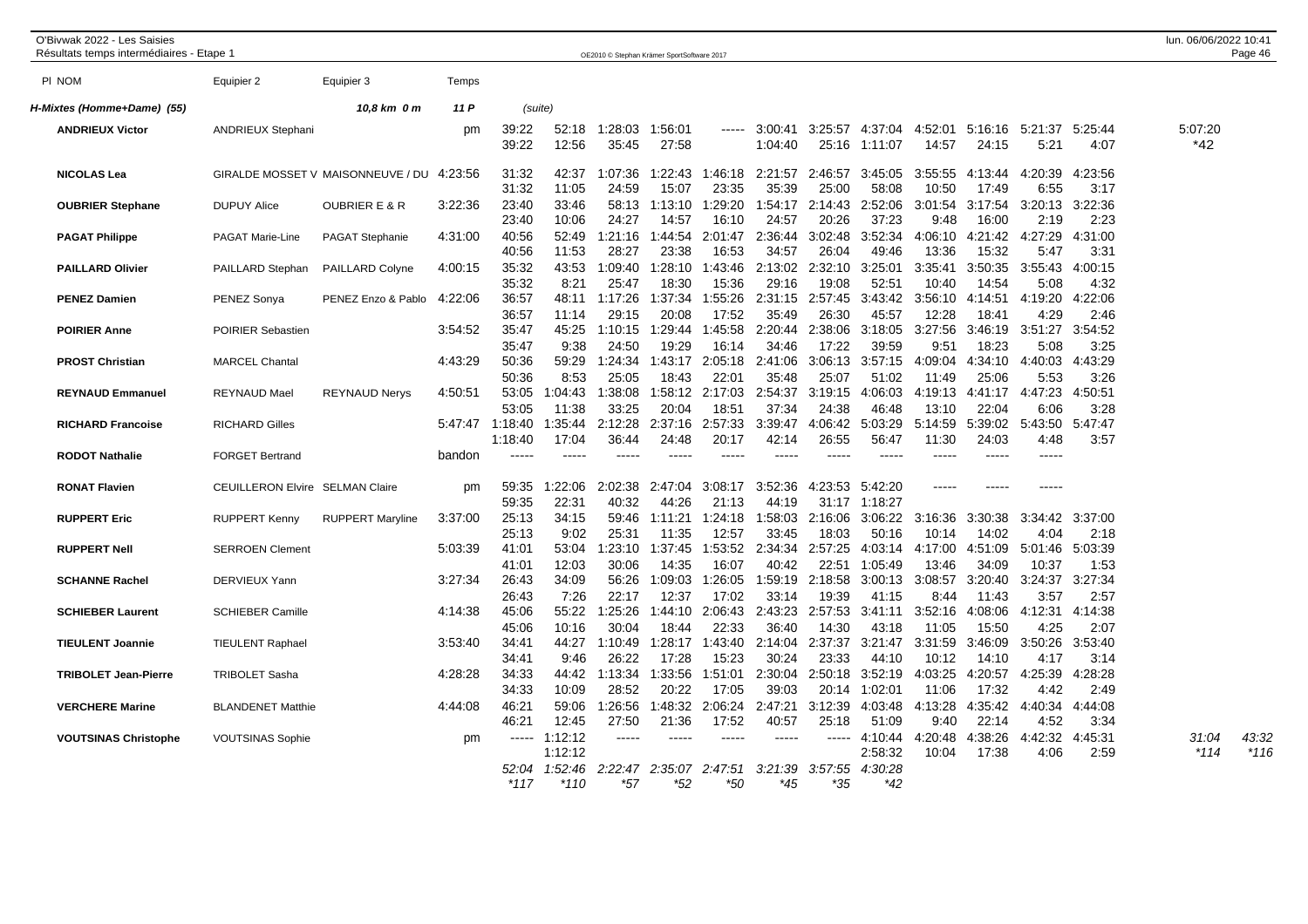| O'Bivwak 2022 - Les Saisies<br>Résultats temps intermédiaires - Etape 1 |                                               |             |                    |                         |                                    | OE2010 © Stephan Krämer SportSoftware 2017 |                           |                                         |                             |                             |                             |                                         |                             |                                                                                   |                            |                            | lun. 06/06/2022 10:41           | Page 47                    |
|-------------------------------------------------------------------------|-----------------------------------------------|-------------|--------------------|-------------------------|------------------------------------|--------------------------------------------|---------------------------|-----------------------------------------|-----------------------------|-----------------------------|-----------------------------|-----------------------------------------|-----------------------------|-----------------------------------------------------------------------------------|----------------------------|----------------------------|---------------------------------|----------------------------|
| PI NOM                                                                  | Equipier 2                                    | Equipier 3  | Temps              |                         |                                    |                                            |                           |                                         |                             |                             |                             |                                         |                             |                                                                                   |                            |                            |                                 |                            |
| TO-Dames (6)                                                            |                                               | 18,3 km 0 m | 14 P               | 1(59)                   | 2(112)                             | 3(116)                                     | 4(111)                    | 5(107)                                  | 6(108)                      | 7(60)                       | 8(51)                       | 9(47)                                   | 10(39)                      | 11(31)                                                                            | 12(36)                     |                            | 13(43) 14(100)                  | Arr                        |
| 1 EHRSTROM Sabine                                                       | PATUREL Marie Hele                            |             | 3:13:00            | 18:59<br>18:59          | 25:08<br>6:09                      | 43:18<br>18:10                             | 58:04<br>14:46            | 1:15:54<br>17:50                        | 1:29:25<br>13:31            | 1:46:45<br>17:20            | :58:38<br>11:53             | 2:16:43<br>18:05                        | 2:35:14<br>18:31            | 2:54:50<br>19:36                                                                  | 3:00:47<br>5:57            | 3:07:18<br>6:31            | 3:11:34<br>4:16                 | 3:13:00<br>1:26            |
| 2 FIX Christelle                                                        | <b>BOULEY Lucie</b>                           |             | 4:00:37            | 22:03<br>22:03          | 28:59<br>6:56                      | 42:56<br>13:57                             | 1:01:16<br>18:20          | :26:02<br>24:46                         | 1:44:40<br>18:38            | 2:08:50<br>24:10            | 2:23:47<br>14:57            | 2:47:07<br>23:20                        | 3:08:49<br>21:42            | 3:38:25<br>29:36                                                                  | 3:45:27<br>7:02            | 3:53:40<br>8:13            | 3:59:05<br>5:25                 | 4:00:37<br>1:32            |
| 3 SOISSONS Celine                                                       | <b>TUBIANA Sarah</b>                          |             | 4:08:50            | 22:20<br>22:20          | 29:23<br>7:03                      | 45:16<br>15:53                             | 1:06:19<br>21:03          | :30:57<br>24:38                         | 1:49:59<br>19:02            | 2:11:25<br>21:26            | 2:25:34<br>14:09            | 2:46:37<br>21:03                        | 3:09:37<br>23:00            | 3:41:19<br>31:42                                                                  | 3:49:52<br>8:33            | 4:00:40<br>10:48           | 4:07:11<br>6:31                 | 4:08:50<br>1:39            |
| 4 BILLAULT Noemie                                                       | <b>TALMANT Olivia</b>                         |             | 5:53:55            | 46:27<br>46:27          | 55:45<br>9:18                      | 1:13:35<br>17:50                           | 1:37:10<br>23:35          | 2:07:45<br>30:35                        | 2:27:56<br>20:11            | 3:03:13<br>35:17            | 3:28:45<br>25:32            | 3:54:56<br>26:11                        | 4:33:12<br>38:16            | 5:16:19<br>43:07                                                                  | 5:27:05<br>10:46           | 5:41:30<br>14:25           | 5:50:18<br>8:48                 | 5:53:55<br>3:37            |
| 5 VORON Amelie                                                          | <b>SOLLIER Noemie</b>                         |             | 6:11:55            | 28:57<br>28:57          | 40:46<br>11:49                     | 1:04:23<br>23:37                           | 1:38:22<br>33:59          | 2:09:25<br>31:03                        | 2:31:12<br>21:47            | 3:02:44<br>31:32            | 3:36:11<br>33:27            | 4:12:07<br>35:56                        | 4:53:03<br>40:56            | 5:36:53<br>43:50                                                                  | 5:46:50<br>9:57            | 6:02:36<br>15:46           | 6:10:01<br>7:25                 | 6:11:55<br>1:54            |
| 6 AMATO Emeline                                                         | <b>NUNNE</b> Justine                          |             | 6:13:49            | 30:43<br>30:43          | 40:25<br>9:42<br>6:11:06<br>$*100$ | 58:49<br>18:24                             | 1:24:55<br>26:06          | 2:00:42<br>35:47                        | 2:27:45<br>27:03            | 3:08:18<br>40:33            | 3:29:26<br>21:08            | 4:03:18<br>33:52                        | 4:36:09<br>32:51            | 5:31:46<br>55:37                                                                  | 5:46:58<br>15:12           | 6:03:14<br>16:16           | 6:10:57<br>7:43                 | 6:13:49<br>2:52            |
| TO-Hommes (10)                                                          |                                               | 18,3 km 0 m | 14 P               | 1(59)                   | 2(112)                             | 3(116)                                     | 4(111)                    | 5(107)                                  | 6(108)                      | 7(60)                       | 8(51)                       | 9(47)                                   | 10(39)                      | 11(31)                                                                            | 12(36)                     | 13(43)                     | 14(100)                         | Arr                        |
| 1 GERARD Sebastien                                                      | <b>DUC GONINAZ Enzo</b>                       |             | 2:44:20            | 14:35<br>14:35          | 20:04<br>5:29                      | 29:43<br>9:39                              | 42:40<br>12:57            | 59:24<br>16:44                          | 1:09:54<br>10:30            | 1:25:01<br>15:07            | :33:02<br>8:01              | :48:20<br>15:18                         | 2:02:53<br>14:33            | 2:25:49<br>22:56                                                                  | 2:32:45<br>6:56            | 2:38:07<br>5:22            | 2:43:07<br>5:00                 | 2:44:20<br>1:13            |
| 2 GOURBIERE Arthur                                                      | <b>REMEUF Guillaume</b>                       |             | 2:52:47            | 15:40<br>15:40          | 21:06<br>5:26                      | 30:28<br>9:22                              | 42:48<br>12:20            | 59:38<br>16:50                          | 1:13:17<br>13:39            | 1:29:31<br>16:14            | 1:40:46<br>11:15            | 1:57:00<br>16:14                        | 2:13:15<br>16:15            | 2:36:34<br>23:19                                                                  | 2:42:07<br>5:33            | 2:47:43<br>5:36            | 2:51:28<br>3:45                 | 2:52:47<br>1:19            |
| 3 MURAT Benjamin                                                        | CLAVELOUX Cyril                               |             | 3:09:51            | 17:46<br>17:46          | 23:18<br>5:32                      | 33:57<br>10:39                             | 48:16<br>14:19            | :07:38<br>19:22                         | :22:31<br>14:53             | 1:39:52<br>17:21            | 1:50:21<br>10:29            | 2:06:42<br>16:21                        | 2:27:57<br>21:15            | 2:50:45<br>22:48                                                                  | 2:56:32<br>5:47            | 3:03:45<br>7:13            | 3:08:15<br>4:30                 | 3:09:51<br>1:36            |
| 4 DESBROSSES Alexis                                                     | <b>NOIZILLIER Cyril</b>                       |             | 3:50:48            | 19:30<br>19:30          | 25:55<br>6:25                      | 38:11<br>12:16                             | 55:43<br>17:32            | 1:19:03<br>23:20                        | 1:35:08<br>16:05            | 1:56:26<br>21:18            | 2:11:21<br>14:55            | 2:29:15<br>17:54                        | 2:50:07<br>20:52            | 3:24:15<br>34:08                                                                  | 3:32:36<br>8:21            | 3:42:48<br>10:12           | 3:49:06<br>6:18                 | 3:50:48<br>1:42            |
| 5 LE CORRE Christophe                                                   | <b>HUTEAU Mathieu</b>                         |             | 3:57:42            | 23:29<br>23:29          | 30:20<br>6:51                      | 40:40<br>10:20                             | 57:25<br>16:45            | 1:19:30<br>22:05                        | 1:36:54<br>17:24            | 1:58:38<br>21:44            | 2:11:42<br>13:04            | 2:29:38<br>17:56                        | 2:52:06<br>22:28            | 3:26:25<br>34:19                                                                  | 3:35:48<br>9:23            | 3:47:09<br>11:21           | 3:54:53<br>7:44                 | 3:57:42<br>2:49            |
| <b>6 CHARTIER Franck</b><br>7 RAT Luc                                   | <b>CHARTIER Nathan</b><br><b>RAT Stephane</b> |             | 4:02:51<br>4:32:47 | 20:53<br>20:53<br>22:27 | 27:47<br>6:54<br>33:56             | 40:31<br>12:44<br>47:03                    | 57:35<br>17:04<br>1:08:37 | :22:16<br>24:41<br>:33:25               | 1:38:58<br>16:42<br>1:51:40 | 2:03:58<br>25:00<br>2:17:20 | 2:15:53<br>11:55<br>2:32:00 | 2:42:34<br>26:41<br>2:59:43             | 3:07:14<br>24:40<br>3:24:49 | 3:36:59<br>29:45<br>4:02:18                                                       | 3:45:28<br>8:29<br>4:11:20 | 3:54:48<br>9:20<br>4:21:57 | 4:01:26<br>6:38<br>4:30:07      | 4:02:51<br>1:25<br>4:32:47 |
| 8 SMITH Christopher                                                     | <b>THEVENOT Romain</b>                        |             | 4:48:16            | 22:27<br>21:41          | 11:29<br>28:09                     | 13:07<br>44:31                             | 21:34<br>1:03:38          | 24:48<br>1:29:10                        | 18:15<br>1:49:20            | 25:40<br>2:12:47            | 14:40<br>2:28:09            | 27:43<br>2:56:56                        | 25:06<br>3:24:41            | 37:29<br>4:09:30                                                                  | 9:02<br>4:20:50            | 10:37<br>4:37:03           | 8:10<br>4:45:51                 | 2:40<br>4:48:16            |
| 9 MATZ Antonin                                                          | <b>CHAMPILOU Loic</b>                         |             | 5:16:20            | 21:41<br>27:42<br>27:42 | 6:28<br>34:55<br>7:13              | 16:22<br>49:40<br>14:45                    | 19:07<br>1:12:03<br>22:23 | 25:32<br>:38:37<br>26:34                | 20:10<br>1:59:18<br>20:41   | 23:27<br>2:35:35<br>36:17   | 15:22<br>2:55:41<br>20:06   | 28:47<br>3:22:04<br>26:23               | 27:45<br>3:58:27<br>36:23   | 44:49<br>4:50:34<br>52:07                                                         | 11:20<br>4:56:31<br>5:57   | 16:13<br>5:05:09<br>8:38   | 8:48<br>5:13:11<br>8:02         | 2:25<br>5:16:20<br>3:09    |
| <b>SALIN Florian</b>                                                    | <b>REMONDIN Jerome</b>                        |             | pm                 | 24:23<br>24:23          | 33:49<br>9:26                      | 55:46<br>21:57                             | 1:17:30<br>21:44          | 1:47:22<br>29:52                        | 2:06:04<br>18:42            | 2:36:00<br>29:56            | -----                       | 3:26:42<br>50:42                        | 3:59:24<br>32:42            | 4:46:28<br>47:04                                                                  | 4:57:14<br>10:46           | 5:11:21<br>14:07           | 5:25:34<br>14:13                | 5:27:50<br>2:16            |
| TO-Mixtes (Homme+Dame) (14)                                             |                                               | 18,3 km 0 m | 14 P               | 1(59)                   | 2(112)                             | 3(116)                                     | 4(111)                    | 5(107)                                  | 6(108)                      | 7(60)                       | 8(51)                       | 9(47)                                   | 10(39)                      | 11(31)                                                                            | 12(36)                     |                            | 13(43) 14(100)                  | Arr                        |
| 1 PASTUREL Maeva                                                        | <b>GIROUD Leo</b>                             |             | 3:25:05            | 19:32                   | 25:12                              | 43:24                                      |                           | 57:55 1:16:03                           |                             |                             |                             | 1:30:12 1:47:37 2:01:39 2:19:53 2:38:07 |                             |                                                                                   |                            |                            | 3:06:08 3:11:57 3:19:23 3:23:48 | 3:25:05                    |
| 2 LOHR Gabriel                                                          | <b>MORAND Sabine</b>                          |             | 3:35:32            | 19:32<br>19:16<br>19:16 | 5:40<br>25:51<br>6:35              | 18:12<br>38:55<br>13:04                    | 14:31<br>16:02            | 18:08<br>54:57 1:15:58 1:29:48<br>21:01 | 14:09<br>13:50              | 17:25<br>19:57              | 14:02<br>12:34              | 18:14<br>18:00                          | 18:14<br>22:02              | 28:01<br>1:49:45 2:02:19 2:20:19 2:42:21 3:10:31 3:17:46 3:27:01 3:33:39<br>28:10 | 5:49<br>7:15               | 7:26<br>9:15               | 4:25<br>6:38                    | 1:17<br>3:35:32<br>1:53    |